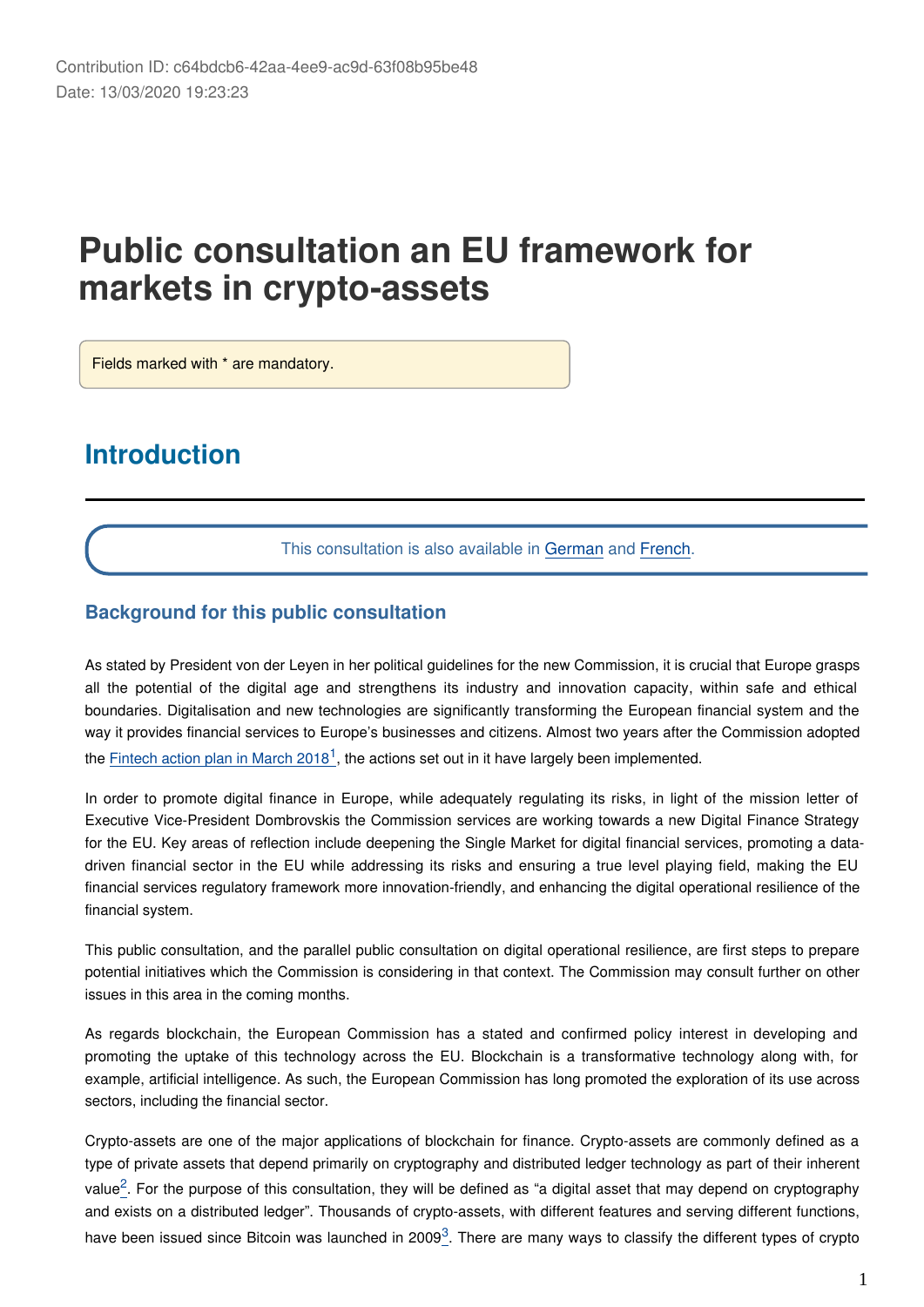assets<sup>[4](#page-2-3)</sup>. A basic taxonomy of crypto-assets comprises three main categories: 'payment tokens' that may serve as a means of exchange or payment, 'investment tokens' that may have profit-rights attached to it and 'utility tokens' that may enable access to a specific product or service. The crypto-asset market is also a new field where different actors such as the wallet providers that offer the secure storage of crypto-assets, exchanges and trading platforms that facilitate the transactions between participants – play a particular role

Crypto-assets have the potential to bring significant benefits to both market participants and consumers. For instance, initial coin offerings (ICOs) and security token offerings (STOs) allow for a cheaper, less burdensome and more inclusive way of financing for small and medium-sized companies (SMEs), by streamlining capital-raising processes and enhancing competition. The 'tokenisation' of traditional financial instruments is also expected to open up opportunities for efficiency improvements across the entire trade and post-trade value chain, contributing to more efficient risk management and pricing<sup>[5](#page-2-4)</sup>. A number of promising pilots or use cases are being developed and tested by new or incumbent market participants across the EU. Provided that platforms based on Digital Ledger Technology (DLT) prove that they have the ability to handle large volumes of transactions, it could lead to a reduction in costs in the trading area and for post-trade processes. If the adequate investor protection measures are in place, crypto-assets could also represent a new asset class for EU citizens. Payment tokens could also present opportunities in terms of cheaper, faster and more efficient payments, by limiting the number of intermediaries.

Since the publication of the FinTech Action Plan in March 2018, the Commission has been closely looking at the opportunities and challenges raised by crypto-assets. In the FinTech Action Plan, the Commission mandated the European Banking Authority (EBA) and the European Securities and Markets Authority (ESMA) to assess the applicability and suitability of the existing financial services regulatory framework to crypto-assets. The advice  $6$  received in January 2019 clearly pointed out that while some crypto-assets fall within the scope of EU legislation, effectively applying it to these assets is not always straightforward. Moreover, there are provisions in existing EU legislation that may inhibit the use of certain technologies, including DLT. At the same time, EBA and ESMA have pointed out that most crypto-assets are outside the scope of EU legislation and hence are not subject to provisions on consumer and investor protection and market integrity, among others. Finally, a number of Member States have recently legislated on issues related to crypto-assets which are currently not harmonised.

A relatively new subset of crypto-assets – the so-called "stablecoins" - has emerged and attracted the attention of both the public and regulators around the world. While the crypto-asset market remains modest in size and does not currently pose a threat to financial stability<sup>[7](#page-3-0)</sup>, this may change with the advent of "stablecoins", as they seek a wide adoption by consumers by incorporating features aimed at stabilising their 'price' (the value at which consumers can exchange their coins). As underlined by a recent G7 report<sup>[8](#page-3-1)</sup>, if those global "stablecoins" were to become accepted by large networks of customers and merchants, and hence reach global scale, they would raise additional challenges in terms of financial stability, monetary policy transmission and monetary sovereignty.

Building on the advice from the EBA and ESMA, this consultation should inform the Commission services' ongoing work on crypto-assets<sup>[9](#page-3-2)</sup>: (i) For crypto-assets that are covered by EU rules by virtue of qualifying as financial instruments under the [Markets in financial instruments Directive – MiFID II](https://eur-lex.europa.eu/legal-content/EN/TXT/?uri=CELEX:32014L0065) – or as electronic money/e-money under the [Electronic Money Directive – EMD2](https://eur-lex.europa.eu/legal-content/EN/TXT/?uri=CELEX:32009L0110) – the Commission services have screened EU legislation to assess whether it can be effectively applied. For crypto-assets that are currently not covered by the EU legislation, the Commission services are considering a possible proportionate common regulatory approach at EU level to address, inter alia, potential consumer/investor protection and market integrity concerns.

Given the recent developments in the crypto-asset market, the President of the Commission, Ursula von der Leyen, has stressed the need for "a common approach with Member States on crypto-currencies to ensure we understand how to make the most of the opportunities they create and address the new risks they may pose"<sup>[10](#page-3-3)</sup>. Executive Vice-president Valdis Dombrovskis has also indicated his intention to propose a new legislation for a common EU approach on cryptoassets, including "stablecoins". While acknowledging the risks they may present, the Commission and the Council have also jointly declared that they "are committed to put in place the framework that will harness the potential opportunities that some crypto-assets may offer $^{"11}$  $^{"11}$  $^{"11}$ .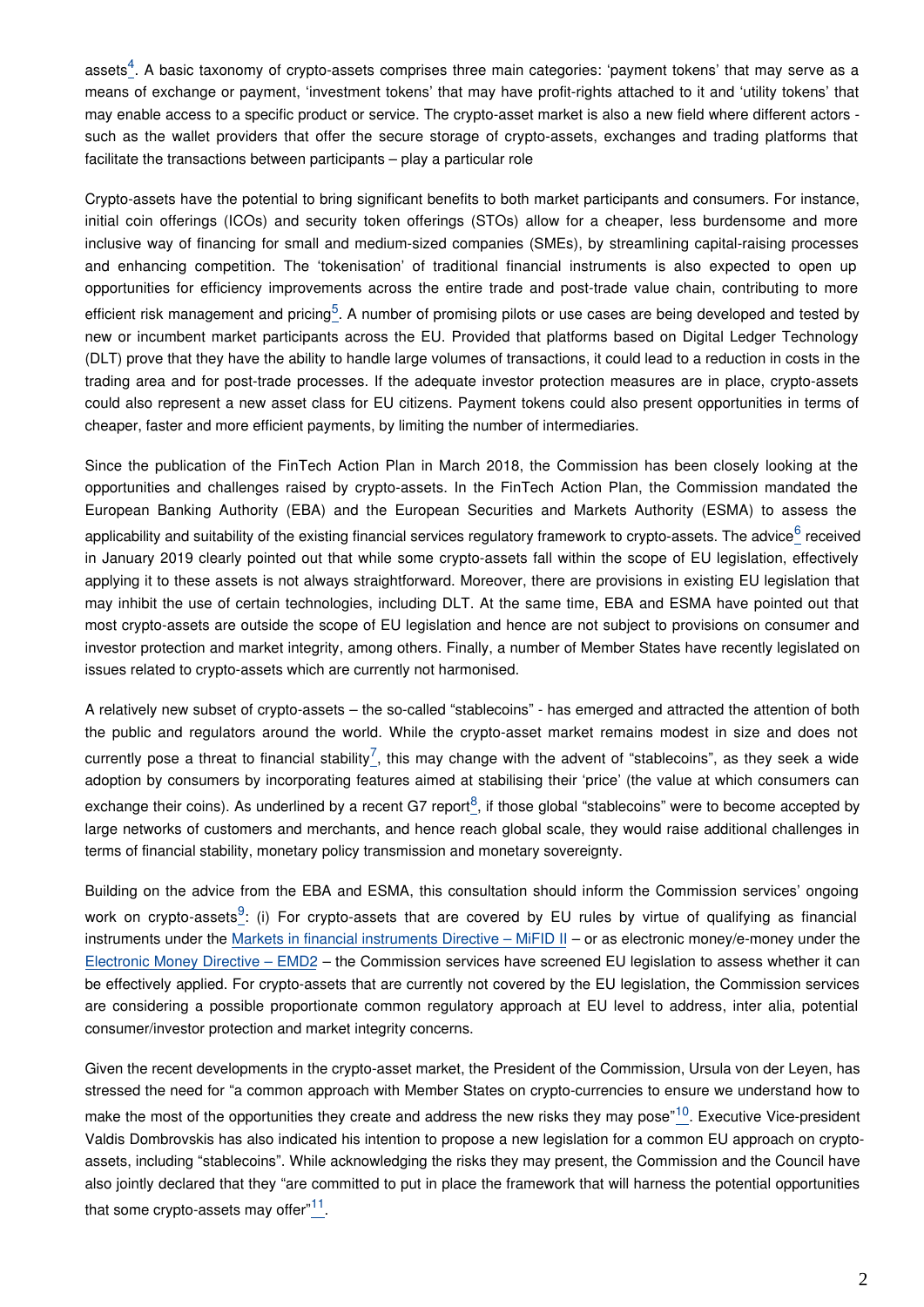#### **Responding to this consultation and follow up to the consultation**

In this context and in line with [Better regulation principles](https://ec.europa.eu/info/law/law-making-process/planning-and-proposing-law/better-regulation-why-and-how_en), the Commission is inviting stakeholders to express their views on the best way to enable the development of a sustainable ecosystem for crypto-assets while addressing the major risks they raise. This consultation document contains four separate sections.

**First, the Commission seeks the views of all EU citizens and the consultation accordingly contains a number of more general questions aimed at gaining feedback on the use or potential use of crypto-assets.**

**The three other parts are mostly addressed to public authorities, financial market participants as well as market participants in the crypto-asset sector:**

- **The second section seeks feedback from stakeholders on whether and how to classify crypto-assets**. This section concerns both crypto-assets that fall under existing EU legislation (those that qualify as 'financial instruments' under MiFID II and those qualifying as 'e-money' under EMD2) and those that do not.
- **The third section invites views on the latter, i.e. crypto-assets that currently fall outside the scope of the EU financial services legislation. In that first section, the term 'crypto-assets' is used to designate all the crypto-assets that are not regulated at EU level . At certain point in that part, the public consultation [12](#page-3-5) makes further distinction among those crypto-assets and uses the terms 'payment tokens', "stablecoins" 'utility tokens', 'investment tokens'.**. The aim of these questions is to determine whether an EU regulatory framework for those crypto-assets is needed. The replies will also help identify the main risks raised by unregulated crypto-assets and specific services relating to those assets, as well as the priorities for policy actions.
- **The fourth section seeks views of stakeholders on crypto-assets that currently fall within the scope of EU legislation, i.e. those that qualify as 'financial instruments' under MiFID II and those qualifying as 'emoney' under EMD2. In that section and for the purpose of the consultation, those regulated cryptoassets are respectively called 'security tokens' and 'e-money tokens'**. Responses will allow the Commission to assess the impact of possible changes to EU legislation (such as the Prospectus Regulation , MiFID II, the Central Security Depositaries Regulation, ...) on the basis of a preliminary screening and assessment carried out by the Commission services. This section is therefore narrowly framed around a number of well-defined issues related to specific pieces of EU legislation. Stakeholders are also invited to highlight any further regulatory impediments to the use of DLT in the financial services.

To facilitate the reading of this document, a glossary and definitions of the terms used is available at the end.

The outcome of this public consultation should provide a basis for concrete and coherent action, by way of a legislative action if required.

<span id="page-2-0"></span>

This consultation is open until 19 March 2020.

<sup>1</sup> [Commission's Communication: "FinTech Action Plan: For a more competitive and innovative European financial sector"](https://eur-lex.europa.eu/legal-content/EN/TXT/?uri=CELEX%3A52018DC0109) (March 2018)

<span id="page-2-1"></span> $2$  [EBA report with advice for the European Commission on 'crypto-assets"](https://eba.europa.eu/sites/default/documents/files/documents/10180/2545547/67493daa-85a8-4429-aa91-e9a5ed880684/EBA Report on crypto assets.pdf), January 2019

<span id="page-2-2"></span> $^3$  [ESMA, "Advice on initial coin offerings and Crypto-Assets"](https://www.esma.europa.eu/sites/default/files/library/esma50-157-1391_crypto_advice.pdf),  $\,$  January 2019;

<span id="page-2-3"></span><sup>&</sup>lt;sup>4</sup> See: ESMA Securities and Markets Stakeholder Group, Advice to ESMA, October 2018

<span id="page-2-4"></span><sup>&</sup>lt;sup>5</sup> Increased efficiencies could include, for instance, faster and cheaper cross-border transactions, an ability to trade beyond current market hours, more efficient allocation of capital (improved treasury, liquidity and collateral management), faster settlement times and reduce reconciliations required. See: Association for Financial Markets in Europe, 'Recommendations for delivering supervisory convergence on the regulation of crypto-assets in Europe', November 2019.

<span id="page-2-5"></span><sup>6</sup> [ESMA, "Advice on initial coin offerings and Crypto-Assets"](https://www.esma.europa.eu/sites/default/files/library/esma50-157-1391_crypto_advice.pdf), January 2019; [EBA report with advice for the European Commission on 'crypto-assets"](https://eba.europa.eu/sites/default/documents/files/documents/10180/2545547/67493daa-85a8-4429-aa91-e9a5ed880684/EBA Report on crypto assets.pdf), January 2019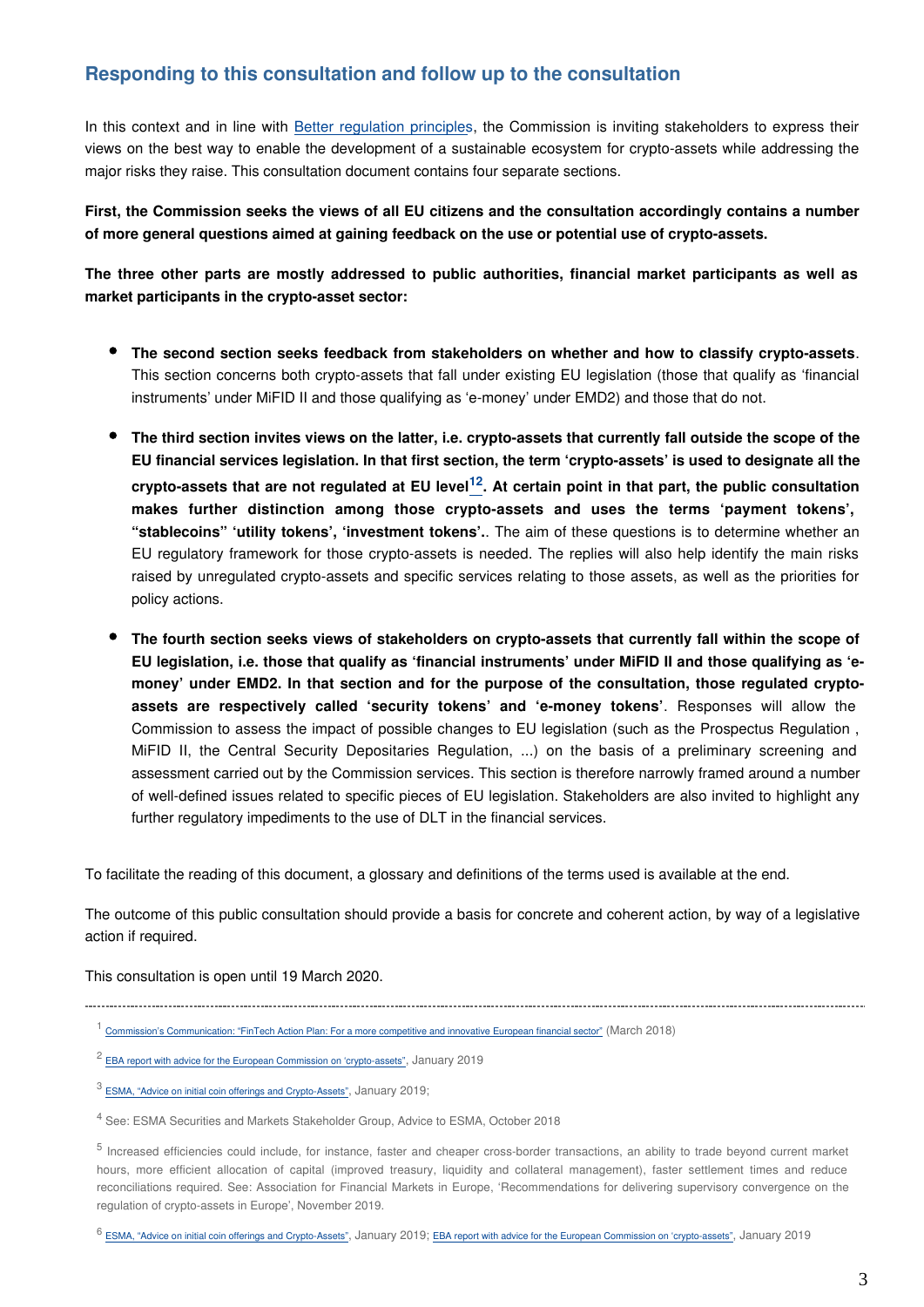<span id="page-3-0"></span><sup>7</sup> [FSB Chair's letter to G20 Finance Ministers and Central Bank Governors, Financial Stability Board](https://www.fsb.org/wp-content/uploads/P180318.pdf), 2018

<span id="page-3-1"></span> $^8$  G7 Working group on "stablecoins", [Report on 'Investigating the impact of global stablecoins'](https://www.bis.org/cpmi/publ/d187.pdf), October 2019

<span id="page-3-2"></span> $^9$  [Speech by Vice-President Dombrovskis at the Bucharest Eurofi High-level Seminar](https://ec.europa.eu/commission/presscorner/detail/en/SPEECH_19_1999),  $4$  April 2019

<span id="page-3-3"></span><sup>10</sup> [Mission letter of President-elect Von der Leyen to Vice-President Dombrovskis](https://ec.europa.eu/commission/presscorner/detail/en/SPEECH_19_1999), 10 September 2019

<span id="page-3-4"></span><sup>11</sup> Joint Statement of the European Commission and Council on "stablecoins", 5 December 2019

<span id="page-3-5"></span><sup>12</sup> Those crypto-assets are currently unregulated at EU level, except those which qualify as 'virtual currencies' under the AML/CFT framework (see section I.C. of this document).

**Please note**: In order to ensure a fair and transparent consultation process **only responses received through our online questionnaire will be taken into account** and included in the report summarising the responses. Should you have a problem completing this questionnaire or if you require particular assistance, please contact fisma-cryptoassets@ec.europa.eu.

More information:

- [on this consultation](https://ec.europa.eu/info/publications/finance-consultations-2019-crypto-assets_en)
- [on the consultation document](https://ec.europa.eu/info/files/2019-crypto-assets-consultation-document_en)
- [on the protection of personal data regime for this consultation](https://ec.europa.eu/info/law/better-regulation/specific-privacy-statement_en)

## **About you**

Language of my contribution **\***

- Bulgarian
- Croatian
- Czech
- C Danish
- **Dutch**
- **•** English
- **Estonian**
- **Einnish**
- **■** French
- Caelic
- German
- **Greek**
- Hungarian
- $\bullet$  Italian
- **C** Latvian
- **C** Lithuanian
- Maltese
- <sup>O</sup> Polish
- Portuguese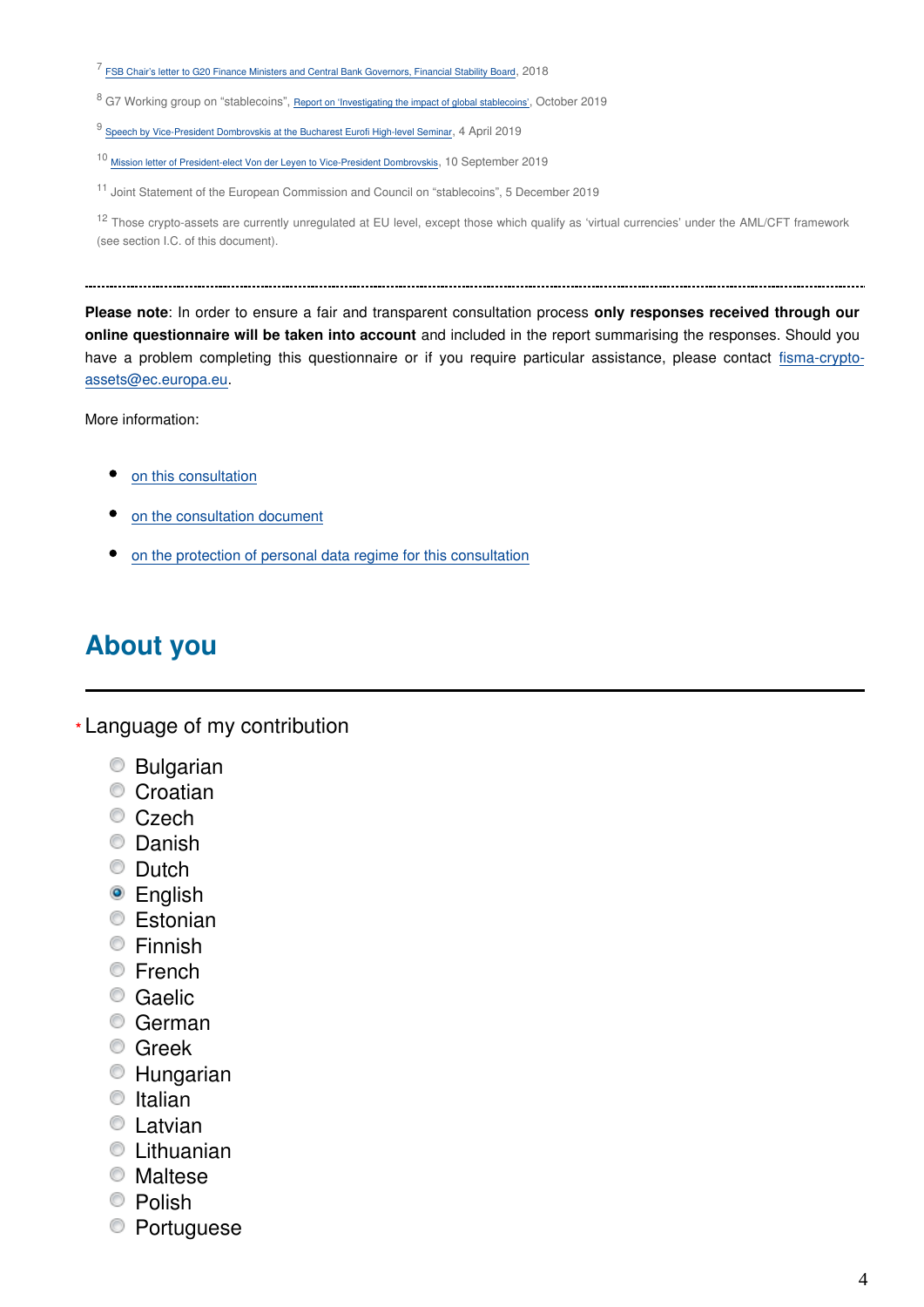- Romanian
- Slovak
- **Slovenian**
- Spanish
- **Swedish**
- I am giving my contribution as **\***
	- C Academic/research institution
	-
	- Company/business organisation
	- Consumer organisation Non-governmental
- $\bullet$  EU citizen  $\bullet$  Public
	- Business association Environmental organisation Trade union
		- Non-EU citizen Other
		- organisation (NGO)
- authority
- 
- 

### First name **\***

Jan Wolfgang

### Surname **\***

Doser

### Email (this won't be published) **\***

jan.wolfgang.doser@deutsche-boerse.com

### Country of origin **\***

Please add your country of origin, or that of your organisation.

© Afghanistan ● Djibouti ● Djibouti ● Cibya ● Saint Martin Åland Islands Dominica Liechtenstein Saint Pierre and Miquelon C Albania C Dominican Republic C Lithuania C Saint Vincent and the **Grenadines** • Algeria • C Ecuador • C Luxembourg • C Samoa **C** American Samoa C Egypt C Macau C San Marino • Andorra • C El Salvador • Madagascar • São Tomé and Príncipe Angola Equatorial Guinea ■ Malawi ● Saudi Arabia ■ Anguilla ● Eritrea ● Malaysia ● Senegal Antarctica Estonia Maldives Serbia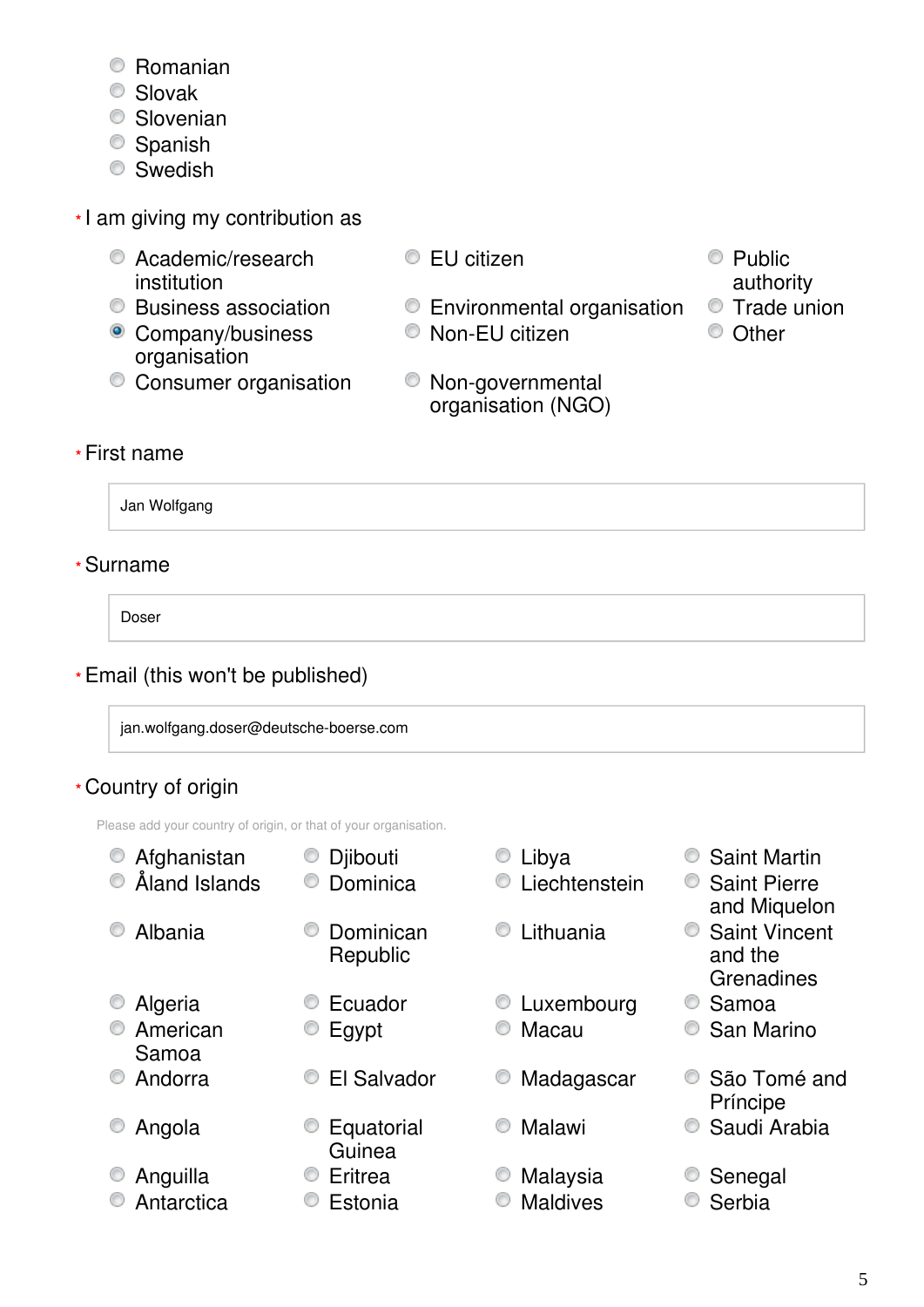| Antigua and<br><b>Barbuda</b> | Eswatini                            | Mali                        | <b>Seychelles</b>                  |
|-------------------------------|-------------------------------------|-----------------------------|------------------------------------|
| Argentina<br>O                | Ethiopia<br>O                       | Malta<br>⊙                  | Sierra Leone                       |
| Armenia                       | <b>Falkland Islands</b>             | Marshall                    | Singapore                          |
|                               |                                     | <b>Islands</b>              |                                    |
| Aruba                         | Faroe Islands                       | Martinique<br>O             | <b>Sint Maarten</b>                |
| Australia                     | Fiji                                | Mauritania<br>0             | Slovakia<br>O                      |
| Austria                       | Finland                             | <b>Mauritius</b><br>O       | Slovenia<br>O                      |
| Azerbaijan                    | France                              | Mayotte                     | Solomon<br><b>Islands</b>          |
| <b>Bahamas</b>                | <b>French Guiana</b>                | 0<br>Mexico                 | Somalia<br>O                       |
| <b>Bahrain</b>                | French                              | Micronesia                  | South Africa                       |
|                               | Polynesia                           |                             |                                    |
| <b>Bangladesh</b>             | French<br>⊙                         | Moldova                     | South Georgia                      |
|                               | Southern and                        |                             | and the South                      |
|                               | <b>Antarctic Lands</b>              |                             | Sandwich                           |
| <b>Barbados</b>               |                                     | Monaco                      | <b>Islands</b><br>South Korea<br>O |
| <b>Belarus</b>                | Gabon                               |                             | South Sudan                        |
| <b>Belgium</b>                | Georgia<br>۰<br>Germany             | Mongolia<br>Montenegro<br>O | O<br>Spain                         |
| <b>Belize</b>                 | 0<br>Ghana                          | Montserrat<br>◎             | Sri Lanka<br>0                     |
| <b>Benin</b>                  | Gibraltar<br>O                      | Morocco<br>O                | Sudan<br>O                         |
| <b>Bermuda</b>                | O<br>Greece                         | O<br>Mozambique             | O<br>Suriname                      |
| <b>Bhutan</b>                 | Greenland                           | Myanmar<br>O                | Svalbard and<br>⊙                  |
|                               |                                     | /Burma                      | Jan Mayen                          |
| <b>Bolivia</b>                | Grenada                             | Namibia                     | Sweden<br>0                        |
| <b>Bonaire Saint</b>          | Guadeloupe                          | Nauru                       | Switzerland                        |
| Eustatius and                 |                                     |                             |                                    |
| Saba                          |                                     |                             |                                    |
| Bosnia and<br>Herzegovina     | Guam                                | <b>Nepal</b>                | Syria                              |
| <b>Botswana</b>               | Guatemala                           | <b>Netherlands</b>          | Taiwan                             |
| <b>Bouvet Island</b>          | O<br>Guernsey                       | New Caledonia               | Tajikistan                         |
| <b>Brazil</b>                 | Guinea<br>O                         | New Zealand<br>0            | Tanzania<br>0                      |
| <b>British Indian</b>         | Guinea-Bissau                       | Nicaragua                   | Thailand                           |
| <b>Ocean Territory</b>        |                                     |                             |                                    |
| <b>British Virgin</b><br>O    | O<br>Guyana                         | <b>Niger</b>                | The Gambia                         |
| <b>Islands</b>                |                                     |                             |                                    |
| <b>Brunei</b>                 | Haiti<br>O                          | Nigeria                     | Timor-Leste                        |
| <b>Bulgaria</b>               | <b>Heard Island</b><br>and McDonald | <b>Niue</b>                 | Togo                               |
|                               | <b>Islands</b>                      |                             |                                    |
| <b>Burkina Faso</b>           | Honduras<br>O                       | Norfolk Island              | Tokelau                            |
| <b>Burundi</b>                | Hong Kong                           | Northern<br>0               | Tonga                              |
|                               |                                     | Mariana Islands             |                                    |
| Cambodia                      | Hungary                             | North Korea                 | ⊙<br><b>Trinidad and</b>           |
|                               |                                     |                             | Tobago                             |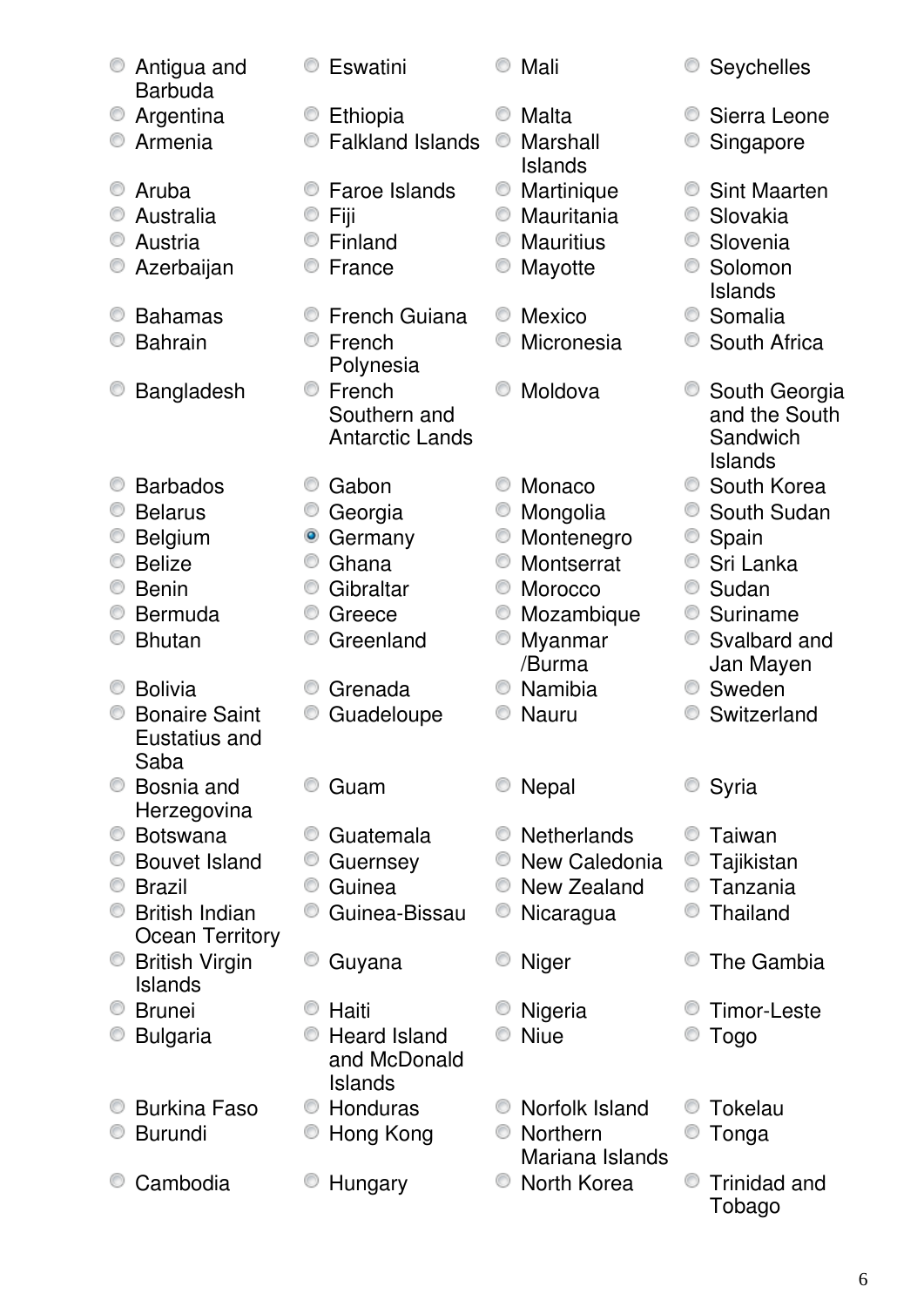| Cameroon                 | Iceland       | <b>North</b><br>Macedonia | Tunisia                   |
|--------------------------|---------------|---------------------------|---------------------------|
| Canada                   | India         | O<br>Norway               | Turkey                    |
| Cape Verde               | Indonesia     | Oman                      | Turkmenistan              |
|                          | Iran<br>O     | Pakistan                  | Turks and<br>O            |
| Cayman Islands           |               |                           | Caicos Islands            |
| <b>Central African</b>   | Iraq          | Palau                     | Tuvalu                    |
| Republic                 |               |                           |                           |
| Chad                     | Ireland       | Palestine                 | Uganda                    |
| Chile                    | Isle of Man   | Panama                    | Ukraine                   |
| China                    | <b>Israel</b> | Papua New                 | <b>United Arab</b>        |
|                          |               | Guinea                    | Emirates                  |
| Christmas                | Italy         | Paraguay                  | United<br>0               |
| Island                   |               |                           | Kingdom                   |
| Clipperton               | Jamaica       | Peru                      | <b>United States</b><br>0 |
| Cocos (Keeling)          | O<br>Japan    | Philippines               | <b>United States</b><br>O |
| <b>Islands</b>           |               |                           | <b>Minor Outlying</b>     |
|                          |               |                           | <b>Islands</b>            |
| Colombia                 | Jersey        | <b>Pitcairn Islands</b>   | Uruguay<br>O              |
| Comoros                  | Jordan        | Poland                    | <b>US Virgin</b><br>0     |
|                          |               |                           | Islands                   |
| Congo                    | Kazakhstan    | Portugal                  | Uzbekistan                |
| Cook Islands             | Kenya         | <b>Puerto Rico</b>        | Vanuatu                   |
| Costa Rica<br>O          | Kiribati<br>O | O<br>Qatar                | <b>Vatican City</b>       |
| Côte d'Ivoire            | Kosovo        | Réunion                   | Venezuela                 |
| Croatia                  | Kuwait        | Romania                   | Vietnam                   |
| Cuba                     | Kyrgyzstan    | Russia                    | <b>Wallis and</b>         |
|                          |               |                           | Futuna                    |
| Curaçao                  | Laos          | Rwanda                    | Western                   |
|                          |               |                           | Sahara                    |
| Cyprus                   | Latvia        | Saint<br>Barthélemy       | Yemen                     |
| Czechia                  | Lebanon       | Saint Helena<br>O.        | Zambia                    |
|                          |               | Ascension and             |                           |
|                          |               | Tristan da                |                           |
|                          |               | Cunha                     |                           |
| Democratic               | Lesotho       | Saint Kitts and           | Zimbabwe                  |
| Republic of the          |               | <b>Nevis</b>              |                           |
| Congo                    |               |                           |                           |
| Denmark                  | Liberia       | Saint Lucia               |                           |
| *Organisation name       |               |                           |                           |
| 255 character(s) maximum |               |                           |                           |
|                          |               |                           |                           |

Deutsche Börse Group

Organisation size **\***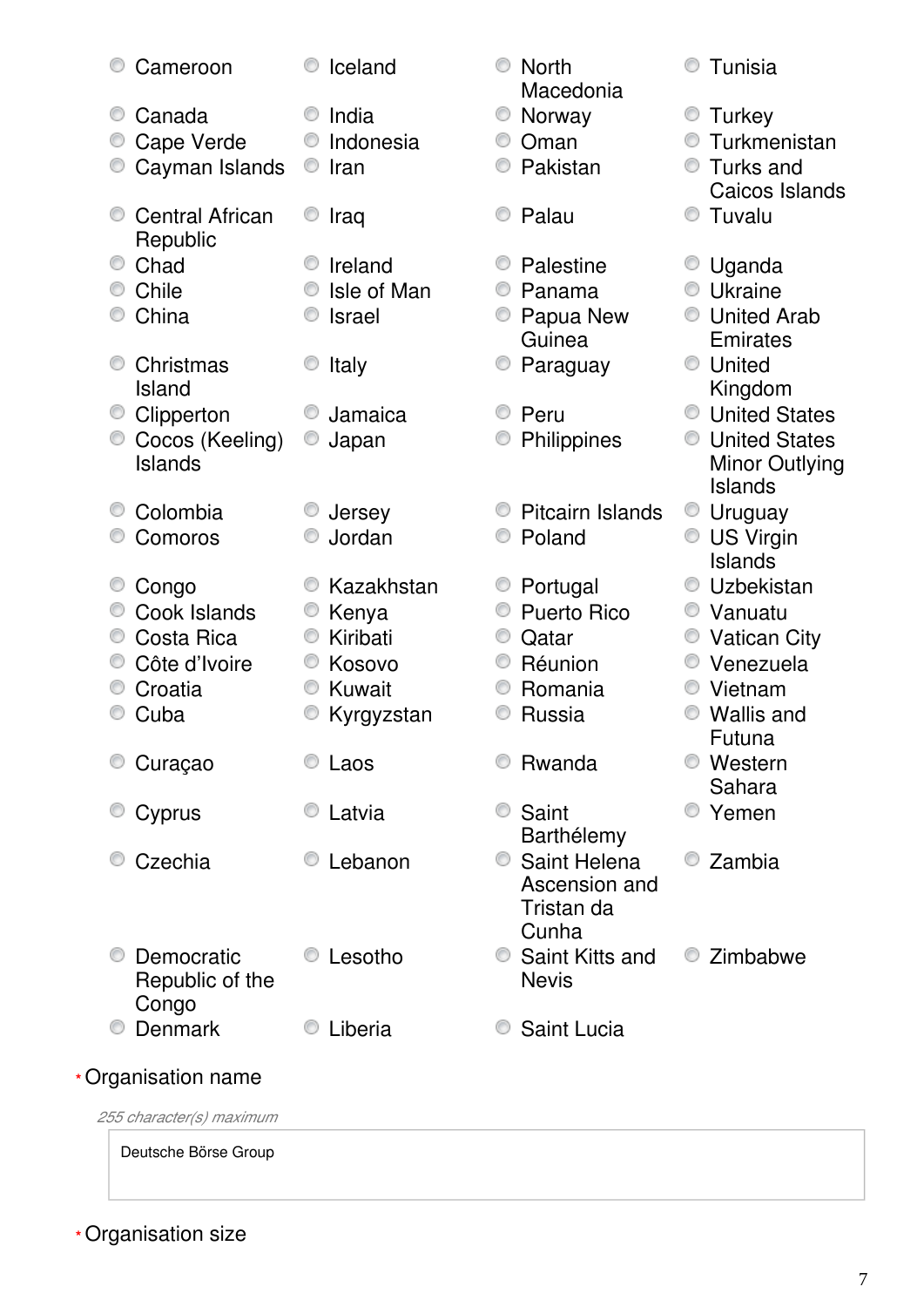- $\bullet$  Micro (1 to 9 employees)
- Small (10 to 49 employees)
- $\bullet$  Medium (50 to 249 employees)
- Large (250 or more)

### Transparency register number

*255 character(s) maximum*

Check if your organisation is on the [transparency register](http://ec.europa.eu/transparencyregister/public/homePage.do?redir=false&locale=en). It's a voluntary database for organisations seeking to influence EU decisionmaking.

20884001341-42

Field of activity or sector (if applicable): **\***

*at least 1 choice(s)*

- Asset management
- **Banking**
- Crypto-asset exchange
- Crypto-asset trading platforms
- Crypto-asset users
- Electronic money issuer
- FinTech
- $\blacksquare$  Investment firm
- $\blacksquare$  Issuer of crypto-assets
- Market infrastructure (e.g. CCPs, CSDs, Stock exchanges)
- Other crypto-asset service providers
- **Payment service provider**
- Technology expert (e.g. blockchain developers)
- Wallet provider
- Other
- Not applicable
- At the benchmark level, I am giving my contribution as a: **\***
	- Benchmark administrator
	- Benchmark contributor
	- **Benchmark user**
	- C Other
- Publication privacy settings **\***

The Commission will publish the responses to this public consultation. You can choose whether you would like your details to be made public or to remain anonymous.

### **Anonymous**

Only your type of respondent, country of origin and contribution will be published. All other personal details (name, organisation name and size, transparency register number) will not be published.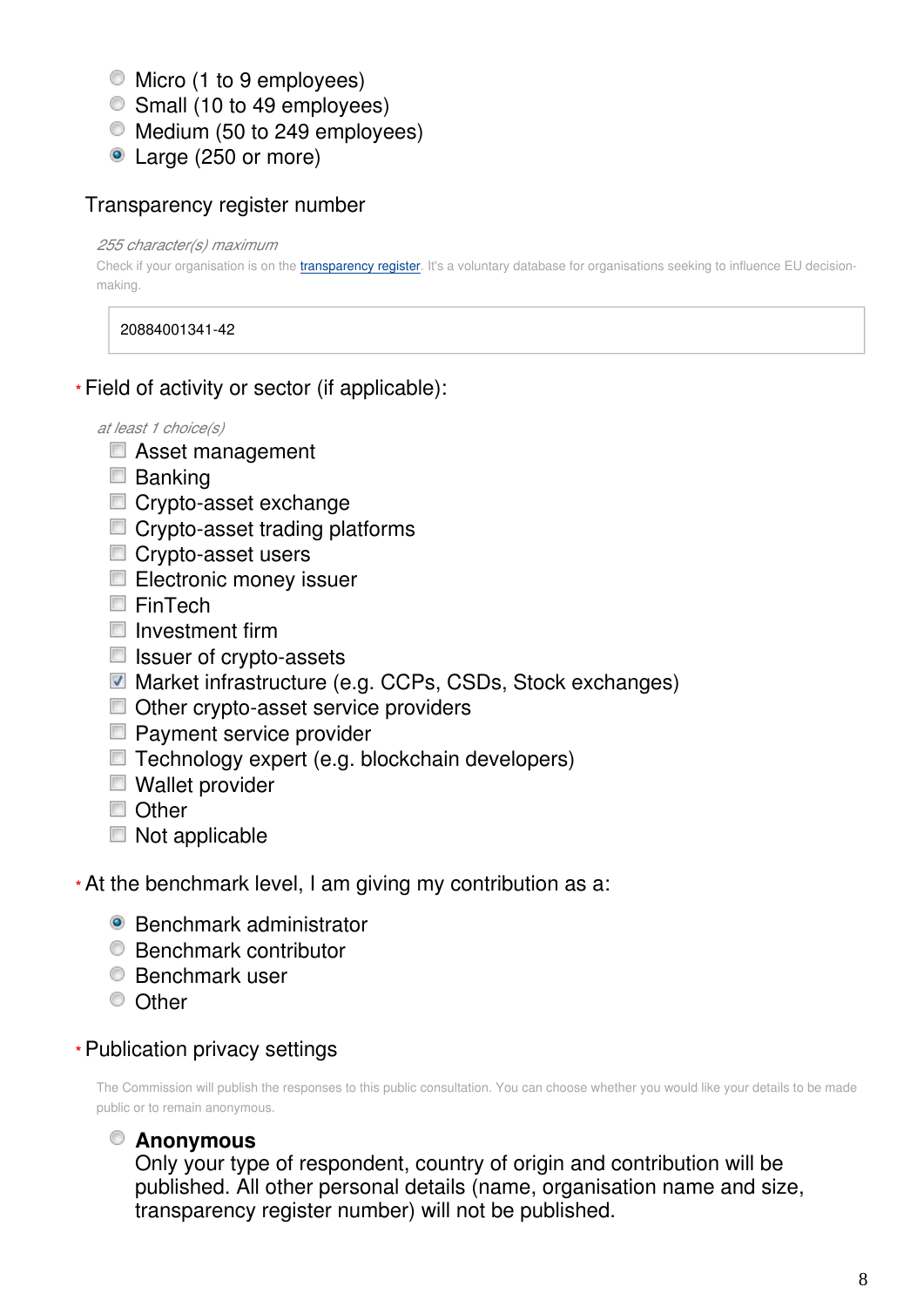#### **Public**

Your personal details (name, organisation name and size, transparency register number, country of origin) will be published with your contribution.

 $\blacksquare$  I agree with the [personal data protection provisions](https://ec.europa.eu/info/law/better-regulation/specific-privacy-statement_en)

## **I. Questions for the general public**

As explained above, these general questions aim at understanding the EU citizens' views on their use or potential use of crypto-assets.

#### **Question 1. Have you ever held crypto-assets?**

- Yes
- © No
- Don't know / no opinion / not relevant

#### **Question 3. Do you plan or expect to hold crypto-assets in the future?**

- Yes
- © No
- Don't know / no opinion / not relevant

## **II. Classification of crypto-assets**

There is not a single widely agreed definition of 'crypto-asset<sup>'[13](#page-9-0)</sup>. In this public consultation, a crypto-asset is considered as "*a digital asset that may depend on cryptography and exists on a distributed ledger*". This notion is therefore narrower than the notion of '*digital asset*<sup>14</sup> that could cover the digital representation of other assets (such as scriptural money).

While there is a wide variety of crypto-assets in the market, there is no commonly accepted way of classifying them at EU level. This absence of a common view on the exact circumstances under which crypto-assets may fall under an existing regulation (and notably those that qualify as 'financial instruments' under MiFID II or as 'e-money' under EMD2 as transposed and applied by the Member States) can make it difficult for market participants to understand the obligations they are subject to. Therefore, a categorisation of crypto-assets is a key element to determine whether crypto-assets fall within the current perimeter of EU financial services legislation.

Beyond the distinction 'regulated' (i.e. 'security token', 'e-money token') and unregulated crypto-assets, there may be a need for differentiating the various types of crypto-assets that currently fall outside the scope of EU legislation, as they may pose different risks. In several Member States, public authorities have published guidance on how crypto-assets should be classified. Those classifications are usually based on the crypto-asset's economic function and usually makes a distinction between 'payment tokens' that may serve as a means of exchange or payments, 'investment tokens' that may have profit-rights attached to it and 'utility tokens' that enable access to a specific product or service. At the same time, it should be kept in mind that some 'hybrid' crypto-assets can have features that enable their use for more than one purpose and some of them have characteristics that change during the course of their lifecycle.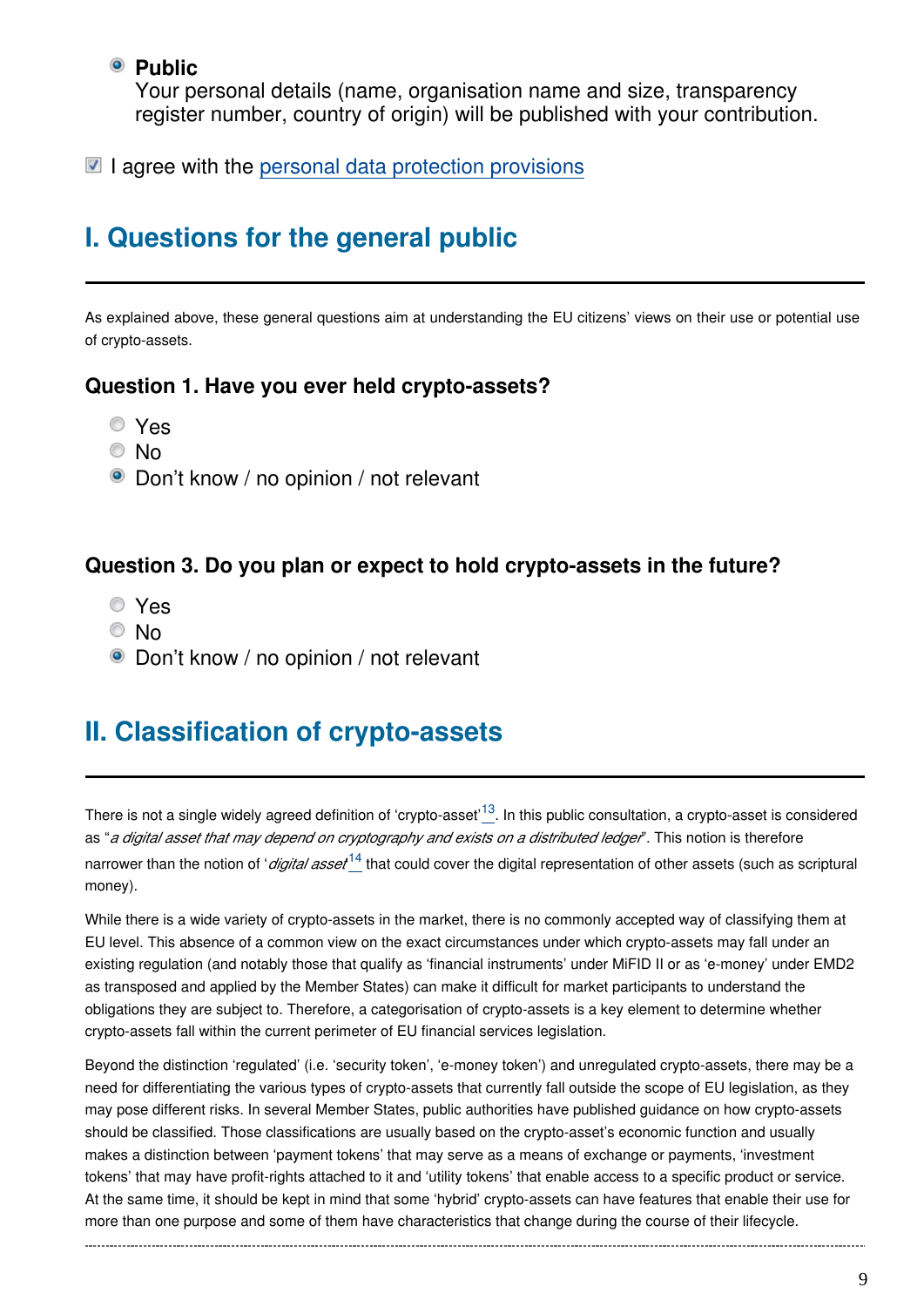<span id="page-9-0"></span><sup>13</sup> This section concerns both crypto-assets that fall under existing EU legislation (those that qualify as 'financial instruments' under MiFID II and those qualifying as 'e-money' under EMD2) and those falling outside.

<span id="page-9-1"></span><sup>14</sup> Strictly speaking, a digital asset is any text or media that is formatted into a binary source and includes the right to use it.

#### **Question 5. Do you agree that the scope of this initiative should be limited to crypto-assets (and not be extended to digital assets in general)?**

- Yes
- © No
- Don't know / no opinion / not relevant

#### **5.1 Please explain your reasoning for your answers to question 5:**

*5000 character(s) maximum*

including spaces and line breaks, i.e. stricter than the MS Word characters counting method.

We need one single EU-classification which covers both: digital-assets, which represent the digitalized embodiment of an asset, and also crypto-assets, which are a subcategory of digital-assets. Hence, cryptoassets (like coin & token) are digital-assets based on cryptography, but other categories of digital-assets are imaginable. The classification should also refer to those services and activities related to these assets.

A clear and distinct categorization of digital-assets between security-, payment-, utility- and hybrid-asset is deemed of critical importance to determine if a given digital-asset falls under an existing EU regulative framework and to align the existing regulation.

Definitions should not be based on "technical" features only (e.g. cryptography), but on the value of the assets represented/embodied, if possible (meaning: if "digital securities" represent a "financial instrument" defined in MiFID II under Annex I, Section C of the MiFID II (1)-(11), then they should be treated as such instrument, e.g. if the embodied value is a share, then all rules for shares apply, if the embodied value is a commodity, then all rules for commodities apply).

A commonly, binding legislative approach, based on existing EU rules and regulations for the financial market would provide much a needed legal certainty to reduce regulatory arbitrage, inconsistencies and market fragmentation and to ensure scalability of services within the EU. This would place the EU as a global international standard setter, that embraces innovation.

Tech-neutrality and "same business, same risks, same rules" should apply to uphold the principles of transparency, fairness, stability, investor protection and market integrity.

It is important to have clarification by an actor on EU level, e.g. ESMA (in alignment with global standard setting bodies like ISO Technical Standards), that if digital-assets (like digital securities) qualify as a financial instruments due to their characteristics in a "substance over form" manner (see the MiFID II definition of financial instruments in the Annex I, Section C of the MiFID II), they will be subject to already existing financial rules.

This, would increase the speed to market for innovations, as market participants and authorities would act within a well-established legal framework and the rules are appropriate for institutional and retail investors.

If a hybrid-digital-asset contains elements of a financial instrument (at any point of its life-cycle), in principle, it should fall under the financial rules for the respective financial instrument.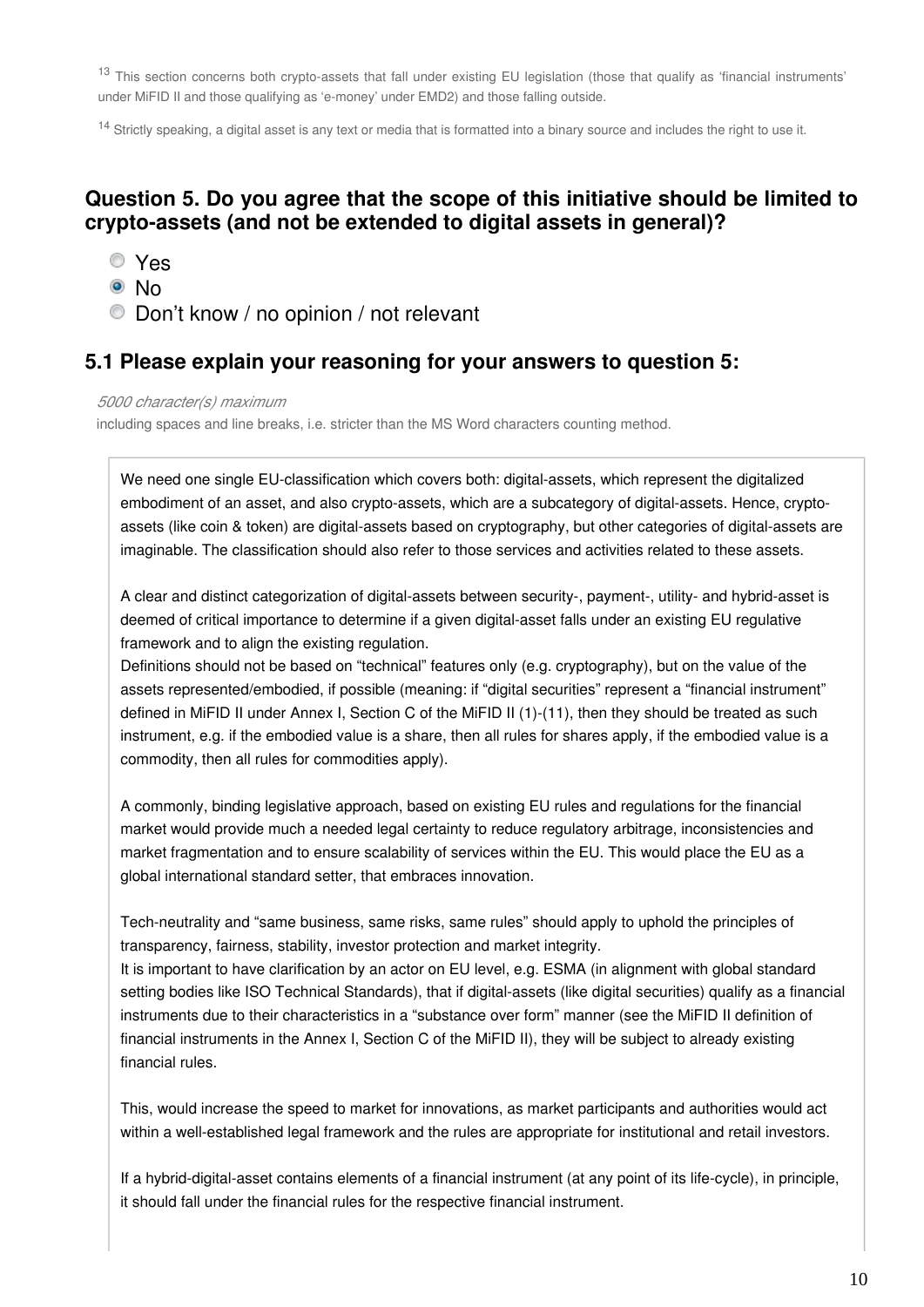Digital-assets, which are currently not covered by the current definitions of financial instruments (e.g. cryptocurrencies) should be integrated in the MiFID II definition of financial instruments. We would propose to define a new category "other digital-assets" as a new point (12). This category could be defined in line with the definition provided for in the German Banking Act (KWG) for crypto-assets, which could act as a blueprint for the respective EU regulatory framework, see as an example: "Crypto-assets are defined as digital representations of value that are not issued or guaranteed by a central bank or a public authority, are not necessarily attached to a legally established currency and do not possess a legal status of currency or money, but are accepted by natural or legal persons as a means of exchange that can be transferred, stored and traded electronically or serve investment purposes other than e-money or a monetary value used in limited networks for certain exempt electronic payments processed by telecommunication providers."

Please refer to, the German KWG definition and also the ISO TC 307 "Blockchain and distributed ledger technologies – Terminology".

Utility assets which do not fulfil the criteria above, should still be treated in such a way that investors are protected and markets are fair, efficient and transparent (see e.g. IOSCO objectives of Securities Regulation: https://www.google.com/url? sa=t&rct=j&q=&esrc=s&source=web&cd=2&ved=2ahUKEwioybC1z\_7nAhXJUJoKHVklAHEQFjABegQlChAE &url=https%3A%2F%2Fwww.iosco.org%2Flibrary%2Fpubdocs%2Fpdf%2FIOSCOPD154. pdf&usg=AOvVaw1QZuFy\_iuLk2\_IBNKNQ49A).

Please see also Q 6,7 and 8 on the definition of digital money.

#### **Question 6. In your view, would it be useful to create a classification of crypto-assets at EU level?**

- Yes
- © No
- Don't know / no opinion / not relevant

#### **6.1 If you think it would be useful to create a classification of crypto-assets at EU level, please indicate the best way to achieve this classification (nonlegislative guidance, regulatory classification, a combination of both, ...).**

#### **Please explain your reasoning:**

*5000 character(s) maximum*

including spaces and line breaks, i.e. stricter than the MS Word characters counting method.

We do not favour "soft law" (e.g. guiding principles), which might be interpreted differently by Member States and with future EU-rules passporting should be possible. (see answer to Q5)

Further, level 2 regulatory technical standards (RTS / ITS) by an actor on EU level (ESMA) towards the legal qualification of types of digital-assets (compared to other financial instruments already established in the market) would be helpful.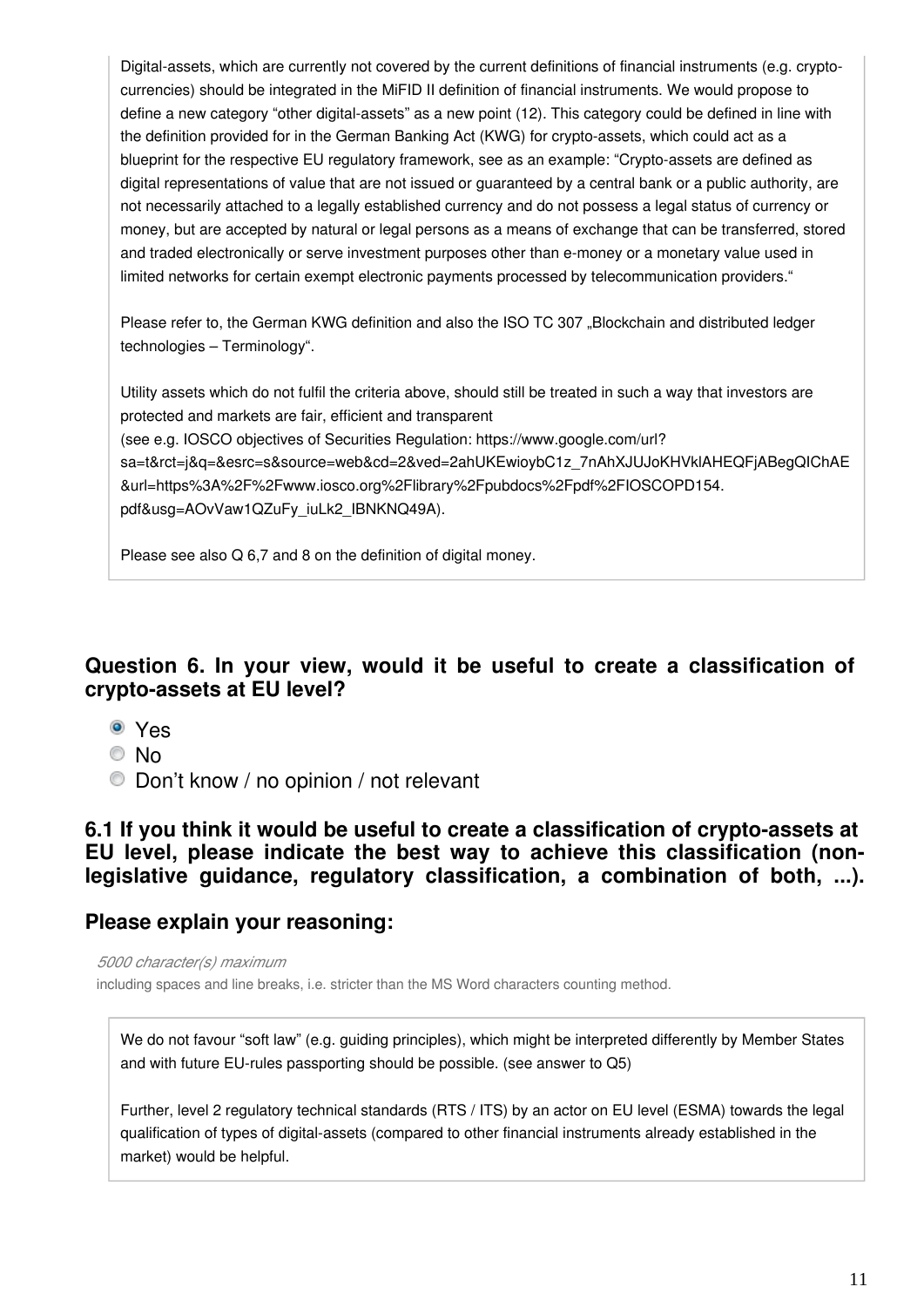### **Question 7. What would be the features of such a classification?**

#### **When providing your answer, please indicate the classification of cryptoassets and the definitions of each type of crypto-assets in use in your**  jurisdiction (if applicable).

#### **Please explain your reasoning:**

*5000 character(s) maximum*

including spaces and line breaks, i.e. stricter than the MS Word characters counting method.

To differentiate such categories we refer to the BaFin and ISO classification, which provide a good approach.

In your paper you refer to (global) stable coins. Digital payment assets (payment tokens) or "digital money" in our view have different subcategories, depending on certain features like the openness of the network and governance structure used (public or private ledger, permissioned or permissionless), the backing or the reserve (no backing or backing by assets) and the issuer. This would result in the following classification (illustrative):

a) Crypto-currencies: native tokens which have no issuer, usually running on a public/permissionless ledger; example: Bitcoin

b) Stablecoins: issued by a private non-financial company, backed by asset(s), on a private or public ledger; example: Libra

c) Digital bank money: issued by financial institutition with banking license, additional backing with assets is optional, usually on a private/permissioned ledger; example: JP Morgan Coin

d) Central Bank Digital Currency: issued by central bank

Digital payment assets should fall into the new class "other digital-assets", as long they are not covered by other existing legislation like EMD2 or PSD2 (Q8).

For further details on the differentiation of payment tokens (also "virtual currency", "payment token" or "barebone token"), utility tokens and security (similar) tokens ("equity token", "security token", "investment token" or "asset token") as well as hybrid forms refer to the respective BaFin Merkblatt (link: "https://www.bafin.de /SharedDocs/Downloads/DE/Merkblatt/WA/dl\_wa\_merkblatt\_ICOs.pdf?\_\_blob=publicationFile&v=1 Page").

Please refer also to the answers of Questions 5,6,7 and 8.

#### **Question 8. Do you agree that any EU classification of crypto-assets should make a distinction between 'payment tokens', 'investment tokens', 'utility tokens' and 'hybrid tokens'?**

- Yes
- © No
- Don't know / no opinion / not relevant

**Question 8.1 If you do agree that any EU classification of crypto-assets should make a distinction between 'payment tokens', 'investment tokens', 'utility tokens' and 'hybrid tokens', please indicate if any further subclassification would be necessary:**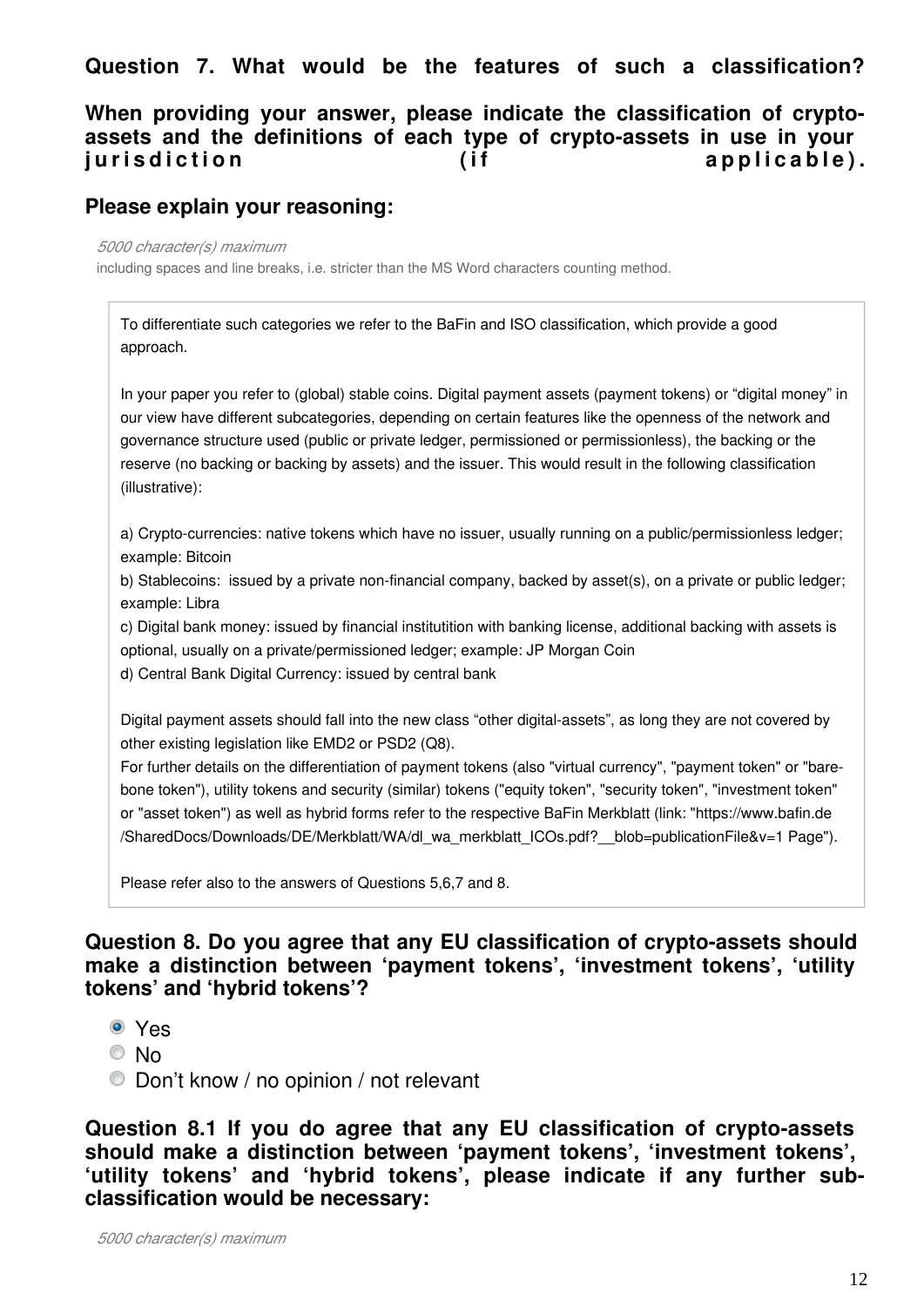Please refer also to the answers of Questions 5 and 7.

#### **8.2 Please explain your reasoning for your answers to question 8:**

*5000 character(s) maximum*

including spaces and line breaks, i.e. stricter than the MS Word characters counting method.

In your paper you refer to (global) stable coins. Digital payment assets or "digital money" in our view have different subcategories, depending on certain features like the technology used (public or private ledger, permissioned or permissionless), the backing or the reserve (no backing or backing by assets) and the issuer. This would result in the following classification (illustrative):

a) Crypto-currencies: native tokens which have no issuer, usually running on a public/permissionless ledger; example: Bitcoin

b) Stablecoins: issued by a private non-financial company, backed by asset(s), on a private or public ledger; example: Libra

c) Digital bank money: issued by financial institution with banking license, additional backing with assets is optional, usually on a private/permissioned ledger; example: JP Morgan Coin

d) Central Bank Digital Currency: issued by central bank

In our view, a privately issued wholesale stablecoin could be seen as an "intermediate" solution before a Central Bank Digital Currency is available.

For more information please refer to the Bundesbank website (BLOCKBASTER). (link: "https://www. bundesbank.de/en/press/press-releases/deutsche-bundesbank-and-deutsche-boerse-successfully-completetests-for-blockchain-prototypes-764698").

The [Deposit Guarantee Scheme Directive \(DGSD\)](https://eur-lex.europa.eu/legal-content/EN/TXT/?uri=CELEX:32014L0049) aims to harmonise depositor protection within the European Union and includes a definition of what constitutes a bank 'deposit'. Beyond the qualification of some crypto-assets as 'emoney tokens' and 'security tokens', the Commission seeks feedback from stakeholders on whether other cryptoassets could be considered as a bank 'deposit' under EU law.

#### **Question 9. Would you see any crypto-asset which is marketed and/or could be considered as 'deposit' within the meaning of Article 2(3) DGSD?**

*5000 character(s) maximum*

including spaces and line breaks, i.e. stricter than the MS Word characters counting method.

The consequence of such definition may be the application of a deposit guarantee scheme, i.e. in the event of a default of a crypto-custodian the investors would benefit from a bank deposit guarantee fund to which the relevant banks (crypto-custodians) would be required to pay contributions to. This would enhance consumer protection, but put additional burden on crypto-custodians.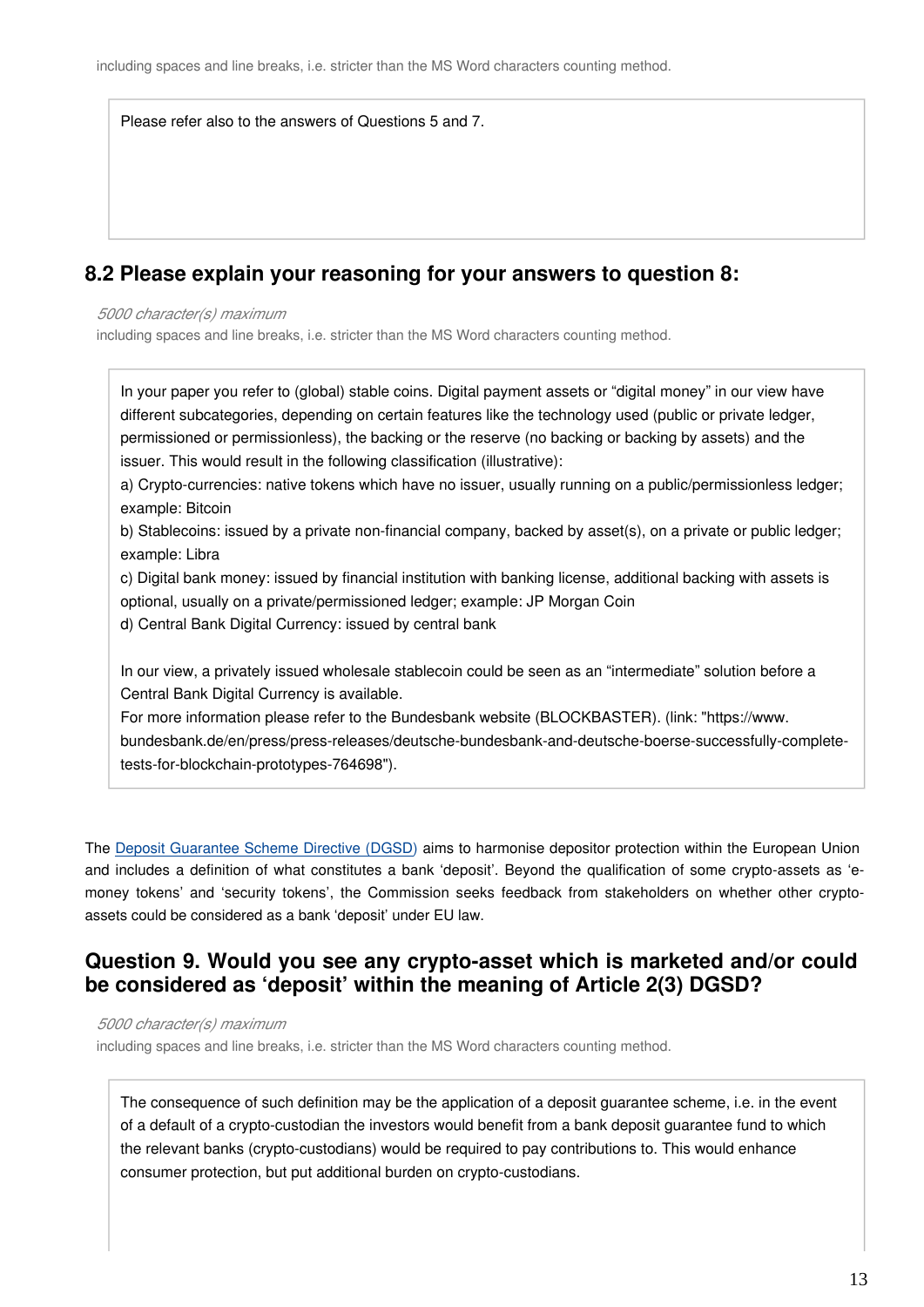# **III. Crypto-assets that are not currently covered by EU legislation**

This section aims to seek views from stakeholders on the opportunities and challenges raised by crypto-assets that curre[n](#page-13-0)tly fall outside the scope of EU financial services legislation<sup>15</sup> (A.) and on the risks presented by some service providers related to crypto-assets and the best way to mitigate them (**B.**). This section also raises horizontal questions concerning market integrity, Anti-Money laundering (AML) and Combatting the Financing of Terrorism (CFT), consumer /investor protection and the supervision and oversight of the crypto-assets sector (**C.**).

<span id="page-13-0"></span>

<sup>15</sup> Those crypto-assets are currently unregulated at EU level, except those which qualify as 'virtual currencies' under the AML /CFT framework (see section I.C. of this document).

## **A. General questions: Opportunities and challenges raised by cryptoassets**

Crypto-assets can bring about significant economic benefits in terms of efficiency improvements and enhanced system resilience alike. Some of those crypto-assets are 'payment tokens' and include the so-called "stablecoins" (see below) which hold the potential to bridge certain gaps in the traditional payment systems and can allow for more efficient and cheaper transactions, as a result of fewer intermediaries being involved, especially for cross-border payments. ICOs could be used as an alternative funding tool for new and innovative business models, products and services, while the use of DLT could make the capital raising process more streamlined, faster and cheaper. DLT can also enable users to 'tokenise" tangible assets (cars, real estate) and intangible assets (e.g. data, software, intellectual property rights, ...), thus improving the liquidity and tradability of such assets. Crypto-assets also have the potential to widen access to new and different investment opportunities for EU investors. The Commission is seeking feedback on the benefits that crypto-assets could deliver.

### **Question 10. In your opinion, what is the importance of each of the potential benefits related to crypto-assets listed below?**

Please rate from 1 (not important at all) to 5 (very important)

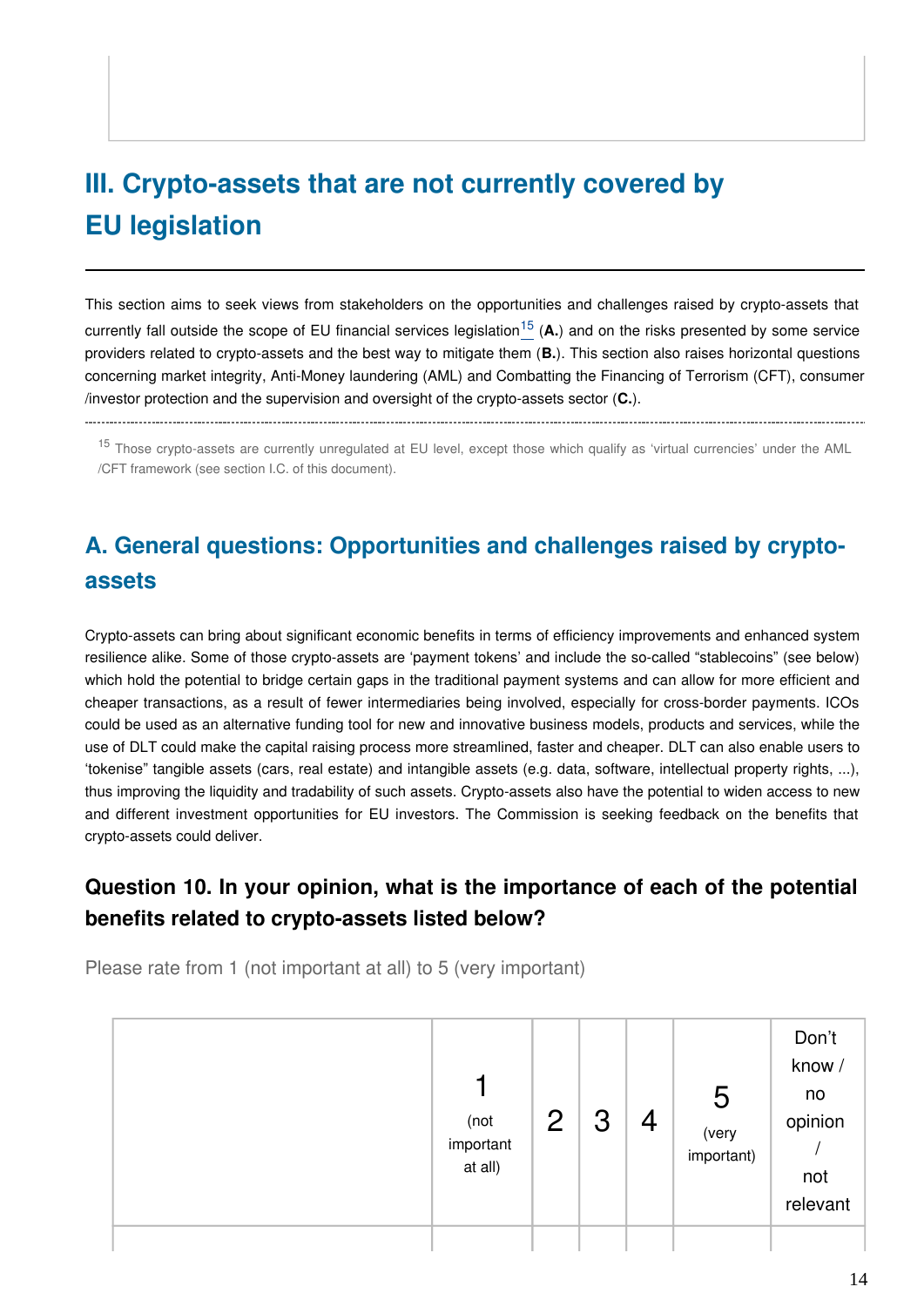| Issuance of utility tokens as a cheaper,<br>more efficient capital raising tool than IPOs           |   |   |   |   |           |  |
|-----------------------------------------------------------------------------------------------------|---|---|---|---|-----------|--|
| Issuance of utility tokens as an alternative<br>funding source for start-ups                        |   | ⊙ |   | ∩ | $\bullet$ |  |
| Cheap, fast and swift payment instrument                                                            | C | ⊙ | ⊙ | ∩ | $\bullet$ |  |
| Enhanced financial inclusion                                                                        | C | ⊙ | ◎ | ∩ | $\bullet$ |  |
| Crypto-assets as a new investment<br>opportunity for investors                                      |   | ⋒ |   |   | ۰         |  |
| Improved transparency and traceability of<br>transactions                                           | ⋒ | ⊙ | ⋒ | ⋒ | ۰         |  |
| Enhanced innovation and competition                                                                 | ⋒ | ⊙ | ∩ | ∩ | $\bullet$ |  |
| Improved liquidity and tradability of<br>tokenised 'assets'                                         |   | ⋒ |   |   |           |  |
| Enhanced operational resilience (including<br>cyber resilience)                                     | A | ⊙ | ⋒ | ⋒ | ۰         |  |
| Security and management of personal data                                                            | ⋒ | ⊙ | ∩ | ∩ | $\bullet$ |  |
| Possibility of using tokenisation to<br>coordinate social innovation or<br>decentralised governance |   | ⋒ |   |   |           |  |

#### **10.1 Is there any other potential benefits related to crypto-assets not**  mentioned above that you would **Please specify which one(s) and explain your reasoning:**

*5000 character(s) maximum*

including spaces and line breaks, i.e. stricter than the MS Word characters counting method.

None.

#### **10.2 Please explain your reasoning for your answers to question 10:**

*5000 character(s) maximum*

including spaces and line breaks, i.e. stricter than the MS Word characters counting method.

No DBG response.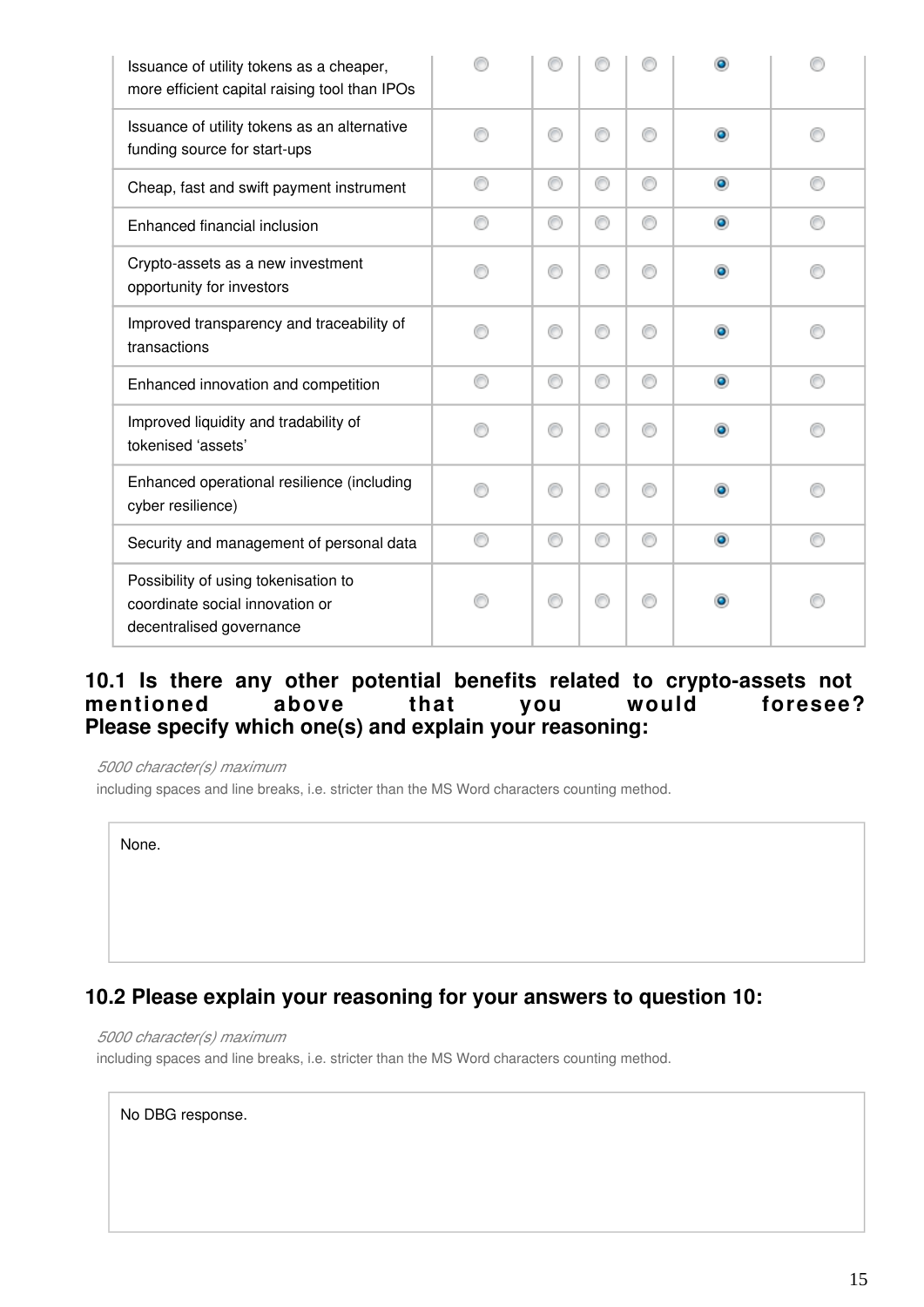Despite the significant benefits of crypto assets, there are also important risks associated with them. For instance, ESMA underlined the risks that the unregulated crypto-assets pose to investor protection and market integrity. It identified the most significant risks as fraud, cyber-attacks, money-laundering and market manipulation<sup>[16](#page-15-0)</sup>. Certain features of crypto-assets (for instance their accessibility online or their pseudo-anonymous nature) can also be attractive for tax evaders. More generally, the application of DLT might also pose challenges with respect to protection of personal data and competition<sup>[17](#page-15-1)</sup>. Some operational risks, including cyber risks, can also arise from the underlying technology applied in crypto-asset transactions. In its advice, EBA also drew attention to the energy consumption entailed in some crypto-asset activities. Finally, while the crypto-asset market is still small and currently pose no material risks to financial stability  $18$ , this might change in the future.

<span id="page-15-0"></span>

<sup>16</sup> [ESMA, "Advice on initial coin offerings and Crypto-Assets"](https://www.esma.europa.eu/sites/default/files/library/esma50-157-1391_crypto_advice.pdf), January 2019.

<span id="page-15-1"></span><sup>17</sup> For example when established market participants operate on private permission-based DLT, this could create entry barriers.

<span id="page-15-2"></span><sup>18</sup> [FSB Chair's letter to G20 Finance Ministers and Central Bank Governors, Financial Stability Board](https://www.fsb.org/wp-content/uploads/P180318.pdf), 2018.

### **Question 11. In your opinion, what are the most important risks related to crypto-assets?**

Please rate from 1 (not important at all) to 5 (very important)

|                                                            | (not<br>important at<br>all) | $\overline{2}$ | 3 | 4 | 5<br>(very<br>important) | Don't<br>know /<br>no<br>opinion<br>not<br>relevant |
|------------------------------------------------------------|------------------------------|----------------|---|---|--------------------------|-----------------------------------------------------|
| <b>Fraudulent activities</b>                               | ⊙                            | ⊙              | ⊙ | ⊙ | $\bullet$                |                                                     |
| Market integrity (e.g. price, volume<br>manipulation, )    |                              | ⊙              | ⊙ | ⋒ | $\bullet$                |                                                     |
| Investor/consumer protection                               | ∩                            | 0              | 0 | ⊙ | $\bullet$                | ⊙                                                   |
| Anti-money laundering and CFT issues                       |                              | 0              | 0 | ⊙ | $\bullet$                |                                                     |
| Data protection issues                                     | ∩                            | 0              | 0 | ⊙ | $\circledcirc$           |                                                     |
| Competition issues                                         | ⊙                            | ◉              | 0 | 0 | $\bullet$                | ∩                                                   |
| Cyber security and operational risks                       | ∩                            | 0              | 0 | ⊙ | $\bullet$                | ⊙                                                   |
| <b>Taxation issues</b>                                     | ∩                            | ⊙              | ⊙ | ⊙ | $\bullet$                | ⋒                                                   |
| Energy consumption entailed in crypto-<br>asset activities |                              | ⊙              | O | ⋒ |                          | $\bullet$                                           |
| Financial stability                                        | ⋒                            | $\bullet$      | ⊙ | ⊙ | ⋒                        | ⊙                                                   |
|                                                            |                              |                |   |   |                          |                                                     |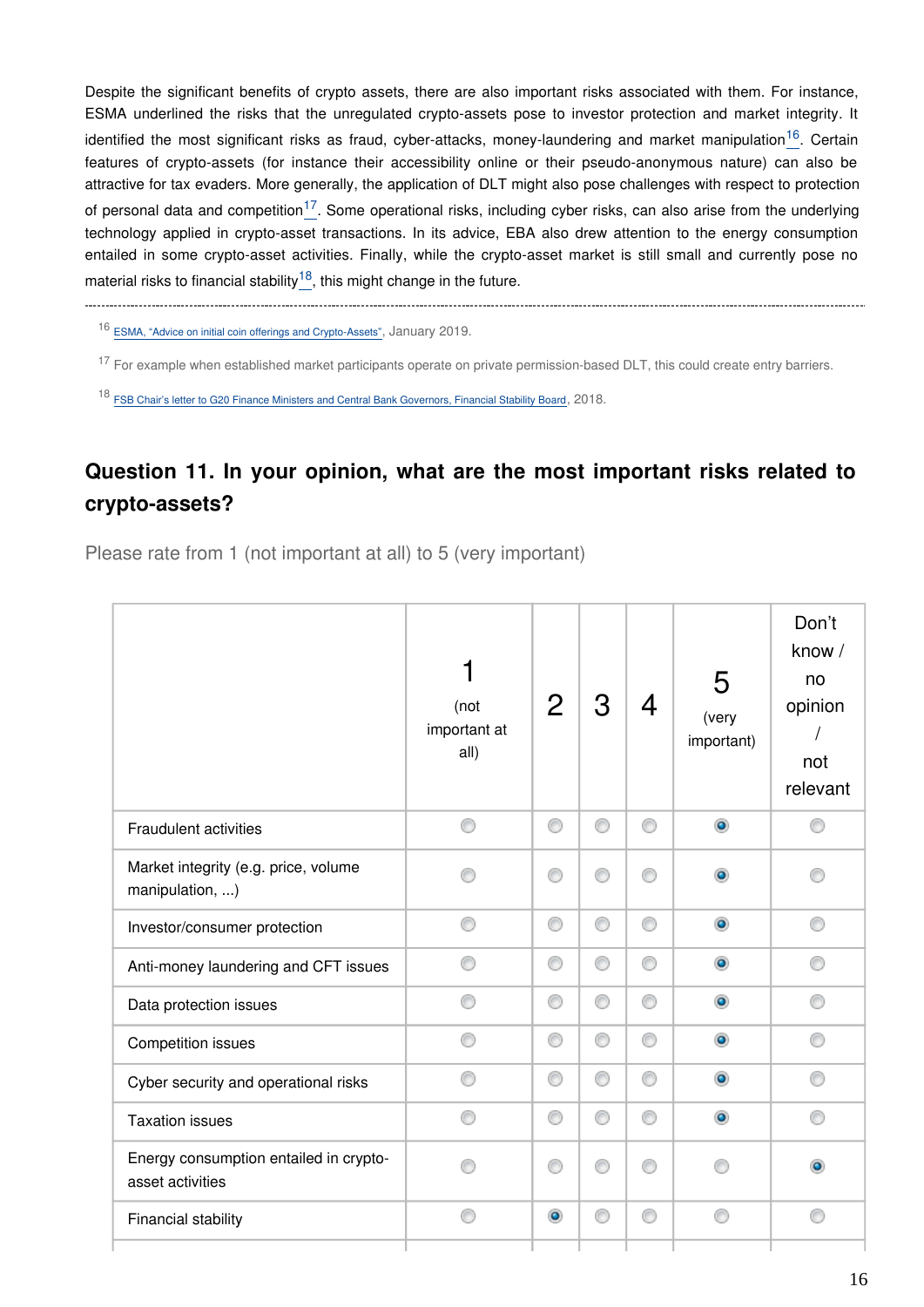#### **11.1 Is there any other important risks related to crypto-assets not mentioned**  above that you would foresee? **Please specify which one(s) and explain your reasoning:**

⊙

*5000 character(s) maximum*

including spaces and line breaks, i.e. stricter than the MS Word characters counting method.

Beside "classic" risks of new asset-classes (fraud, money laundering, market manipulation ...) technology related "new" risks arise (energy consumption, finality, integrity of the network, "forks", "whales", "right to be forgotten" in Art 17 GDPR not easy to apply…).

Some DLT forms, such as public blockchains have no legally accountable entity to be held liable for failing to implement risk management procedures to address the risks mentioned above, which is a risk by itself. We would recommend policies and procedures to be followed by entities that wish to offer their products and services to "retail clients" or offer securities to the public.

There are specific risks arising from smart contracts e.g. in the case of unintended programming of the algorithm within such a smart contract. A so called "trusted third party" (see Q35) would help to prevent or mitigate such risks from occurring.

So-called smart contracts should ideally follow a general standard. Such standards could be set at the EU level, but should be aligned with international bodies and developed with market participants.

#### **11.2 Please explain your reasoning for your answers to question 11:**

#### *5000 character(s) maximum*

including spaces and line breaks, i.e. stricter than the MS Word characters counting method.

Beside "classic" risks of new asset-classes (fraud, money laundering, market manipulation ...) technology related "new" risks arise (energy consumption, finality, integrity of the network, "forks", "whales", "right to be forgotten" in Art 17 GDPR not easy to apply…).

From our point of view, these "new" types of digital assets could pose the "classical" risks of new markets to consumers and market integrity. Effective regulatory frameworks have been put in place after the financial crisis, to deal with such risks.

This regulatory framework should apply to services related to digital-assets as well. Specific risks attached to such services (e.g. IT-related risks as mentioned in our response to question 11.1) should be thoroughly assessed and addressed by appropriate future regulatory requirements.

Some DLT forms, such as public blockchains have no legally accountable entity to be held liable for failing to implement risk management procedures to address the risks mentioned above, which is a risk by itself. We would recommend policies and procedures to be followed by entities that wish to offer their products and services to "retail clients" or offer securities to the public.

Further, there is a legal risk as to the ownership and insolvency remoteness of holdings which particularly applies to crypto-currencies, since these do not have an issuer and are digital units only. It is questionable,

⊙

⊙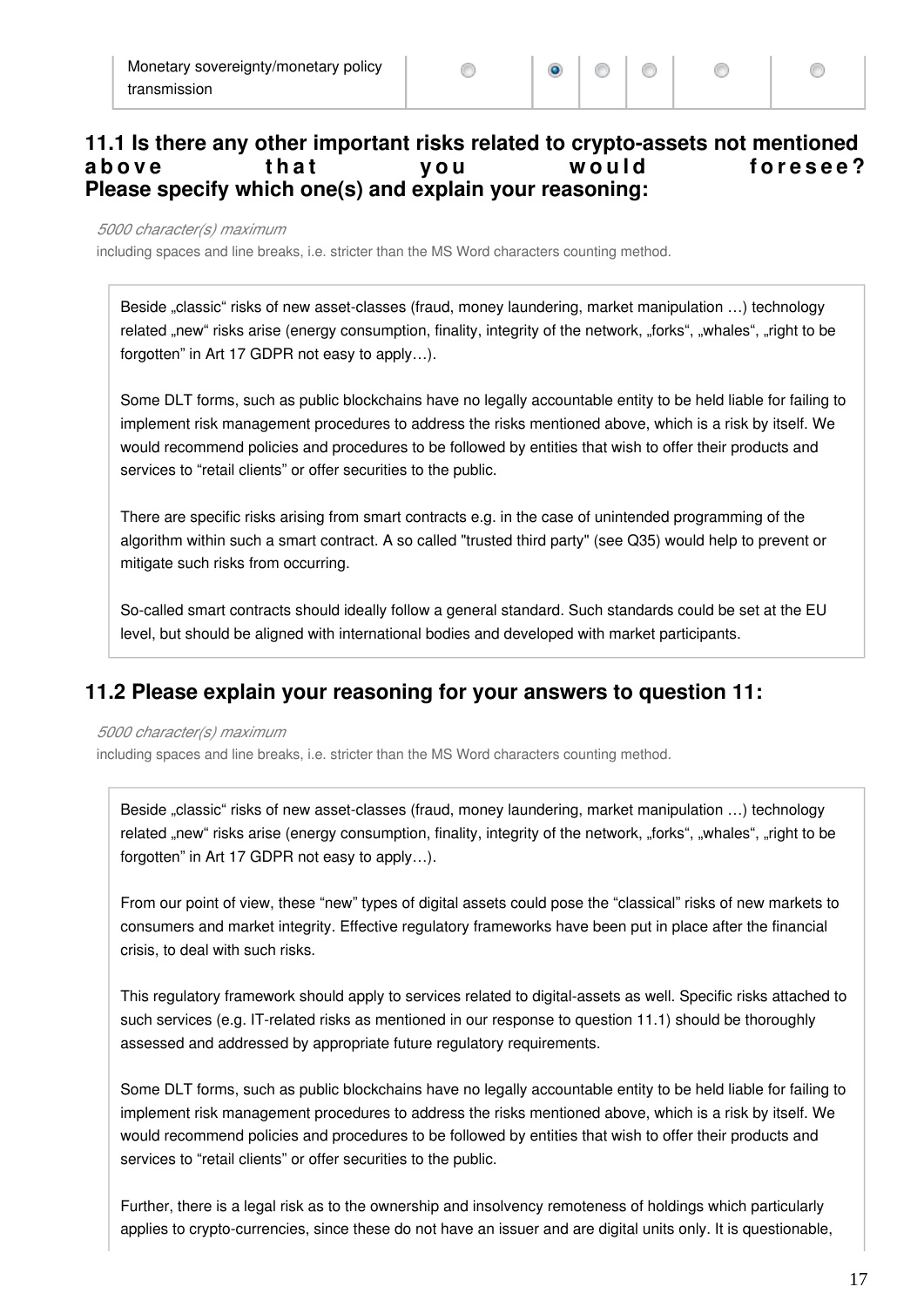whether ownership may derive from the possession of private keys only, specifically if custody chains with intermediaries are being used. Also, settlement finality is unclear when "over-taking" blocks are being hashed.

There are specific risks arising from smart contracts e.g. in the case of unintended programming of the algorithm within such a smart contract. A trusted third party would help to prevent or mitigate such risks from occurring.

So-called smart contracts should ideally follow a general standard. Such standards could be set at the EU level, but should be aligned with international bodies and developed with market participants (see Question 11).

We as DBG are part of ISO/TC 307/WG2 which deals with smart contracts, we are also aware of and closely monitor ISDA`s Legal Guidelines for Smart Derivatives Contracts. At EU level CEN-CLC-JTC19 blockchain and Distributed Ledger Technologies are the responsible standard setting bodies.

"Stablecoins" are a relatively new form of payment tokens whose price is meant to remain stable through time. Those "stablecoins" are typically asset-backed by real assets or funds (such as short-term government bonds, fiat currency, commodities, real estate, securities, ...) or by other crypto-assets. They can also take the form of algorithmic "stablecoins" (with algorithm being used as a way to stabilise volatility in the value of the coin). While some of these "stablecoins" can qualify as 'financial instruments' under MiFID II or as e-money under EMD2, others may fall outside the scope of EU regulation. A [recent G7 report on 'investigating the impact of global stablecoins'](https://www.bis.org/cpmi/publ/d187.pdf) analysed "stablecoins" backed by a reserve of real assets or funds, some of which being sponsored by large technology or financial firms with a large customer base. The report underlines that "stablecoins" that have the potential to reach a global scale (the socalled "global stablecoins") are likely to raise additional challenges in terms of financial stability, monetary policy transmission and monetary sovereignty, among others. Users of "stablecoins" could in principle be exposed, among others, to liquidity risk (it may take time to cash in such a "stablecoin"), counterparty credit risk (issuer may default) and market risk (if assets held by issuer to back the "stablecoin" lose value).

#### **Question 12. In our view, what are the benefits of 'stablecoins' and 'global s t a b l e c o i n s ' ? Please explain your reasoning.**

*5000 character(s) maximum*

including spaces and line breaks, i.e. stricter than the MS Word characters counting method.

(Global) Stablecoins bring the payment element to distributed ledger networks. This potentially enables 24/7, real-time, "delivery-versus-payment" exchange of digital-assets against digital cash within DLT; on top, "payment-versus-payment" in different currencies becomes feasible.

The value of stablecoins, however, very much depend on the credit quality of their issuer and/or the quality and accessibility of the reserves held by the issuer ('collateral', like securities, bonds, currencies).

Ideally, stablecoins should be pegged 1:1 to a fiat currency and reserves kept in an insolvency remote way. Especially, for the wholesale market the quality of stablecoins must be at least like the quality of fiat money in relevant legacy systems.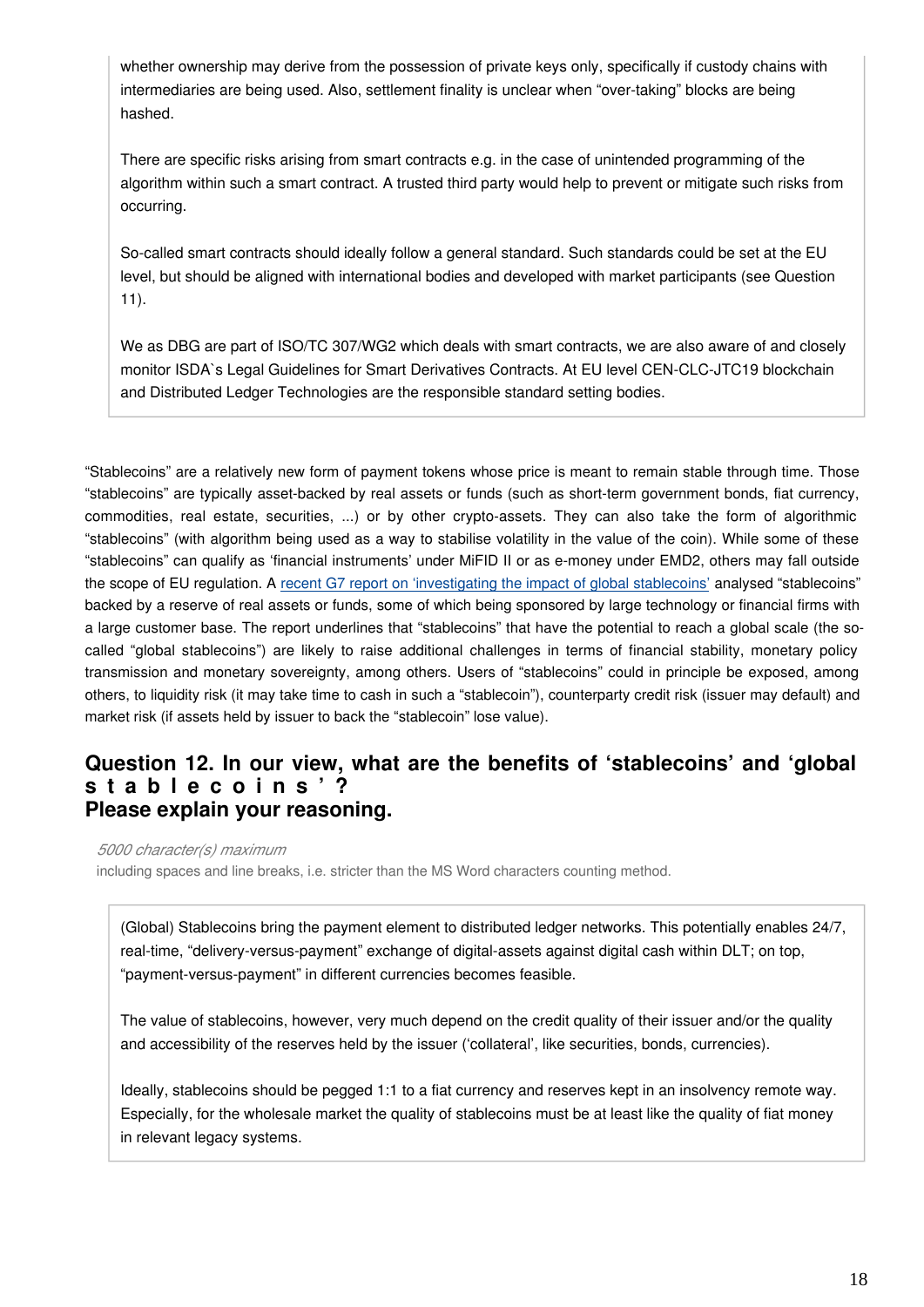### **Question 13. In your opinion, what are the most important risks related to "stablecoins"?**

Please rate from 1 (factor not relevant at all) to 5 (very relevant factor)

|                                                       | 1<br>(factor<br>not<br>relevant<br>at all) | $\overline{2}$ | З              | 4         | 5<br>(very<br>relevant<br>factor) | Don't<br>know /<br>no<br>opinion<br>not<br>relevant |
|-------------------------------------------------------|--------------------------------------------|----------------|----------------|-----------|-----------------------------------|-----------------------------------------------------|
| <b>Fraudulent activities</b>                          | ⊙                                          | 0              | ⊙              | ⊙         | $\bullet$                         | ◎                                                   |
| Market integrity (e.g. price, volume<br>manipulation) |                                            | ⊙              | ∩              | ⋒         | ۰                                 |                                                     |
| Investor/consumer protection                          | ⊙                                          | 0              | ⊙              | ⊙         | $\bullet$                         |                                                     |
| Anti-money laundering and CFT issues                  | ⊙                                          | 0              | 0              | ⊙         | $\bullet$                         |                                                     |
| Data protection issues                                | ⊙                                          | ⊙              | ⊙              | $\bullet$ | ⊙                                 | ⊙                                                   |
| <b>Competition issues</b>                             | ⊙                                          | ⊙              | 0              | ⊙         | $\circledcirc$                    | ∩                                                   |
| Cyber security and operational risks                  | ⊙                                          | ⊙              | $\circledcirc$ | ⊙         | ⊙                                 | ⋒                                                   |
| <b>Taxation issues</b>                                | ⊙                                          | ⊙              | $\bullet$      | ⊙         | ∩                                 | ⋒                                                   |
| Energy consumption                                    | ∩                                          | 0              | 0              | 0         | $\bullet$                         |                                                     |
| Financial stability                                   | ⊙                                          | 0              | 0              | 0         | $\circledcirc$                    |                                                     |
| Monetary sovereignty/monetary policy<br>transmission  | ⋒                                          | ⊙              | ⋒              | ∩         |                                   |                                                     |

#### **13.1 Is there any other important risks related to "stablecoins" not mentioned**  above that you would foresee? **Please specify which one(s) and explain your reasoning:**

*5000 character(s) maximum*

including spaces and line breaks, i.e. stricter than the MS Word characters counting method.

Price/value stability: i.e. the risk that the value of the stablecoin fluctuates depending on the credit quality of the issuer (e.g. the probability of the default of the issuer) and the "reserves" ("collateral", i.e. the assets collected as "reserves") and their accessibility.

The issuer of the coin as well as the operator of such a DLT-system need to be trustworthy and reliable parties – ideally neutral bodies that reduce potential conflicts of interest related to other businesses they carry out. Therefore, we would endorse to use trusted third parties with accounts on central bank level.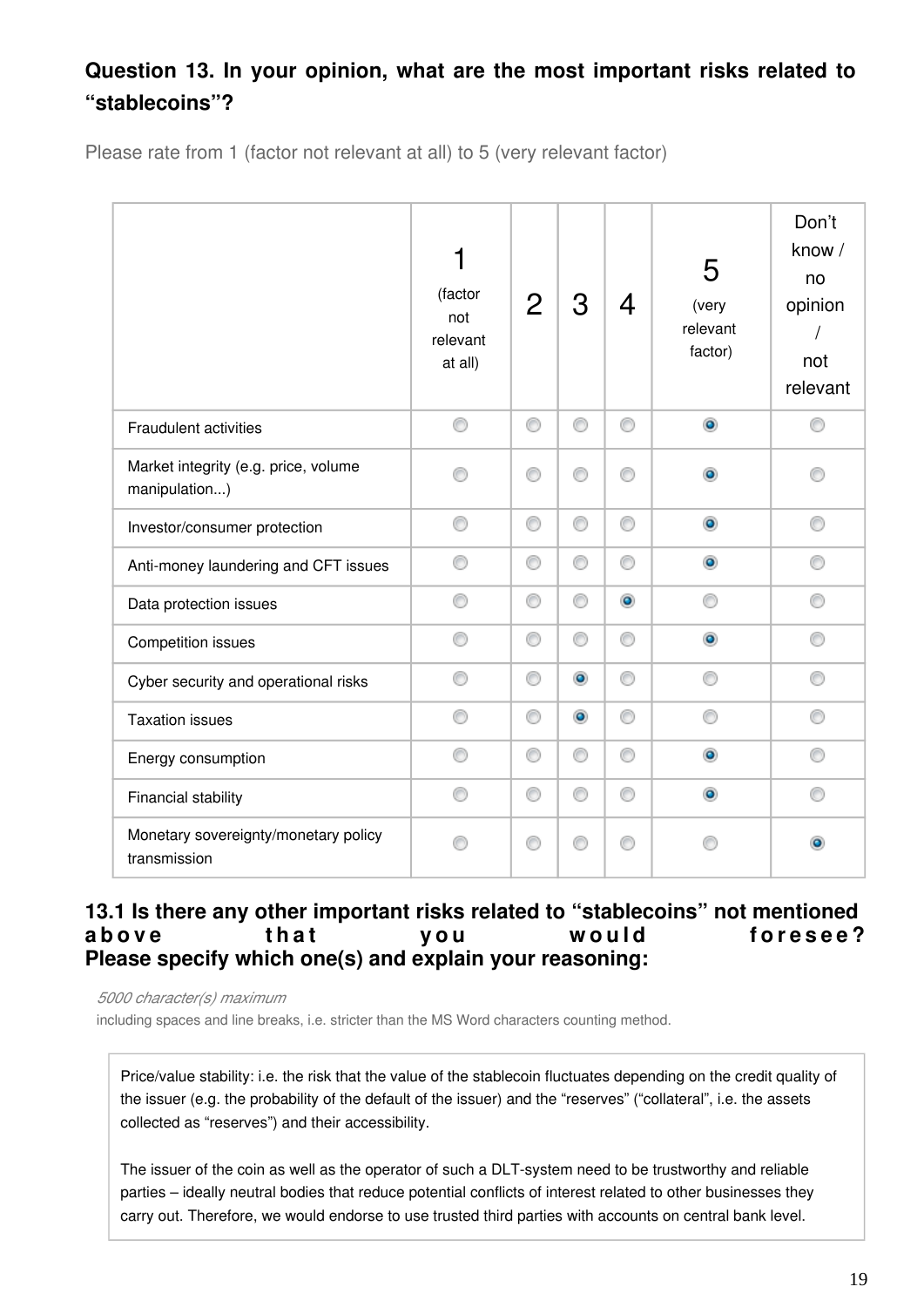#### **13.2 Please explain in your answer potential differences in terms of risks between "stablecoins" and 'global stablecoins':**

*5000 character(s) maximum*

including spaces and line breaks, i.e. stricter than the MS Word characters counting method.

Global stablecoins could represent a much higher volume than stablecoins and might therefore influence financial stability. Likewise, the management of the reserve pool of a global stablecoin can have strong influence on prices and the functioning of markets for the particular assets.

As a conclusion central banks should be involved in the development as well as in the regulatory framework /oversight.

Some EU Member States already regulate crypto-assets that fall outside the EU financial services legislation. The following questions seek views from stakeholders to determine whether a bespoke regime on crypto-assets at EU level could be conducive to a thriving crypto-asset market in Europe and on how to frame a proportionate and balanced regulatory framework, in order support legal certainty and thus innovation while reducing the related key risks. To reap the full benefits of crypto-assets, additional modifications of national legislation may be needed to ensure, for instance, the enforceability of token transfers.

#### **Question 14. In your view, would a bespoke regime for crypto-assets (that are not currently covered by EU financial services legislation) enable a sustainable crypto-asset ecosystem in the EU (that could otherwise not emerge)?**

- Yes
- <sup>O</sup>No
- Don't know / no opinion / not relevant

#### **14.1 Please explain your reasoning for your answer to question 14:**

*5000 character(s) maximum*

including spaces and line breaks, i.e. stricter than the MS Word characters counting method.

We advocate to incorporate digital-assets into the existing European financial regulatory framework (e.g. all digital-/crypto-assets that are to be regarded as financial instruments in the MiFID II sense) instead of creating a bespoke regulatory regime. Existing regulation should be supplemented where required to address technology related "new" risks. This would provide for legal certainty for market participants as they ensure for high standards of investor protection and market integrity.

A new regime is not necessary. As of now, from our point of view this would only be the case for those utility digital-assets which have only value according to the trading participants (cf. definition of crypto-assets pursuant to section 1 para. 11 sentences 4 and 5 of the German Banking Act "crypto-assets are defined as digital representations of value that are not issued or guaranteed by a central bank or a public authority, are not necessarily attached to a legally established currency and do not possess a legal status of currency or money, but are accepted by natural or legal persons as a means of exchange that can be transferred, stored and traded electronically or serve investment purposes other than e-money or a monetary value used in limited networks for certain exempt electronic payments processed by telecommunication providers."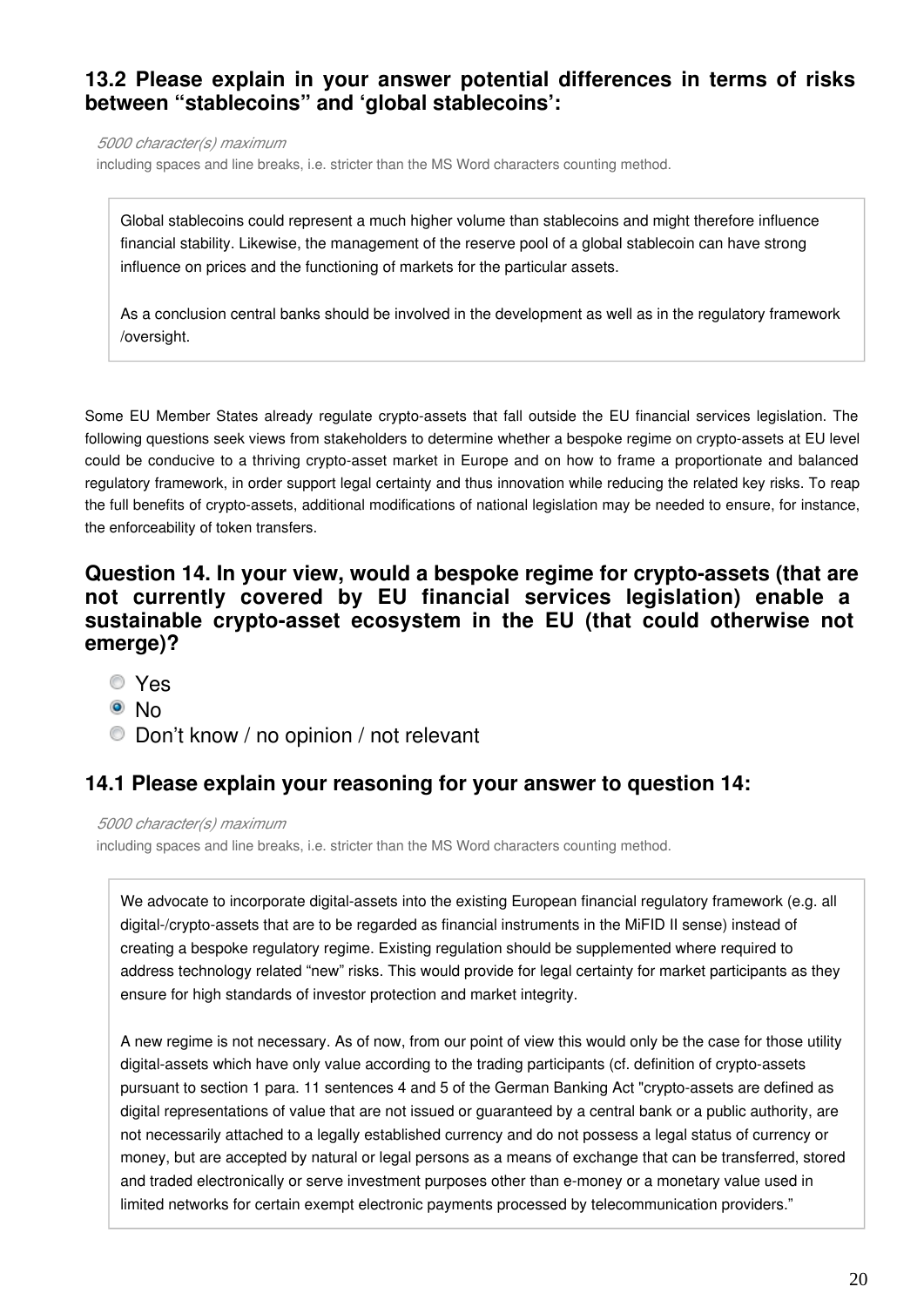#### **Question 15. What is your experience (if any) as regards national regimes on c r y p t o - a s s e t s ?**

#### **Please indicate which measures in these national laws are, in your view, an effective approach to crypto-assets regulation, which ones rather not.**

#### *5000 character(s) maximum*

including spaces and line breaks, i.e. stricter than the MS Word characters counting method.

On 29 November 2019, the German legislator introduced a new regulatory framework for crypto-assets. As part of the transposition of the Fifth EU Money Laundering Directive into national law, the German legislator amended the German Banking Act (Kreditwesengesetz – KWG) to provide legal clarity regarding cryptoassets (cf. Gesetz zur Umsetzung der Änderungsrichtlinie zur Vierten EU-Geldwäscherichtlinie, BGBl. 2019 I, p. 2602, for the legislatory process see "https://dipbt.bundestag.de/extrakt/ba/WP19/2517/251728.html").

As of 01 January 2020, crypto-assets are classified as financial instrument under the German Banking Act. Therefore, entities which provide services with respect to crypto-assets, are required to be licensed by BaFin. This also holds for crypto-custody services.

The German legislator defines crypto-assets as "(…) digital representations of a value: 1) that has not been issued or guaranteed by any central bank or public body and does not have the legal status of currency or money, 2) is accepted by natural or legal persons as a means of exchange or payment by virtue of an agreement or actual practice, or is used for investment purposes and 3) can be transferred, stored and traded electronically."

E-money and monetary values within the meaning of the German Payment Services Supervision Act (Zahlungsdiensteaufsichtsgesetz – ZAG) are expressly excluded from the scope of such defined cryptoassets.

As explicitly laid out in the recitals (BR-Drs 352/19, p. 122), the new term of crypto-assets serves as a catchall provision. Therefore, if a crypto-asset also qualifies as a security, the provisions on securities will be applied primarily. The crypto-asset specific provisions therefore will only be applied to those crypto-assets that do not fall into the scope of other financial instruments.

With this decision to, the German legislator follows the principle "Same business, same risk, same rules", i.e. financial instruments are, in principle, regulated in a technology-neutral approach, but, to provide a holistic regulatory landscape, other crypto-assets that do not fall into the scope of any 'classical' financial instruments are now also included into regulation. DBG considers this as a sensible approach as it strikes an appropriate balance between an innovation-friendly environment, while maintaining high investor protection standards. The incorporation of crypto-assets into already existing regulatory framework appears internationally the prevailing approach. For example, other Member States, such as France and Malta, have enacted similar regulatory frameworks as Germany.

**Question 16. In your view, how would it be possible to ensure that a bespoke regime for crypto-assets and crypto-asset service providers is proportionate to induce innovation, while protecting users of crypto-assets?**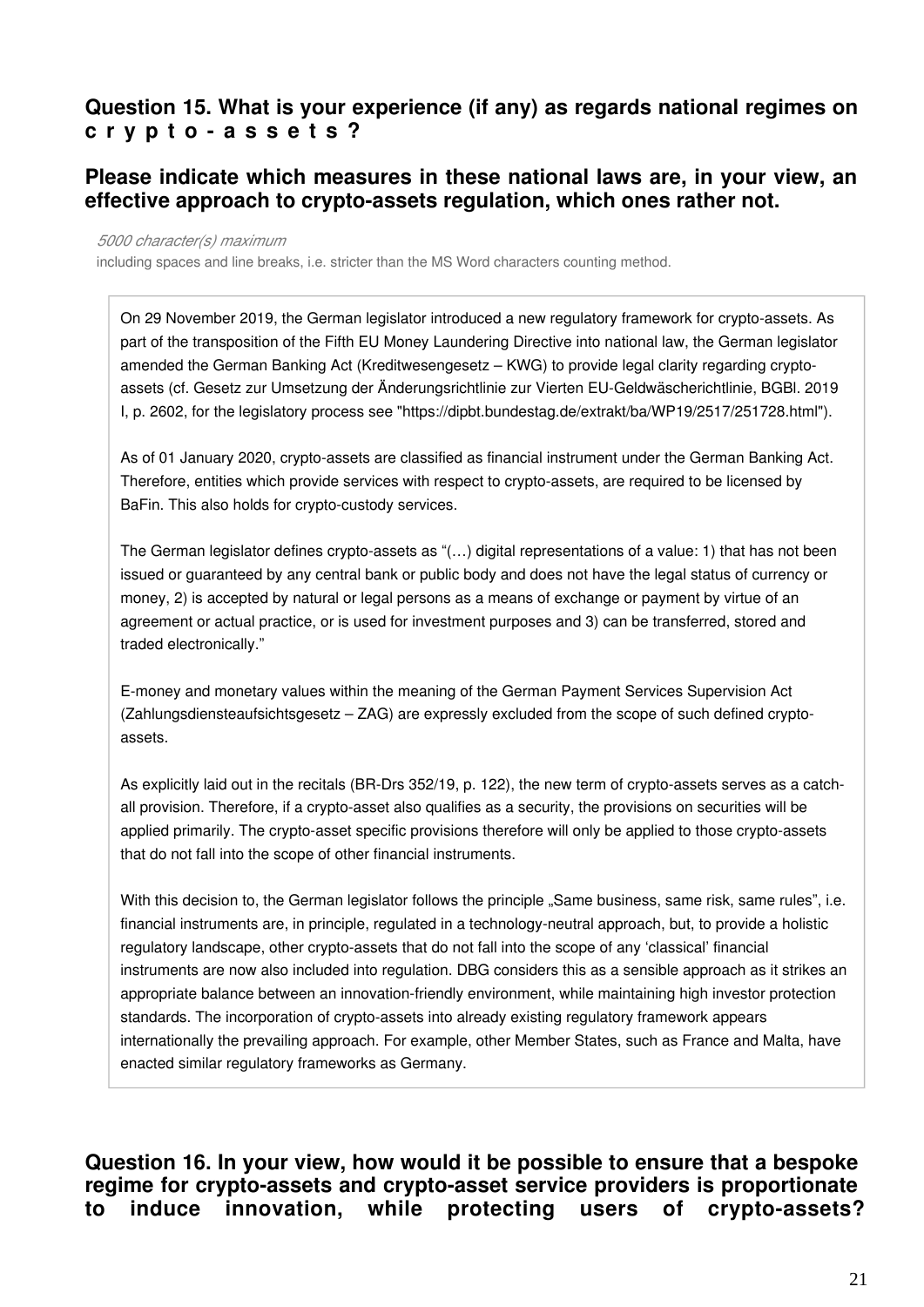#### **Please indicate if such a bespoke regime should include the abovementioned categories (payment, investment and utility tokens) or exclude some of them, given their specific features (e.g. utility tokens).**

*5000 character(s) maximum*

including spaces and line breaks, i.e. stricter than the MS Word characters counting method.

DBG supports the aim to create a harmonized regulatory framework for crypto-assets and crypto-asset service providers in the EU. A common framework across all Member States would provide market participants with the legal certainty they need to reduce their costs for compliance and ultimately harness the advantages of the internal market as the current trend to differing national legislation of crypto-assets (see Germany, France) could be stopped or reverted.

The German regulatory approach towards crypto-assets has shown that legal certainty for market participants can be most effectively achieved by incorporating crypto-assets into the existing financial regulatory framework that provides for a high standard of consumer protection and market integrity. This creates a level playing field for all market participants. Moreover, it allows for innovation, while taking investor protection concerns serious.

DBG therefore advocates to incorporate digital-/crypto-assets into the existing European financial regulatory landscape instead of creating a bespoke regulatory regime.

This creates a level playing field for market participants and allows for innovation, while taking investor protection concerns serious.

#### **Question 17. Do you think that the use of crypto-assets in the EU would be facilitated by greater clarity as to the prudential treatment of financial institutions' exposures to crypto-assets (See the discussion paper of the Basel Committee on Banking Supervision (BCBS))?**

- Yes
- © No
- Don't know / no opinion / not relevant

#### **If you answered yes to question 17, please indicate how this clarity should be provided (guidance, EU legislation, ...):**

*5000 character(s) maximum*

including spaces and line breaks, i.e. stricter than the MS Word characters counting method.

Please, provide clarity as to the prudential treatment of financial institutions´ exposures to digital-assets aligned with BIS/Basel Committee.

We would prefer binding regulation to have clarity due to a common framework.

With regard to the (capital) requirements, a distinction has to be made between closed/private environments and those digital-assets which are offered to the broader public: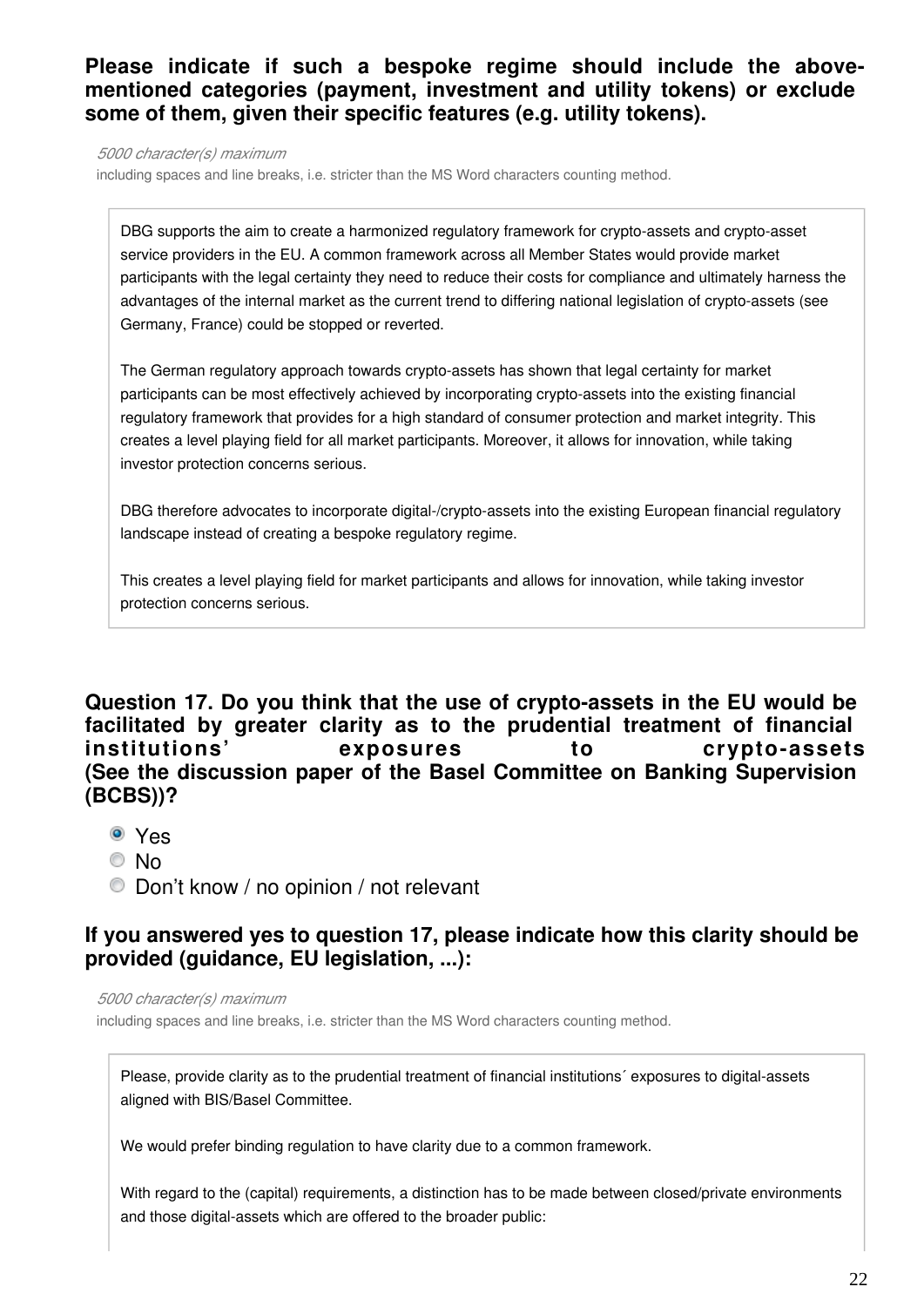We are of the opinion that the conditions for separate prudential treatments should directly relate to the core of the meaning of "(macro-)prudential":

If digital-assets are offered to a wide audience/public without access restrictions and qualify as a financial instrument, as an investment asset-class, it should be treated following the principle "same business, same risk, same rules".

Otherwise, if digital-assets are more comparable to a "technical solution" used in a closed environment (with restricted access only), than it should be treated differently.

#### **17.1 Please explain your reasoning for your answer to question 17:**

#### *5000 character(s) maximum*

including spaces and line breaks, i.e. stricter than the MS Word characters counting method.

See above.

#### **Question 18. Should harmonisation of national civil laws be considered to provide clarity on the legal validity of token transfers and the tokenisation of tangible (material) assets?**

*5000 character(s) maximum*

including spaces and line breaks, i.e. stricter than the MS Word characters counting method.

Binding EU-provisions on the transfer of digital-assets and digitalization of tangible assets would greatly help to achieve an EU-market in respect of a token-based economy. A common EU-approach would solve the issue of the applicable law with regard to content and requirements in the national jurisdictions. Please refer also to the IOSCO report "Issues, Risks and Regulatory Considerations Relating to Crypto-Asset Trading Platforms"

Yes, it should be ensured that in transfers of ownership of digital-assets are possible under each national member state rules, i.e. by agreement and booking in a suitable custody system.

Harmonisation of the laws on digital-/crypto-assets transfer and tokenization of tangible assets would greatly help to achieve an EU international market in respect of a token-based economy. Any harmonization would contribute to solve two issues: (i) the issue of the applicable law and (ii) the issue of the content and requirements of the applicable law.

Although different legal positions (property, contractual positions, etc.) may be tokenized, for the sake of simplicity, the following shall only focus on aspects regarding the tokenization of physical assets as implied by the question. For the tokenization of other legal positions, the remarks below may be applied mutatis mutandis.

(i) The issue of the applicable law

In respect of property law, the applicable law is normally based on the lex rei sitae principle, i.e. the law where the property is situated will be applied. However, when applying this principle to crypto-assets, it gives rise to a number of serious questions that lead to legal uncertainty: First of all, other than for physical assets,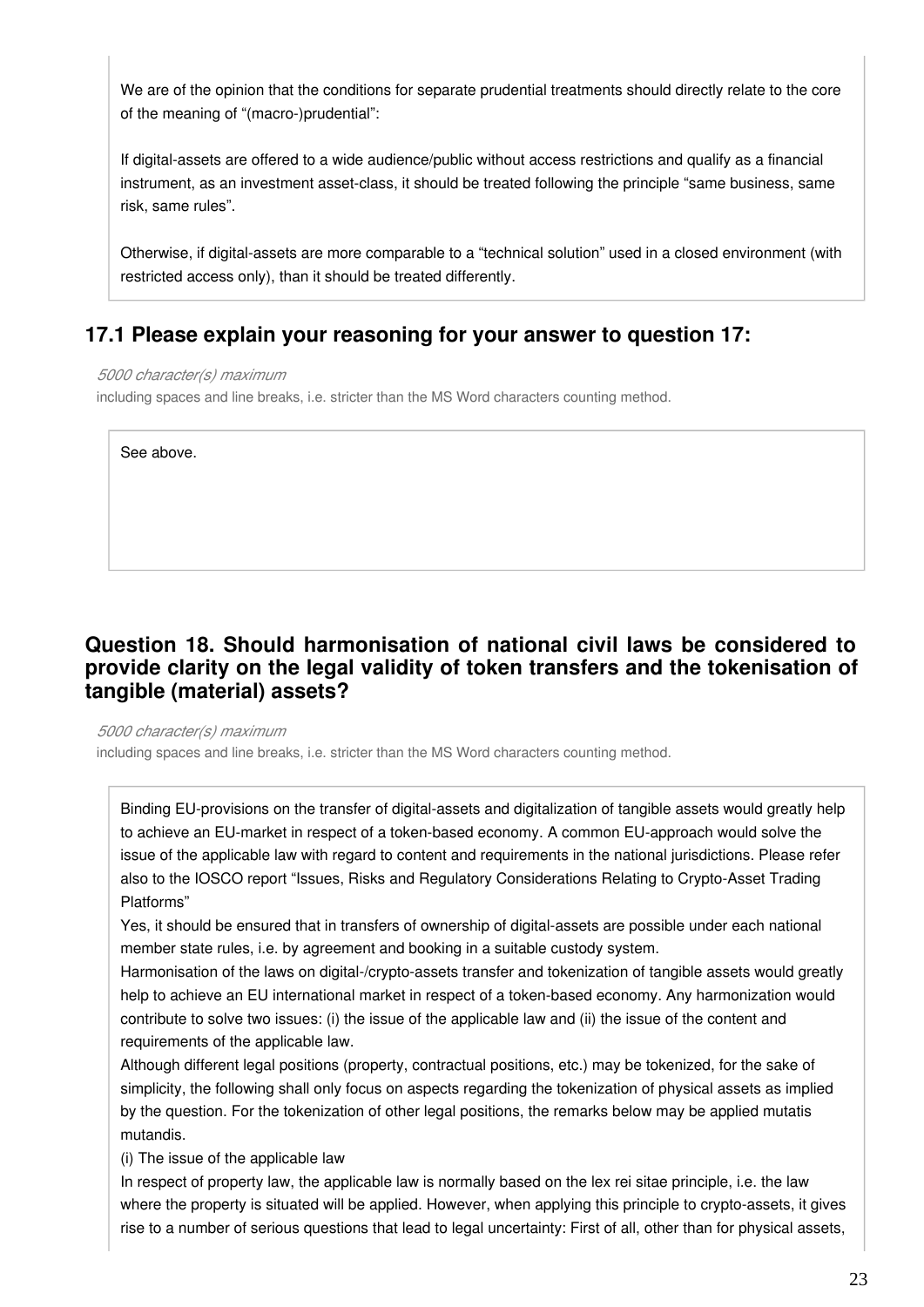the place where a crypto-asset is situated may not be determined with sufficient certainty: is it the physical place where to tokenizer was situated in the second the tokenization took place (and if yes, how could this be proven?), is it the physical place where the nodes are situated on which the ledger is run?, is it the physical place where the owner of a private key corresponding to a crypto-asset is situated?

These issues are potentiated when one takes into account custody chains, that are, at least in respect to securities, normally governed by the place of the relevant intermediary approach, which effectively leads to multiple changes of the legal nature of the assets under custody, in case the different persons taking part in the custody change are based in different jurisdictions. As also for crypto-assets multiple custody chains are likely, this topic will arise here as well.

By harmonizing national civil laws, the question of the applicable law and how it is determined for cryptoassets should also be addressed in a uniform way.

(ii) The issue of the content and requirements of the applicable law

The legal concepts of ownership and the requirements of its transfer differ considerably, even if only the laws in respect to physical assets are taken into account. Even today, this creates an obstacle for the EU internal market because a rational investor needs to assess the legal position that comes with the concept of "property" in the respective country and the requirements for a transfer of such property before making any investment decision in an unknown jurisdiction. This process is burdensome, but since the legal concepts with respect to physical assets are well known within a certain jurisdiction, at least manageable. For crypto-assets, the situation is different: Until now, most countries do not have clear rules addressing the legal concept of crypto-assets. Thus, under most jurisdictions, it is currently simply not possible for an investor to assess the legal position that may be achieved by holding a crypto-asset, or to assess the requirements to validly transfer a crypto-asset from one person to another.

We expect that jurisdictions interested in taking part in the digital-asset economy will develop concepts to address the legal position in crypto-assets and the transfer requirements shortly. We anticipate that each jurisdiction will base any new concepts they will apply to crypto-assets on their respective concepts that currently exist in respect to physical assets. Consequently, not harmonizing national civil laws with respect to the tokenization of physical assets and the transfer requirements will deepen the fragmentation that currently exists with respect to national property laws.

When harmonizing the civil laws, one should also address specific issues that only arise with respect to crypto-assets such as: how to determine the 'owner' of a crypto-asset – is it only the holder of a corresponding private key or rather the initiator of the private key creation? When is a transfer of cryptoassets legally considered as final (taking into account technical specifics of the used ledger such as probabilistic finality-based ledgers).

## **B. Specific questions on service providers related to crypto-assets**

The crypto-asset market encompasses a range of activities and different market actors that provide trading and/or intermediation services. Currently, many of these activities and service providers are not subject to any regulatory framework, either at EU level (except for AML/CFT purposes) or national level. Regulation may be necessary in order to provide clear conditions governing the provisions of these services and address the related risks in an effective and proportionate manner. This would enable the development of a sustainable crypto-asset framework. This could be done by bringing these activities and service providers in the regulated space by creating a new bespoke regulatory approach.

#### **Question 19. Can you indicate the various types and the number of service providers related to crypto-assets (issuances of crypto-assets, exchanges, trading platforms, wallet providers, ...) in your jurisdiction?**

*5000 character(s) maximum*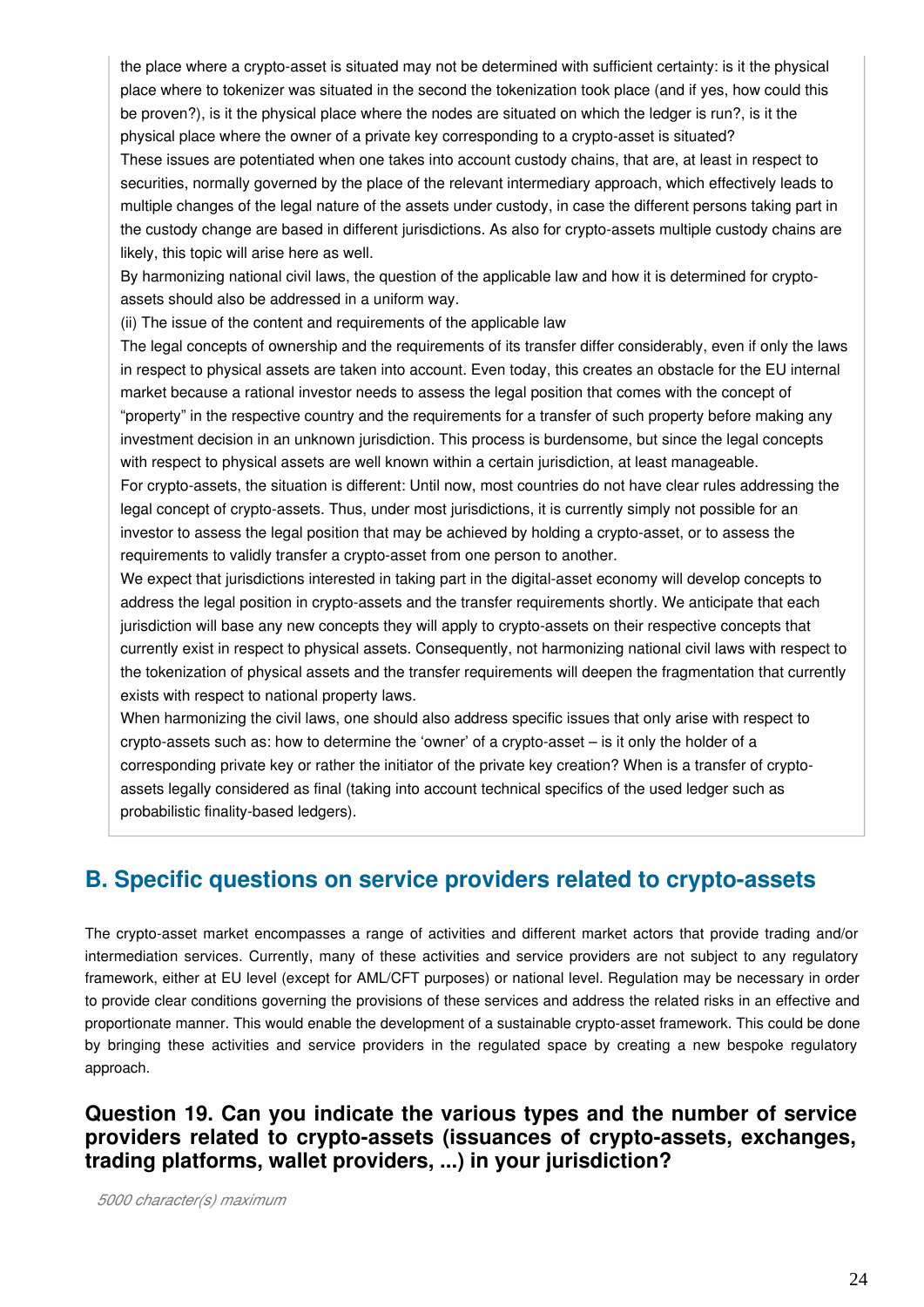| No DBG response. |  |  |
|------------------|--|--|
|                  |  |  |
|                  |  |  |
|                  |  |  |

#### **1. Issuance of crypto-assets**

This section distinguishes between the issuers of crypto-assets in general (1.1.) and the issuer of the so-called "stablecoins" backed by a reserve of real assets (1.2.).

#### **1.1. Issuance of crypto-assets in general**

The crypto-asset issuer or sponsor is the organisation that has typically developed the technical specifications of a crypto-asset and set its features. In some cases, their identity is known, while in some cases, those promoters are unidentified. Some remain involved in maintaining and improving the crypto-asset's code and underlying algorithm while other do not (study from the European Parliament on "Cryptocurrencies and Blockchain", July 2018). Furthermore, the issuance of crypto-assets is generally accompanied with a document describing crypto-asset and the ecosystem around it, the so-called 'white papers'. Those 'white papers' are, however, not standardised and the quality, the transparency and disclosure of risks vary greatly. It is therefore uncertain whether investors or consumers who buy crypto-assets understand the nature of the crypto-assets, the rights associated with them and the risks they present.

#### **Question 20. Do you consider that the issuer or sponsor of crypto-assets marketed to EU investors/consumers should be established or have a physical presence in the EU?**

- Yes
- ® No
- Don't know / no opinion / not relevant

#### **20.1 Please explain your reasoning for your answer to question 20:**

*5000 character(s) maximum*

including spaces and line breaks, i.e. stricter than the MS Word characters counting method.

A physical presence of issuers and sponsors of digital-assets marketed to EU investors is not necessary, if digital-assets are covered by the definition of financial instruments and financial services, as EU-equivalence rules would apply, or national competencies would ensure investor protection.

**Question 21. Should an issuer or a sponsor of crypto-assets be required to provide information (e.g. through a 'white paper') when issuing cryptoassets?**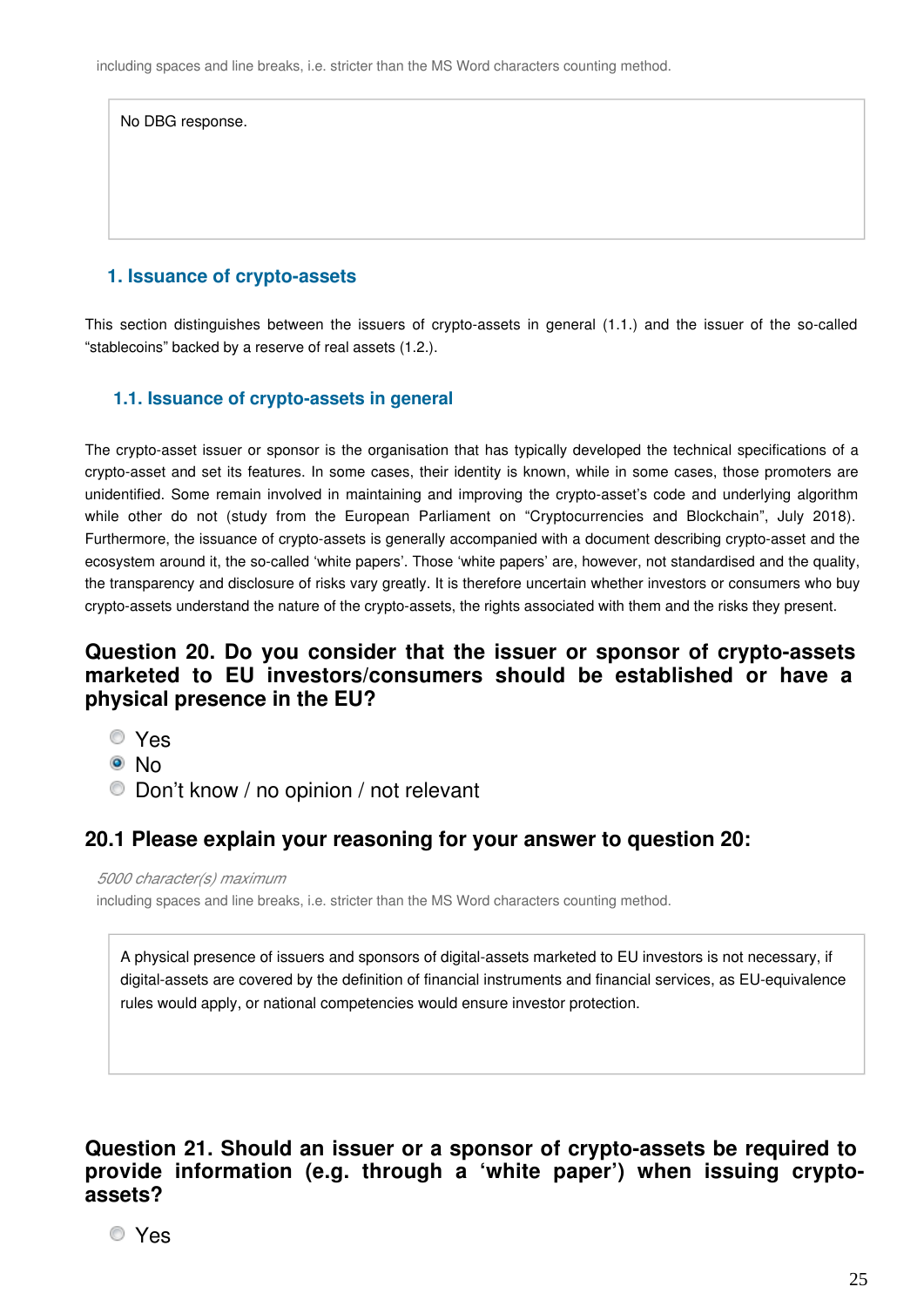© No

- This depends on the nature of the crypto-asset (utility token, payment token, hybrid token, ...)
- Don't know / no opinion / not relevant

**Question 21.1 Please indicate the entity that, in your view, should be responsible for this disclosure (e.g. the issuer/sponsor, the entity placing the crypto-assets in the market) and the content of such information (e.g. information on the crypto-asset issuer, the project, the rights attached to the crypto-assets, on the secondary trading, the underlying technology, potential conflicts of interest, ...):**

*5000 character(s) maximum*

including spaces and line breaks, i.e. stricter than the MS Word characters counting method.

It is crucial to require a standardized information set from issuers or sponsors of digital-assets, which informs the public on digital-/crypto-assets based on specified criteria. However, it needs to be acknowledged that not every digital-asset has an identifiable issuer or sponsor (e.g. most crypto-currencies do not have an issuer, while other digital-assets might have an issuer).

DBG generally considers it crucial to require from issuers or sponsors of digital-/crypto-assets a standardized information set, which informs the public based on to be specified criteria about the digital- /crypto-asset.

However, it needs to be acknowledged that not every digital-/crypto-asset has an identifiable issuer or sponsor. The most prominent example of such a crypto-asset is Bitcoin where a whitepaper only has been provided under a pseudonym. In these cases, the entity which places the digital-/crypto-asset on the market could be a potential provider of a standardized information set.

In addition, it should be noted that the information that is currently normally provided in a whitepaper for a digital-/crypto-asset normally does not meet the high standards for customer protection as required for financial instruments for example under the EU Prospectus Regulation. Therefore, it should be made clear that the prospectus requirements as currently set out under EU law shall also apply to crypto-assets.

Any group of actors that are involved in the public offering of these assets, need to inform potential investors. This should be achieved by the requirement of publishing a respective risk profile and additional information on the rights and risks that are embedded into such an offering

As long as digital-/crypto-assets have a function as defined above (see Question 5 and 14), a public offering of such assets should be regulated for the protection of the public.

We therefore assume that all assets belonging to this definition are "financial instruments" and all services provided to third parties with these instruments are financial services.

Therefore, there should be a requirement for those financial institutions that are involved in the public offering of these assets, to inform potential investors so that they can are able to make an informed decision about the value of these assets.

This may be achieved by the requirement of publishing a respective risk profile and additional information on the rights and risks that are embedded into such an offering.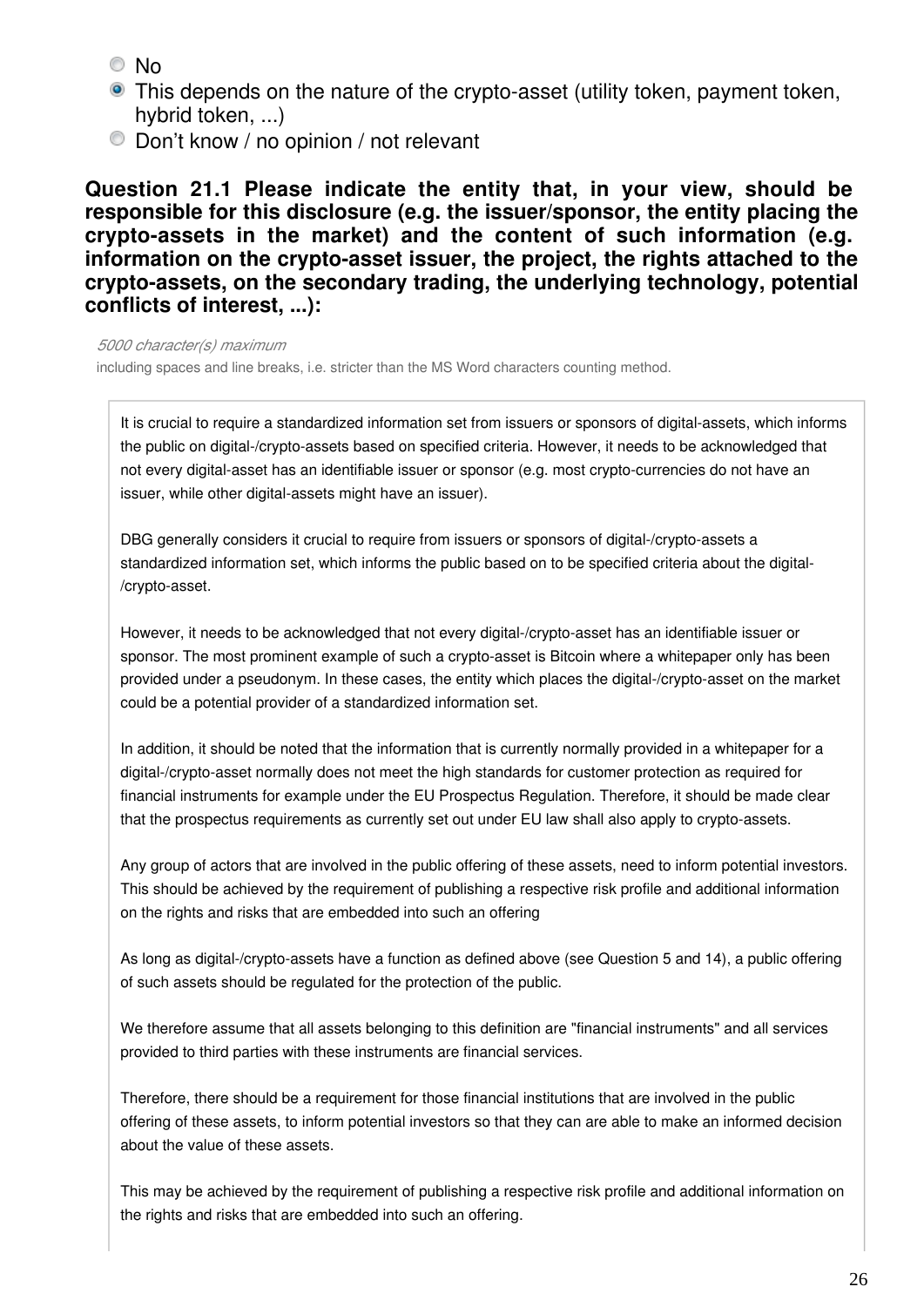**Question 22. If a requirement to provide the information on the offers of crypto-assets is imposed on their issuer/sponsor, would you see a need to clarify the interaction with existing pieces of legislation that lay down information requirements (to the extent that those rules apply to the offers of certain crypto-assets, such as utility and/or payment tokens)?**

Please rate from 1 (completely irrelevant) to 5 (highly relevant)



#### **22.1 Is there any other existing piece of legislation laying down information requirements with which the interaction would need to be clarified? Please specify which one(s) and explain your reasoning:**

*5000 character(s) maximum*

including spaces and line breaks, i.e. stricter than the MS Word characters counting method.

One could consider whether all prospectus information may be contained in a token or whether this would be too intransparent (may not be read by consumers) and these would need to be more easily accessible for investors (in readable file format, as today).

BaFin has already issued a guidance notice on prospectus and authorisation requirements for crypto-tokens (link: "

https://www.bafin.de/SharedDocs/Downloads/EN/Merkblatt/WA/dl\_wa\_merkblatt\_ICOs\_en.pdf? blob=publicationFile&v=4")

### **22.2 Please explain your reasoning and indicate the type of clarification (legislative/non legislative) that would be required:**

*5000 character(s) maximum*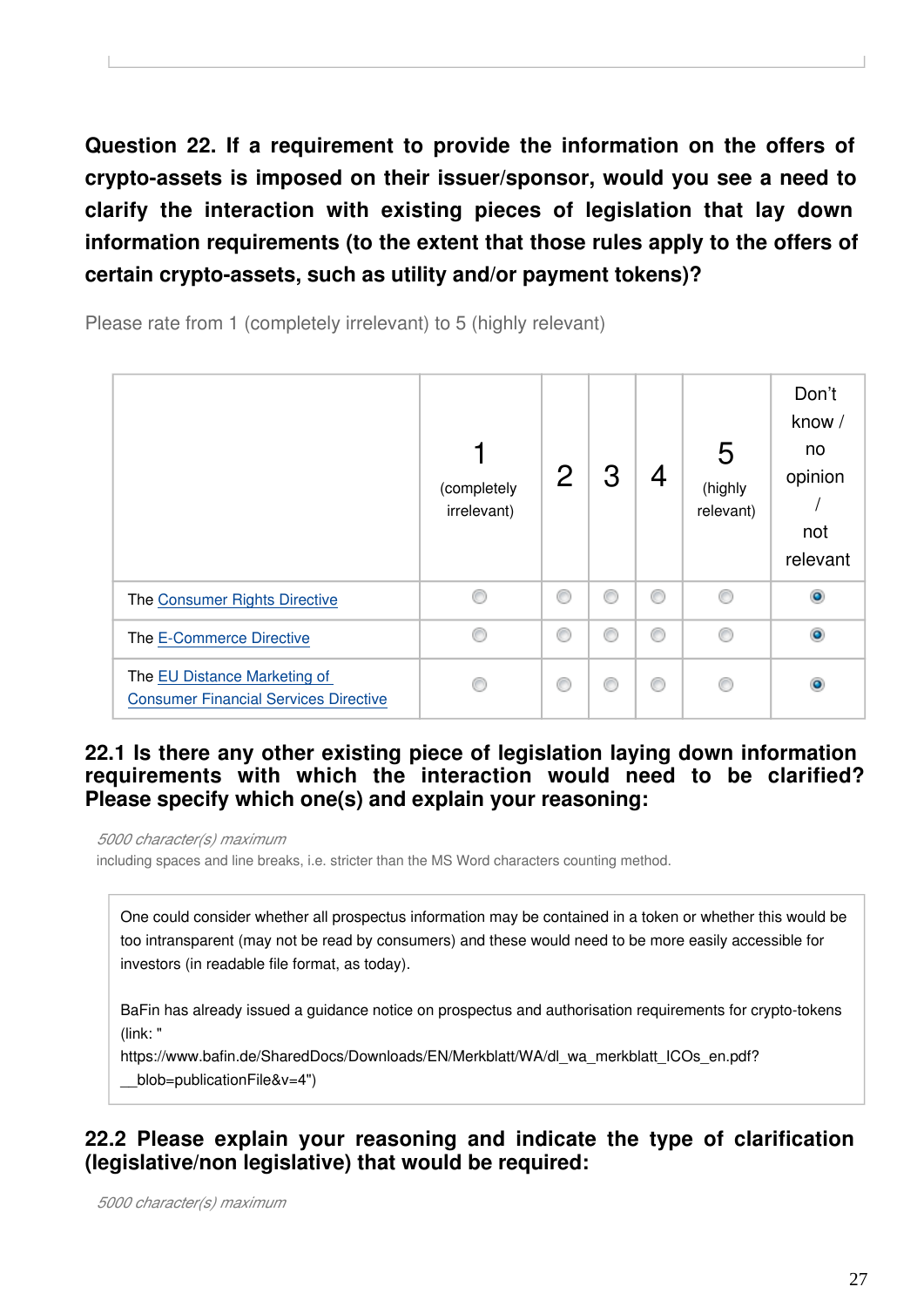| No DBG response. |  |  |
|------------------|--|--|
|                  |  |  |
|                  |  |  |
|                  |  |  |

## **Question 23. Beyond any potential obligation as regards the mandatory incorporation and the disclosure of information on the offer, should the crypto-asset issuer or sponsor be subject to other requirements?**

Please rate from 1 (completely irrelevant) to 5 (highly relevant)

|                                                                                                                                                             | (completely<br>irrelevant) |   |           | (highly<br>relevant) | Don't<br>know /<br>no<br>opinion<br>not<br>relevant |
|-------------------------------------------------------------------------------------------------------------------------------------------------------------|----------------------------|---|-----------|----------------------|-----------------------------------------------------|
| The managers of the issuer or sponsor<br>should be subject to fitness and probity<br>standards                                                              |                            | ⋒ | $\bullet$ |                      |                                                     |
| The issuer or sponsor should be subject<br>to advertising rules to avoid misleading<br>marketing/promotions                                                 |                            |   | $\bullet$ |                      |                                                     |
| Where necessary, the issuer or sponsor<br>should put in place a mechanism to<br>safeguard the funds collected such as an<br>escrow account or trust account |                            |   |           |                      |                                                     |

#### **23.1 Is there any other requirement not mentioned above to which the crypto**asset issuer should be subject? **Please specify which one(s) and explain your reasoning:**

#### *5000 character(s) maximum*

including spaces and line breaks, i.e. stricter than the MS Word characters counting method.

Art. 3 and 49 CSDR are of relevance only in case of trading of digital-/crypto securities on trading venues.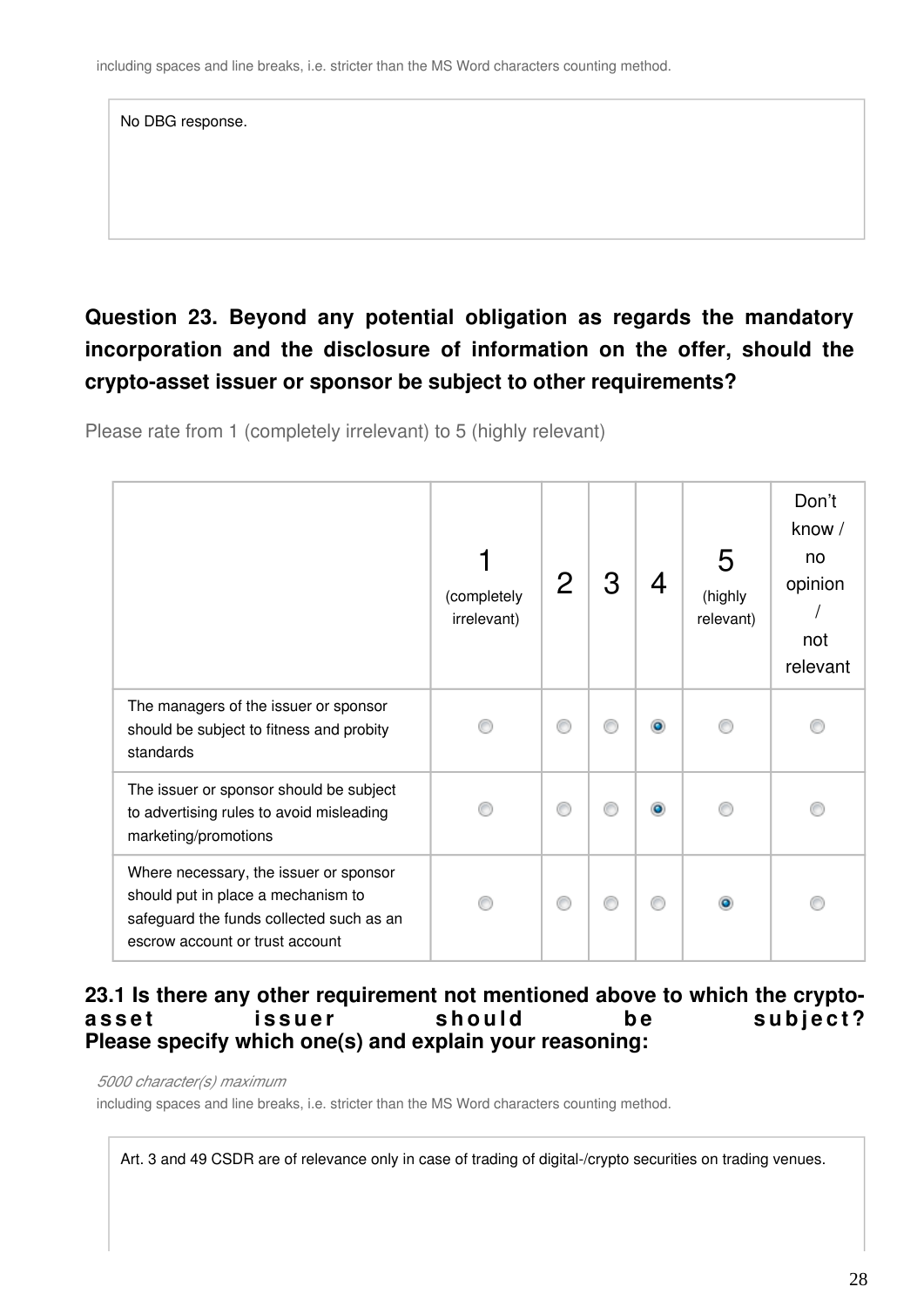#### **23.2 Please explain your reasoning for your answers to question 23:**

*5000 character(s) maximum*

including spaces and line breaks, i.e. stricter than the MS Word characters counting method.

See above.

#### **1.2. Issuance of "stablecoins" backed by real assets**

As indicated above, a new subset of crypto-assets – the so-called "stablecoins" – has recently emerged and present some opportunities in terms of cheap, faster and more efficient payments. A recent G7 report makes a distinction between "stablecoins" and "global stablecoins". While "stablecoins" share many features of crypto-assets, the so-called "global stablecoins" (built on existing large and cross-border customer base) could scale rapidly, which could lead to additional risks in terms of financial stability, monetary policy transmission and monetary sovereignty. As a consequence, this section of the public consultation aims to determine whether additional requirements should be imposed on both "stablecoin" and "global stablecoin" issuers when their coins are backed by real assets or funds. The reserve (i.e. the pool of assets put aside by the issuer to stabilise the value of a "stablecoin") may be subject to risks. For instance, the funds of the reserve may be invested in assets that may prove to be riskier or less liquid than expected in stressed market circumstances. If the number of "stablecoins" is issued above the funds held in the reserve, this could lead to a run (a large number of users converting their "stablecoins" into fiat currency).

#### **Question 24. In your opinion, what would be the objective criteria allowing for a distinction between "stablecoins" and "global stablecoins" (e.g. number and value of "stablecoins" in circulation, size of the reserve, ...)? Please explain your reasoning.**

*5000 character(s) maximum* including spaces and line breaks, i.e. stricter than the MS Word characters counting method.

We would propose the following criteria to distinguish stablecoins from global stablecoins: number of currencies included (coin itself and/or reserve pool); number of participants and volumes of coins issued as well as the underlying assets' insolvency regimes.

To address the mentioned risks, the issuer and/or system operator should ideally be authorized and supervised companies. A strong rulebook should be required including clear and transparent rules for the management of the reserve (e.g. fiat-money only, no cross-currency risk etc.).

Additional requirements for the issuer and/or manager of the reserve should be: Assets of the reserve should be kept at a central bank (cash) or regulated/supervised institutions (CSD, custodian); assets of the reserve should be highly liquid, with limited market and credit risk; prudent risk parameters should be applied for the reserve; e.g. composition of reserve (cash vs. securities), concentration risks, definition of volume caps per currency, ratios of asset classes amongst each other; if reserves in cash, then ideally held with central banks; if with commercial banks, then risk diversification required i.e. limited amount per bank.

To address specific risks of stablecoins and global stablecoins a limitation in the geographical spread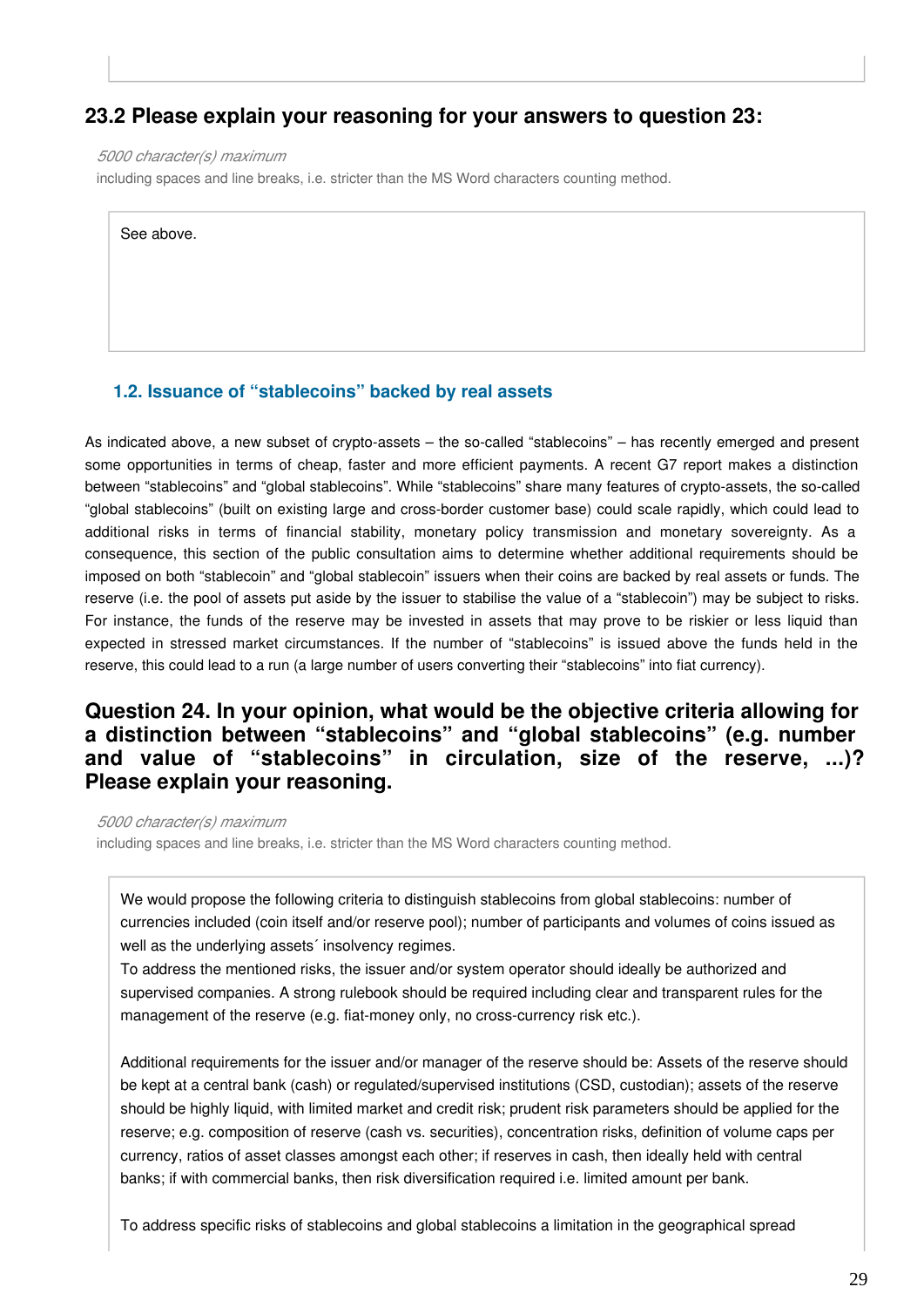through underlying regional networks might be helpful.

All risks mentioned in Q13 are particularly valid for global stablecoins and must be managed adequately as nearly all of them define necessary clear attributes and must haves of a global stablecoin. Simplified, one could reduce a possible distinction to the following factors: 1) Number of currencies (coin itself and/or reserve pool) 2) Number of participants (reach) 3) Volume(s) of coins(s) issued. The insolvency remoteness of the backed assets' ("reserve") will be a crucial factor for investors.

**Question 25.1 To tackle the specific risks created by "stablecoins" and "global stablecoins", what are the requirements that could be imposed on their issuers and/or the manager of the reserve?**

**Please indicate for "stablecoins" if each is proposal is relevant.**

|                                                                                                                                                                                                                                                                             | Relevant  | <b>Not</b><br>relevant | Don't<br>know /<br>no<br>opinion |
|-----------------------------------------------------------------------------------------------------------------------------------------------------------------------------------------------------------------------------------------------------------------------------|-----------|------------------------|----------------------------------|
| The reserve of assets should only be invested in safe and liquid<br>assets (such as fiat-currency, short term-government bonds, )                                                                                                                                           | $\bullet$ | ∩                      | €                                |
| The issuer should contain the creation of "stablecoins" so that it<br>is always lower or equal to the value of the funds of the reserve                                                                                                                                     | ۰         | ⊙                      | ⊙                                |
| The assets or funds of the reserve should be segregated from<br>the issuer's balance sheet                                                                                                                                                                                  | $\bullet$ | ⊙                      | ⊙                                |
| The assets of the reserve should not be encumbered (i.e. not<br>pledged as collateral)                                                                                                                                                                                      | ۰         |                        |                                  |
| The issuer of the reserve should be subject to prudential<br>requirements rules (including capital requirements)                                                                                                                                                            | $\bullet$ | ∩                      | ⊙                                |
| The issuer and the reserve should be subject to specific<br>requirements in case of insolvency or when it decides to stop<br>operating                                                                                                                                      | $\bullet$ |                        |                                  |
| Obligation for the assets or funds to be held in custody with<br>credit institutions in the EU                                                                                                                                                                              | ∩         | ∩                      |                                  |
| Periodic independent auditing of the assets or funds held in the<br>reserve                                                                                                                                                                                                 | ۰         |                        | ⋒                                |
| The issuer should disclose information to the users on (i) how it<br>intends to provide stability to the "stablecoins", (ii) on the claim<br>(or the absence of claim) that users may have on the reserve,<br>(iii) on the underlying assets or funds placed in the reserve | $\bullet$ |                        |                                  |
| The value of the funds or assets held in the reserve and the<br>number of stablecoins should be disclosed periodically                                                                                                                                                      | ۰         |                        |                                  |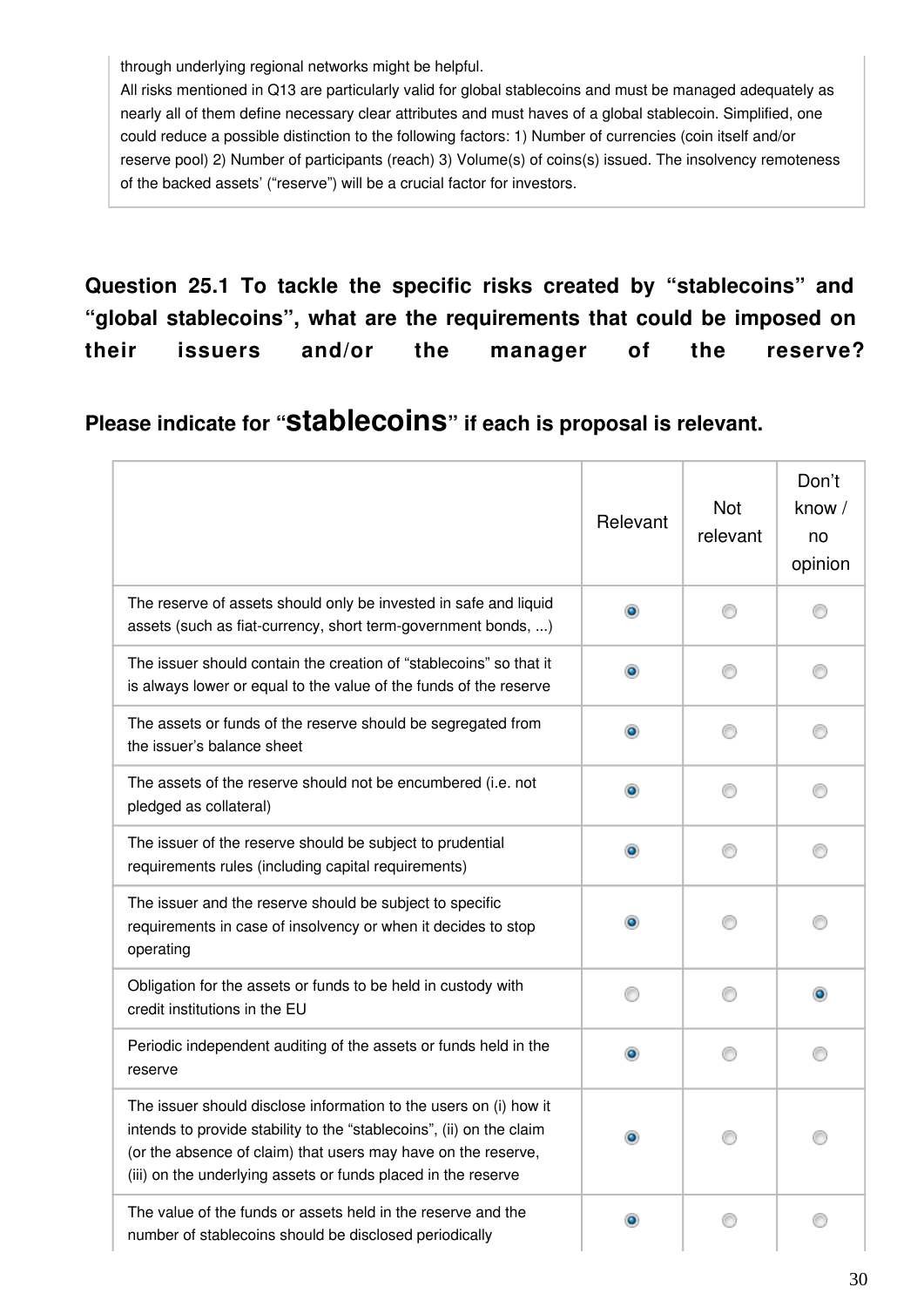| Requirements to ensure interoperability across different        |  |  |
|-----------------------------------------------------------------|--|--|
| distributed ledgers or enable access to the technical standards |  |  |
| used by the issuer                                              |  |  |

**Question 25.1 To tackle the specific risks created by "stablecoins" and "global stablecoins", what are the requirements that could be imposed on their issuers and/or the manager of the reserve?**

## **Please indicate for "stablecoins" if each is proposal is relevant.**

|                                                                                                                                                                                                                                                                             | Relevant  | <b>Not</b><br>relevant | Don't<br>know /<br>no<br>opinion |
|-----------------------------------------------------------------------------------------------------------------------------------------------------------------------------------------------------------------------------------------------------------------------------|-----------|------------------------|----------------------------------|
| The reserve of assets should only be invested in safe and liquid<br>assets (such as fiat-currency, short term-government bonds, )                                                                                                                                           | $\bullet$ |                        |                                  |
| The issuer should contain the creation of "stablecoins" so that it<br>is always lower or equal to the value of the funds of the reserve                                                                                                                                     | ۰         |                        |                                  |
| The assets or funds of the reserve should be segregated from<br>the issuer's balance sheet                                                                                                                                                                                  | $\bullet$ |                        |                                  |
| The assets of the reserve should not be encumbered (i.e. not<br>pledged as collateral)                                                                                                                                                                                      | $\bullet$ |                        | ⋒                                |
| The issuer of the reserve should be subject to prudential<br>requirements rules (including capital requirements)                                                                                                                                                            | $\bullet$ |                        | O                                |
| The issuer and the reserve should be subject to specific<br>requirements in case of insolvency or when it decides to stop<br>operating                                                                                                                                      | $\bullet$ |                        |                                  |
| Obligation for the assets or funds to be held in custody with<br>credit institutions in the EU                                                                                                                                                                              |           |                        | $\bullet$                        |
| Obligation for the assets or funds to be held for safekeeping at<br>the central bank                                                                                                                                                                                        | $\bullet$ |                        |                                  |
| Periodic independent auditing of the assets or funds held in the<br>reserve                                                                                                                                                                                                 | $\bullet$ |                        |                                  |
| The issuer should disclose information to the users on (i) how it<br>intends to provide stability to the "stablecoins", (ii) on the claim<br>(or the absence of claim) that users may have on the reserve,<br>(iii) on the underlying assets or funds placed in the reserve |           |                        |                                  |
| The value of the funds or assets held in the reserve and the<br>number of stablecoins should be disclosed periodically                                                                                                                                                      | ۰         |                        |                                  |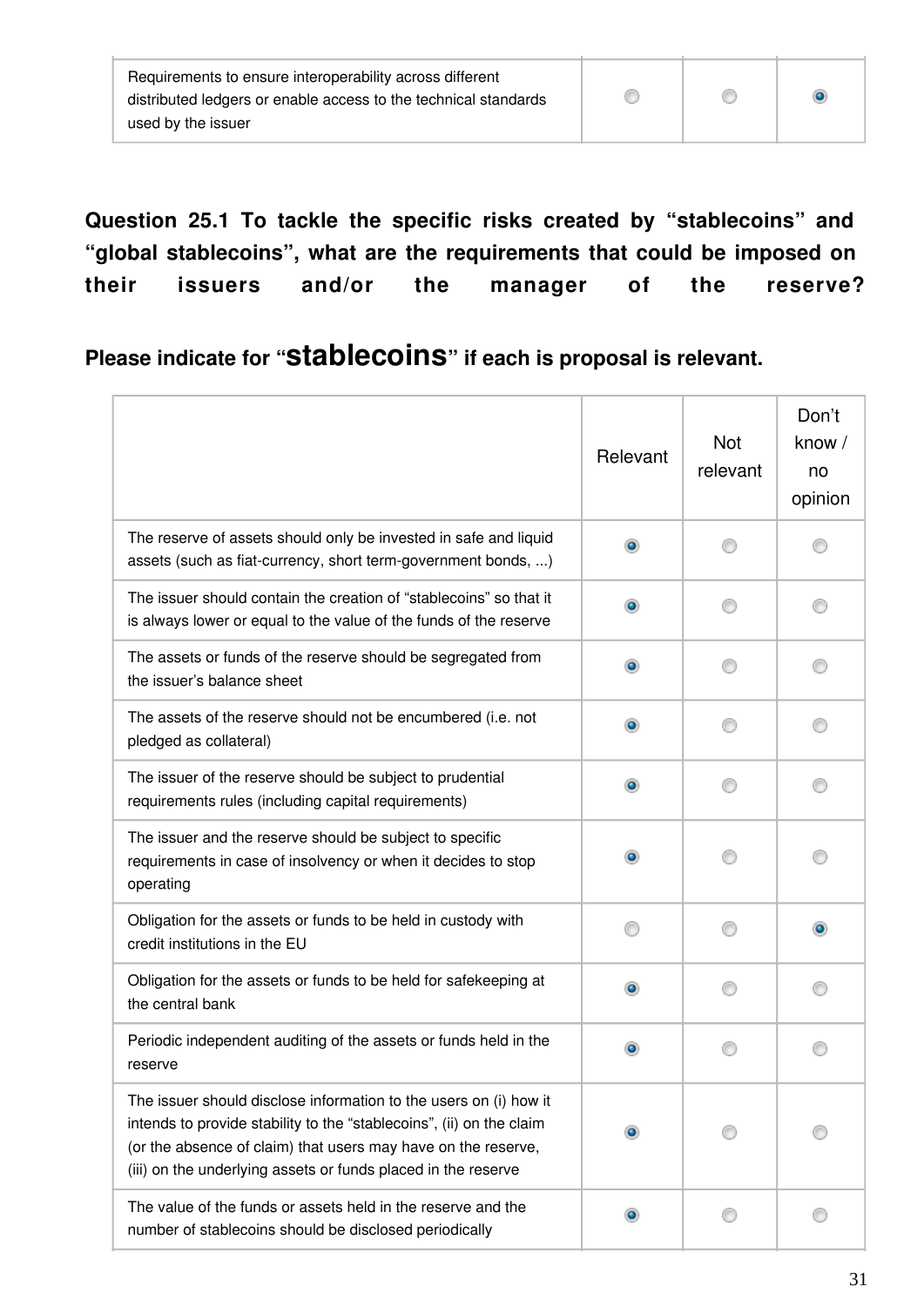#### **25.1 a) Is there any other requirements not mentioned above that could be imposed on "stablecoins" issuers and/or the manager of the reserve? Please specify which one(s) and explain your reasoning:**

*5000 character(s) maximum*

including spaces and line breaks, i.e. stricter than the MS Word characters counting method.

Ideally, all measures that allow a more "passive" management of the reserve (e.g. fiat-money only, no crosscurrency risk etc.) and the trustworthiness of issuer and/or system operator combined with a strong rulebook.

Assets of the reserve should be highly liquid, with limited market and credit risk. Prudent risk parameters should be applied for the reserve; e.g. composition of reserve (cash vs. securities), concentration risks, definition of volume caps per currency, ratios of asset classes amongst each other.

If reserves in cash, then ideally held with central banks; if with commercial banks, then risk diversification required i.e. limited amount per bank

#### **25.1 b) Please Please illustrate your responses to question 25.1:**

*5000 character(s) maximum*

including spaces and line breaks, i.e. stricter than the MS Word characters counting method.

To make a stablecoin "really" stable the stability of the reserve pool must be granted at all times.

**Question 25.2 To tackle the specific risks created by "stablecoins" and "global stablecoins", what are the requirements that could be imposed on their issuers and/or the manager of the reserve?**

### **Please indicate for "global stablecoins" if each is proposal is relevant.**

|                                                                                                                                   | Relevant  | <b>Not</b><br>relevant | Don't<br>know/<br>no<br>opinion |
|-----------------------------------------------------------------------------------------------------------------------------------|-----------|------------------------|---------------------------------|
| The reserve of assets should only be invested in safe and liquid<br>assets (such as fiat-currency, short term-government bonds, ) | $\bullet$ |                        |                                 |
|                                                                                                                                   |           |                        |                                 |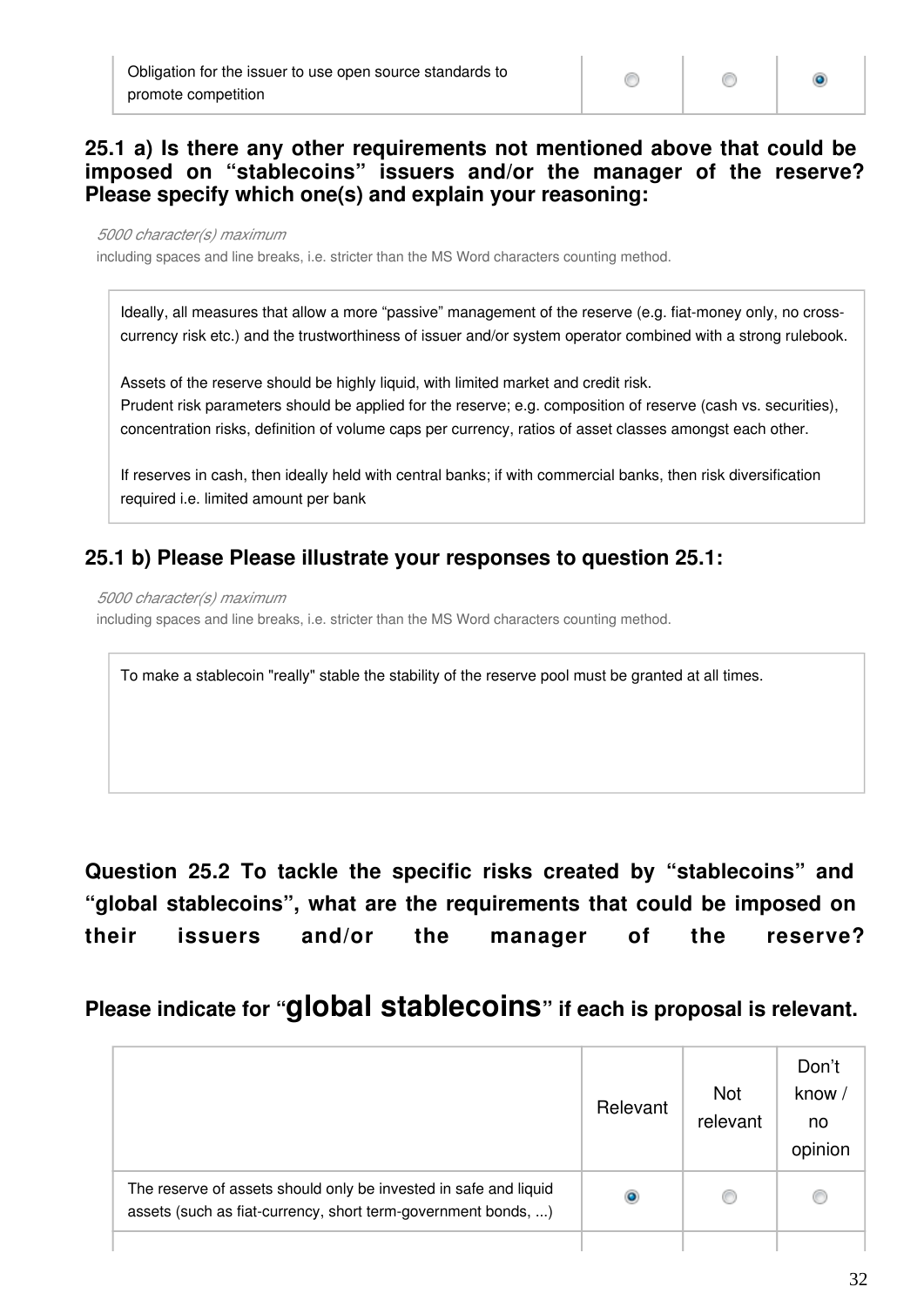| The issuer should contain the creation of "stablecoins" so that it<br>is always lower or equal to the value of the funds of the reserve                                                                                                                                     |           |   |
|-----------------------------------------------------------------------------------------------------------------------------------------------------------------------------------------------------------------------------------------------------------------------------|-----------|---|
| The assets or funds of the reserve should be segregated from<br>the issuer's balance sheet                                                                                                                                                                                  | ۰         |   |
| The assets of the reserve should not be encumbered (i.e. not<br>pledged as collateral)                                                                                                                                                                                      | ۰         |   |
| The issuer of the reserve should be subject to prudential<br>requirements rules (including capital requirements)                                                                                                                                                            | $\bullet$ |   |
| The issuer and the reserve should be subject to specific<br>requirements in case of insolvency or when it decides to stop<br>operating                                                                                                                                      |           |   |
| Obligation for the assets or funds to be held in custody with<br>credit institutions in the EU                                                                                                                                                                              |           | ۰ |
| Periodic independent auditing of the assets or funds held in the<br>reserve                                                                                                                                                                                                 | $\bullet$ |   |
| The issuer should disclose information to the users on (i) how it<br>intends to provide stability to the "stablecoins", (ii) on the claim<br>(or the absence of claim) that users may have on the reserve,<br>(iii) on the underlying assets or funds placed in the reserve | $\bullet$ |   |
| The value of the funds or assets held in the reserve and the<br>number of stablecoins should be disclosed periodically                                                                                                                                                      |           |   |

#### **25.2 a) Is there any other requirements not mentioned above that could be imposed on "stablecoins" issuers and/or the manager of the reserve? Please specify which one(s) and explain your reasoning:**

*5000 character(s) maximum*

including spaces and line breaks, i.e. stricter than the MS Word characters counting method.

A limitation in the geographical spread can only arise through the underlying network of a token / coin. Therefore, global coins are available on global networks and regional network carry regional coins. If the distribution of the network of coins crosses the borders of jurisdictions, the rules that also apply to securities in cross-border securities transactions must be applied. Ideally, the same rules should apply within the EU and the information provided in a public offer in one EU country should also be acceptable in another (passporting).

#### **25.2 b) Please Please illustrate your responses to question 25.2:**

#### *5000 character(s) maximum*

including spaces and line breaks, i.e. stricter than the MS Word characters counting method.

See also response above.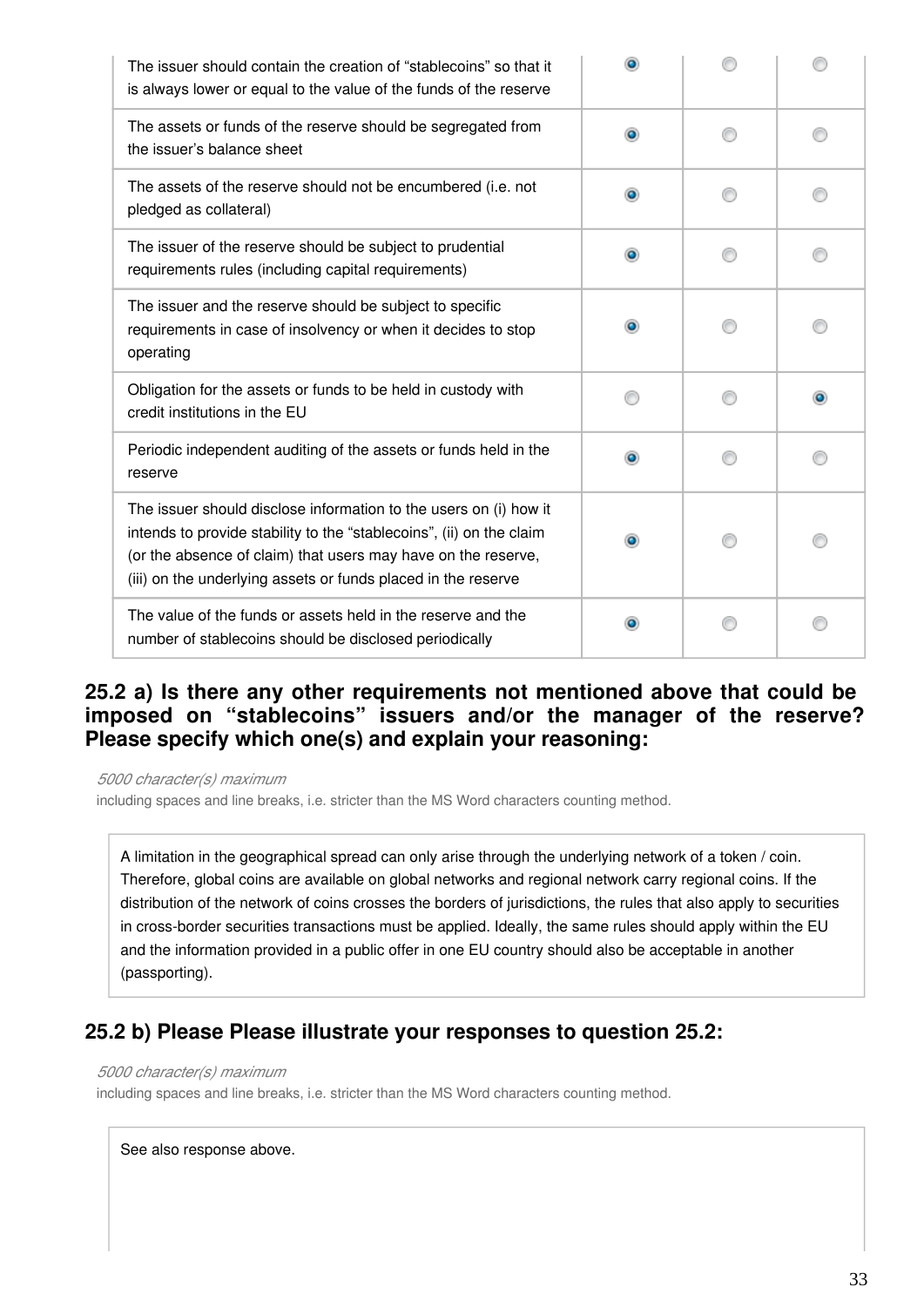"Stablecoins" could be used by anyone (retail or general purpose) or only by a limited set of actors, i.e. financial institutions or selected clients of financial institutions (wholesale). The scope of uptake may give rise to different risks. The [G7 report on "investigating the impact of global stablecoin](https://www.bis.org/cpmi/publ/d187.pdf)s" stresses that "*Retail stablecoins, given their public nature, likely use for high-volume, small-value payments and potentially high adoption rate, may give rise to different risks than wholesale stablecoins available to a restricted group of users*".

#### **Question 26. Do you consider that wholesale "stablecoins" (those limited to financial institutions or selected clients of financial institutions, as opposed to retail investors or consumers) should receive a different regulatory treatment than retail "stablecoins"?**

- <sup>O</sup> Yes
- © No
- Don't know / no opinion / not relevant

#### **26.1 Please explain your reasoning for your answer to question 26:**

*5000 character(s) maximum*

including spaces and line breaks, i.e. stricter than the MS Word characters counting method.

It makes sense to differentiate between wholesale and retail clients. The end customer (retail investor, consumer) needs a higher level of protection than a professional investor (financial institution or selected client of a financial institution).

#### **2. Trading platforms**

Trading platforms function as a market place bringing together different crypto-asset users that are either looking to buy or sell crypto-assets. Trading platforms match buyers and sellers directly or through an intermediary. The business model, the range of services offered and the level of sophistication vary across platforms. Some platforms, so-called 'centralised platforms', hold crypto-assets on behalf of their clients while others, so-called decentralised platforms, do not. Another important distinction between centralised and decentralised platforms is that trade settlement typically occurs on the books of the platform (off-chain) in the case of centralised platforms, while it occurs on DLT for decentralised platforms (on-chain). Some platforms have already adopted good practice from traditional securities tradingvenues<sup>19</sup> while others use simple and inexpensive technology.

<span id="page-33-0"></span>----------------------------------

<sup>19</sup> Trading venues are a regulated market, a multilateral trading facility or an organised trading facility under MiFID II

## **Question 27. In your opinion and beyond market integrity risks (see section III. C. 1. below), what are the main risks in relation to trading platforms of crypto-assets?**

Please rate from 1 (completely irrelevant) to 5 (highly relevant)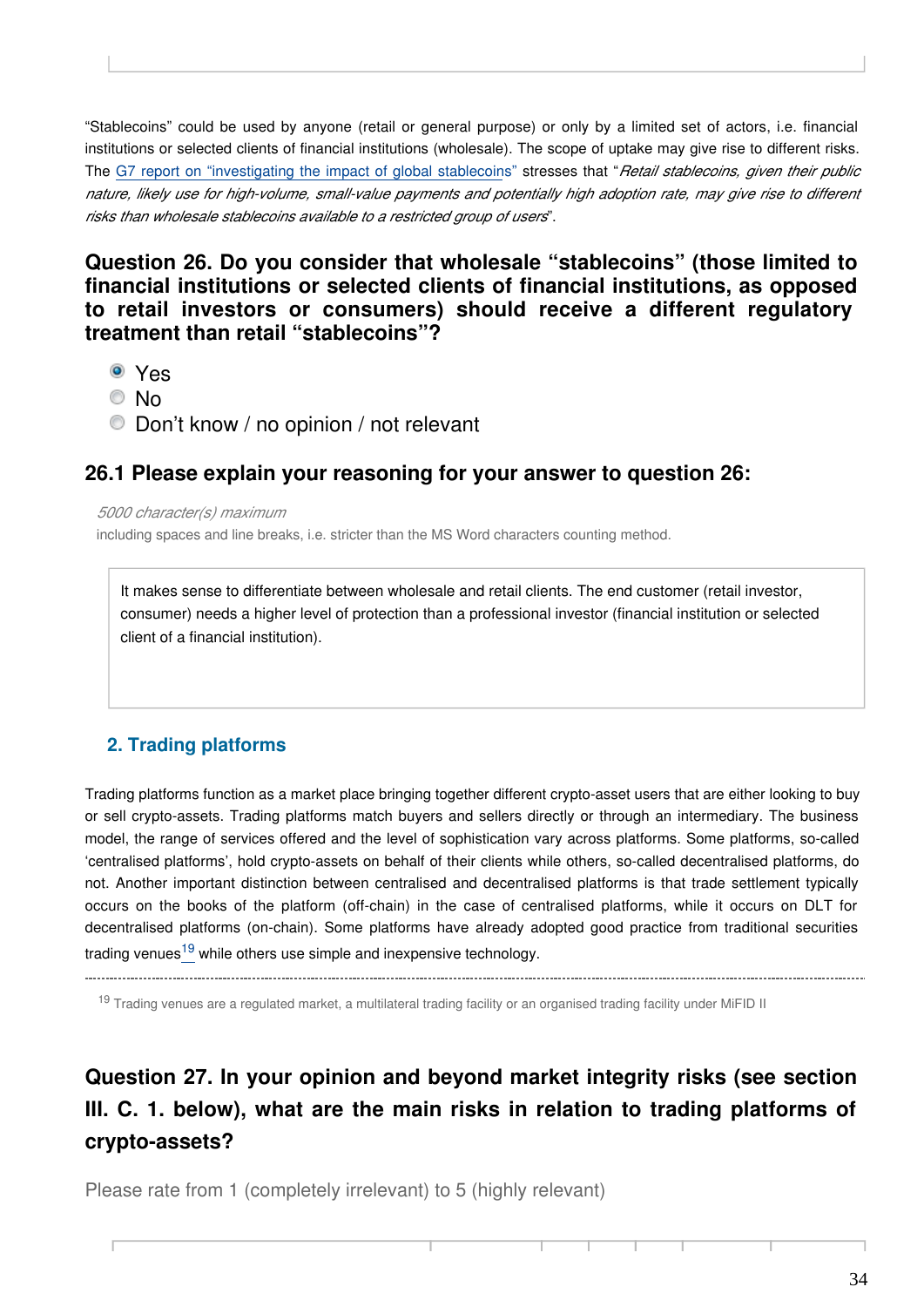|                                                                                                                                                                                                                                                                                                           | (completely<br>irrelevant) |   | З              | 4 | 5<br>(highly<br>relevant) | Don't<br>know /<br>no<br>opinion<br>not<br>relevant |
|-----------------------------------------------------------------------------------------------------------------------------------------------------------------------------------------------------------------------------------------------------------------------------------------------------------|----------------------------|---|----------------|---|---------------------------|-----------------------------------------------------|
| Absence of accountable entity in the EU                                                                                                                                                                                                                                                                   | ⊙                          | ⊙ | $\circledcirc$ | ⊙ | ⊙                         | €                                                   |
| Lack of adequate governance<br>arrangements, including operational<br>resilience and ICT security                                                                                                                                                                                                         |                            | ∩ | ∩              | ∩ |                           |                                                     |
| Absence or inadequate segregation of<br>assets held on the behalf of clients (e.g.<br>for 'centralised platforms')                                                                                                                                                                                        |                            | ⋒ | ∩              | ∩ |                           |                                                     |
| Conflicts of interest arising from other<br>activities                                                                                                                                                                                                                                                    |                            | ⋒ |                | ⋒ |                           |                                                     |
| Absence/inadequate recordkeeping of<br>transactions                                                                                                                                                                                                                                                       |                            | ∩ | ⊙              | ⊙ |                           |                                                     |
| Absence/inadequate complaints or<br>redress procedures are in place                                                                                                                                                                                                                                       |                            | ∩ | ⊙              | ⊙ |                           |                                                     |
| Bankruptcy of the trading platform                                                                                                                                                                                                                                                                        |                            | ⊙ | ⊙              | ⊙ | ۰                         | ⋒                                                   |
| Lacks of resources to effectively conduct<br>its activities                                                                                                                                                                                                                                               |                            | ◎ | ⊙              | ⊙ |                           |                                                     |
| Losses of users' crypto-assets through<br>theft or hacking (cyber risks)                                                                                                                                                                                                                                  |                            |   |                |   |                           |                                                     |
| Lack of procedures to ensure fair and<br>orderly trading                                                                                                                                                                                                                                                  | ⋒                          | ⊙ | ⊙              | ⋒ |                           |                                                     |
| Access to the trading platform is not<br>provided in an undiscriminating way                                                                                                                                                                                                                              |                            | ⊙ | ⊙              | ⋒ |                           |                                                     |
| Delays in the processing of transactions                                                                                                                                                                                                                                                                  |                            | O | ⊙              | ⊙ | $\bullet$                 | ⋒                                                   |
| For centralised platforms: Transaction<br>settlement happens in the book of the<br>platform and not necessarily recorded on<br>DLT. In those cases, confirmation that the<br>transfer of ownership is complete lies with<br>the platform only (counterparty risk for<br>investors vis-à-vis the platform) |                            |   | $\bullet$      |   |                           |                                                     |
| Lack of rules, surveillance and<br>enforcement mechanisms to deter<br>potential market abuse                                                                                                                                                                                                              |                            | ⊙ |                | ⋒ |                           |                                                     |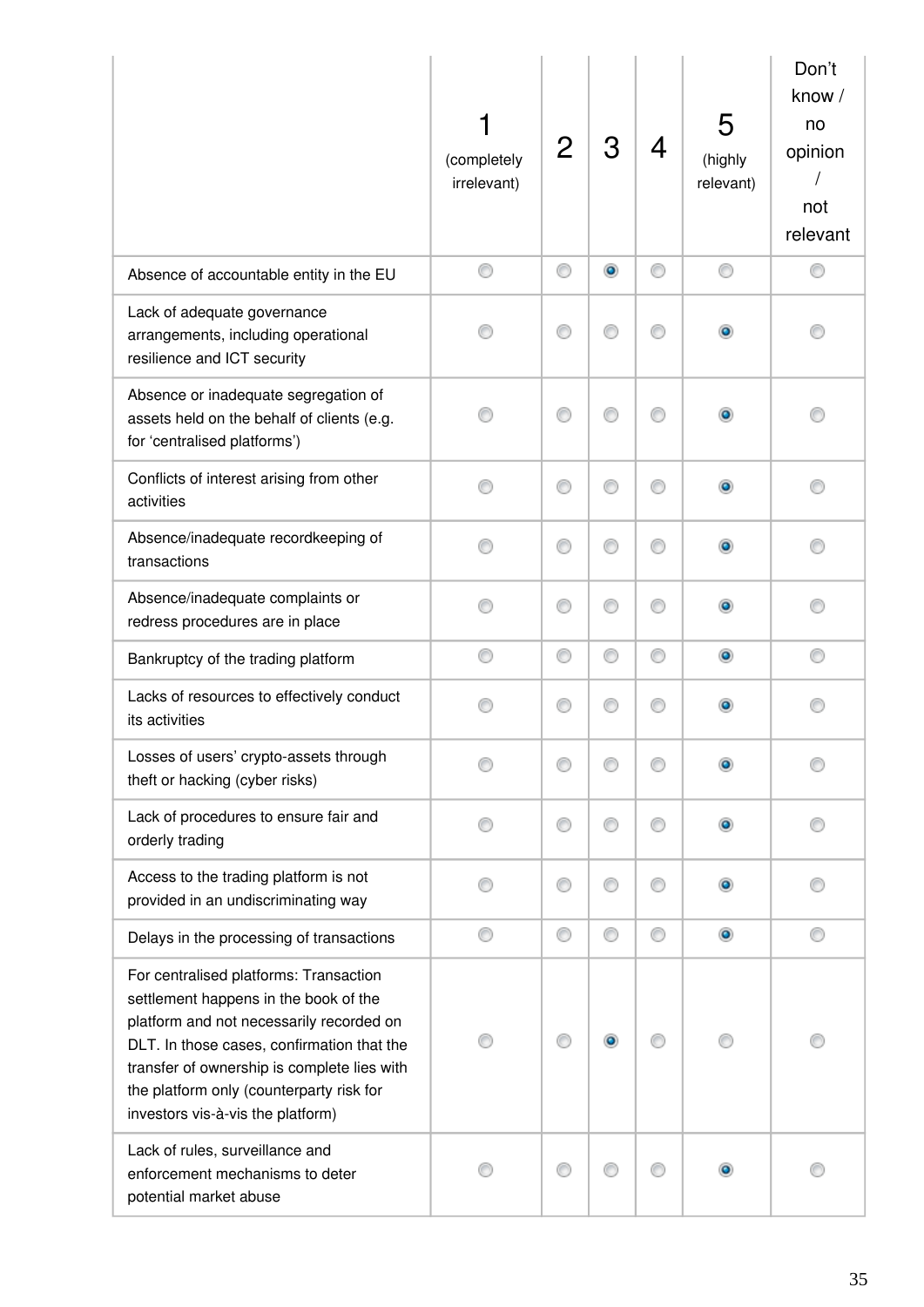#### **27.1 Is there any other main risks posed by trading platforms of cryptoassets not mentioned above that you would foresee? Please specify which one(s) and explain your reasoning:**

*5000 character(s) maximum*

including spaces and line breaks, i.e. stricter than the MS Word characters counting method.

Digital-assets should be traded on trading venue as defined in MiFID II only, i.e. "regulated markets", MTFs or OTFs. Consequently, all the respective rules should apply.

For trading platforms a proper way of price formation in multilateral trading and price dissemination should be ensured to a level, that investors can find a price orientation to a certain regulatory standard.

Under MiFID II, besides transparency, liquidity provision through market maker is a key topic to ensure orderly price formation (under stressed market conditions). This could be relevant for trading of crypto-assets on trading venues.

Regulation should ensure that there is no difference between trading against fiat money or trading against other regulatory-compliance digital-assets (for example due diligence check, public-address check…).

Price formation needs to follow proper rules and should have an appropriate level of pre- and post-trade transparency. Exemptions and waivers should be granted by national competent authorities which consult with ESMA, like today.

#### **27.2 Please explain your reasoning for your answer to question 27:**

#### *5000 character(s) maximum*

including spaces and line breaks, i.e. stricter than the MS Word characters counting method.

Digital-/crypto-assets are values that base only on a new technology. When being financial instruments, they serve for the same purposes as current financial instruments. Therefore, we believe that they have to follow the same rules.

With a view to trading of securities on a trading venue, Art. 3 CSDR is referring to book- entry form as immobilisation or a direct issuance in dematerialised form. When digital-/crypto-assets qualify as financial instruments (cf. also the definition of crypto-assets pursuant to section 1 para. 11 sentences 4 and 5 of the German Banking Act), they should be (multilaterally) traded only on trading venues according to MiFID II. The rules might have to be amended, to address additional risks specifically attached to digital-/cryptoassets). Under MiFID II, multilateral trading of financial instruments is possible on regulated markets, MTFs and (for bonds, structured finance products, emission allowances or derivatives) on OTFs.

Access to trading venues and thus to trading shall like as to date have financial services companies as intermediaries. All services, especially such as sending an order and safe keeping of crypto-assets are provided by these; under the German Banking Act, the latter case is a new financial service that requires a new form of license (crypto custodian – if not crypto-securities).

Settlement of transactions executed on trading venues and safekeeping of the crypto-assets would take place in a crypto-custodian, similar to the way securities are held in the CSD today. If such a model is implemented, all of the above dangerous outcomes could be mitigated.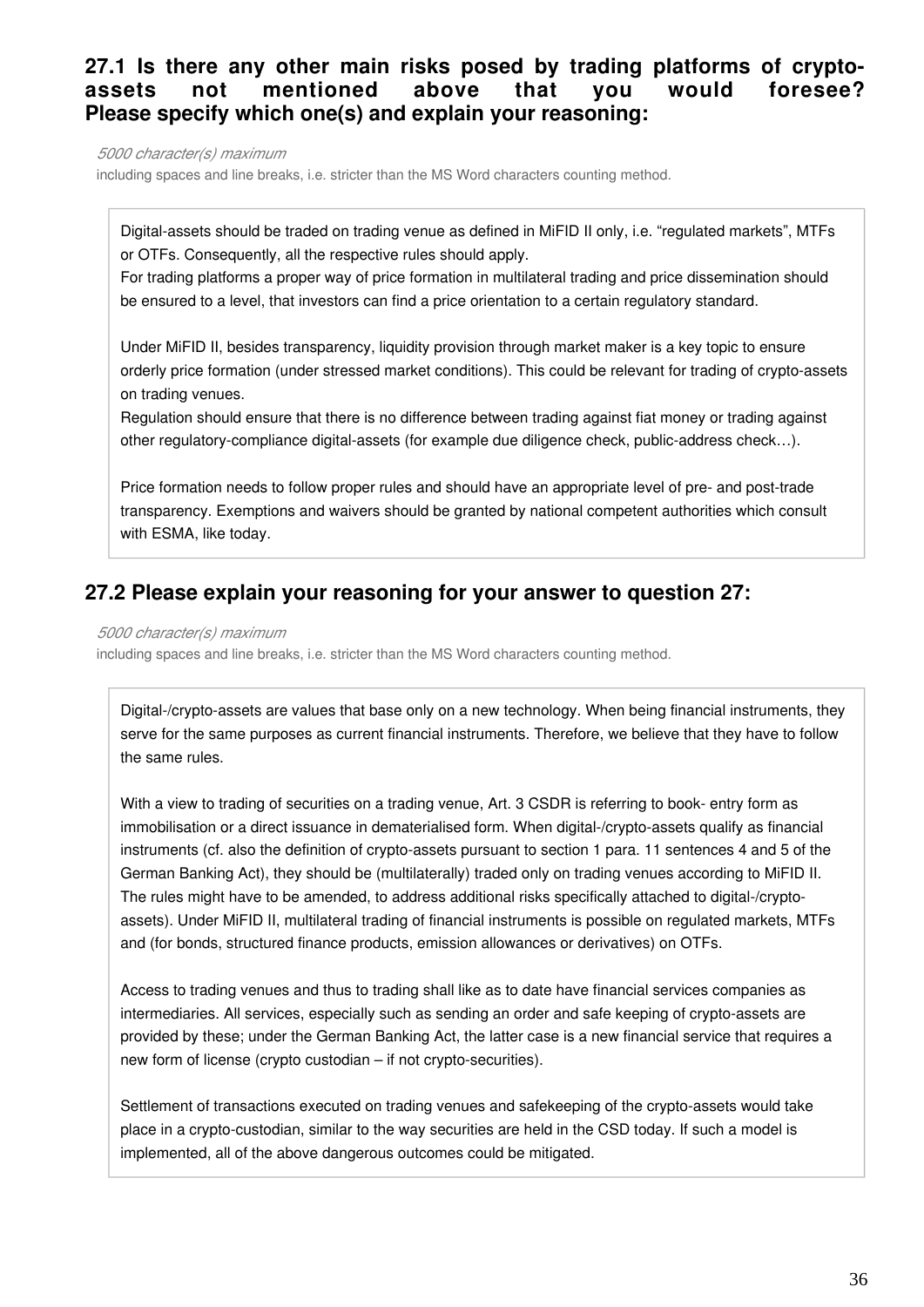# **Question 28. What are the requirements that could be imposed on trading platforms in order to mitigate those risks?**

Please rate from 1 (completely irrelevant) to 5 (highly relevant)

|                                                                                                                                 | (completely<br>irrelevant) | 2         | 3 | 4 | 5<br>(highly<br>relevant) | Don't<br>know /<br>no<br>opinion<br>not<br>relevant |
|---------------------------------------------------------------------------------------------------------------------------------|----------------------------|-----------|---|---|---------------------------|-----------------------------------------------------|
| Trading platforms should have a physical<br>presence in the EU                                                                  |                            | €         | ۰ |   |                           |                                                     |
| Trading platforms should be subject to<br>governance arrangements (e.g. in terms<br>of operational resilience and ICT security) |                            |           | ∩ | M |                           |                                                     |
| Trading platforms should segregate the<br>assets of users from those held on own<br>account                                     |                            | $\bullet$ |   |   |                           |                                                     |
| Trading platforms should be subject to<br>rules on conflicts of interest                                                        |                            | €         | ۰ | ⊙ |                           |                                                     |
| Trading platforms should be required to<br>keep appropriate records of users'<br>transactions                                   |                            | ∩         | ⊙ | ∩ |                           |                                                     |
| Trading platforms should have an<br>adequate complaints handling and<br>redress procedures                                      |                            | ⋒         | ⊙ | ⊙ |                           |                                                     |
| Trading platforms should be subject to<br>prudential requirements (including capital<br>requirements)                           |                            |           |   |   |                           |                                                     |
| Trading platforms should have adequate<br>rules to ensure fair and orderly trading                                              |                            | €         | ⊙ | ∩ | $\bullet$                 |                                                     |
| Trading platforms should provide access<br>to its services in an undiscriminating way                                           |                            | ◎         | ⊙ |   |                           |                                                     |
| Trading platforms should have adequate<br>rules, surveillance and enforcement<br>mechanisms to deter potential market<br>abuse  |                            |           | ∩ | ∩ |                           |                                                     |
| Trading platforms should be subject to<br>reporting requirements (beyond AML/CFT<br>requirements)                               |                            |           |   |   |                           |                                                     |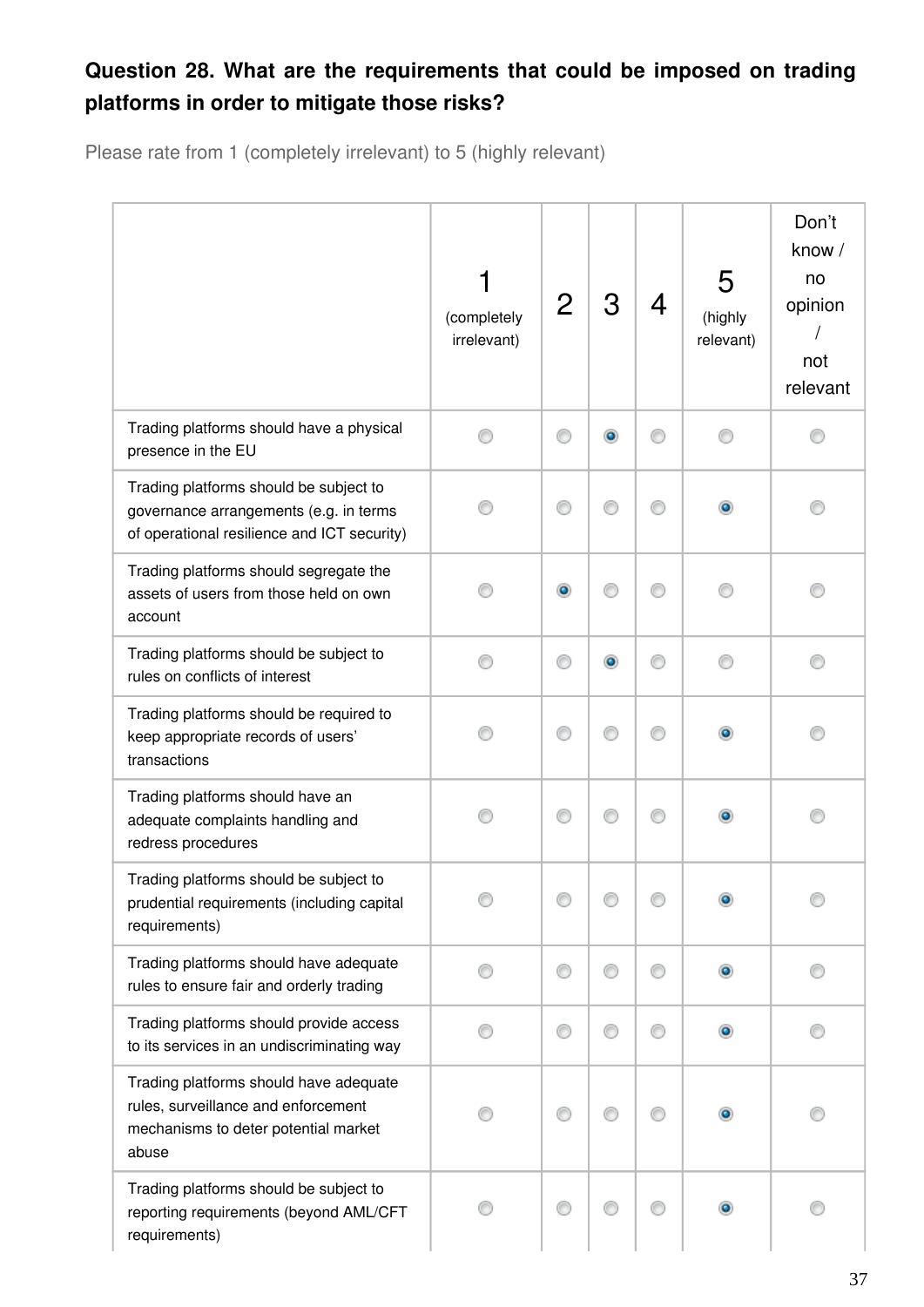Trading platforms should be responsible for screening crypto-assets against the risk of fraud

 $\bullet$ 

## **28.1 Is there any other requirement that could be imposed on trading platforms in order to mitigate those risks? Please specify which one(s) and explain your reasoning:**

*5000 character(s) maximum*

including spaces and line breaks, i.e. stricter than the MS Word characters counting method.

In order to prevent conflicts of interest, money laundering, financing of terrorism intermediaries must be held responsible for those issues. Fraud is one of the predicative offences for AML. Standards on crypto-currency should be aligned with the standard for fiat-currency in order to have competitive systems in place and to avoid being easily misused for money laundering.

## **28.2 Please indicate if those requirements should be different depending on the type of crypto-assets traded on the platform and explain your reasoning for your answers to question 28:**

*5000 character(s) maximum*

including spaces and line breaks, i.e. stricter than the MS Word characters counting method.

Digital-assets are to be divided into different classes: digital securities and digital payment assets, including crypto-currency assets (See above Q5/Q8). The latter is e.g. Bitcoin.

The new to be developed rules would apply to payment asset. All the existing securities rule sets should apply to digital securities. In the case of digital securities, we always assume that Art. 3 CSDR requires securities traded on a trading venue to be held in accounts at a CSD. Even if they are issued and held on a private DLT solution. So that some of the problems (AML, fraud, conflict of interest etc.) mentioned cannot arise.

In the case of digital-/crypto-assets, in the category of digital-payment assets that are not securities, access to the regulated area must be secured by intermediaries against money laundering etc.

## **3. Exchanges (fiat-to-crypto and crypto-to-crypto)**

Crypto-asset exchanges are entities that offer exchange services to crypto-asset users, usually against payment of a certain fee (i.e. a commission). By providing broker/dealer services, they allow users to sell their crypto-assets for fiat currency or buy new crypto-assets with fiat currency. It is important to note that some exchanges are pure crypto-tocrypto exchanges, which means that they only accept payments in other crypto-assets (for instance, Bitcoin). It should also be noted that many cryptocurrency exchanges (i.e. both fiat-to-crypto and crypto-to-crypto exchanges) operate as custodial wallet providers (see section III.B.4 below). Many exchanges usually function both as a trading platform and as a form of exchange (study from the European Parliament on "Cryptocurrencies and Blockchain", July 2018).

# **Question 29. In your opinion, what are the main risks in relation to crypto-tocrypto and fiat–to-crypto exchanges?**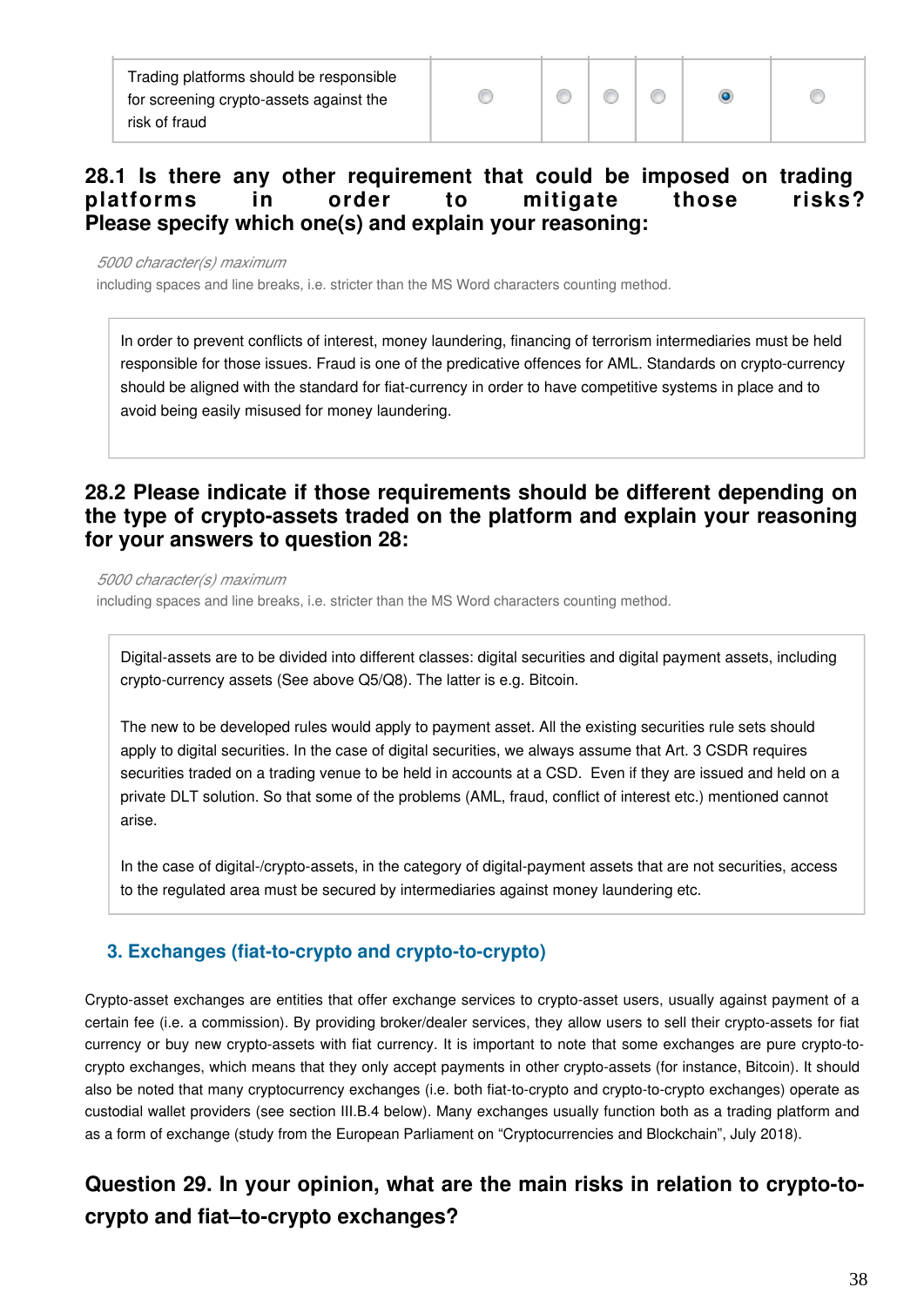|                                                                                                                                          | (completely<br>irrelevant) |   | З | 4 | 5<br>(highly<br>relevant) | Don't<br>know /<br>no<br>opinion<br>not<br>relevant |
|------------------------------------------------------------------------------------------------------------------------------------------|----------------------------|---|---|---|---------------------------|-----------------------------------------------------|
| Absence of accountable entity in the EU                                                                                                  | ⊙                          | ⊙ | O | ⊙ | $\circledcirc$            | ⊙                                                   |
| Lack of adequate governance<br>arrangements, including operational<br>resilience and ICT security                                        |                            | € |   | ⋒ | ۰                         |                                                     |
| Conflicts of interest arising from other<br>activities                                                                                   | ⋒                          | ⊙ | ∩ | ∩ | ۰                         |                                                     |
| Absence/inadequate recordkeeping of<br>transactions                                                                                      |                            | ⊙ | ⊙ | ⊙ |                           |                                                     |
| Absence/inadequate complaints or<br>redress procedures are in place                                                                      |                            | ⊙ | ⊙ | ⊙ | $\bullet$                 |                                                     |
| Bankruptcy of the exchange                                                                                                               | ⊙                          | ⊙ | O | 0 | $\circledcirc$            | 0                                                   |
| Inadequate own funds to repay the<br>consumers                                                                                           |                            | ◎ | ∩ | ∩ |                           |                                                     |
| Losses of users' crypto-assets through<br>theft or hacking                                                                               |                            | ⋒ |   | ∩ | $\bullet$                 |                                                     |
| Users suffer loss when the exchange they<br>interact with does not exchange crypto-<br>assets against fiat currency (conversion<br>risk) |                            |   |   |   |                           |                                                     |
| Absence of transparent information on the<br>crypto-assets proposed for exchange                                                         |                            | O |   | ⋒ |                           |                                                     |

## **29.1 Is there any other main risks in relation to crypto-to-crypto and fiat–tocrypto exchanges not mentioned above that you would foresee? Please specify which one(s) and explain your reasoning:**

*5000 character(s) maximum*

including spaces and line breaks, i.e. stricter than the MS Word characters counting method.

Risk of absence of accountable entity in the EU is a problem, as we need aligned standards across the EU rather than standards by country.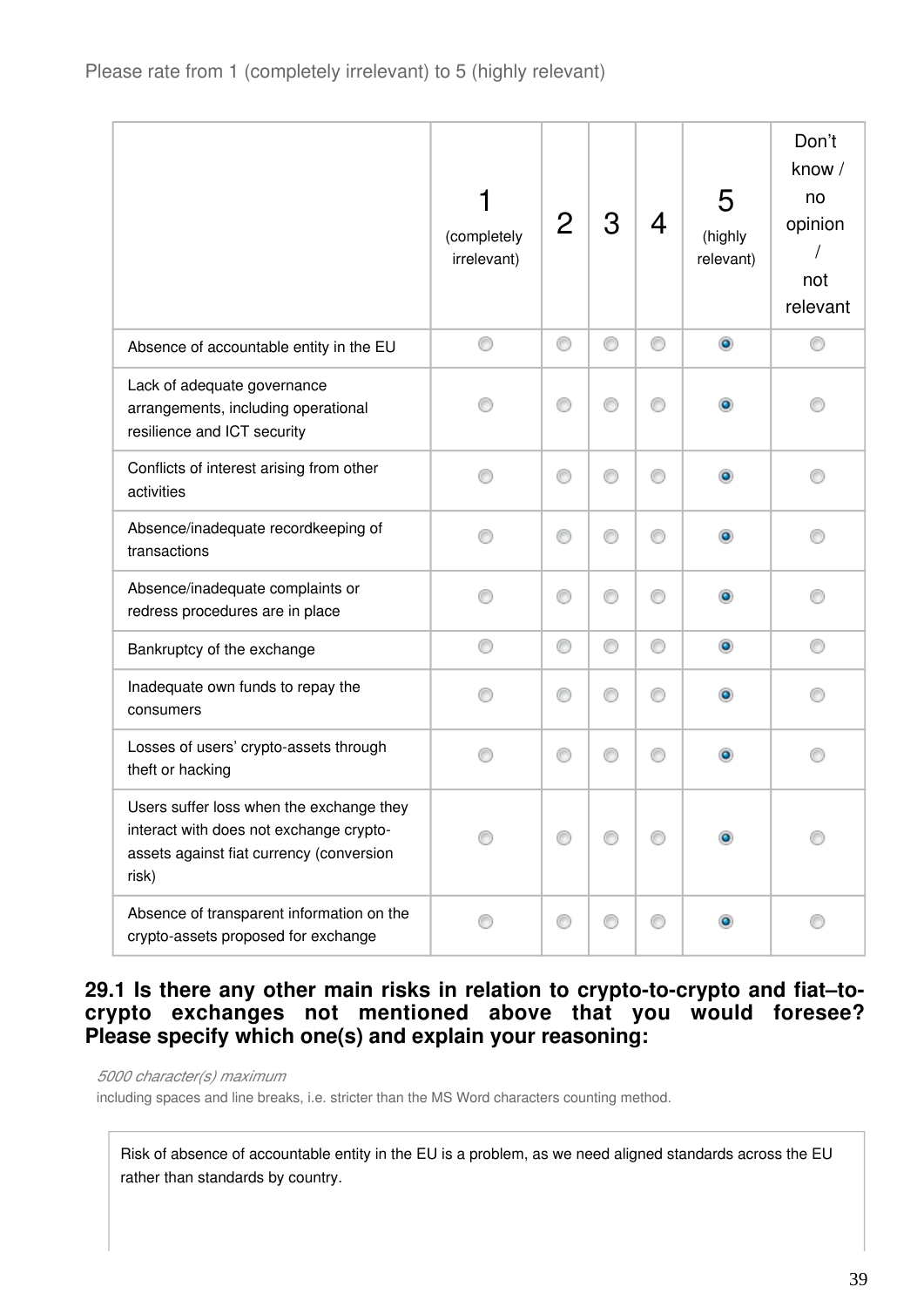## **29.2 Please explain your reasoning for your answer to question 29:**

*5000 character(s) maximum*

including spaces and line breaks, i.e. stricter than the MS Word characters counting method.

So-called "crypto-currencies/asset exchanges" should have to follow the same rules applicable to trading venues (e.g. accountability, operational resilience / ICT security, recordkeeping). In order to apply all benefits to all types of trading of financial instruments no differentiation between crypto to crypto vs. crypto to fiat should be made.

All market participants should act with a respective authorization and/or set of licenses according to their activities / services, e.g. payment, execution of security transactions at an MTF, safe keeping of digitalassets, safekeeping of securities, organizing a multilateral trading facility etc.

Crypto-asset exchanges (as multilateral trading platforms in financial instruments) have to follow the same rules as described above. In order to apply all benefits to all types of trading of financial instruments no differentiation between crypto to crypto vs. crypto to fiat should be made. All involved participants are acting as financial service companies with a respective set of licenses, such as: payment, execution of security transactions at an MTF, safe keeping of crypto-assets, safe keeping of securities, organising a multilateral trading facility etc.

# **Question 30. What are the requirements that could be imposed on exchanges in order to mitigate those risks?**

Please rate from 1 (completely irrelevant) to 5 (highly relevant)

|                                                                                                                         | (completely<br>irrelevant) |   | З         |   | 5<br>(highly<br>relevant) | Don't<br>know /<br>no<br>opinion<br>not<br>relevant |
|-------------------------------------------------------------------------------------------------------------------------|----------------------------|---|-----------|---|---------------------------|-----------------------------------------------------|
| Absence of accountable entity in the EU                                                                                 |                            | ⋒ | $\bullet$ | ⊙ | ⋒                         |                                                     |
| Exchanges should be subject to<br>governance arrangements (e.g. in terms<br>of operational resilience and ICT security) |                            |   |           | ⋒ |                           |                                                     |
| Exchanges should segregate the assets<br>of users from those held on own account                                        |                            |   |           | ⋒ |                           |                                                     |
| Exchanges should be subject to rules on<br>conflicts of interest                                                        |                            |   |           | ⋒ |                           |                                                     |
|                                                                                                                         |                            |   |           |   |                           |                                                     |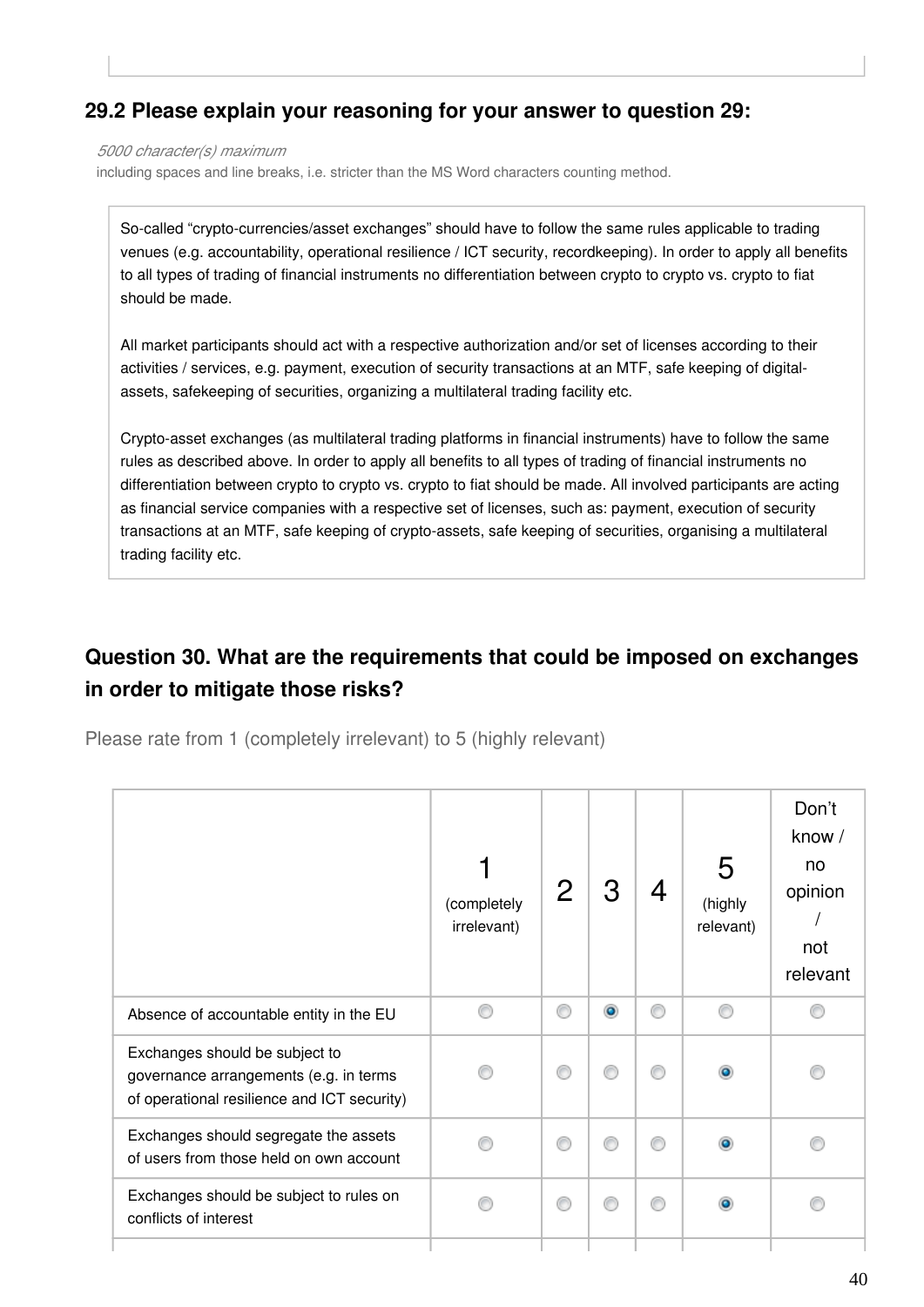| Exchanges should be required to keep<br>appropriate records of users' transactions              |   |  |  |
|-------------------------------------------------------------------------------------------------|---|--|--|
| Exchanges should have an adequate<br>complaints handling and redress<br>procedures              | € |  |  |
| Exchanges should be subject to<br>prudential requirements (including capital<br>requirements)   | € |  |  |
| Exchanges should be subject to<br>advertising rules to avoid misleading<br>marketing/promotions | ⋒ |  |  |
| Exchanges should be subject to reporting<br>requirements (beyond AML/CFT<br>requirements)       | ⋒ |  |  |
| Exchanges should be responsible for<br>screening crypto-assets against the risk of<br>fraud     | ⋒ |  |  |

## **30.1 Is there any other requirement that could be imposed exchanges in**  order to mitigate those risks? **Please specify which one(s) and explain your reasoning:**

*5000 character(s) maximum*

including spaces and line breaks, i.e. stricter than the MS Word characters counting method.

## **30.2 Please indicate if those requirements should be different depending on the type of crypto-assets available on the exchange and explain your reasoning for your answers to question 30:**

*5000 character(s) maximum*

including spaces and line breaks, i.e. stricter than the MS Word characters counting method.

**4. Provision of custodial wallet services for crypto-assets**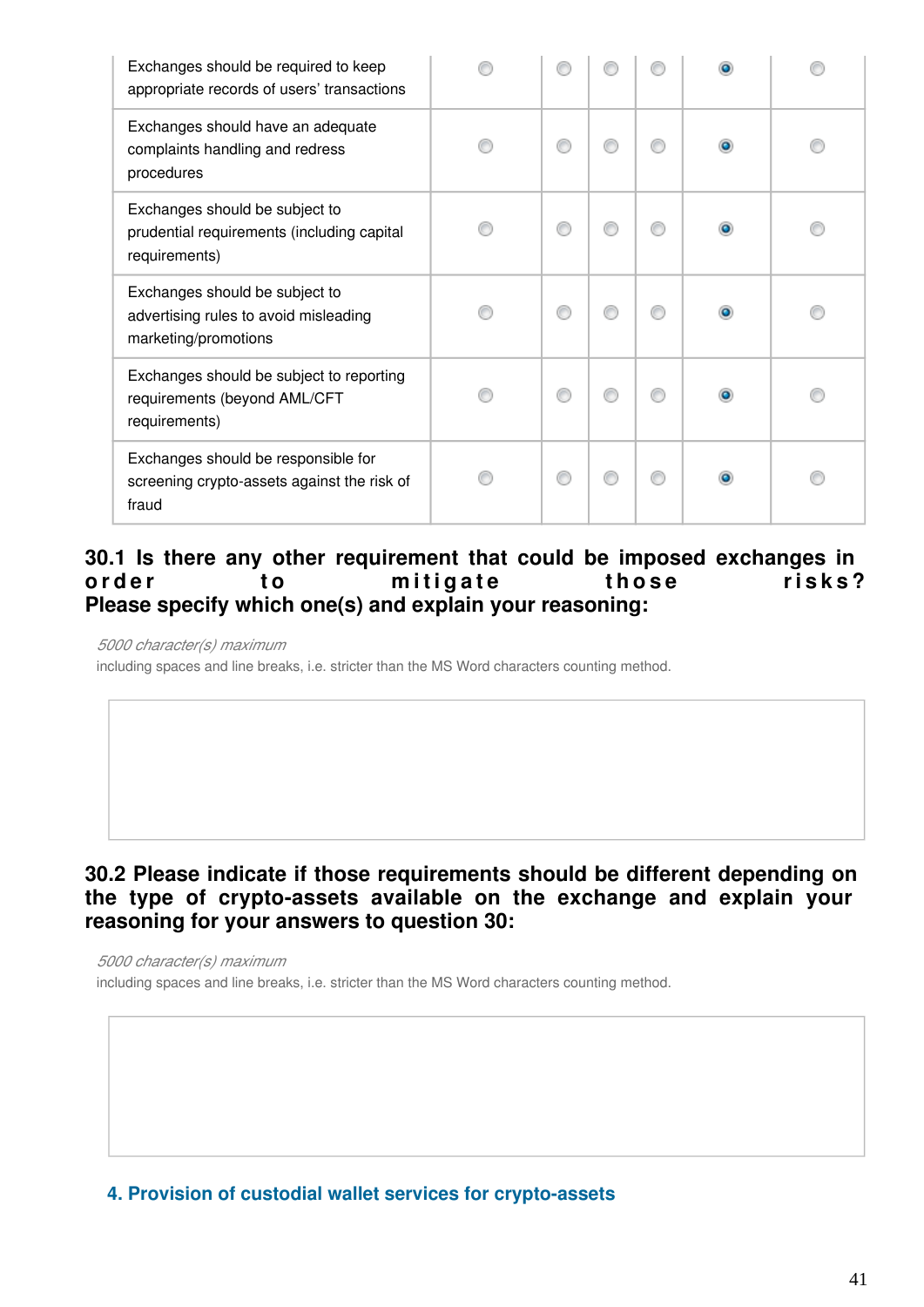Crypto-assetwallets are used to store public and private keys<sup>20</sup> and to interact with DLT to allow users to send and receive crypto-assets and monitor their balances. Crypto-asset wallets come in different forms. Some support multiple crypto-assets/DLTs while others are crypto-asset/DLT specific<sup>[21](#page-56-0)</sup>. DLT networks generally provide their own wallet functions (e.g. Bitcoin or Ether).

There are also specialised wallet providers. Some wallet providers, so-called custodial wallet providers, not only provide wallets to their clients but also hold their crypto-assets (i.e. their private keys) on their behalf. They can also provide an overview of the customers' transactions. Different risks can arise from the provision of such a service.

<sup>20</sup> DLT is built upon a cryptography system that uses pairs of keys: public keys, which are publicly known and essential for identification, and private keys, which are kept secret and are used for authentication and encryption.

<span id="page-41-0"></span>

<sup>21</sup> There are software/hardware wallets and so-called cold/hot wallets. A software wallet is an application that may be installed locally (on a computer or a smart phone) or run in the cloud. A hardware wallet is a physical device, such as a USB key. Hot wallets are connected to the internet while cold wallets are not.

# **Question 31. In your opinion, what are the main risks in relation to the custodial wallet service provision?**

Please rate from 1 (completely irrelevant) to 5 (highly relevant)

|                                                                                                   | (completely<br>irrelevant) |           | З         | 4         | 5<br>(highly<br>relevant) | Don't<br>know /<br>no<br>opinion<br>not<br>relevant |
|---------------------------------------------------------------------------------------------------|----------------------------|-----------|-----------|-----------|---------------------------|-----------------------------------------------------|
| No physical presence in the EU                                                                    | ⊙                          | $\bullet$ | ⊙         | ⊙         | ⊙                         |                                                     |
| Lack of adequate governance<br>arrangements, including operational<br>resilience and ICT security |                            |           |           |           |                           |                                                     |
| Absence or inadequate segregation of<br>assets held on the behalf of clients                      |                            | ۰         |           | ⋒         |                           |                                                     |
| Conflicts of interest arising from other<br>activities (trading, exchange)                        |                            | ⋒         | $\bullet$ | ⋒         |                           |                                                     |
| Absence/inadequate recordkeeping of<br>holdings and transactions made on behalf<br>of users       |                            | ⋒         |           | ⋒         |                           |                                                     |
| Absence/inadequate complaints or<br>redress procedures are in place                               |                            | ⋒         | ∩         | $\bullet$ |                           |                                                     |
| Bankruptcy of the custodial wallet provider                                                       |                            | ⊙         | ⊙         | ⊙         |                           |                                                     |
| Inadequate own funds to repay the<br>consumers                                                    |                            | €         | ⊙         | ◎         |                           |                                                     |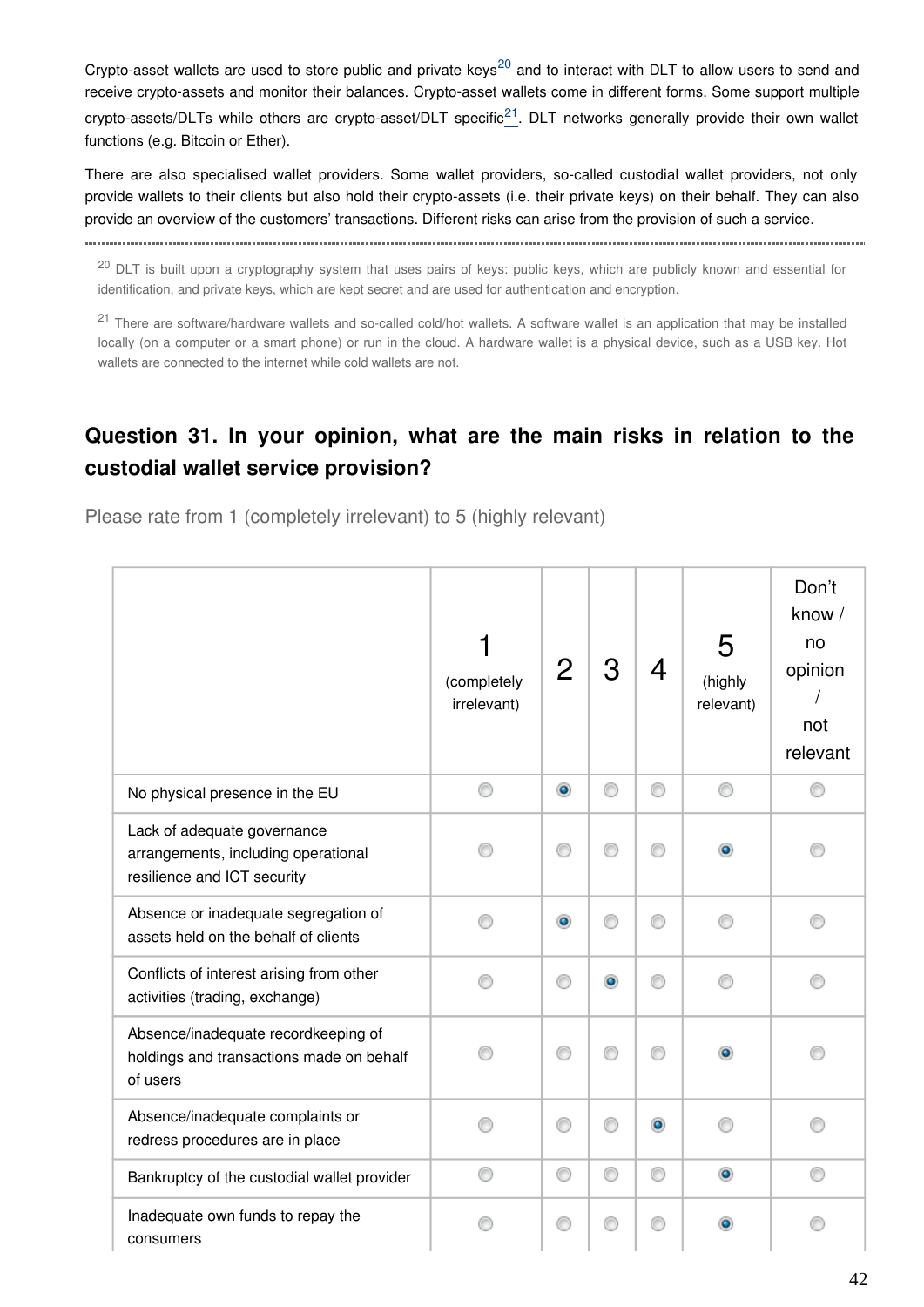| Losses of users' crypto-assets/private<br>keys (e.g. through wallet theft or hacking) |  |   |  |
|---------------------------------------------------------------------------------------|--|---|--|
| The custodial wallet is compromised or<br>fails to provide expected functionality     |  |   |  |
| The custodial wallet provider behaves<br>negligently or fraudulently                  |  | w |  |
| No contractual binding terms and<br>provisions with the user who holds the<br>wallet  |  |   |  |

## **31.1 Is there any other risk in relation to the custodial wallet service provision not mentioned above that you would foresee? Please specify which one(s) and explain your reasoning:**

*5000 character(s) maximum*

including spaces and line breaks, i.e. stricter than the MS Word characters counting method.

It should not be allowed to transfer digital-assets including digital money from and to anonymous accounts without any onboarding or KYC requirements. Without a clear identity of the account holder, proxy and beneficial owner (similar to bank accounts for fiat- currency) there is a high exposure for money laundering.

Wallet provider should be regulated and falling under the AMLD and their national transposition, to create and ensure trust in the digital and crypto market. Further guidance on AML/KYC handling of accidental /unintended transfers is also needed, given the irreversibility of transactions esp. on public chains.

There is legal uncertainty with respect to the allocation of ownership as regards the holdings in a wallet, if this is not provided for by law (holders of private keys could qualify as quasi-owners of the relevant digitalassets, but this would not be appropriate for a multi-level holding custody structure).

Also, please clarify under which conditions material outsourcing with regard to digital-asset custody would be allowed (e.g. counterparty risk, standards, IT security etc.).

To ensure the integrity of the financial markets and mitigate risks, custodial wallet providers for the provision of custody are obliged entities and have to comply with the fifth AMLD (Art 1, (2) (d) (19). Further, they should be licensed as financial service providers, e.g. rules pertaining to the German "crypto custody business", which was defined recently as financial service in the KWG.

We see that custody solutions have been developed on the market already and might not be rebuilt by incumbent companies, but instead a lot of them will partner with technical or business custody providers. This leads to material outsourcing. It should be clarified under which conditions material outsourcing regulation fits the needs of digital-asset custody (counterparty risk, insurances, standards and IT security etc.).

## **31.2 Please explain your reasoning for your answer to question 31:**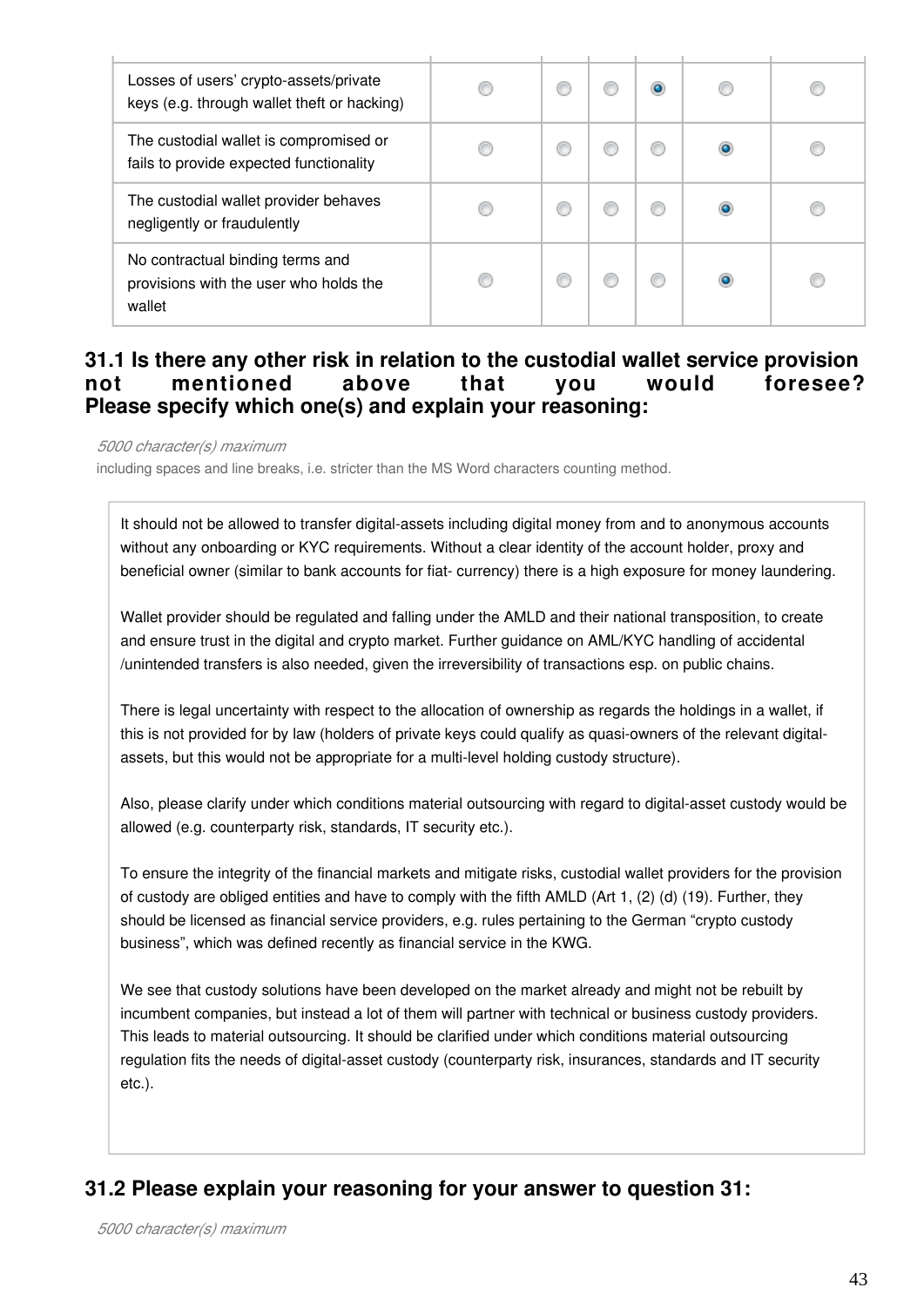| See above. |  |
|------------|--|
|            |  |
|            |  |

# **Question 32. What are the requirements that could be imposed on custodial wallet providers in order to mitigate those risks?**

Please rate from 1 (completely irrelevant) to 5 (highly relevant)

|                                                                                                                                             | (completely<br>irrelevant) | 2         | 3 | 4         | 5<br>(highly<br>relevant) | Don't<br>know /<br>no<br>opinion<br>$\prime$<br>not<br>relevant |
|---------------------------------------------------------------------------------------------------------------------------------------------|----------------------------|-----------|---|-----------|---------------------------|-----------------------------------------------------------------|
| Custodial wallet providers should have a<br>physical presence in the EU                                                                     | ∩                          | $\bullet$ | ⊙ | ⋒         | ∩                         | ∩                                                               |
| Custodial wallet providers should be<br>subject to governance arrangements (e.g.<br>in terms of operational resilience and ICT<br>security) |                            | ∩         |   |           |                           |                                                                 |
| Custodial wallet providers should<br>segregate the asset of users from those<br>held on own account                                         |                            | ۰         | ∩ | ∩         |                           | n                                                               |
| Custodial wallet providers should be<br>subject to rules on conflicts of interest                                                           | ⊙                          | ⊙         | ⊙ | ⊙         | $\bullet$                 | ⊙                                                               |
| Custodial wallet providers should be<br>required to keep appropriate records of<br>users' holdings and transactions                         |                            | ∩         | ⊙ | ⊙         | $\bullet$                 |                                                                 |
| Custodial wallet providers should have an<br>adequate complaints handling and<br>redress procedures                                         |                            | ⊙         | ⊙ | $\bullet$ |                           |                                                                 |
| Custodial wallet providers should be<br>subject to capital requirements                                                                     | ⊙                          | 0         | 0 | ⊙         | ۰                         | ⊙                                                               |
|                                                                                                                                             |                            |           |   |           |                           |                                                                 |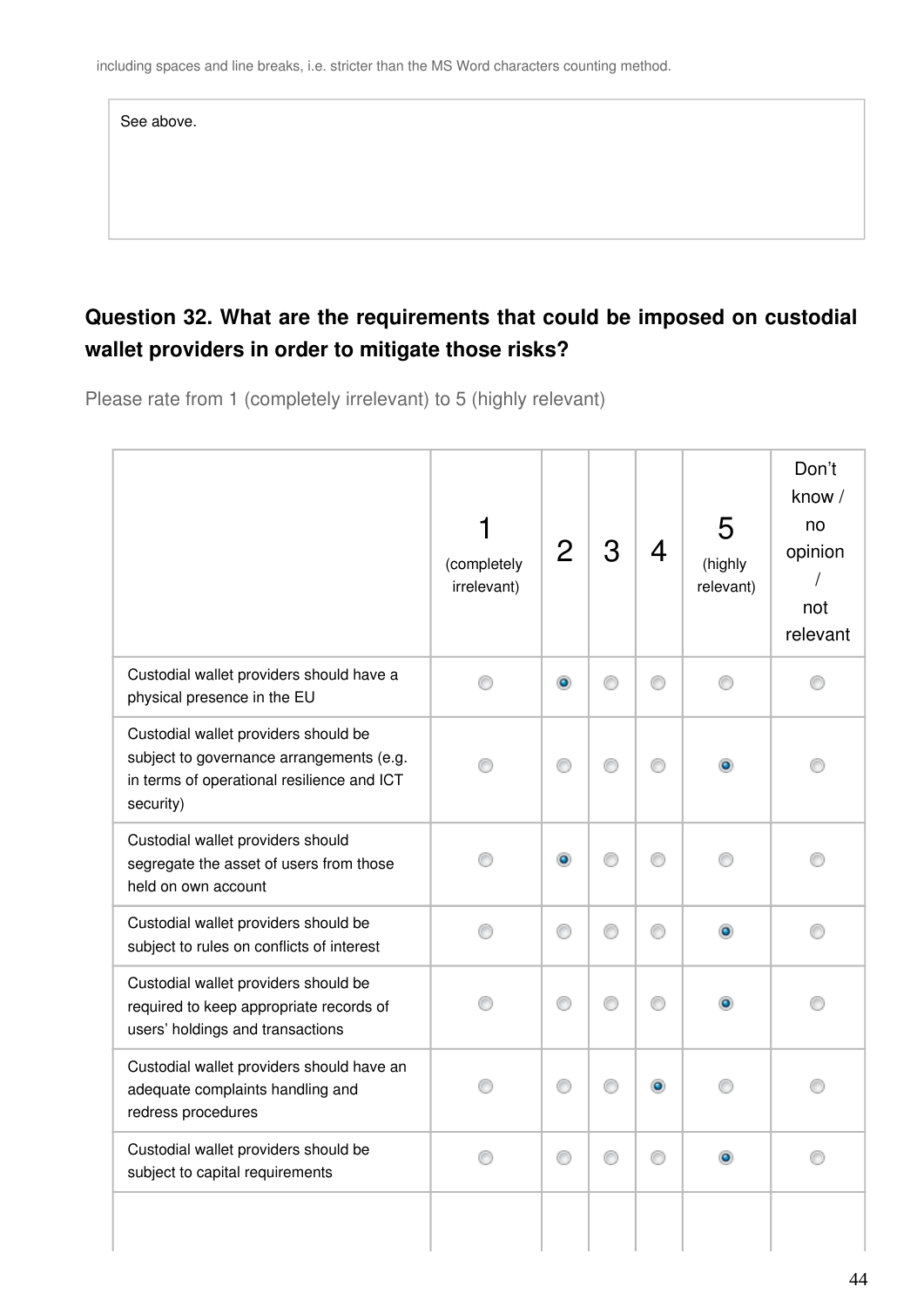| Custodial wallet providers should be<br>subject to advertising rules to avoid<br>misleading marketing/promotions                                    |  |  |  |
|-----------------------------------------------------------------------------------------------------------------------------------------------------|--|--|--|
| Custodial wallet providers should be<br>subject to certain minimum conditions for<br>their contractual relationship with the<br>consumers/investors |  |  |  |

## **32.1 Is there any other requirement that could be imposed on custodial wallet providers in order to mitigate those risks? Please specify which one(s) and explain your reasoning:**

*5000 character(s) maximum*

including spaces and line breaks, i.e. stricter than the MS Word characters counting method.

No DBG response.

## **32.2 Please indicate if those requirements should be different depending on the type of crypto-assets kept in custody by the custodial wallet provider and explain your reasoning for your answer to question 32:**

*5000 character(s) maximum*

including spaces and line breaks, i.e. stricter than the MS Word characters counting method.

Custodians and CSDs should be explicitly allowed according to CSDR to hold any kind of digital-asset in appropriate custody systems.

There has to be clarity in determining when crypto-currencies are compliant with regard to AMLD. Limitation of what source of crypto-currency should be accepted in terms of "when is a currency compliant with regard to AML. E.g. usage of Tumblers, from sanctioned or FATF countries, what is the maximum historic information of a currency that needs to be considered as suspicious (e.g. a maximum of 3 former transactions with this specific currency for AML and Sanctions monitoring).

Since digital utility assets may evolve into digital hybrid securities, at any given time, all kind of digital-assets should be "custodizeable" within a CSD or custodian bank

**Question 33. Should custodial wallet providers be authorised to ensure the custody of all crypto-assets, including those that qualify as financial instruments under MiFID II (the so-called 'security tokens', see section IV of the public consultation) and those currently falling outside the scope of EU legislation?**

Yes ⊙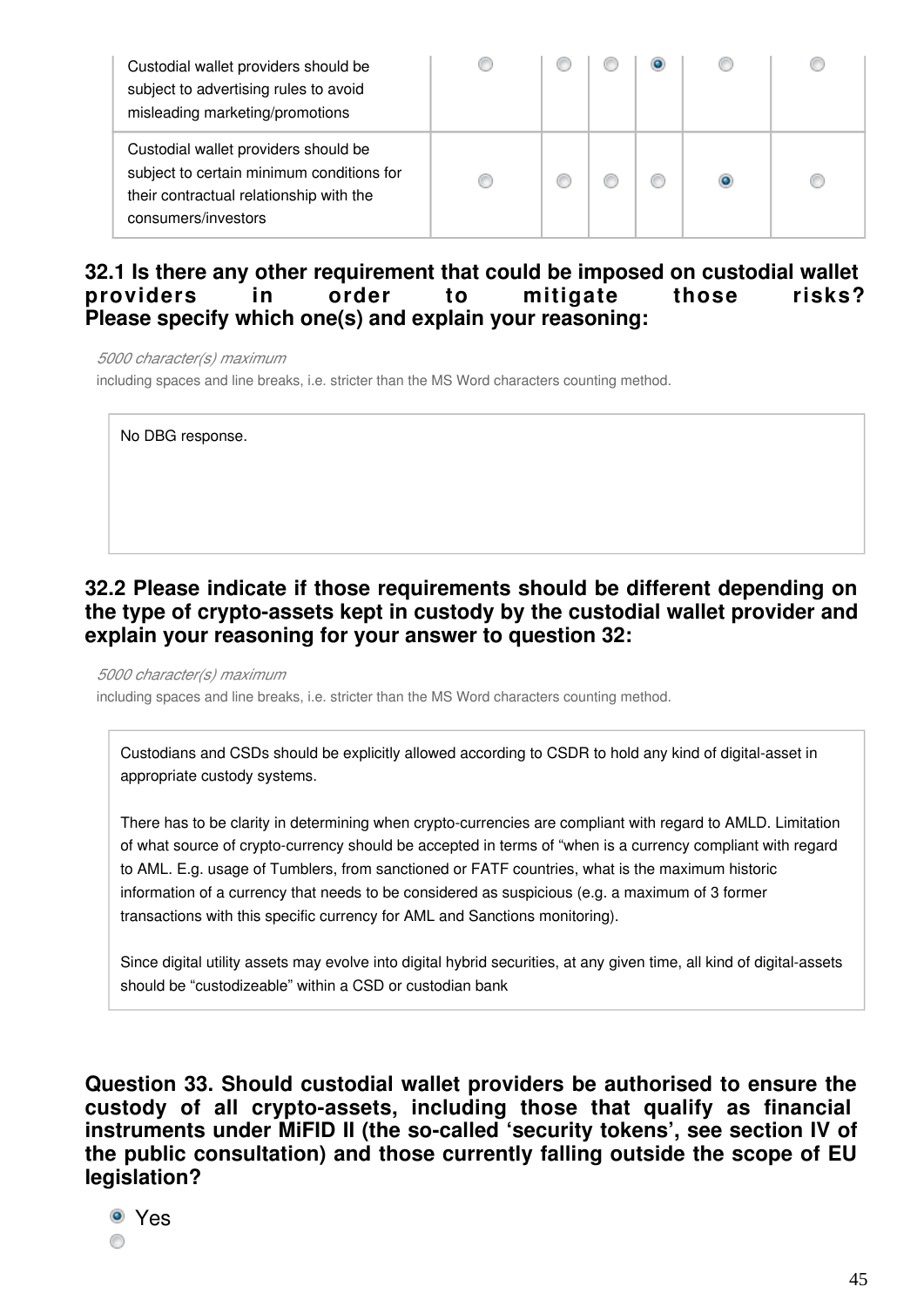## No Don't know / no opinion / not relevant

## **33.1 Please explain your reasoning for your answer to question 33:**

*5000 character(s) maximum*

including spaces and line breaks, i.e. stricter than the MS Word characters counting method.

Yes, provided that custodial wallet providers are compliant with all applicable rules as regards the custody of financial instruments. In any case, CSDs and custody banks holding financial instruments should be allowed to also hold digital-/crypto-assets.

## **Question 34. In your opinion, are there certain business models or activities /services in relation to digital wallets (beyond custodial wallet providers) that should be in the regulated space?**

*5000 character(s) maximum* including spaces and line breaks, i.e. stricter than the MS Word characters counting method.

We prefer the following definition from the AMLD for wallet provider: "A custodian wallet provider means an entity that provides services to safeguard private cryptographic keys on behalf of its customers, to hold, store and transfer cryptographical and other digital-assets" The custodian wallet provider was already a defined term under AMDL and is considered a new "obliged entity" and therefore should be regulated.

We would advise to regulate the digital-/crypto-asset custody business compliant with all relevant custody rules that govern traditional securities business (e.g. AIFMD/UCITS, CSDR, EMIR, etc.).

For example, if crypto exchanges hold crypto-assets for a certain period of time, they should also be compliant with all relevant custody rules, in order not to create fractions in the market.

A trusted third party builds a bridge for the exiting financial instruments in the "traditional world" via DLT solutions (see Q35.2)

#### **5. Other services providers**

Beyond custodial wallet providers, exchanges and trading platforms, other actors play a particular role in the cryptoasset ecosystem. Some bespoke national regimes on crypto-currency regulate (either on an optional or mandatory basis) other crypto-assets related services, sometimes taking examples of the investment services listed in Annex I of MiFID II. The following section aims at assessing whether some requirements should be required for other services.

|        |     |         | Question 35. In your view, what are the services related to crypto-assets that |
|--------|-----|---------|--------------------------------------------------------------------------------|
| should | be. | subject | requirements?                                                                  |

**(When referring to execution of orders on behalf of clients, portfolio**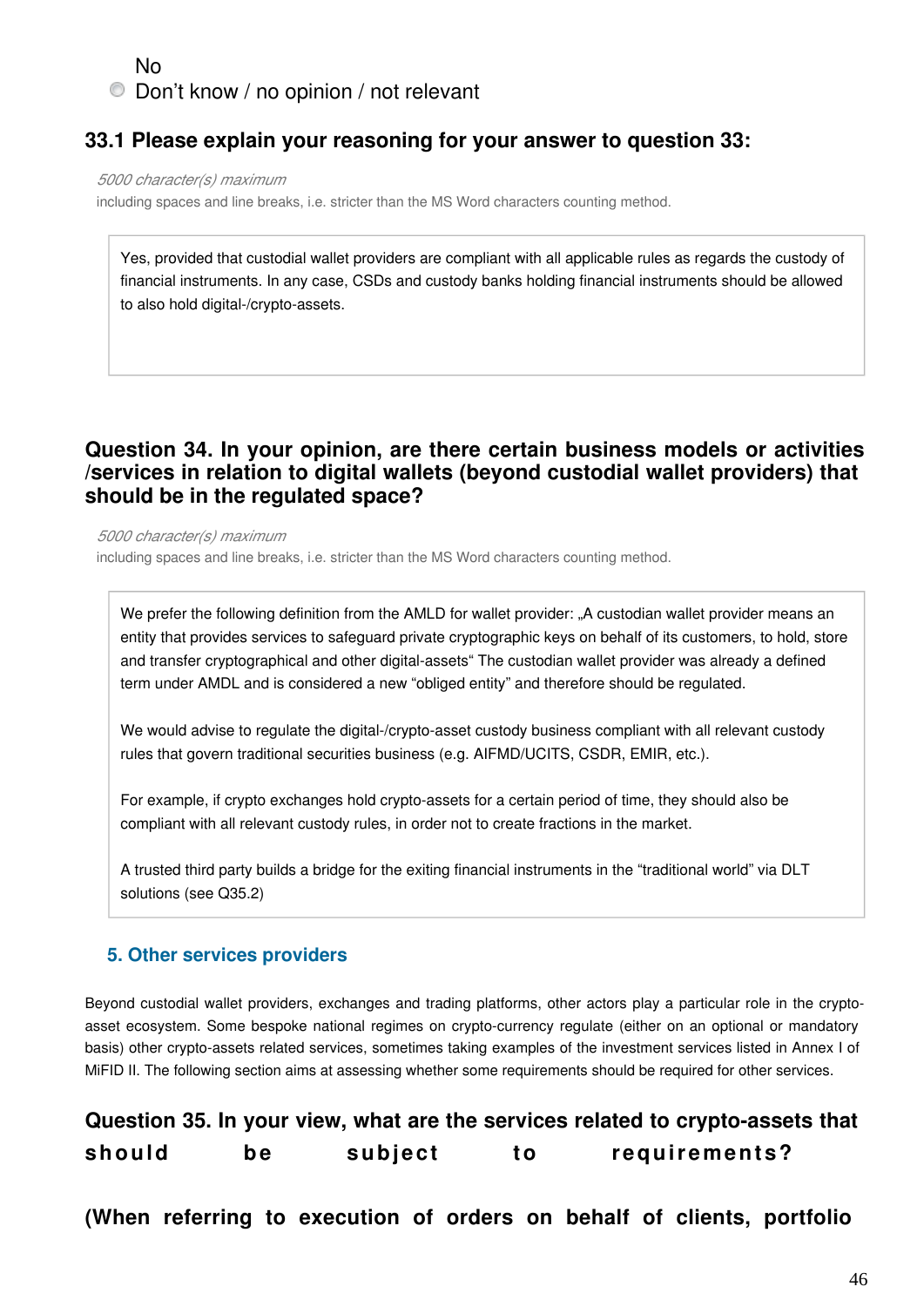**management, investment advice, underwriting on a firm commitment basis, placing on a firm commitment basis, placing without firm commitment basis,**  we consider services that are similar to those regulated by Annex I A of **MiFID II.)**

Please rate from 1 (completely irrelevant) to 5 (highly relevant)

|                                                                                                                                                                                                      | (completely<br>irrelevant) |   | 3 | 4 | 5<br>(highly<br>relevant) | Don't<br>know /<br>no<br>opinion<br>not<br>relevant |
|------------------------------------------------------------------------------------------------------------------------------------------------------------------------------------------------------|----------------------------|---|---|---|---------------------------|-----------------------------------------------------|
| Reception and transmission of orders in<br>relation to crypto-assets                                                                                                                                 |                            |   | ⊙ | ∩ |                           | $\bullet$                                           |
| Execution of orders on crypto-assets on<br>behalf of clients                                                                                                                                         |                            | ⊙ | ⊙ | ∩ |                           |                                                     |
| Crypto-assets portfolio management                                                                                                                                                                   | ⊙                          | ⊙ | 0 | 0 | ∩                         | ۰                                                   |
| Advice on the acquisition of crypto-assets                                                                                                                                                           |                            | O | ⊙ | ⊙ |                           | $\bullet$                                           |
| Underwriting of crypto-assets on a firm<br>commitment basis                                                                                                                                          |                            | € | ⊙ | ∩ |                           |                                                     |
| Placing crypto-assets on a firm<br>commitment basis                                                                                                                                                  |                            | ⋒ | ∩ | ∩ |                           |                                                     |
| Placing crypto-assets without a firm<br>commitment basis                                                                                                                                             |                            | € | ⊙ | ⊙ |                           |                                                     |
| Information services (an information<br>provider can make available information<br>on exchange rates, news feeds and other<br>data related to crypto-assets)                                         |                            |   |   |   |                           |                                                     |
| Processing services, also known as<br>'mining' or 'validating' services in a DLT<br>environment (e.g. 'miners' or validating<br>'nodes' constantly work on verifying and<br>confirming transactions) |                            |   |   |   |                           |                                                     |
| Distribution of crypto-assets (some crypto-<br>assets arrangements rely on designated<br>dealers or authorised resellers)                                                                            |                            |   |   |   |                           |                                                     |
| Services provided by developers that are<br>responsible for maintaining/updating the<br>underlying protocol                                                                                          |                            |   |   |   |                           |                                                     |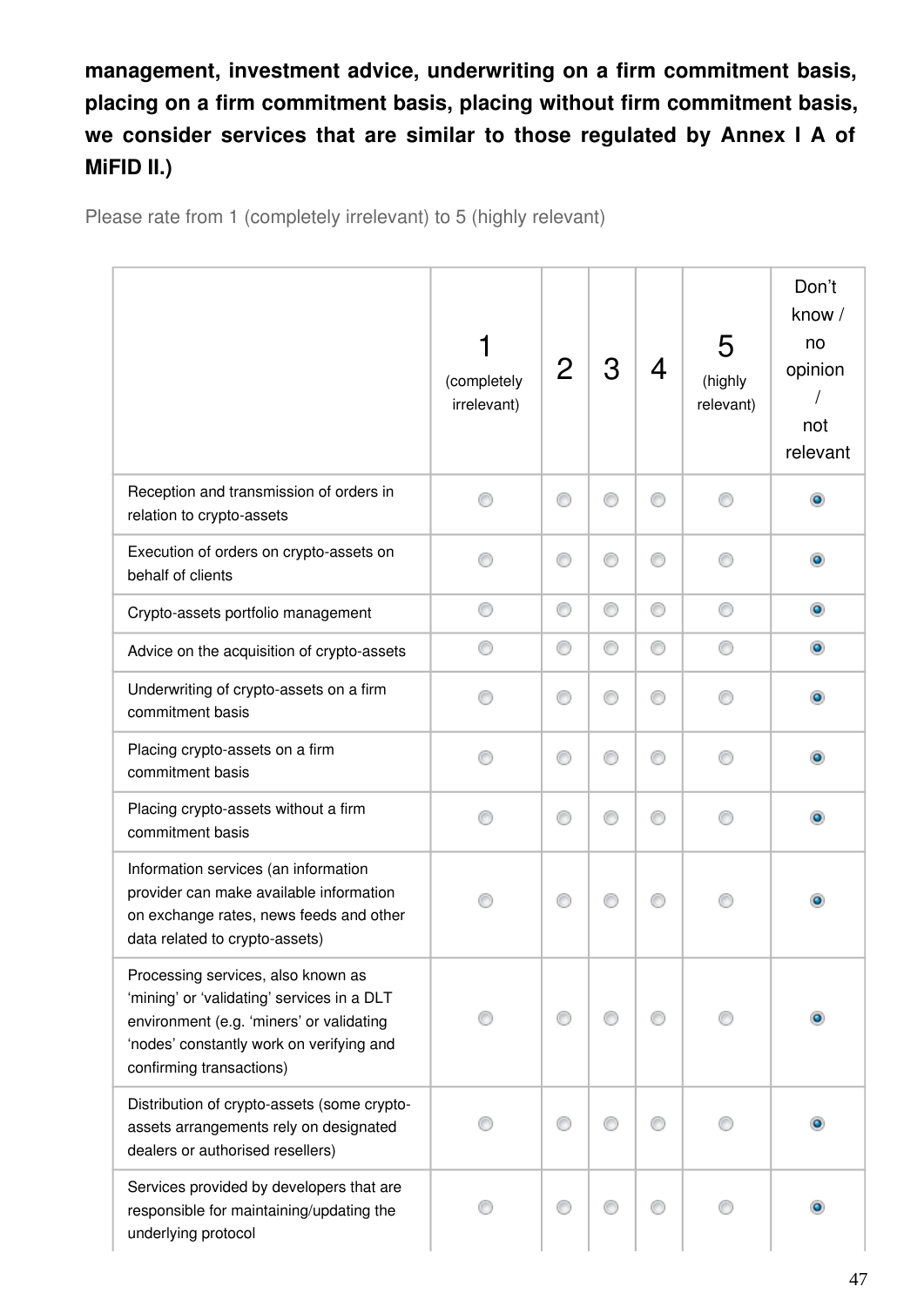Agent of an issuer (acting as liaison between the issuer and to ensure that the regulatory requirements are complied with)



## **35.1 Is there any other services related to crypto-assets not mentioned above that should be subject to requirements? Please specify which one(s) and explain your reasoning:**

#### *5000 character(s) maximum*

including spaces and line breaks, i.e. stricter than the MS Word characters counting method.

Digital-/crypto-assets can also represent securities which have to process different events in the life cycle. For example, dividends, voting rights, interest rates, other corporate actions and capital measures. Such events are implemented by so-called smart contracts and should ideally follow a general standard. Such standards could be set at different levels (EU, national, market) and should be controlled by central bodies (supervisory authorities, stock exchange, CSD) in case of newly issued assets. In any case, it is important that these events are carried out in accordance with the applicable laws and regulations. This would ensure investor protection and would deal with the unresolved issue of liability (who will be responsible, if things go "wrong"). Similarly, information that triggers such events should only be sent by authorized agents on the DLT/blockchains (Smart Oracle).

## **35.2 Please illustrate your response to question 35 by underlining the potential risks raised by these services if they were left unregulated and by identifying potential requirements for those service providers:**

#### *5000 character(s) maximum*

including spaces and line breaks, i.e. stricter than the MS Word characters counting method.

Further requirements are needed for services which are similar to those already regulated on EU level e.g. by Annex I A of MiFID II, like the execution of orders on behalf of clients, portfolio management, investment advice, underwriting on a firm commitment basis, placing on a firm commitment basis, placing without firm commitment basis (or services defined in CSDR, EMIR or AIFMD).

To comply with those requirements a trusted third party is always needed in the financial industry to create trust in the market.

A trusted third party builds a bridge for the exiting financial instruments in the "traditional world" via DLT solutions, in other words " OFF-Chain to ON-Chain bridging". Further, it guarantees the substance of a token, which is backed by financial instruments that is kept off ledger/chain

In our view, trusted third parties will play the role of a gate keeper for future native digital assets, which will be issued directly on the chain. The trusted third party will check standards for admission and the eligibility of an asset on chain: e.g. it will check if the asset is a security and transform it to a security token.

Another role that the thrusted third party will play would be to check smart contract codes (programable deterministic language), that could be in the form of assessing adherence with international standards ISO in general ISDA for Derivatives ( ISDA Master Agreement) /ICMA ( Repo).

A trusted third party is always needed in the financial industry to create trust in the market; also it holds high responsibility, especially to address following functions such as: 1) Control access/admission 2) Set rules for the participating nodes 3)Address potential conflicts of interest and KYC and AML requirements 4) Apply risk management 5) Be reliable for market integrity, security and other regulatory requirements

For example, HQLAx , a DLT based financial technology innovation firm, uses a trusted third party, which is complying with the existing respective rules, which adds trust. (https://www.hqla-x.com/) In the case of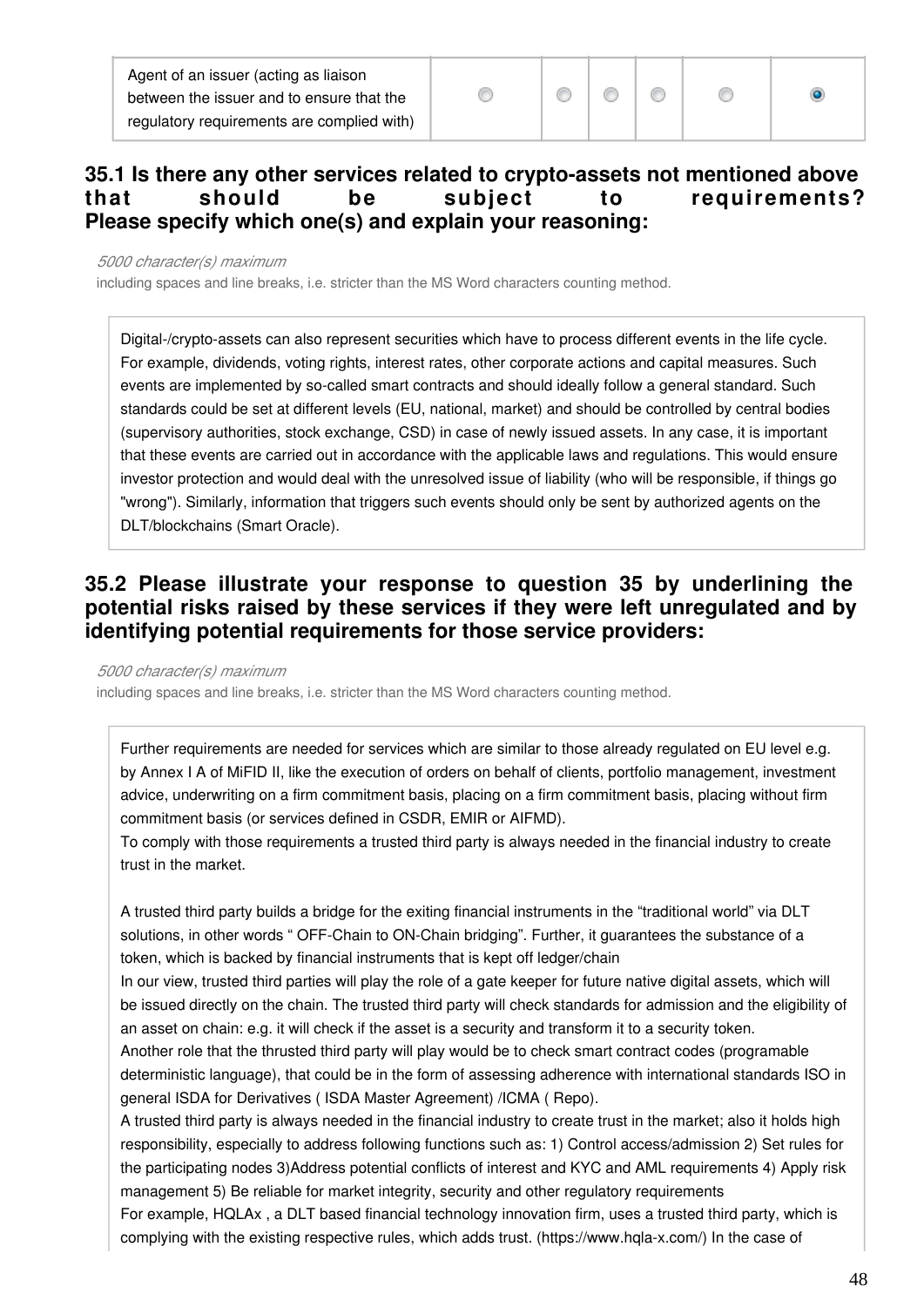HQLAx the trusted third party creates the token on the DLT that represents the ownership of the security on a given basket. The trusted third party currently is operating under a CSSF Professionals of the financial sector (PFS) licenses.

Furthermore, from our point of view, a trusted third party can be defined as an entity, which is following all the respective rules and holds all the necessary licenses and is authorized, irrespectively of the specific industry it is operating in.

Crypto-assets are not banknotes, coins or scriptural money. For this reason, crypto-assets do not fall within the definition of 'funds' set out in the [Payment Services Directive \(PSD2\)](https://eur-lex.europa.eu/legal-content/EN/TXT/?uri=CELEX:32015L2366), unless they qualify as electronic money. As a consequence, if a firm proposes a payment service related to a crypto-asset (that do not qualify as e-money), it would fall outside the scope of PSD2.

## **Question 36. Should the activity of making payment transactions with cryptoassets (those which do not qualify as e-money) be subject to the same or equivalent rules as those currently contained in PSD2?**

- Yes
- © No
- Don't know / no opinion / not relevant

## **36.1 Please explain your reasoning for your answer to question 36:**

*5000 character(s) maximum*

including spaces and line breaks, i.e. stricter than the MS Word characters counting method.

No DBG response.

# **C. Horizontal questions**

Those horizontal questions relate to four different topics: Market integrity (1.), AML/CFT (2.), consumer protection (3.) and the supervision and oversight of the various service providers related to crypto-assets (4).

#### **1. Market Integrity**

Many crypto-assets exhibit high price and volume volatility while lacking the transparency and supervision and oversight present in other financial markets. This may heighten the potential risk of market manipulation and insider dealing on exchanges and trading platforms. These issues can be further exacerbated by trading platforms not having adequate systems and controls to ensure fair and orderly trading and protect against market manipulation and insider dealing. Finally there may be a lack of information about the identity of participants and their trading activity in some crypto-assets.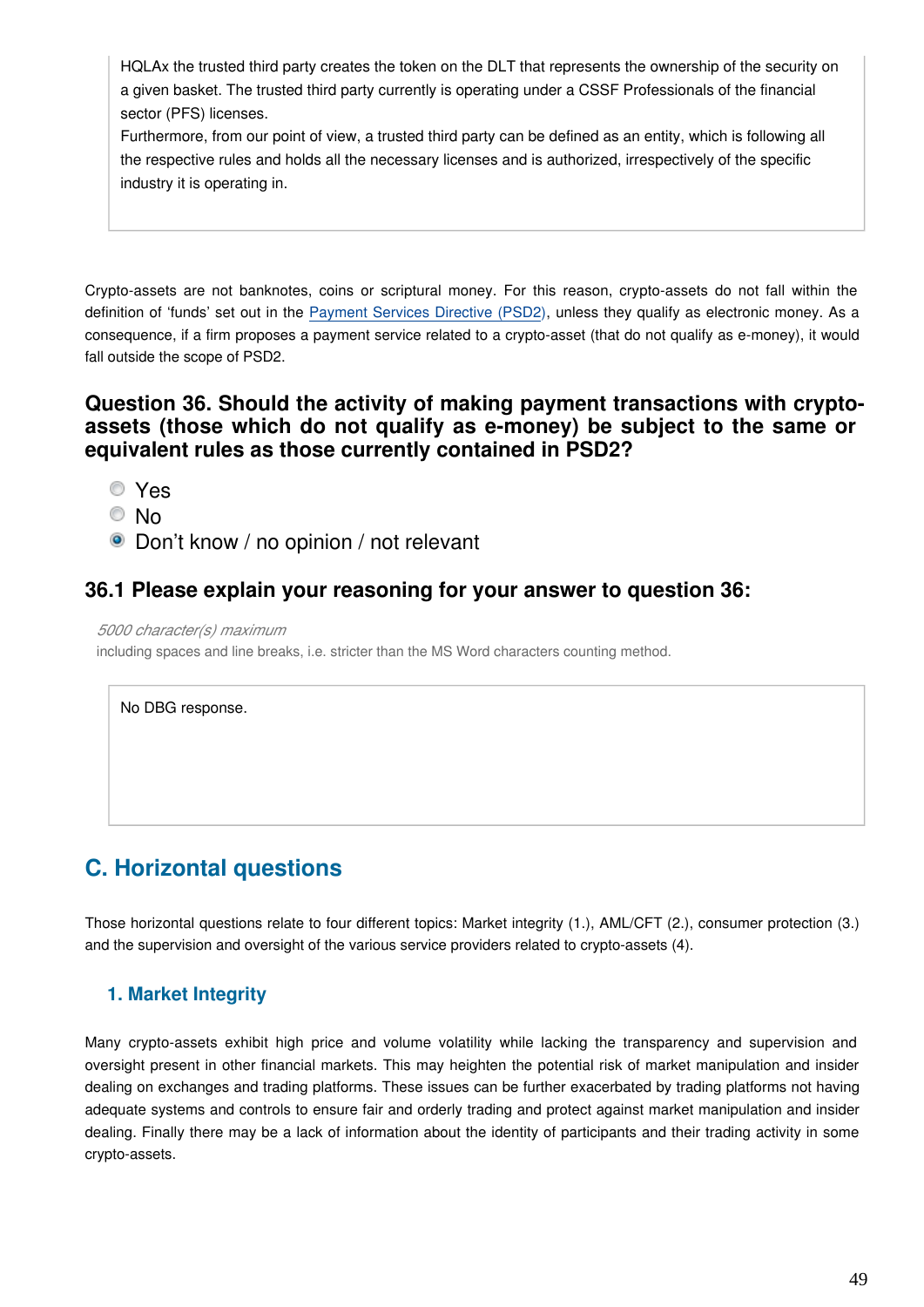# **Question 37. In your opinion, what are the biggest market integrity risks related to the trading of crypto-assets?**

Please rate from 1 (completely irrelevant) to 5 (highly relevant)

|                                                                                                           | (completely<br>irrelevant) | 2 | З | 4 | 5<br>(highly<br>relevant) | Don't<br>know /<br>no<br>opinion<br>not<br>relevant |
|-----------------------------------------------------------------------------------------------------------|----------------------------|---|---|---|---------------------------|-----------------------------------------------------|
| Price manipulation                                                                                        |                            | C | ⊙ | ⊙ | $\bullet$                 |                                                     |
| Volume manipulation (wash trades)                                                                         |                            | C | ⊙ | ⊙ | ۵                         | ⊙                                                   |
| Pump and dump schemes                                                                                     |                            | ⋒ | ⊙ | ⊙ | $\bullet$                 | ⋒                                                   |
| Manipulation on basis of quoting and<br>cancellations                                                     |                            | ⋒ | ⋒ | ◎ |                           |                                                     |
| Dissemination of misleading information<br>by the crypto-asset issuer or any other<br>market participants |                            | ⋒ | ∩ | ∩ |                           |                                                     |
| Insider dealings                                                                                          |                            | ⋒ | ⋒ | ∩ |                           |                                                     |

## **37.1 Is there any other big market integrity risk related to the trading of crypto-assets not mentioned above that you would foresee? Please specify which one(s) and explain your reasoning:**

*5000 character(s) maximum*

including spaces and line breaks, i.e. stricter than the MS Word characters counting method.

The biggest market integrity risks related to the trading of digital-/crypto-assets are AML/countering the financing of terrorism, consumer / investor protection as well as supervision and oversight of digital-assets service providers. These aspects must be considered, due to their important role in making the new asset class trustworthy, secure and successful.

We want to highlight that the mentioned risks could be most effectively be addressed by integrating trading platforms and exchanges for digital-/crypto-assets into the MiFID II framework for trading venues, which would require them to employ anti-manipulation and trading surveillance measures.

The more effective those issues are addressed, the easier it is for (institutional) investors to invest and help the market to develop (size, liquidity, professionalism).

It is time to bring the digital-asset ecosystem to the same level of regulation as other asset classes.

## **37.2 Please explain your reasoning for your answer to question 37:**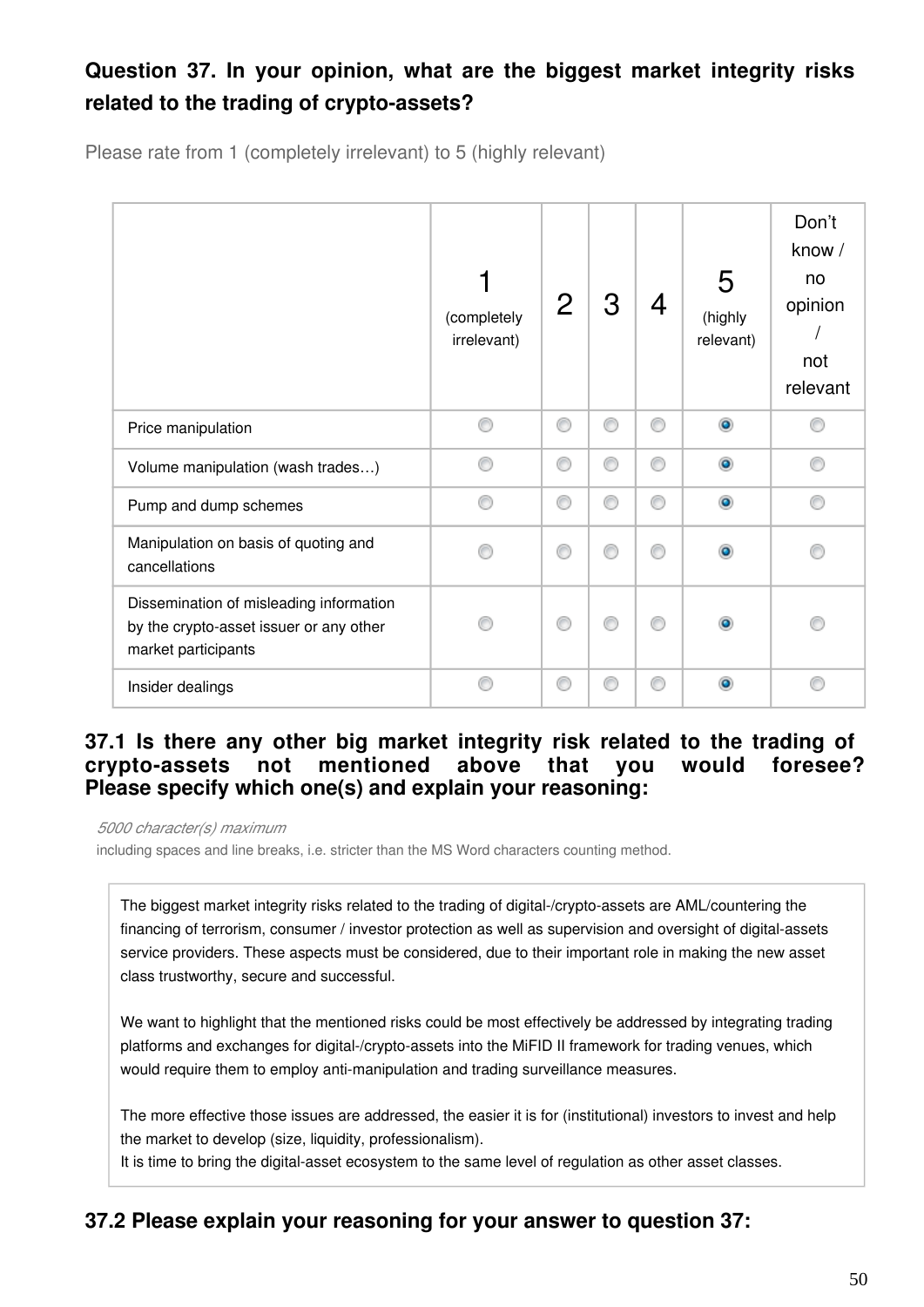Please see above.

While market integrity is the key foundation to create consumers' confidence in the crypto-assets market, the extension of the [Market Abuse Regulation \(MA](https://eur-lex.europa.eu/legal-content/EN/TXT/?uri=CELEX:32014R0596)R) requirements to the crypto-asset ecosystem could unduly restrict the development of this sector.

## **Question 38. In your view, how should market integrity on crypto-asset markets be ensured?**

*5000 character(s) maximum*

including spaces and line breaks, i.e. stricter than the MS Word characters counting method.

Please see Q37.

While the information on executed transactions and/or current balance of wallets are often openly accessible in distributed ledger based crypto-assets, there is currently no binding requirement at EU level that would allow EU supervisors to directly identify the transacting counterparties (i.e. the identity of the legal or natural person(s) who engaged in the transaction).

## **Question 39. Do you see the need for supervisors to be able to formally identify the parties to transactions in crypto-assets?**

- Yes
- © No
- Don't know / no opinion / not relevant

**If you see the need for supervisors to be able to formally identify the parties to transactions in crypto-assets, please explain explain how you would see this best achieved in practice:**

*5000 character(s) maximum*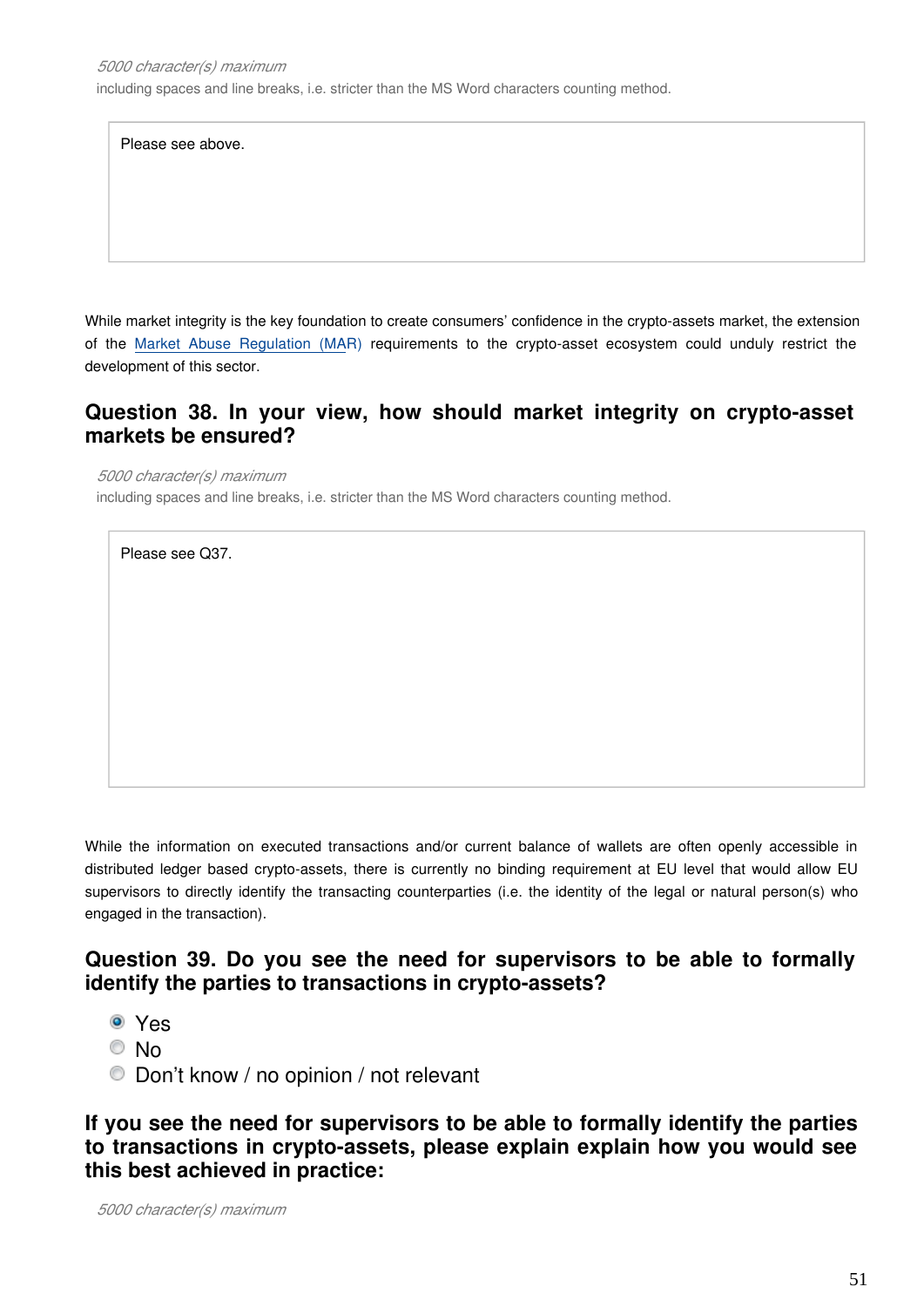With regard to onboarding and KYC not the supervisor but the wallet provider should have the obligation. Wallet provider and trading platforms should be able to identify the parties to transactions in digital-/cryptoassets. This might be easier to control and monitor using private permissioned chains.

CCPs as trusted third parties as today would deliver an efficiency gain.

If is there is a clearing obligation for these assets, CCPs would do the reporting and know the relevant parties (at least clearing members, but not necessarily their clients depending on the clearing model). Further, CCPs are well placed to process the end to end lifecycle and step in as central counterparty.

Further, if digital-/crypto-assets are concerned that qualify as financial instruments and are traded on a trading venue, Art. 25 (2) MiFIR would apply that requires operators of trading venues to identify the customer of the trading member (not necessarily the end customer) that is party to a transaction and to keep this information at the disposal of the competent authority for at least 5 years.

## **39.1 Please explain your reasoning for your answer to question 39:**

#### *5000 character(s) maximum*

including spaces and line breaks, i.e. stricter than the MS Word characters counting method.

## **Question 40. Provided that there are new legislative requirements to ensure the proper identification of transacting parties in crypto-assets, how can it be ensured that these requirements are not circumvented by trading on platforms/exchanges in third countries?**

*5000 character(s) maximum*

including spaces and line breaks, i.e. stricter than the MS Word characters counting method.

Regulatory framework under MiFID II/MiFIR: either requirement for third-country firms that want to offer investment services to EU customers, including the operation of an MTF/OTF, to obtain a license within the EU or admission of such services to institutional customers based on an equivalence decision. For thirdcountry exchanges, need to obtain license in Member States from which trading members will be admitted to trading.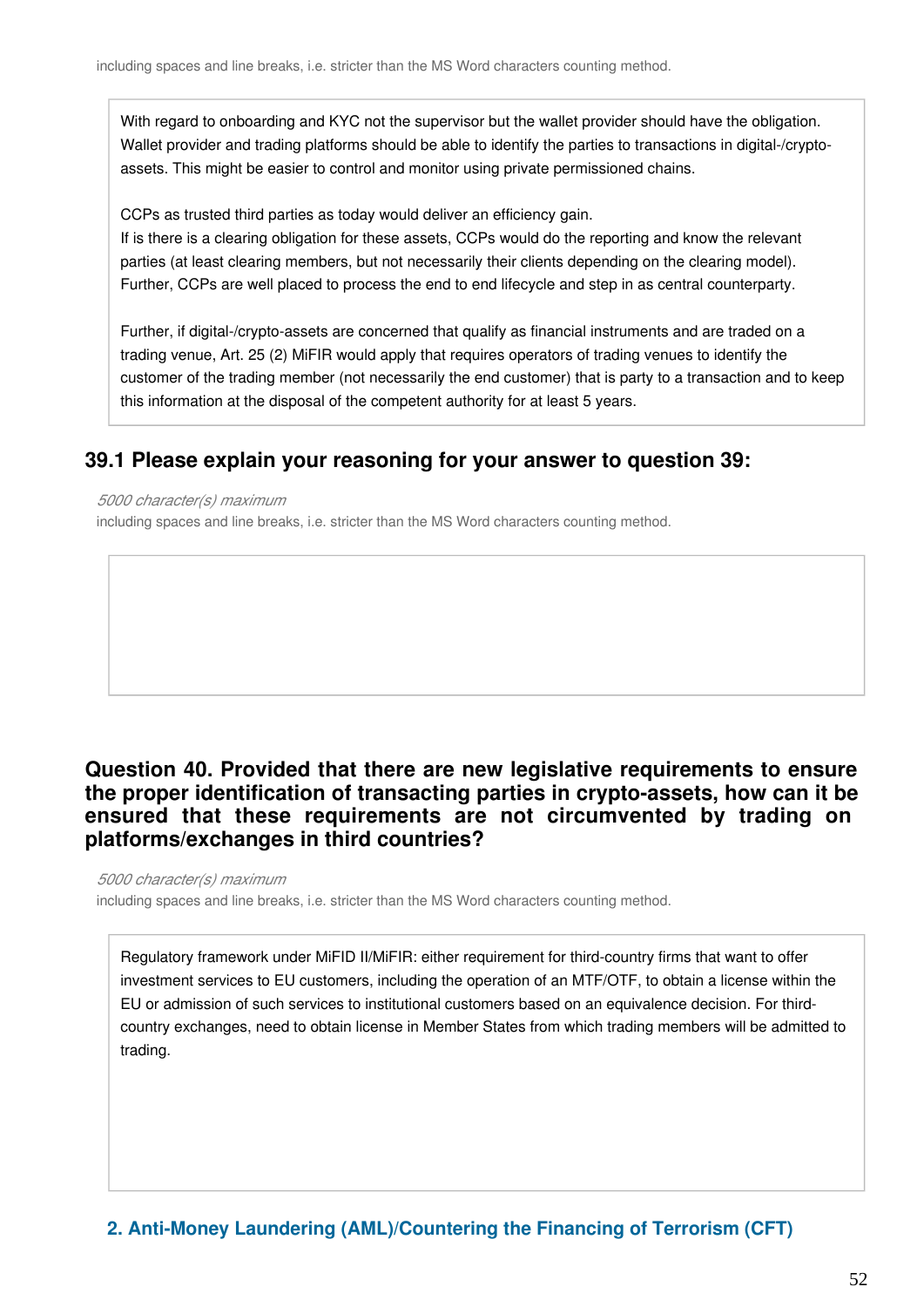Under the current EU anti-money laundering and countering the financing of terrorism (AML/CFT) legal framework ([Anti-](https://eur-lex.europa.eu/legal-content/EN/TXT/?uri=CELEX:32015L0849)[Money Laundering Directive \(Directive 2015/849/EU](https://eur-lex.europa.eu/legal-content/EN/TXT/?uri=CELEX:32015L0849)) as amended by [AMLD5 \(Directive 2018/843/EU\)](https://eur-lex.europa.eu/legal-content/EN/TXT/?uri=CELEX:32018L0843)), providers of services (wallet providers and crypto-to-fiat exchanges) related to "virtual currency" are "obliged entities". A virtual currency is defined as: "*a digital representation of value that is neither issued by a central bank or a public authority, nor necessarily attached to a fiat currency, but is accepted by natural or legal persons as a means of payment and can be transferred, stored or traded electronically". The Financial Action Task Force (FATF) uses a broader term "virtual asset" and defines it as: "a digital representation of value that can be digitally traded or transferred, and can be used for payment or investment purposes, and that does not include digital representations of fiat currencies, securities and other financial assets that are already covered elsewhere in the FATF Recommendations*". Therefore, there may be a need to align the definition used in the EU AML/CFT framework with the FATF recommendation or with a "crypto-asset" definition, especially if a crypto-asset framework was needed.

### **Question 41. Do you consider it appropriate to extend the existing "virtual currency" definition in the EU AML/CFT legal framework in order to align it with a broader definition (as the one provided by the FATF or as the definition of "crypto-assets" that could be used in a potential bespoke regulation on crypto-assets)?**

- Yes
- © No
- Don't know / no opinion / not relevant

## **41.1 Please explain your reasoning for your answer to question 41:**

*5000 character(s) maximum*

including spaces and line breaks, i.e. stricter than the MS Word characters counting method.

To create trust in the crypto market and in order to enable intermediaries and banks to sustainably invest into this business this is of utmost importance. Financial service providers ensure AML/KYC and secure that only "unsuspicious/compliant" tokens are in circulation.

The more crypto-currencies/assets are used for regular transfer of wealth/means of payments, the more important it will be to avoid money laundering and any violation of sanctions regimes.

Therefore, the same rules should apply than for fiat-currency (AMLD5) and wallet providers should be subject to this act and be handled as financial institutions from an onboarding and KYC perspective.

Clear rules are required to determine the level of monitoring for KYC/AML in the general context of blockchain, especially for public permissionless blockchains, since there is all historical information stored with the currency but identification / translation of this historical information is partially impossible/difficult and the depth of monitoring should be limited to e.g. a reasonable amount of previous transactions.

Some crypto-asset services are currently covered in internationally recognised recommendations without being covered under EU law, such as the provisions of exchange services between different types of crypto-assets (crypto-to-crypto exchanges) or the "*participation in and provision of financial services related to an issuer"s offer and/or sale of virtual assets*". In addition, possible gaps may exist with regard to peer-to-peer transactions between private persons not acting as a business, in particular when done through wallets that are not hosted by custodial wallet providers.

### **Question 42. Beyond fiat-to-crypto exchanges and wallet providers that are currently covered by the EU AML/CFT framework, are there crypto-asset**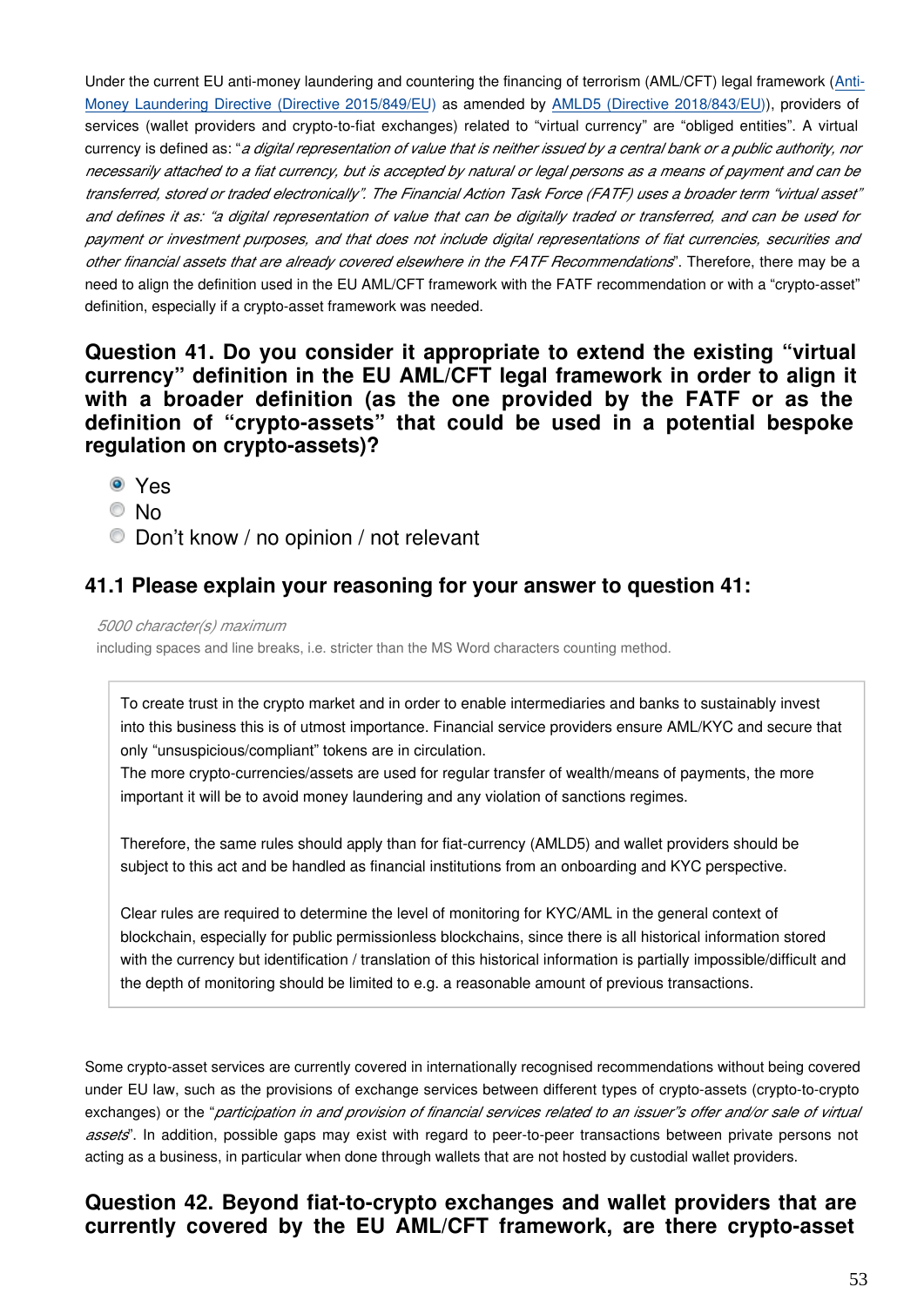## **services that should also be added to the EU AML/CFT legal framework obligations?**

- Yes
- © No
- **O** Don't know / no opinion / not relevant

## **42.1 Please explain your reasoning for your answer to question 42:**

*5000 character(s) maximum*

including spaces and line breaks, i.e. stricter than the MS Word characters counting method.

| Please see above. |
|-------------------|
|                   |
|                   |
|                   |

**Question 43. If a bespoke framework on crypto-assets is needed, do you consider that all crypto-asset service providers covered by this potential framework should become 'obliged entities' under the EU AML/CFT framework?**

- Yes
- © No
- Don't know / no opinion / not relevant

## **43.1 Please explain your reasoning for your answer to question 43:**

*5000 character(s) maximum* including spaces and line breaks, i.e. stricter than the MS Word characters counting method.

A trusted third party would help in a bespoke framework to bring trust in the market (see Q35).

## **Question 44. In your view, how should the AML/CFT risks arising from peerto-peer transactions (i.e. transactions without intermediation of a service provider) be mitigated?**

*5000 character(s) maximum* including spaces and line breaks, i.e. stricter than the MS Word characters counting method.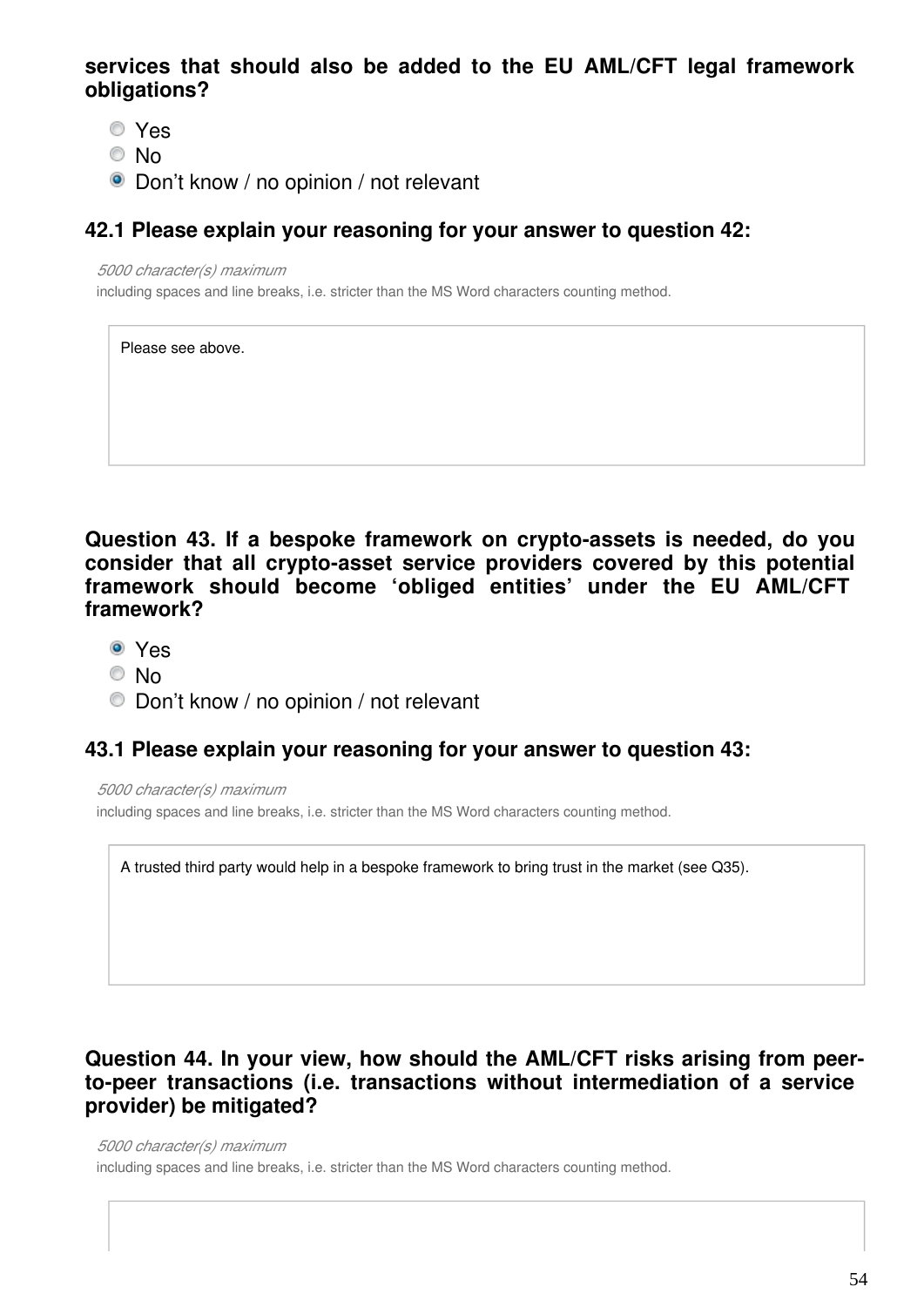Trusted third parties would help in a bespoke framework. OTC business needs to be cleared and settled in order to address risks. Please see also our approach to go for an obligation to trade digital-/crypto-assets on trading venues.

In order to tackle the dangers linked to anonymity, new FATF standards require that "*countries should ensure that originating Virtual Assets Service Providers (VASP) obtain and hold required and accurate originator information and required beneficiary information on virtual asset transfers, submit the above information to the beneficiary VASP or financial institution (if any) immediately and securely, and make it available on request to appropriate authorities. Countries should also ensure that beneficiary VASPs obtain and hold required originator information and required and accurate beneficiary information on virtual asset transfers and make it available on request to appropriate authorities*" (FATF Recommendations).

## **Question 45. Do you consider that these requirements should be introduced in the EU AML/CFT legal framework with additional details on their practical implementation?**

- Yes
- © No
- Don't know / no opinion / not relevant

## **45.1 Please explain your reasoning for your answer to question 45:**

*5000 character(s) maximum*

including spaces and line breaks, i.e. stricter than the MS Word characters counting method.

As outlined above only adequate handling of crypto-currency (same as fiat-currency) will help creating trust in this new business and avoid misuse of intermediaries / banks / wallet providers for AML / sanctions.

# **Question 46. In your view, do you consider relevant that the following requirements are imposed as conditions for the registration and licensing of providers of services related to crypto-assets included in section III. B?**

Please rate from 1 (completely irrelevant) to 5 (highly relevant)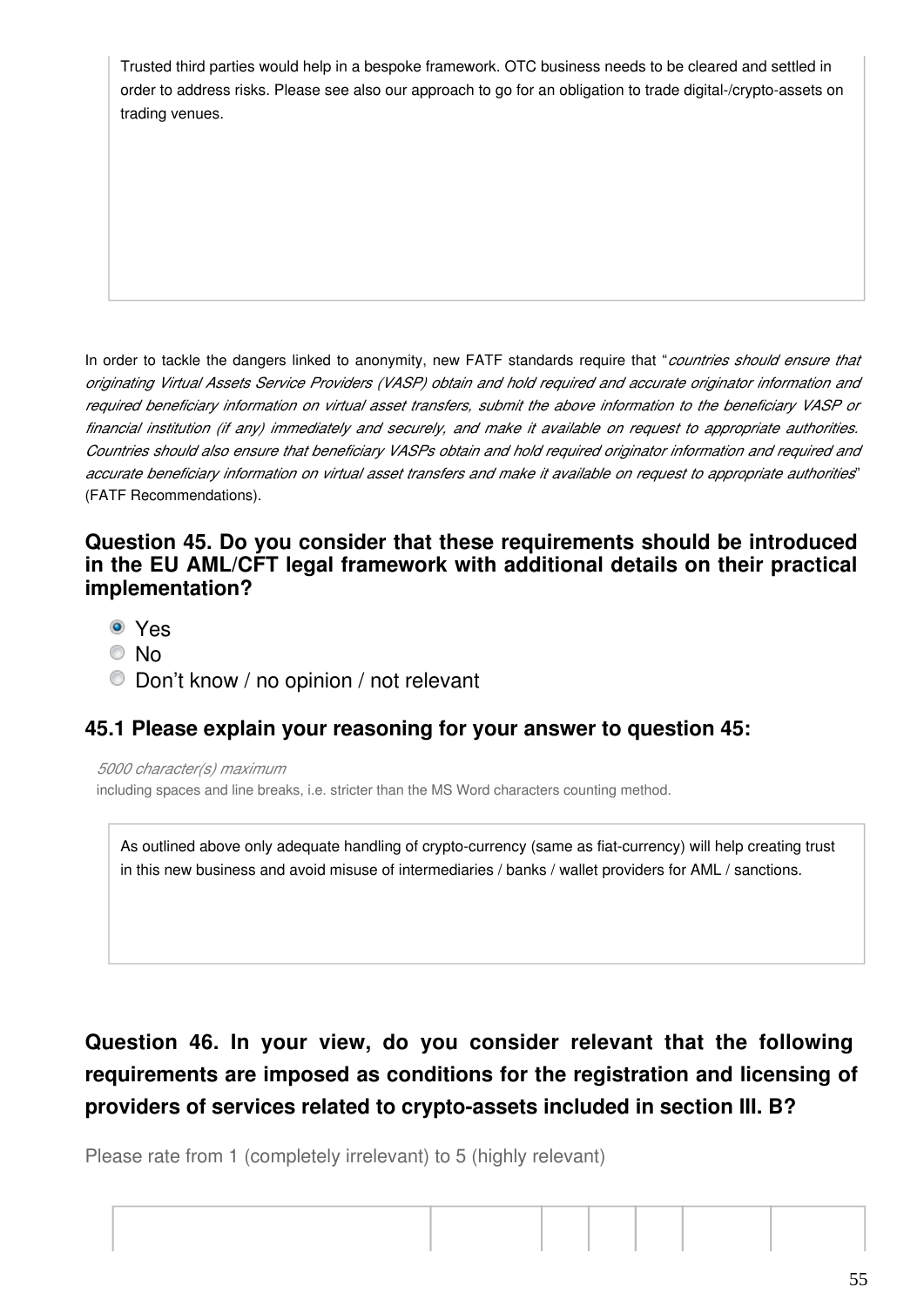|                                                                                                                                                                                                                                                           | (completely<br>irrelevant) |  | 5<br>(highly<br>relevant) | Don't<br>know /<br>no<br>opinion<br>not<br>relevant |
|-----------------------------------------------------------------------------------------------------------------------------------------------------------------------------------------------------------------------------------------------------------|----------------------------|--|---------------------------|-----------------------------------------------------|
| Directors and senior management of such<br>providers should be subject to fit and<br>proper test from a money laundering point<br>of view, meaning that they should not<br>have any convictions or suspicions on<br>money laundering and related offences |                            |  |                           |                                                     |
| Service providers must be able to<br>demonstrate their ability to have all the<br>controls in place in order to be able to<br>comply with their obligations under the<br>anti-money laundering framework                                                  |                            |  |                           |                                                     |

## **46.1 Please explain your reasoning for your answer to question 46:**

*5000 character(s) maximum*

including spaces and line breaks, i.e. stricter than the MS Word characters counting method.

Regulated entities such as CCP and CSDs are only able to do business with intermediaries, wallet providers etc. if they are trustworthy, apply state of the art AML and sanctions framework including fraud detection, conflicts of interest management and applying a code of conduct.

Depending on the risk, there should be a requirement for providers of services related to digital-/cryptoassets to register with the competent authorities, while licensing requirements should only apply depending on the degree of risk exposure. A EU harmonized approach would be helpful.

# **3. Consumer/investor protection[21](#page-56-0)**

Information on the profile of crypto-asset investors and users is limited. Some estimates suggest however that the user base has expanded from the original tech-savvy community to a broader audience, including both retail and institutional investors $^{22}$  $^{22}$  $^{22}$ . Offerings of utility tokens, for instance, do not provide for minimum investment amounts nor are they necessarily limited to professional or sophisticated investors. When considering the consumer protection, the functions of the crypto-assets should also be taken into consideration. While some crypto-assets are bought for investment purposes, other are used as a means of payment or for accessing a specific product or service. Beyond the information that is usually provided by crypto-asset issuer or sponsors in their 'white papers', the question arises whether providers of services related to crypto-assets should carry out suitability checks depending on the riskiness of a crypto-asset (e.g. volatility, conversion risks, ...) relative to a consumer's risk appetite. Other approaches to protect consumers and investors could also include, among others, limits on maximum investable amounts by EU consumers or warnings on the risks posed by crypto-assets.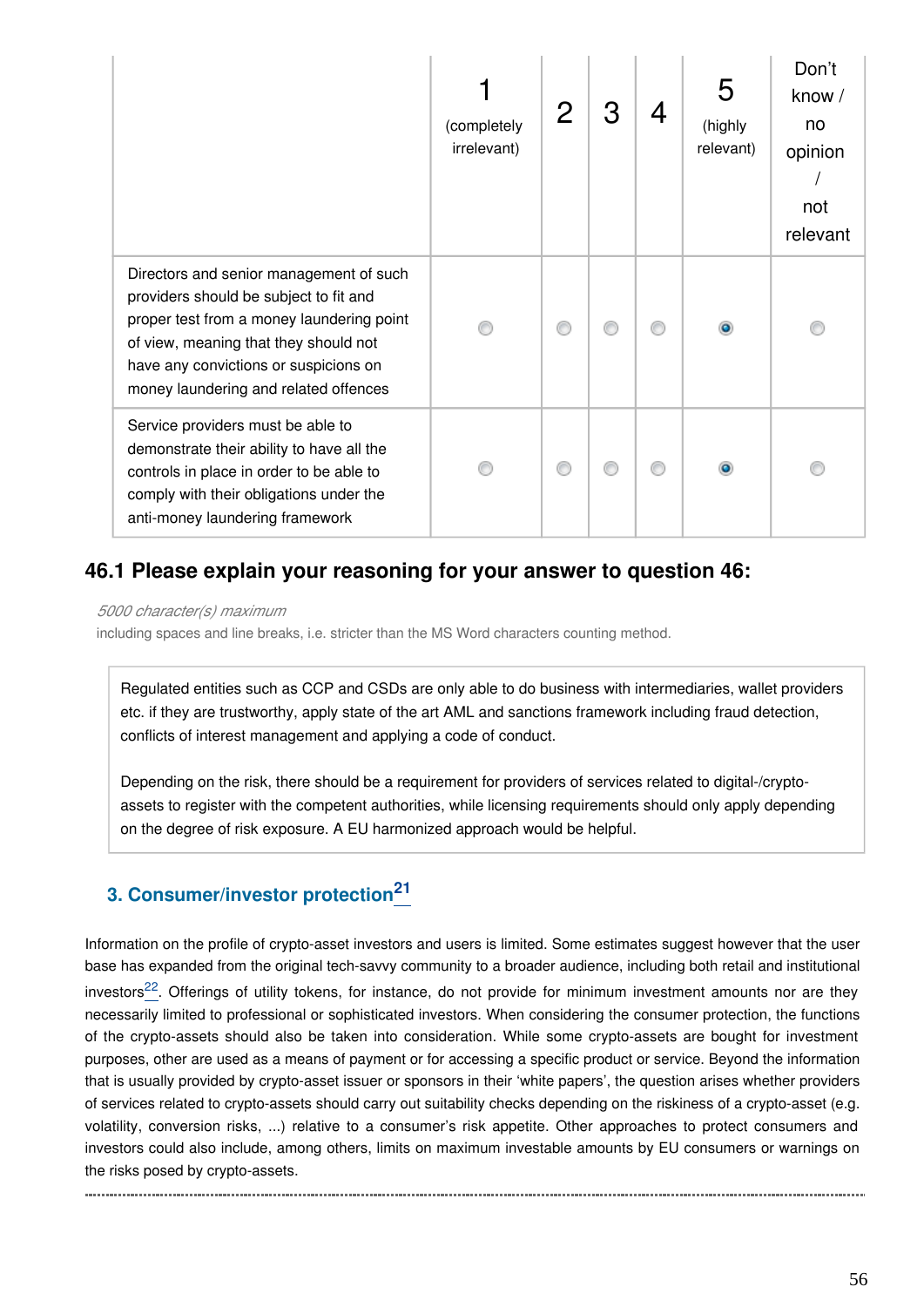<span id="page-56-0"></span><sup>21</sup> The term 'consumer' or 'investor' are both used in this section, as the same type of crypto-assets can be bought for different purposes. For instance, payment tokens can be acquired to make payment transactions while they can also be held for investment, given their volatility. Likewise, utility tokens can be bought either for investment or for accessing a specific product or service.

<span id="page-56-1"></span><sup>22</sup> [ESMA, "Advice on initial coin offerings and Crypto-Assets"](https://www.esma.europa.eu/sites/default/files/library/esma50-157-1391_crypto_advice.pdf), January 2019.

# **Question 47. What type of consumer protection measures could be taken as regards crypto-assets?**

Please rate from 1 (completely irrelevant) to 5 (highly relevant)

|                                                                                                                                  | (completely<br>irrelevant) |   |   | 5<br>(highly<br>relevant) | Don't<br>know /<br>no<br>opinion<br>not<br>relevant |
|----------------------------------------------------------------------------------------------------------------------------------|----------------------------|---|---|---------------------------|-----------------------------------------------------|
| Information provided by the issuer of<br>crypto-assets (the so-called 'white papers')                                            |                            |   | ⋒ |                           |                                                     |
| Limits on the investable amounts in crypto-<br>assets by EU consumers                                                            |                            | e | ⋒ |                           |                                                     |
| Suitability checks by the crypto-asset<br>service providers (including exchanges,<br>wallet providers, )                         |                            |   | ⋒ |                           |                                                     |
| Warnings on the risks by the crypto-asset<br>service providers (including exchanges,<br>platforms, custodial wallet providers, ) |                            | ⋒ | ⋒ |                           |                                                     |

### **47.1 Is there any other type of consumer protection measures that could be**  taken as regards crypto-assets? **Please specify which one(s) and explain your reasoning:**

*5000 character(s) maximum*

including spaces and line breaks, i.e. stricter than the MS Word characters counting method.

If digital-/crypto-assets are handled as securities then the issuer/broker should be obliged to issue/distribute similar information as with any other security (customer information on product and associated risk).

It should be determined for which customer the product is suitable (from a risk perspective as well as from a professional background perspective).

Smart contracts should be transparent for consumers.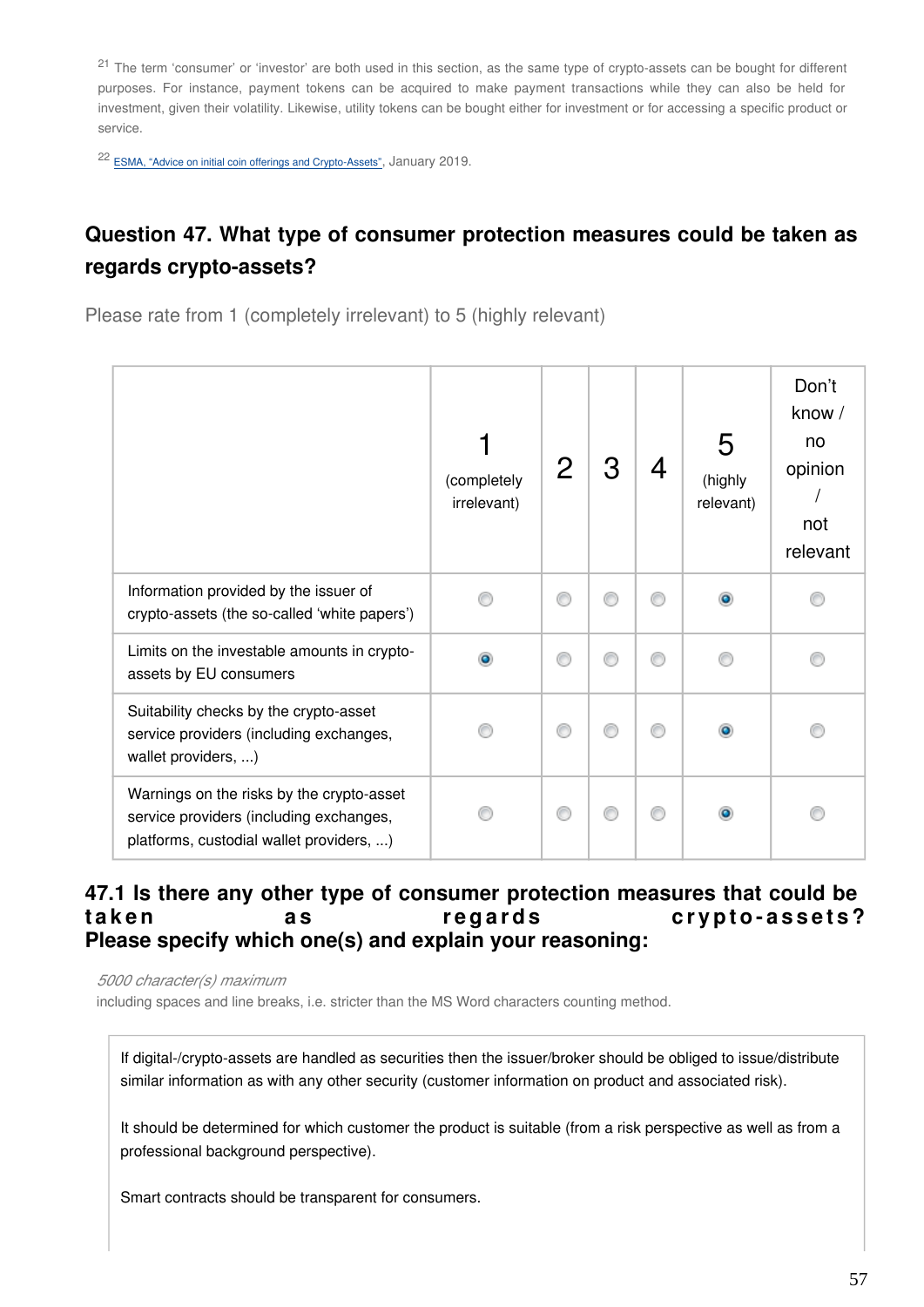Wallet providers, issuers of tokens and those "selling them" have to highlight certain risks. For advising clients, you have to follow the relevant rules as of today, have the adequate licenses and therefore need to advise on risks.

## **47.2 Please explain your reasoning for your answer to question 47 and indicate if those requirements should apply to all types of crypto assets or only to some of them:**

*5000 character(s) maximum*

including spaces and line breaks, i.e. stricter than the MS Word characters counting method.

As said above, sustainable business can only be done if there is trust in the market. As all other means of regulations are mainly addressing the "trust" issue there is no need to handle digital-/crypto-assets different from any other asset.

**Question 48. Should different standards of consumer/investor protection be applied to the various categories of crypto-assets depending on their prevalent economic (i.e. payment tokens, stablecoins, utility tokens, ...) or social function?**

- Yes
- © No
- Don't know / no opinion / not relevant

#### **48.1 Please explain your reasoning for your answer to question 48:**

*5000 character(s) maximum*

including spaces and line breaks, i.e. stricter than the MS Word characters counting method.

Yes, but it needs to be carefully monitored, as any digital utility-asset may evolve into a hybrid-security asset which would then be out of scope.

For an example, a voucher of a company becoming fungible/tradable, e.g. as a means of payment.

Before an actual ICO (i.e. a public sale of crypto-assets by means of mass distribution), some issuers may choose to undertake private offering of crypto-assets, usually with a discounted price (the so-called "private sale"), to a small number of identified parties, in most cases qualified or institutional investors (such as venture capital funds). Furthermore, some crypto-asset issuers or promoters distribute a limited number of crypto-assets free of charge or at a lower price to external contributors who are involved in the IT development of the project (the so-called "bounty") or who raise awareness of it among the general public (the so-called "air drop") (see Autorité des Marchés Financiers, French ICOs – A New Method of financing, November 2018).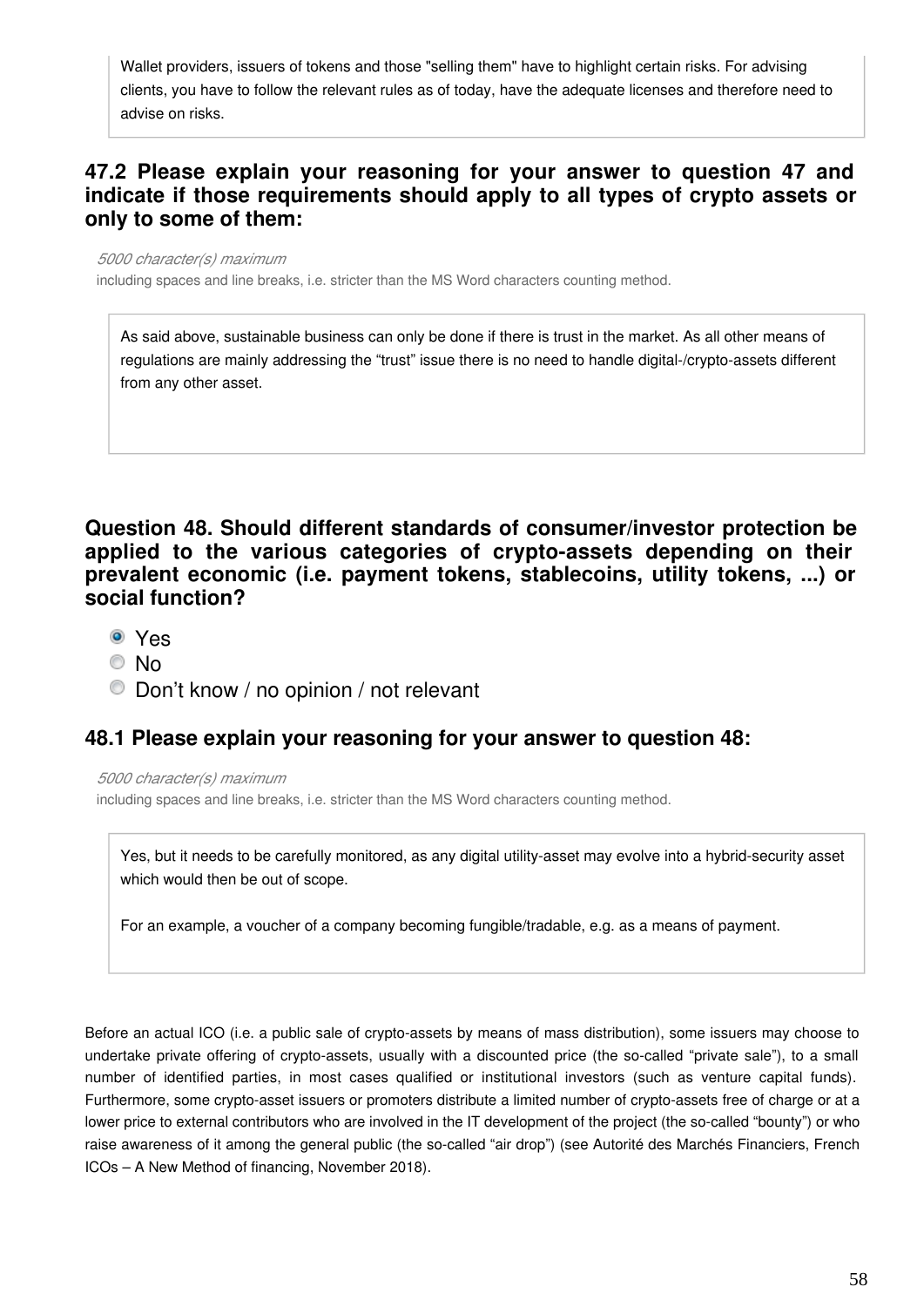**Question 49. Should different standards in terms of consumer/investor protection be applied depending on whether the crypto-assets are bought in a public sale or in a private sale?**

- Yes
- © No
- Don't know / no opinion / not relevant

### **49.1 Please explain your reasoning for your answer to question 49:**

*5000 character(s) maximum*

including spaces and line breaks, i.e. stricter than the MS Word characters counting method.

Yes, as it is today for securities: if educated investor than professional standard; lower standards than for retail, dependent on professionalism of investor. No reason not to apply already existing regulation for securities/assets.

## **Question 50. Should different standards in terms of consumer/investor protection be applied depending on whether the crypto-assets are obtained against payment or for free (e.g. air drops)?**

- Yes
- No
- Don't know / no opinion / not relevant

## **50.1 Please explain your reasoning for your answer to question 50:**

*5000 character(s) maximum*

including spaces and line breaks, i.e. stricter than the MS Word characters counting method.

It should not be allowed to transfer digital-assets including digital money from and to anonymous accounts without any onboarding or KYC requirements. Wallet provider should be regulated and falling under the AML and their national transposition, to create and ensure trust in the digital and crypto-market.

Further guidance on AML/KYC handling of accidental/unintended transfers (e.g. air drops) is also needed, given the irreversibility of transactions esp. on public chains. Here industry standards (like in securities markets) could apply that the receiver needs to confirm that he accepts the delivery.

The vast majority of crypto-assets that are accessible to EU consumers and investors are currently issued outside the EU (in 2018, for instance, only 10% of the crypto-assets were issued in the EU (mainly, UK, Estonia and Lithuania) – Source Satis Research). If an EU framework on the issuance and services related to crypto-assets is needed, the question arises on how those crypto-assets issued outside the EU should be treated in regulatory terms.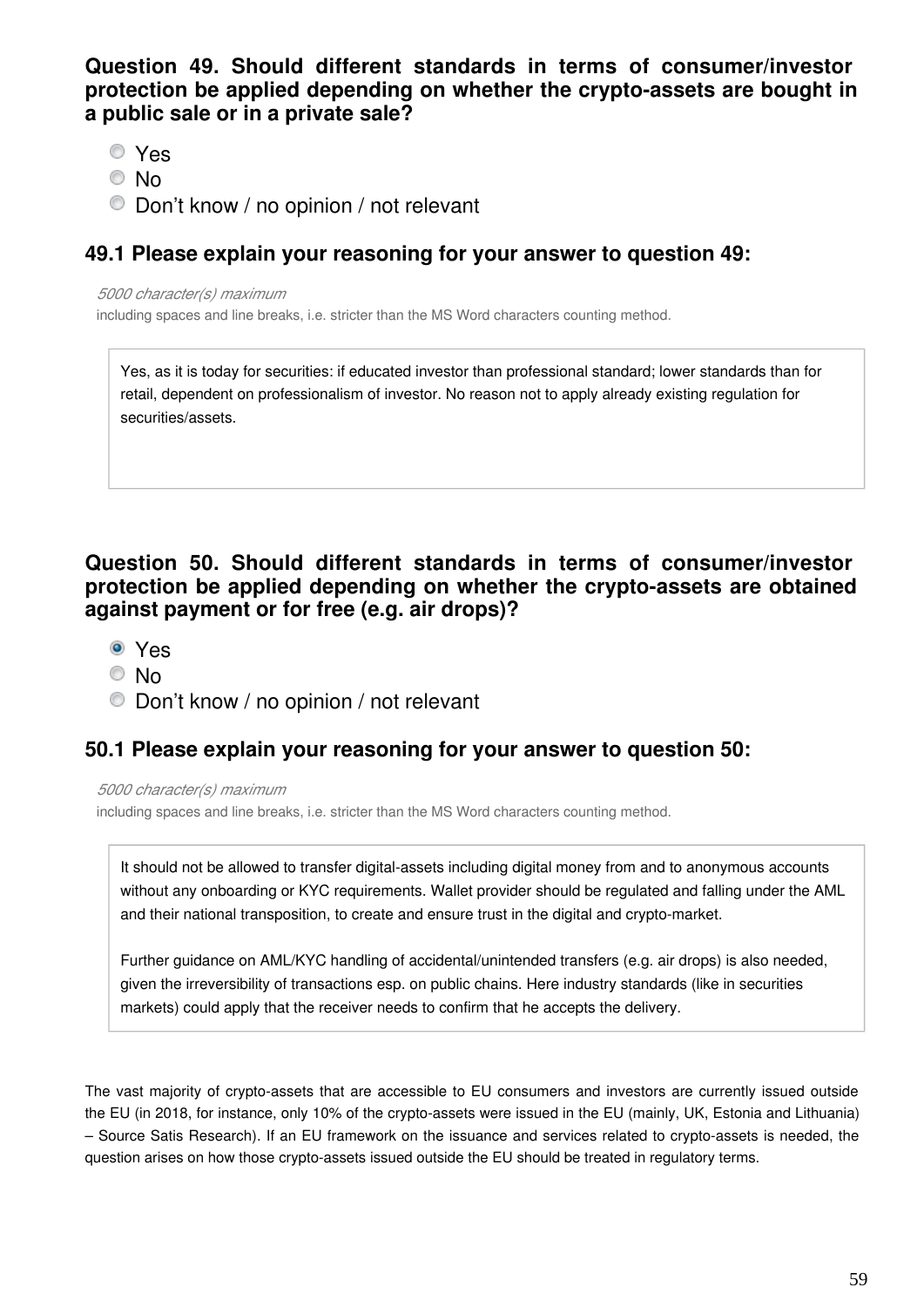# **Question 51. In your opinion, how should the crypto-assets issued in third countries and that would not comply with EU requirements be treated?**

Please rate from 1 (factor not relevant at all) to 5 (very relevant factor)

|                                                                                                                                                                  | (factor<br>not<br>relevant<br>at all) |    | З         | 4 | 5<br>(very<br>relevant<br>factor) | Don't<br>know /<br>no<br>opinion<br>not<br>relevant |
|------------------------------------------------------------------------------------------------------------------------------------------------------------------|---------------------------------------|----|-----------|---|-----------------------------------|-----------------------------------------------------|
| Those crypto-assets should be banned                                                                                                                             | $\bullet$                             | ⋒  | ⋒         | ⊙ |                                   |                                                     |
| Those crypto-assets should be still accessible<br>to EU consumers/investors                                                                                      |                                       | 66 | $\bullet$ | ⊙ |                                   |                                                     |
| Those crypto-assets should be still accessible<br>to EU consumers/investors but accompanied<br>by a warning that they do not necessarily<br>comply with EU rules |                                       | 6  |           | ⋒ |                                   |                                                     |

## **51.1 Is there any other way the crypto-assets issued in third countries and that would not comply with EU requirements should be treated? Please specify which one(s) and explain your reasoning:**

*5000 character(s) maximum* including spaces and line breaks, i.e. stricter than the MS Word characters counting method.

Same as with other securities/currencies. Individual or regulatory assessment of the country and their means of investor protection in order to determine whether to be accepted or not. Specifically, there must not be a certain waiver or exemption of any kind for crypto-assets with regards data protection laws (the right of deletion cannot be waived due to technological limitations).

## **51.2 Please explain your reasoning for your answer to question 51:**

*5000 character(s) maximum*

including spaces and line breaks, i.e. stricter than the MS Word characters counting method.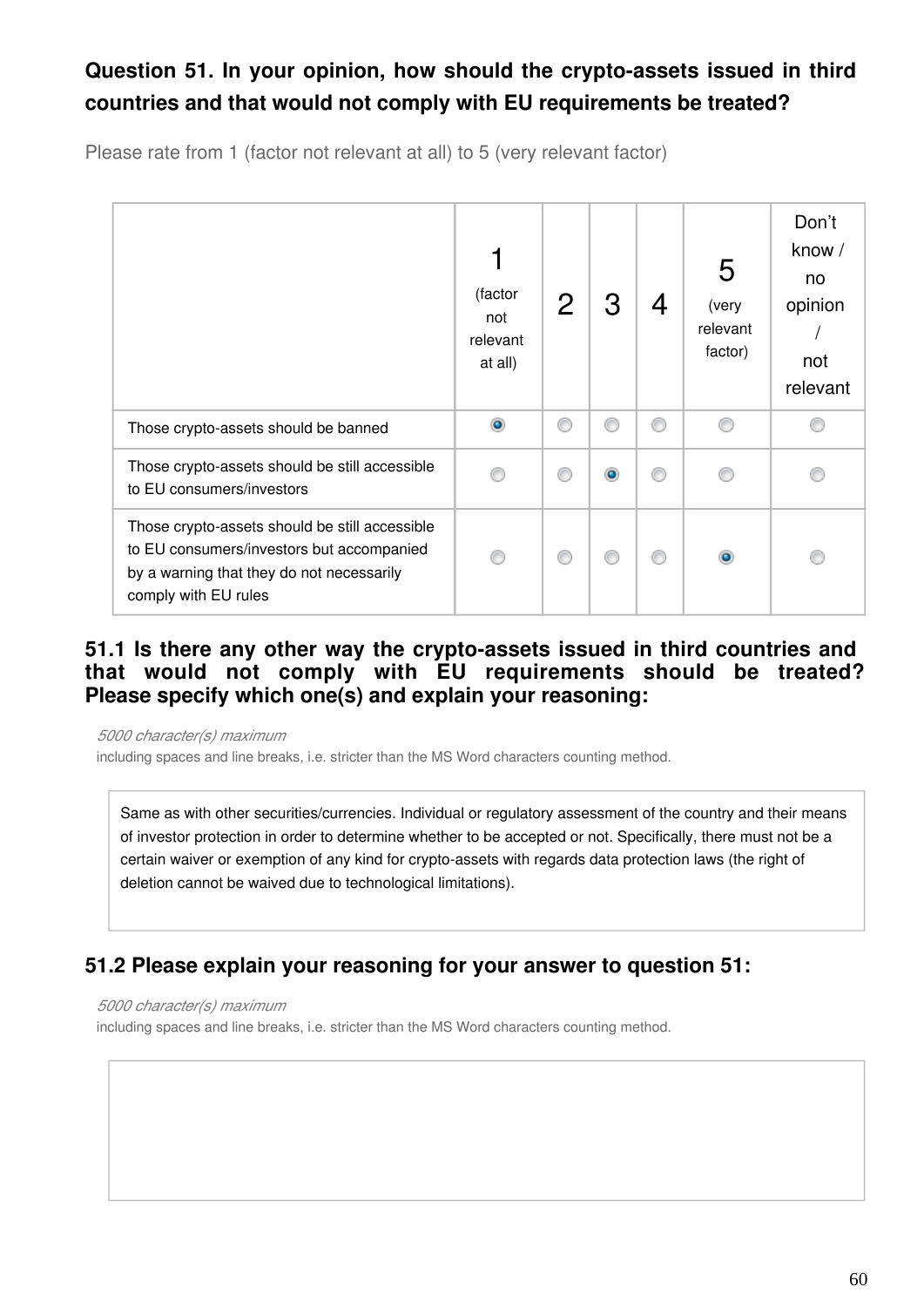#### **4. Supervision and oversight of crypto-assets service providers**

As a preliminary remark, it should be noted that where a crypto-asset arrangement, including "stablecoin" arrangements qualify as payment systems and/or scheme, the [Eurosystem oversight frameworks may apply](https://www.ecb.europa.eu/paym/pol/html/index.en.html). In accordance with its mandate, the Eurosystem is looking to apply its oversight framework to innovative projects. As the payment landscape continues to evolve, the Eurosystem oversight frameworks for payments instruments, schemes and arrangements are currently reviewed with a view to closing any gaps that innovative solutions might create by applying a holistic, agile and functional approach. The European Central Bank and Eurosystem will do so in cooperation with other relevant European authorities. Furthermore, the Eurosystem supports the creation of cooperative oversight frameworks whenever a payment arrangement is relevant to multiple jurisdictions.

That being said, if a legislation on crypto-assets service providers at EU level is needed, a question arises on which supervisory authorities in the EU should ensure compliance with that regulation, including the licensing of those entities. As the size of the crypto-asset market is still small and does not at this juncture raise financial stability issues, the supervision of the service providers (that are still a nascent industry) by national competent authorities would be justified. At the same time, as some new initiatives (such as the "global stablecoin") through their global reach and can raise financial stability concerns at EU level, and as crypto-assets will be accessible through the internet to all consumers, investors and firms across the EU, it could be sensible to ensure an equally EU-wide supervisory perspective. This could be achieved, *inter alia*, by empowering the European Authorities (e.g. in cooperation with the European System of Central Banks) to supervise and oversee crypto-asset service providers. In any case, as the crypto-asset market rely on new technologies, EU regulators could face new challenges and require new supervisory and monitoring tools.

#### **Question 52. Which, if any, crypto-asset service providers included in Section III. B do you think should be subject to supervisory coordination or supervision by the European Authorities (in cooperation with the ESCB**  where relevant)? **Please explain your reasoning:**

*5000 character(s) maximum* including spaces and line breaks, i.e. stricter than the MS Word characters counting method.

We would see the need to apply the existing supervisory structures due to specific character of digital- /crypto-assets, the "substance over form" principle should apply.

## **Question 53. Which are the tools that EU regulators would need to adequately supervise the crypto-asset service providers and their underlying technologies?**

*5000 character(s) maximum*

including spaces and line breaks, i.e. stricter than the MS Word characters counting method.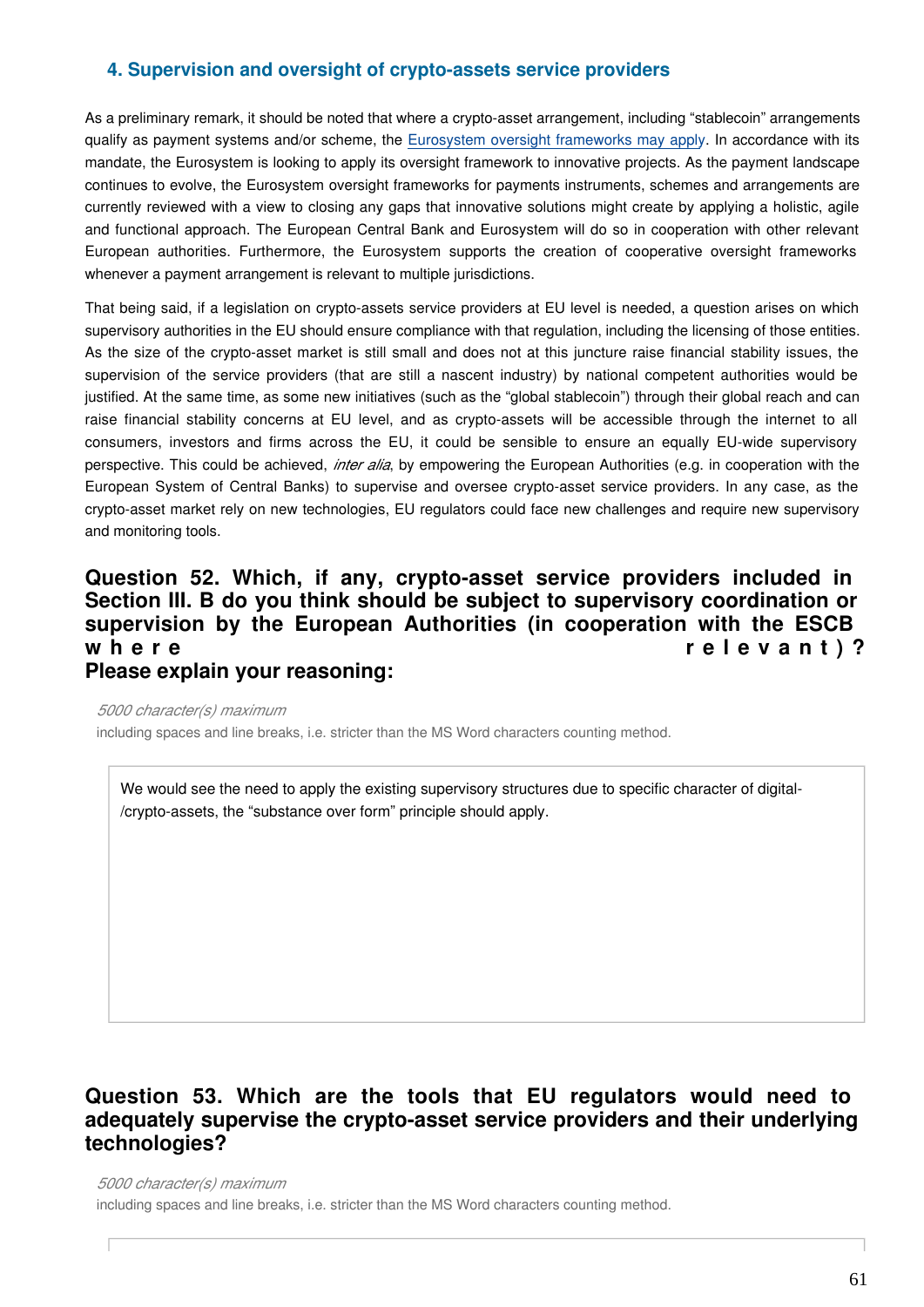Beside the usual tools, more IT-knowledge and expertise e.g. how smart contracts are programmed would be relevant.

# **IV. Crypto-assets that are currently covered by EU legislation**

This last part of the public consultation consists of general questions on security tokens (A.), an assessment of legislation applying to security tokens (B.) and an assessment of legislation applying to e-money tokens (C.).

## **A. General questions on 'security tokens'**

#### **Introduction**

For the purpose of this section, we use the term 'security tokens' to refer to crypto-assets issued on a DLT and that qualify as transferable securities or other types of MiFID financial instruments. By extension, activities concerning security tokens would qualify as MiFID investment services/activities and transactions in security tokens admitted to tradingor traded on a trading venue<sup>23</sup> would be captured by MiFID provisions. Consequently, firms providing services concerning security tokens should ensure they have the relevant MiFID authorisations and that they follow the relevant rules and requirements. MiFID is a cornerstone of the EU regulatory framework as financial instruments covered by MiFID are also subject to other financial legislation such as [CSDR](https://eur-lex.europa.eu/legal-content/EN/TXT/?uri=CELEX:32014R0909) or [EMIR,](https://eur-lex.europa.eu/legal-content/EN/TXT/?uri=CELEX:32012R0648) which therefore equally apply to post-trade activities related to security tokens.

Building on [ESMA's advice on crypto-assets and ICOs](https://www.esma.europa.eu/sites/default/files/library/esma50-157-1391_crypto_advice.pdf) issued in January 2019 and on a preliminary legal assessment carried out by Commission services on the applicability and suitability of the existing EU legislation (mainly at level  $1^{24}$  $1^{24}$  $1^{24}$ ) on trading, post-trading and other financial services concerning security tokens, such as asset management, the purpose of this part of the consultation is to seek stakeholders' views on the issues identified below that are relevant for the application of the existing regulatory framework to security tokens.

Technology neutrality is one of the guiding principles of the Commission's policies. A technologically neutral approach means that legislation should not mandate market participants to use a particular type of technology. It is therefore crucial to address any obstacles or identify any gaps in existing EU laws which could prevent the take-up of financial innovation, such as DLT, or leave certain risks brought by these innovations unaddressed. In parallel, it is also important to assess whether the market practice or rules at national level could facilitate or be an impediment that should also be addressed to ensure a consistent approach at EU level.

<span id="page-61-0"></span>

<sup>&</sup>lt;sup>23</sup> Trading venues are a regulated market, a multilateral trading facility or an organised trading facility.

<span id="page-61-1"></span><sup>&</sup>lt;sup>24</sup> At level 1, the European Parliament and Council adopt the basic laws proposed by the Commission, in the traditional codecision procedure. At level 2 the Commission can adopt, adapt and update technical implementing measures with the help of consultative bodies composed mainly of EU countries representatives. Where the level 2 measures require the expertise of supervisory experts, it can be determined in the basic act that these measures are delegated or implemented acts based on draft technical standards developed by the European supervisory authorities.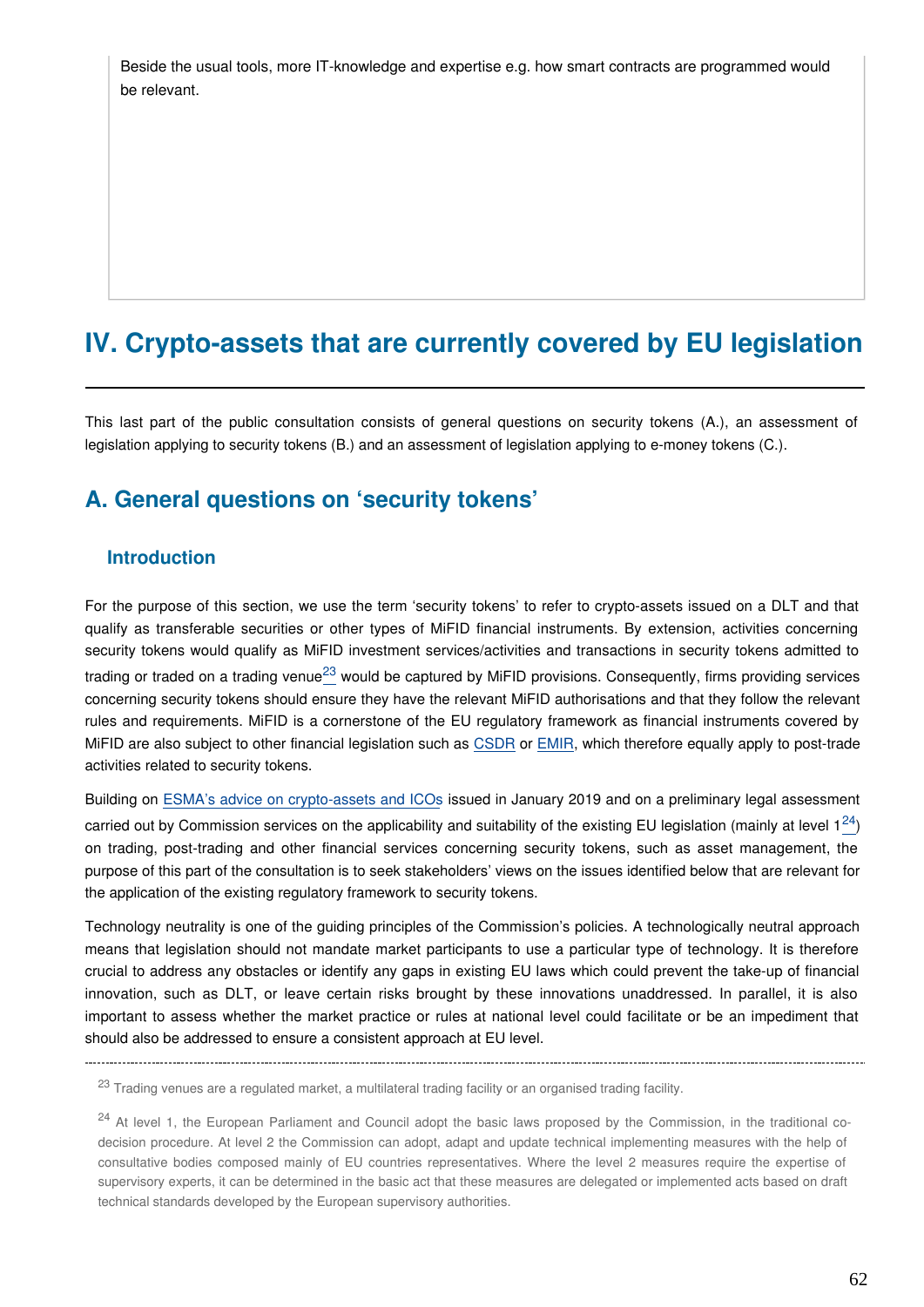#### **Current trends concerning security tokens**

For the purpose of the consultation, we consider the instances where security tokens would be admitted to trading or traded on a trading venue within the meaning of MiFID. So far, however, there is evidence of only a few instances of security tokens issuance<sup>[25](#page-62-0)</sup>, with none of them having been admitted to trading or traded on a trading venue nor admitted in a CSD book-entry system $^{26}$  $^{26}$  $^{26}$ .

Based on the limited evidence available at supervisory and regulatory level, it appears that existing requirements in the trading and post-trade area would largely be able to accommodate activities related to security tokens via permissioned networks and centralised platforms<sup>[27](#page-62-2)</sup>. Such activities would be overseen by a central body or operator, de facto similarly to traditional market infrastructures such as multilateral trading venues or central security depositories. Based on the limited evidence currently available from the industry, it seems that activities related to security tokens would most likely develop via authorised centralised solutions. This could be driven by the relative efficiency gain that the use of the legacy technology of a central provider can generally guarantee (with near-instantaneous speed and high liquidity with large volumes), along with the business expertise of the central provider that would also ensure higher investor protection and easier supervision and enforcement of the rules.

On the other hand, it seems that adjustment of existing EU rules would be required to allow for the development of permissionless networks and decentralised platforms where activities would not be entrusted to a central body or operatorbut would rather occur on a peer-to-peer<sup>28</sup> basis. Given the absence of a central body that would be accountable for enforcing the rules of a public market, trading and post-trading on permissionless networks could also potentially create risks as regards market integrity and financial stability, which are regarded as being of utmost importance by the EU financial acquis.

The Commission services' understanding is that permissionless networks and decentralised platforms<sup>[29](#page-62-4)</sup>are still in their infancy, with uncertain prospects for future applications in financial services due to their higher trade latency and lower liquidity. Permissionless decentralised platforms could potentially develop only at a longer time horizon when further maturing of the technology would provide solutions for a more efficient trading architecture. Therefore, it could be premature at this point in time to make any structural changes to the EU regulatory framework.

Security tokens are, in principle, covered by the EU legal framework on asset management in so far as such security tokens fall within the scope of "financial instrument" under MiFID II. To date, however, the examples of the regulatory use cases of DLT in the asset management domain have been incidental.

To conclude, depending on the feedback to this consultation, a gradual regulatory approach might be considered, trying to provide first legal clarity to market participants as regards permissioned networks and centralised platforms before considering changes in the regulatory framework to accommodate permissionless networks and decentralised platforms.

At the same time, the Commission services would like to use this opportunity to gather views on market trends as regards permissionless networks and decentralised platforms, including their potential impact on current business models and the possible regulatory approaches that may be needed to be considered, as part of a second step. A list of questions is included after the assessment by legislation.

<span id="page-62-1"></span><sup>26</sup> See section IV.2.5 for further information

<span id="page-62-0"></span>

<sup>&</sup>lt;sup>25</sup> For example the German Fundament STO which received the authorisation from Bafin in July 2019

<span id="page-62-2"></span><sup>&</sup>lt;sup>27</sup> Type of crypto-asset trading platforms that holds crypto-assets on behalf of its clients. The trade settlement usually takes place in the books of the platforms, i.e. off-chain.

<span id="page-62-3"></span><sup>&</sup>lt;sup>28</sup> In the trading context, going peer-to-peer means having participants buy and sell assets directly with each other, rather than working through an intermediary or third party service

<span id="page-62-4"></span><sup>&</sup>lt;sup>29</sup> Type of crypto-asset trading platforms that do not hold crypto-assets on behalf of its clients. The trade settlement usually takes place on the DLT itself, i.e. on-chain.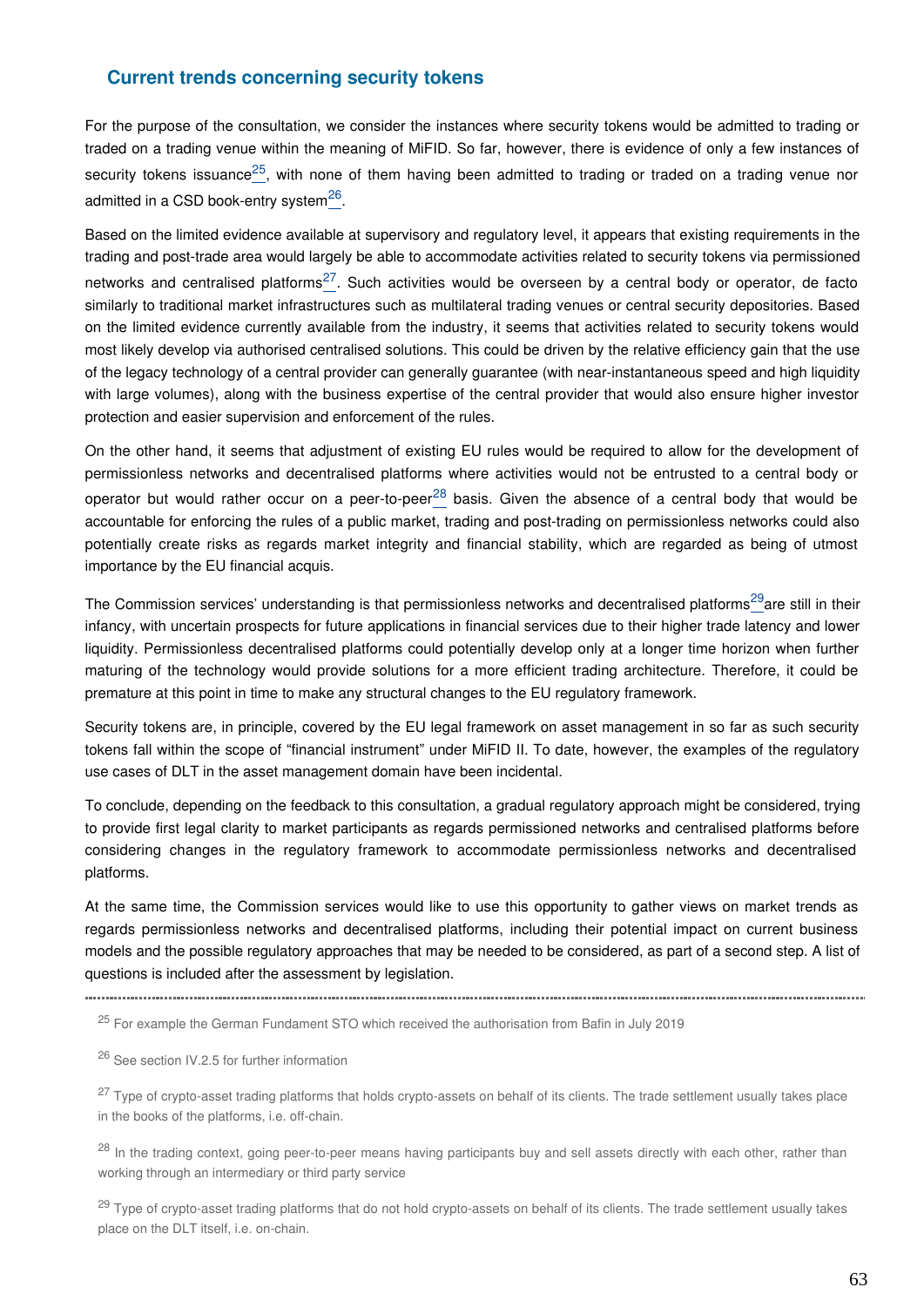### **Question 54. Please highlight any recent market developments (such as issuance of security tokens, development or registration of trading venues for security tokens, ...) as regards security tokens (at EU or national level)?**

*5000 character(s) maximum*

including spaces and line breaks, i.e. stricter than the MS Word characters counting method.

DBG use-cases:

1. Please see "HQLA" in Germany, went live in December 2019. (Link: "https://www.hqla-x.com/")

2. Please see BLOCKBASTER for digital assets, DVP settlements on DLT (link "https://www.bundesbank.de /resource/blob/766672/29feab3f9079540441e3abda1ed2d2c1/mL/2018-10-25-blockbaster-final-report-data. pdf"

3. Please see "Digital Money" to the wholesale clients. Eg. Collateralized Coin (link "https://www.deutsche-boerse.com/dbg-en/media/press-releases/Commerzbank-Deutsche-B-rse-and-MEAG-to-reach-further-step-in-post-trade-services-using-distributed-ledger-technology--1631510") 4. Please see trusted third party for tokenization of securities, and custody of the physical asset (link: "https://www.deutsche-boerse.com/dbg-en/media/press-releases/Commerzbank-Credit-Suisse-and-UBS-

execute-first-live-transactions-on-the-Deutsche-B-rse-HQLAx-securities-lending-platform-1631518")

## **Question 55. Do you think that DLT could be used to introduce efficiencies or other benefits in the trading, post-trade or asset management areas?**

- Completely agree
- **Rather agree**
- **Neutral**
- **Rather disagree**
- Completely disagree
- Don't know / no opinion / not relevant

## **55.1 Please explain your reasoning for your answer to question 55:**

*5000 character(s) maximum*

including spaces and line breaks, i.e. stricter than the MS Word characters counting method.

Depending on the use cases the benefits/efficiency gains are different.

DLT will enable stakeholders involved in the issuance process in achieving:

- Increased transparency
- Cost reduction
- Speed
- **Resilience**
- Reconciliation of processes
- Data consistency
- Full audit trail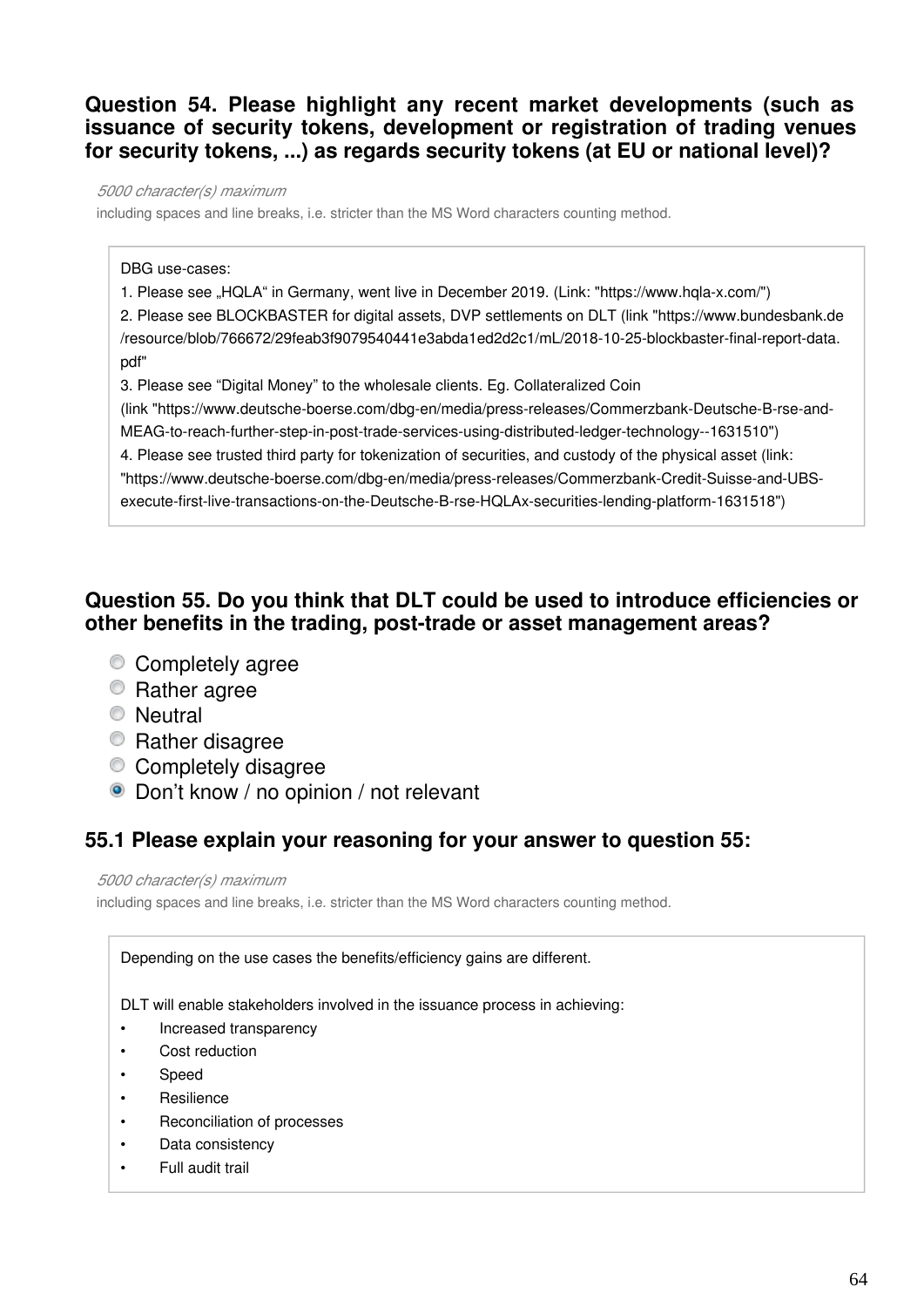### **Question 56. Do you think that the use of DLT for the trading and post-trading of financial instruments poses more financial stability risks when compared to the traditional trading and post-trade architecture?**

- Completely agree
- **Rather agree**
- Neutral
- **Rather disagree**
- Completely disagree
- Don't know / no opinion / not relevant

## **56.1 Please explain your reasoning for your answer to question 56:**

#### *5000 character(s) maximum*

including spaces and line breaks, i.e. stricter than the MS Word characters counting method.

Beneficial, but depended on the rules/governance applied. If tech-neutrality is applied, then the risks should be addressed. Only the "new" risks resulting from the technology (forks, whales, network integrity etc.) need to be mitigated.

There is a great difference between public/permissionless and private/permissioned networks with regard to associated risks. Further, there are risks associated with smart contracts, as they could transfer "legal language" into codes. This raises e.g. the question who will be responsible for the code.

Even if the DLT provides for de-centralisation, in a highly regulated environment gatekeepers and operators must be in place to safeguard the financial markets, a full outsourcing of regulatory duties to a system without clear responsibilities endangers the capital markets. Also, financial intermediaries/trusted third parties play a useful role in administrating and managing assets for investors. This could be done also by trusted third parties as gate keepers.

Considering the financial crisis, CCPs and CSDs have proven to add significant stability to the markets. Accordingly, we foresee an even more important role for CCPs and CSDs to ensure trust in such a new technology. Certainly, operations and systems may greatly benefit from DLT.

## **Question 57. Do you consider that DLT will significantly impact the role and operation of trading venues and post-trade financial market infrastructures (CCPs, CSDs) in the future (5/10 years' time)? Please explain your reasoning.**

*5000 character(s) maximum*

including spaces and line breaks, i.e. stricter than the MS Word characters counting method.

Even if the DLT provides for de-centralisation, in a highly regulated environment gatekeepers and operators must be in place to safeguard the financial markets, a full outsourcing of regulatory duties to a system without clear responsibilities endangers the capital markets.

Also, financial intermediaries play a useful role in administrating and managing assets for investors. Considering the financial crisis, CCPs and CSDs have proven to add significant stability to the markets.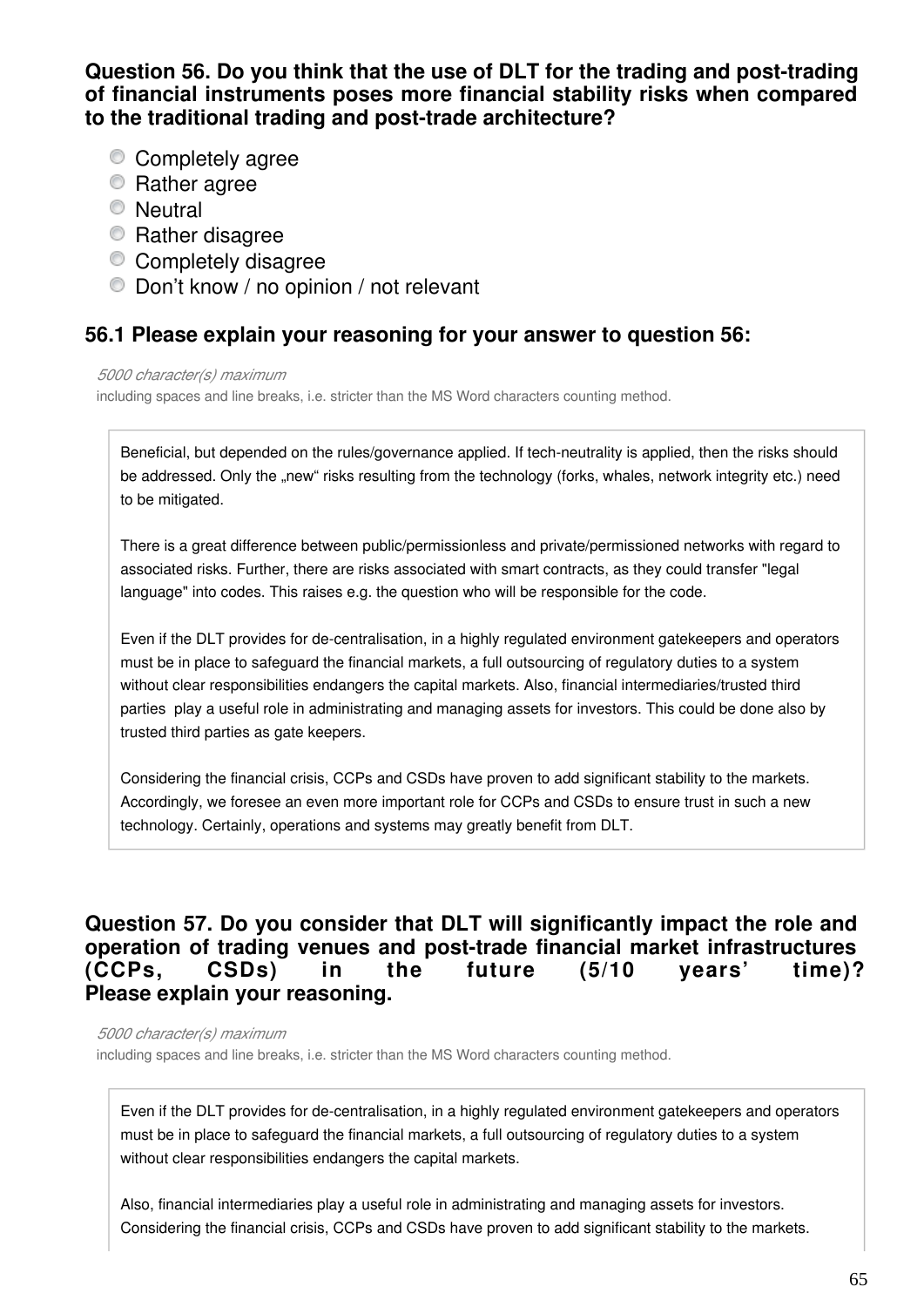Accordingly, we foresee an even more important role for CCPs and CSDs to ensure trust in such a new technology. Certainly, operations and systems may greatly benefit from DLT.

**Question 58. Do you agree that a gradual regulatory approach in the areas of trading, post-trading and asset management concerning security tokens (e.g. provide regulatory guidance or legal clarification first regarding permissioned centralised solutions) would be appropriate?**

- Completely agree
- **Rather agree**
- **Neutral**
- Rather disagree
- Completely disagree
- Don't know / no opinion / not relevant

### **58.1 Please explain your reasoning for your answer to question 58:**

#### *5000 character(s) maximum*

including spaces and line breaks, i.e. stricter than the MS Word characters counting method.

We rather disagree, because we would prefer a regulatory solution for both, permissioned and permissionless systems, in order to ensure technology neutrality and to avoid fragmentation as well as different interpretation of the guidelines in the Member States.

This should include a definition of digital security assets, specified in level 2, if needed, and potential amendments to existing regulatory requirements, e.g. in order to address new technology-related risks. Given that this technology is new, a unified regulatory framework across the EU would help to effectively address risks, to provide for a reliable regulatory basis for business initiatives in this area and to build a Single Market.

If, however, the European Commission would consider taking a gradual approach, would this mean that permissionless systems would fall out of scope, which might be dangerous?

Also what means "gradual" (e.g. timing-wise, phasing, which parts in which timeline)? Could lead to an unlevel playing field with existing systems (See also Q5).

# **B. Assessment of legislation applying to 'security tokens'**

#### **1. Market in Financial Instruments Directive framework (MiFID II)**

The Market in Financial Instruments Directive framework consists of a [directive \(MiFID\)](https://eur-lex.europa.eu/legal-content/EN/TXT/?uri=CELEX:32004L0039) and a [regulation \(MiFIR\)](https://eur-lex.europa.eu/legal-content/EN/TXT/?uri=CELEX:32014R0600) and their delegated acts. MiFID II is a cornerstone of the EU's regulation of financial markets seeking to improve their competitiveness by creating a single market for investment services and activities and to ensure a high degree of harmonised protection for investors in financial instruments. In a nutshell MiFID II sets out: (i) conduct of business and organisational requirements for investment firms; (ii) authorisation requirements for regulated markets, multilateral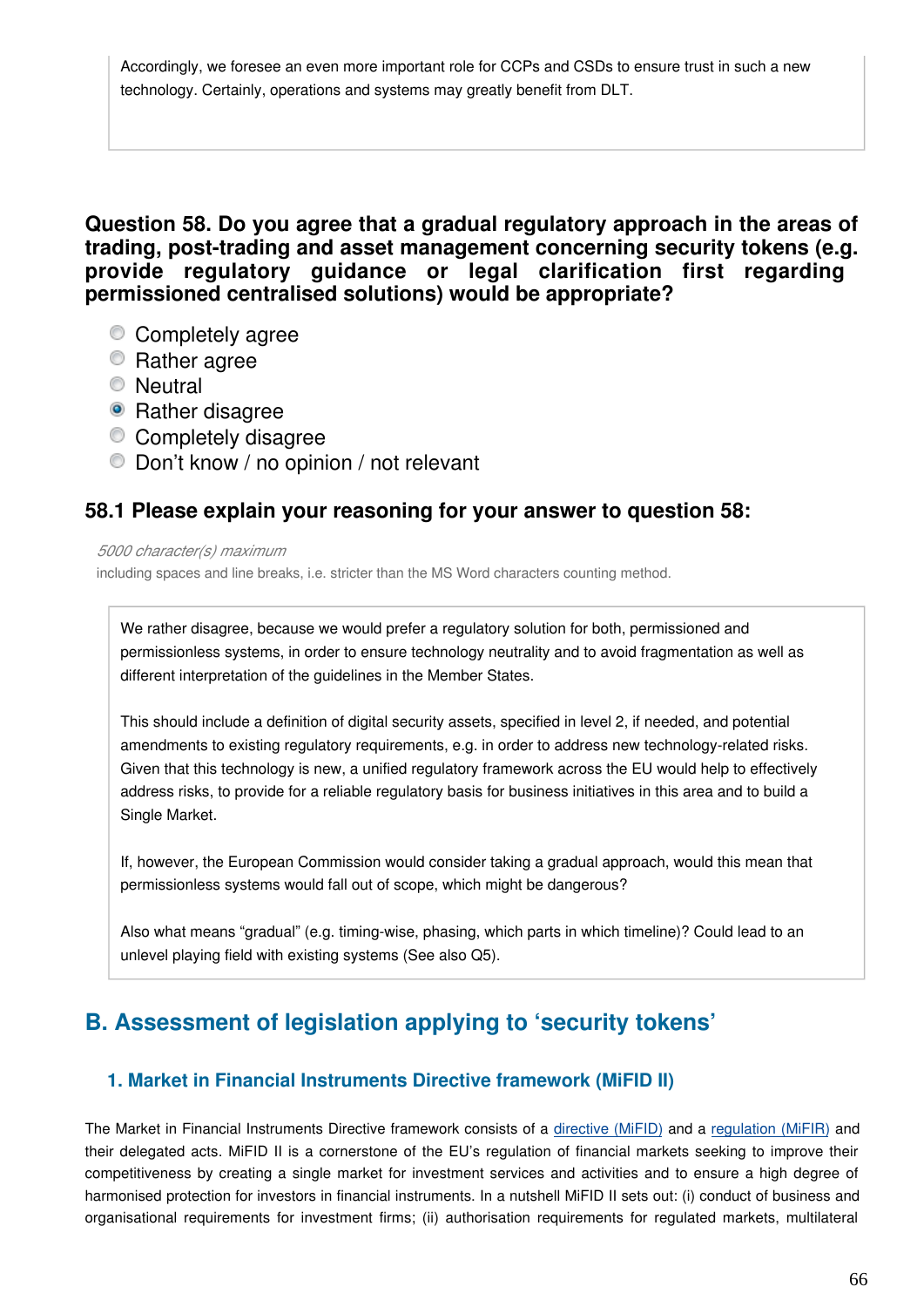trading facilities, organised trading facilities and broker/dealers; (iii) regulatory reporting to avoid market abuse; (iv) trade transparency obligations for equity and non-equity financial instruments; and (v) rules on the admission of financial instruments to trading. MiFID also contains the harmonised EU rulebook on investor protection, retail distribution and investment advice.

### **1.1 Financial instruments**

Under MiFID, financial instruments are specified in Section C of Annex I. These are inter alia 'transferable securities', 'money market instruments', 'units in collective investment undertakings' and various derivative instruments. Under Article 4(1)(15), 'transferable securities' notably means those classes of securities which are negotiable on the capital market, with the exception of instruments of payment.

There is currently no legal definition of security tokens in the EU financial services legislation. Indeed, in line with a functional and technologically neutral approach to different categories of financial instruments in MiFID, where security tokens meet necessary conditions to qualify as a specific type of financial instruments, they should be regulated as such. However, the actual classification of a security token as a financial instrument is undertaken by National Competent Authorities (NCAs) on a case-by-case basis.

[In its Advice, ESMA indicate](https://www.esma.europa.eu/sites/default/files/library/esma50-157-1391_crypto_advice.pdf)d that in transposing MiFID into their national laws, the Member States have defined specific categories of financial instruments differently (i.e. some employ a restrictive list to define transferable securities, others use broader interpretations). As a result, while assessing the legal classification of a security token on a case by case basis, Member States might reach diverging conclusions. This might create further challenges to adopting a common regulatory and supervisory approach to security tokens in the EU.

Furthermore, some 'hybrid' crypto-assets can have 'investment-type' features combined with 'payment-type' or 'utilitytype' characteristics. In such cases, the question is whether the qualification of 'financial instruments' must prevail or a different notion should be considered.

## **Question 59. Do you think that the absence of a common approach on when a security token constitutes a financial instrument is an impediment to the effective development of security tokens?**

- Completely agree
- **Rather agree**
- **Neutral**
- Rather disagree
- Completely disagree
- Don't know / no opinion / not relevant

## **59.1 Please explain your reasoning for your answer to question 59:**

#### *5000 character(s) maximum*

including spaces and line breaks, i.e. stricter than the MS Word characters counting method.

It is important to clarify that if digital-assets, like digital securities, qualify as financial instruments (according to the MiFID II definition of financial instruments in Section C of the MiFID II Directive), are already subject to existing rules.

Digital securities only become attractive for institutional investors when the associated risks are addressed in the regulatory and legal framework which builds the basis for a stable environment.

Whether digital security asset qualifies as financial instrument or not, is resulting in a fundamental difference with a view to the regulatory framework for services related to digital security (e.g. security token). In case of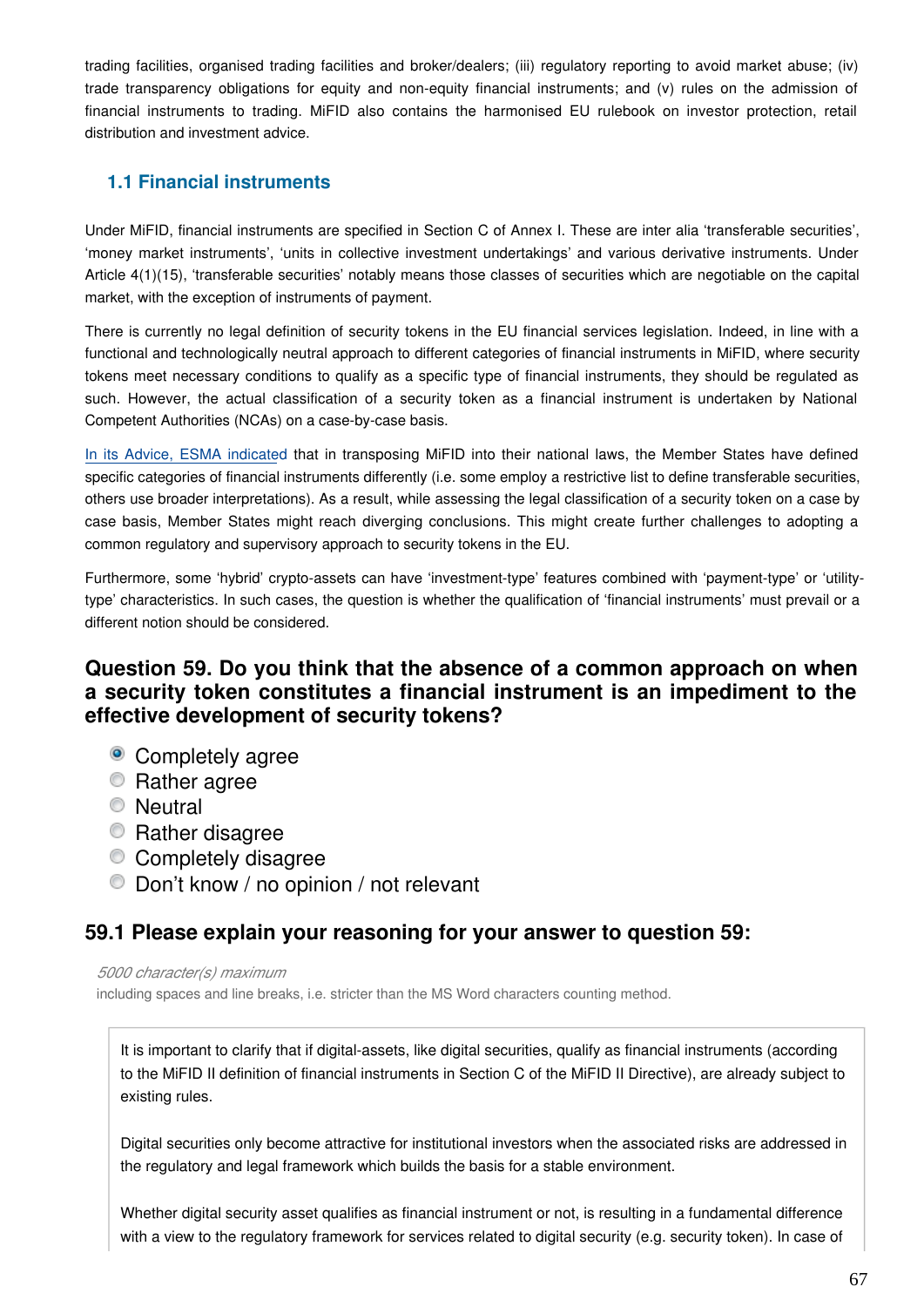qualification as financial instrument, investment services related to digital security assets (e.g. security token) will fall within the scope of MiFID II, in particular license and investor protection requirements, and of other regulation related to financial instruments, such as the MAR.

Clarity about the applicable regulatory framework is an important requirement for the development of digital security assets because it will provide for a reliable basis to assess the (regulatory) costs attached to respective business initiatives.

It is also important for investors because the level of trust they will put in digital security assets will depend on the level of investor protection requirements service providers need to observe.

We believe that digital security assets only become attractive for institutional investors when the associated risks are scalable, also in the regulatory and legal context. (See also Q5)

# **Question 60. If you consider that the absence of a common approach on when a security token constitutes a financial instrument is an impediment, what would be the best remedies according to you?**

Please rate from 1 (factor not relevant at all) to 5 (very relevant factor)

|                                                                                                                                                      | 1<br>(factor<br>not<br>relevant<br>at all) | $\overline{2}$ | З | 4         | 5<br>(very<br>relevant<br>factor) | Don't<br>know /<br>no<br>opinion<br>not<br>relevant |
|------------------------------------------------------------------------------------------------------------------------------------------------------|--------------------------------------------|----------------|---|-----------|-----------------------------------|-----------------------------------------------------|
| Harmonise the definition of certain types of<br>financial instruments in the EU                                                                      |                                            | ⋒              | ∩ | ⊙         |                                   |                                                     |
| Provide a definition of a security token at EU<br>level                                                                                              |                                            | ⋒              | ⋒ | $\bullet$ |                                   |                                                     |
| Provide guidance at EU level on the main<br>criteria that should be taken into<br>consideration while qualifying a crypto-asset<br>as security token |                                            | $\bullet$      | ⋒ | ⊙         |                                   |                                                     |

## **60.1 Is there any other solution that would be the best remedies according to you?**

#### *5000 character(s) maximum*

including spaces and line breaks, i.e. stricter than the MS Word characters counting method.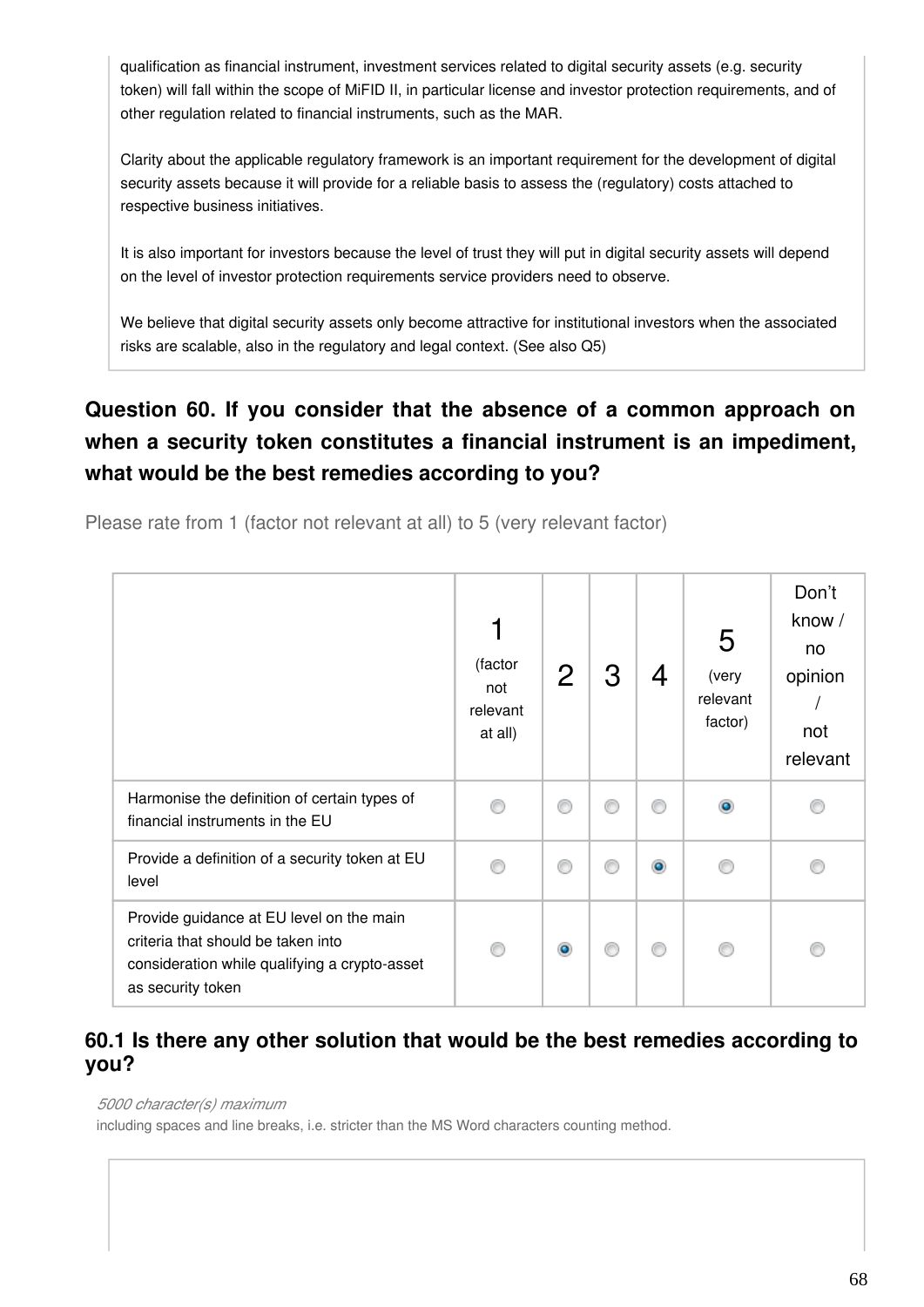From our point of view, there are no real best remedies, except the inclusion of "digital securities", as a "financial instrument" defined in MiFID II under Annex I, Section C of the MiFID II (1)-(11). They should be treated as such an instrument, e.g. if the embodied value is a share, then all rules for shares apply, if the embodied value is a commodity, then all rules for commodities apply. See question 5.

## **60.2 Please explain your reasoning for your answer to question 60:**

#### *5000 character(s) maximum*

including spaces and line breaks, i.e. stricter than the MS Word characters counting method.

# **Question 61. How should financial regulators deal with hybrid cases where tokens display investment-type features combined with other features (utilitytype or payment-type characteristics)?**

Please rate from 1 (factor not relevant at all) to 5 (very relevant factor)

|                                                                                                                                                     | (factor<br>not<br>relevant<br>at all) | $\overline{2}$ | З | 4 | 5<br>(very<br>relevant<br>factor) | Don't<br>know /<br>no<br>opinion<br>not<br>relevant |
|-----------------------------------------------------------------------------------------------------------------------------------------------------|---------------------------------------|----------------|---|---|-----------------------------------|-----------------------------------------------------|
| Hybrid tokens should qualify as financial<br>instruments/security tokens                                                                            |                                       | ⋒              | ⊙ | ⊙ | $\bullet$                         |                                                     |
| Hybrid tokens should qualify as unregulated<br>crypto-assets (i.e. like those considered in<br>section III. of the public consultation<br>document) | ۰                                     |                | ⊙ | ⊙ |                                   |                                                     |
| The assessment should be done on a case-<br>by-case basis (with guidance at EU level)                                                               |                                       |                | ⊙ | ⊙ | ۵                                 |                                                     |

## **61.1 Is there any other way financial regulators should deal with hybrid cases where tokens display investment-type features combined with other features?**

*5000 character(s) maximum*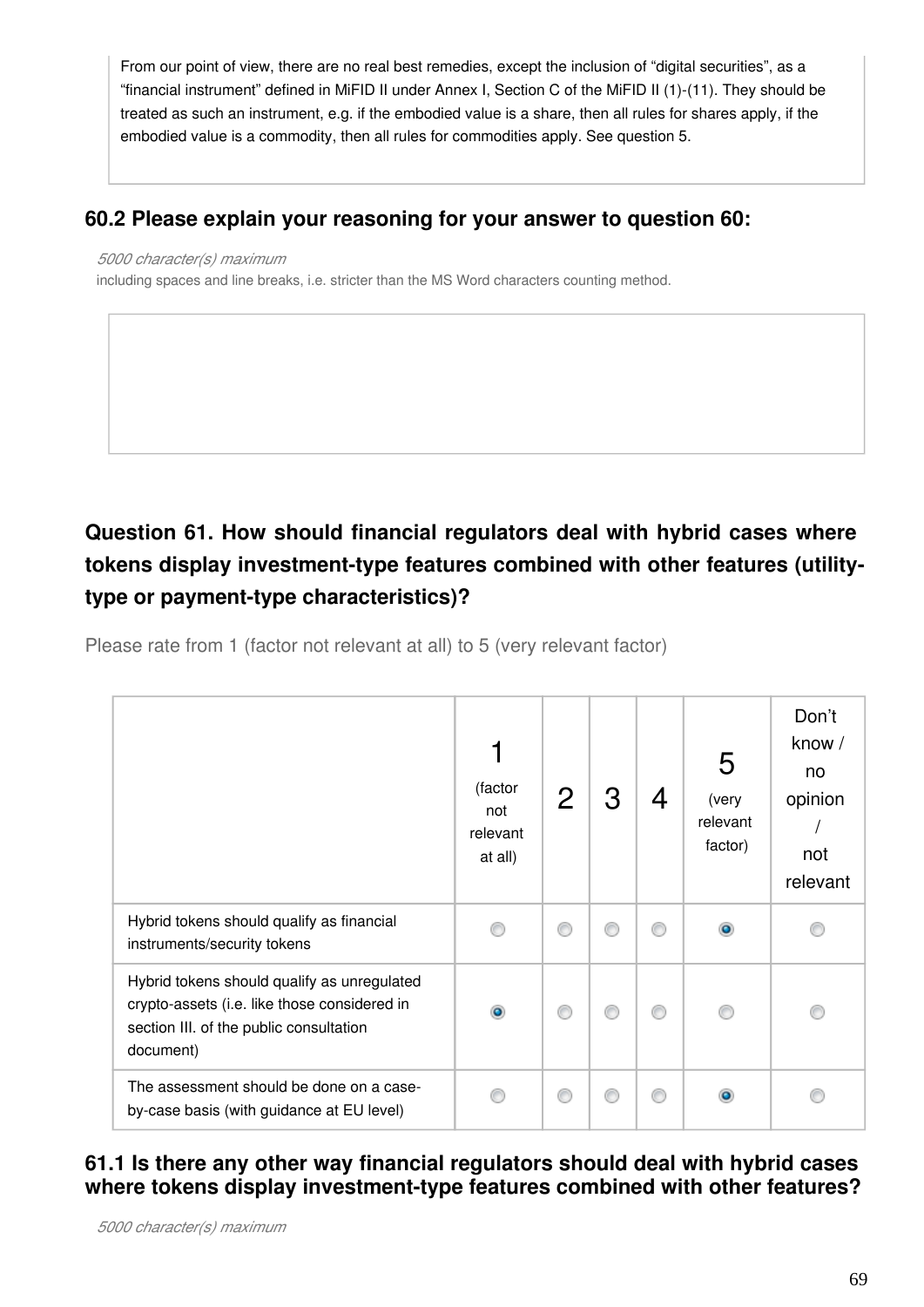## **61.2 Please explain your reasoning for your answer to question 61:**

#### *5000 character(s) maximum*

including spaces and line breaks, i.e. stricter than the MS Word characters counting method.

To prevent that digital hybrid assets act as "shadow"- digital securities and therefore circumvent financial rules, the full regulatory framework should be applied to them. Regulators should foresee a review-cycle of three years to reassess the developments of digital hybrid assets

#### **1.2. Investment firms**

According to Article 4(1)(1) and Article 5 of MiFID, all legal persons offering investment services/activities in relation to financial instruments need be authorised as investment firms to perform those activities/services. The actual authorisation of an investment firm is undertaken by the NCAs with respect to the conditions, requirements and procedures to grant the authorisation. However, the application of these rules to security tokens may create challenges, as they were not designed with these instruments in mind.

### **Question 62. Do you agree that existing rules and requirements for investment firms can be applied in a DLT environment?**

- Completely agree
- **Rather agree**
- **Neutral**
- Rather disagree
- Completely disagree
- Don't know / no opinion / not relevant

## **62.1 Please explain your reasoning for your answer to question 62:**

*5000 character(s) maximum*

including spaces and line breaks, i.e. stricter than the MS Word characters counting method.

Rules for investment firms should apply, but IT risks should be addressed and properly mitigated. The current regulation should reflect potential new financial services related to digital-assets. Please refer to ISO standards and the German Banking Act as a positive example.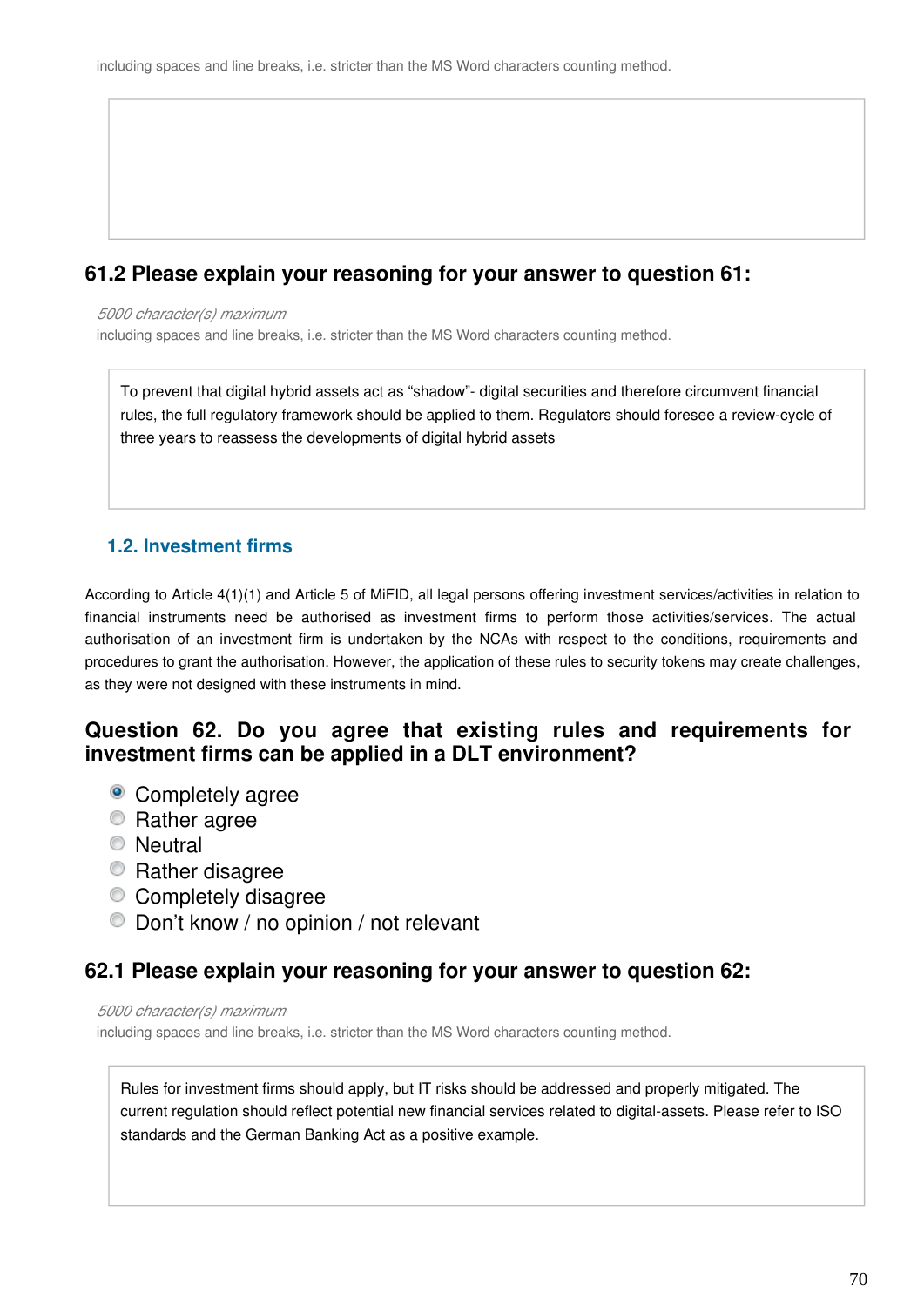## **Question 63. Do you think that a clarification or a guidance on applicability of such rules and requirements would be appropriate for the market?**

- Completely agree
- **Rather agree**
- **Neutral**
- **Rather disagree**
- Completely disagree
- Don't know / no opinion / not relevant

## **63.1 Please explain your reasoning for your answer to question 63:**

#### *5000 character(s) maximum*

including spaces and line breaks, i.e. stricter than the MS Word characters counting method.

## **1.3 Investment services and activities**

Under MiFID Article 4(1)(2), investment services and activities are specified in Section A of Annex I, such as 'reception and transmission of orders, execution of orders, portfolio management, investment advice, etc. A number of activities related to security tokens are likely to qualify as investment services and activities. The organisational requirements, the conduct of business rules and the transparency and reporting requirements laid down in MiFID II would also apply, depending on the types of services offered and the types of financial instruments.

## **Question 64. Do you think that the current scope of investment services and activities under MiFID II is appropriate for security tokens?**

- Completely agree
- **Rather agree**
- **O** Neutral
- **Rather disagree**
- Completely disagree
- Don't know / no opinion / not relevant

## **64.1 Please explain your reasoning for your answer to question 64:**

#### *5000 character(s) maximum*

including spaces and line breaks, i.e. stricter than the MS Word characters counting method.

The key issue is which services, with a view to the purpose of MiFID II, should be subject to a license requirement and prudential requirements under MiFID II that apply to investment services currently listed in the annex to MiFID II. If new services would be added to the list, specific requirements/exemptions could be necessary.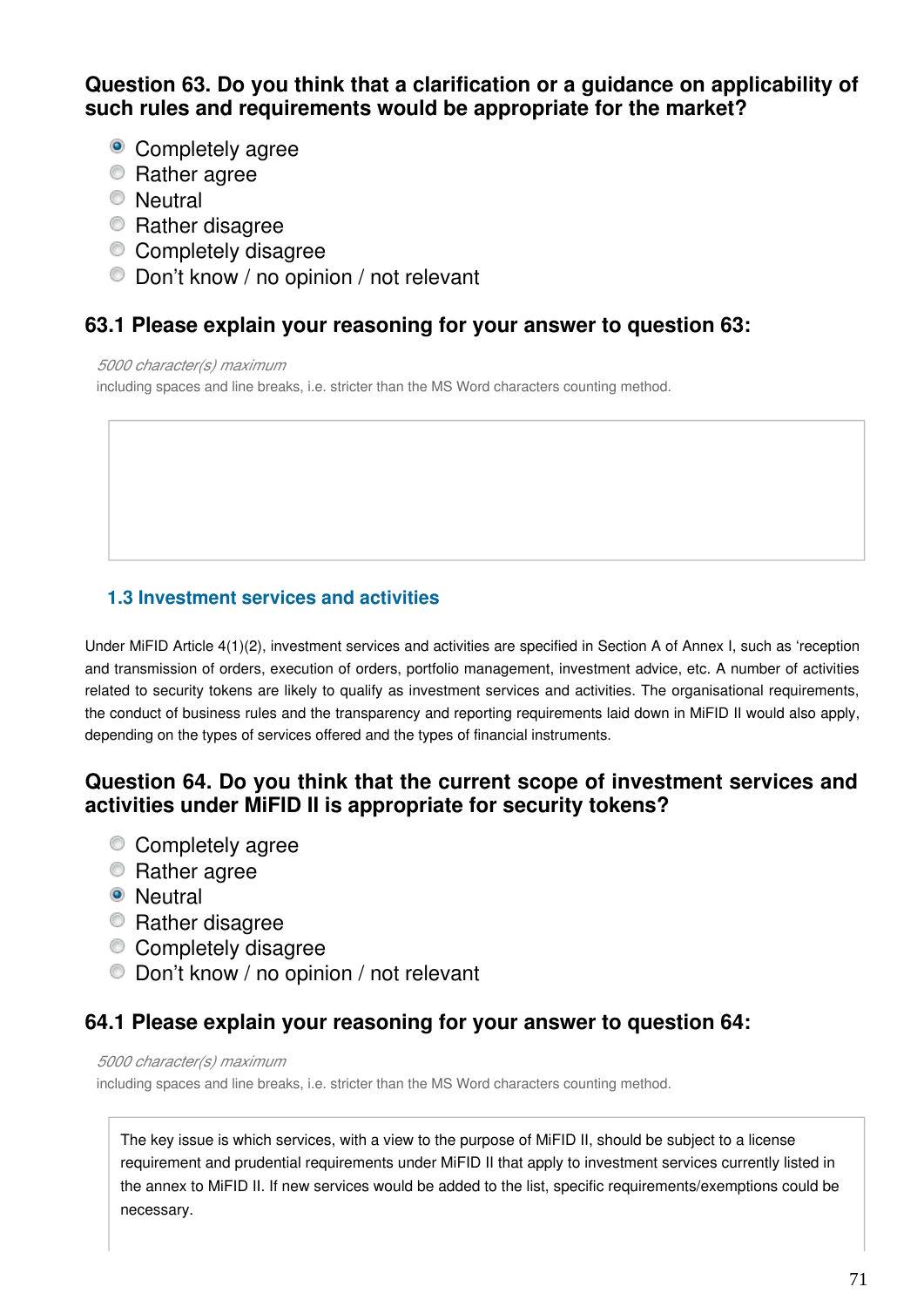## **Question 65. Do you consider that the transposition of MiFID II into national laws or existing market practice in your jurisdiction would facilitate or otherwise prevent the use of DLT for investment services and activities? Please explain your reasoning.**

#### *5000 character(s) maximum*

including spaces and line breaks, i.e. stricter than the MS Word characters counting method.

In our view, by way of transposition of MiFID II into German law no particular requirements were introduced that should be considered to specifically facilitate or prevent the use of DLT for investment services and activities.

#### **1.4. Trading venues**

Under MiFID Article 4(1)(24) 'trading venue' means a regulated market (RM), a Multilateral Trading Facility (MTF) or an Organised Trading Facility (OTF') which are defined as a multilateral system operated by a market operator or an investment firm, bringing together multiple third-party buying and selling interests in financial instruments. This means that the market operator or an investment firm must be an authorised entity, which has legal personality.

As also [reported by ESMA in its advice,](https://www.esma.europa.eu/sites/default/files/library/esma50-157-1391_crypto_advice.pdf) platforms which would engage in trading of security tokens may fall under three main broad categories as follows:

- Platforms with a central order book and/or matching orders would qualify as multilateral systems;
- Operators of platforms dealing on own account and executing client orders against their proprietary capital, would not qualify as multilateral trading venues but rather as investment firms; and
- Platforms that are used to advertise buying and selling interests and where there is no genuine trade execution or arranging taking place may be considered as bulletin boards and fall outside of MiFID II scope (recital 8 of MiFIR).

#### **Question 66. Would you see any particular issues (legal, operational) in applying trading venue definitions and requirements related to the operation and authorisation of such venues to a DLT environment which should be a d d r e s s e d ? Please explain your reasoning.**

#### *5000 character(s) maximum*

including spaces and line breaks, i.e. stricter than the MS Word characters counting method.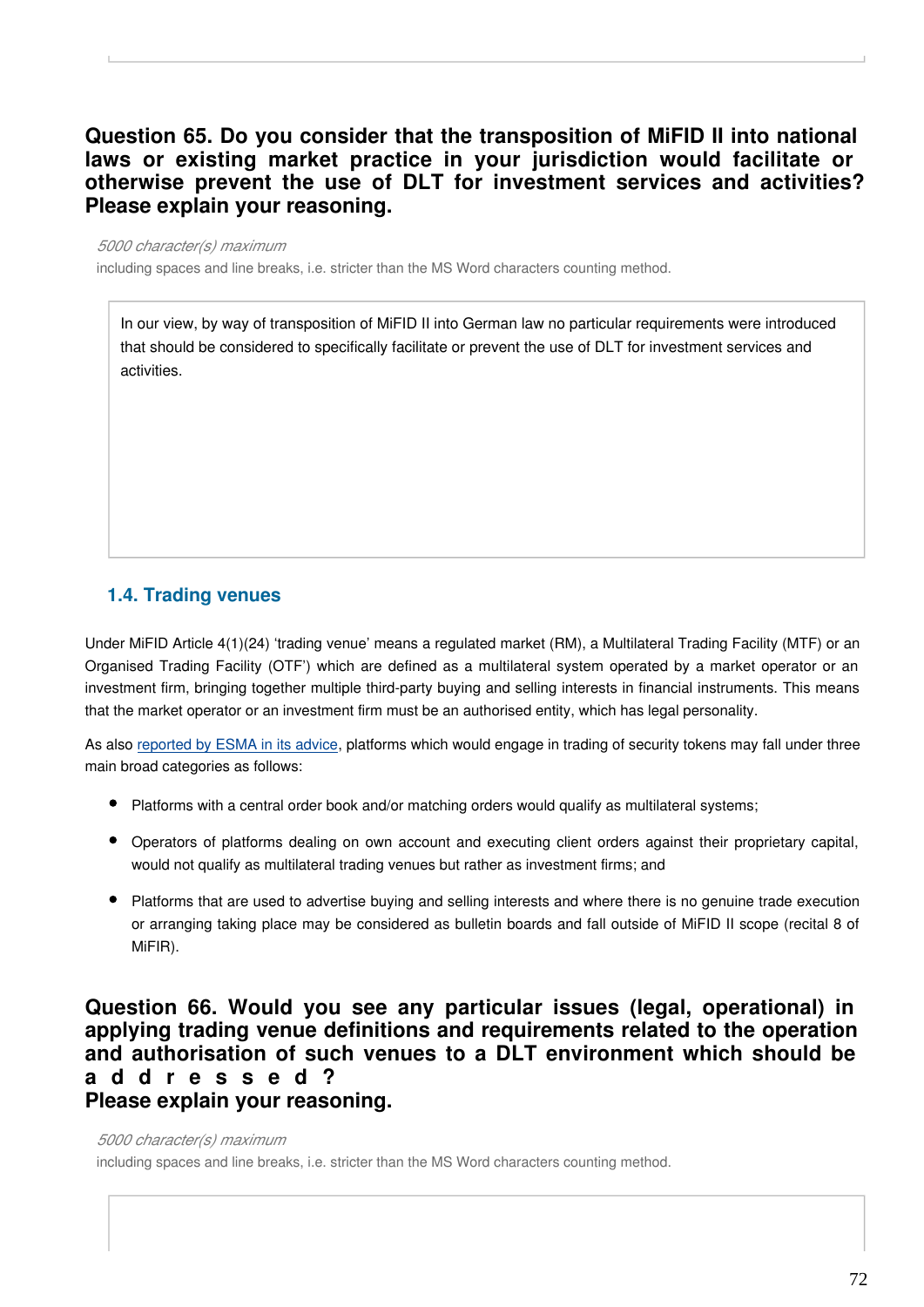In line with IOSCO´s report "Issues, Risks and Regulatory Considerations in Relation to Crypto-Asset Trading Platforms", trading venues should follow the same rules.

Even so called "decentralized exchanges" should always ensure clear responsibilities with regard to governance and the fulfillment of prudential requirements of TVs. We propose that digital-assets should be traded on trading venues exclusively as defined in MiFID, i.e. on regulated markets, MTFs or OTFs. Trading venues should be responsible for providing and ensuring equal market rules, market integrity, detecting and sanctioning mis-trades.

We promote a trading obligation for digital-/crypto-assets that qualify as financial instruments (i.e. trading on exchanges or MFTs/OTFs).

Without trading obligation, i.e. with competing trading functionalities, we would stress that such functionalities should be covered in case there is a risk of circumvention of requirements for trading venues. RfQ models could be offered by trading venues but could also be regulated brokerage business.

RfQ platforms and de-centralised exchanges should be regulated as MTFs requiring a market operator being responsible for providing for and enforcing equal market rules, maintaining market integrity, detecting and sanctioning mistrades etc.

### **1.5. Investor protection**

A fundamental principle of MiFID II (Articles 24 and 25) is to ensure that investment firms act in the best interests of their clients. Firms shall prevent conflicts of interest, act honestly, fairly and professionally and execute orders on terms most favourable to the clients. With regard to investment advice and portfolio management, various information and product governance requirements apply to ensure that the client is provided with a suitable product.

### **Question 67. Do you think that current scope of investor protection rules (such as information documents and the suitability assessment) are**  appropriate **our for** security tokens? **Please explain your reasoning.**

*5000 character(s) maximum*

including spaces and line breaks, i.e. stricter than the MS Word characters counting method.

Investor protection rules are appropriate for digital securities. Potential amendments of such rules as a result of the MiFID II Review should consider specific risks attached to digital-assets.

To realise the potential of the new asset class, the usual rules should apply in general, but if necessary, additional IT related requirements shall apply (e.g. safeguarding the integrity of a DLT-network).

Potentially, extended information requirements with regard to new technology.

**Question 68. Would you see any merit in establishing specific requirements on the marketing of security tokens via social media or online? Please explain your reasoning.**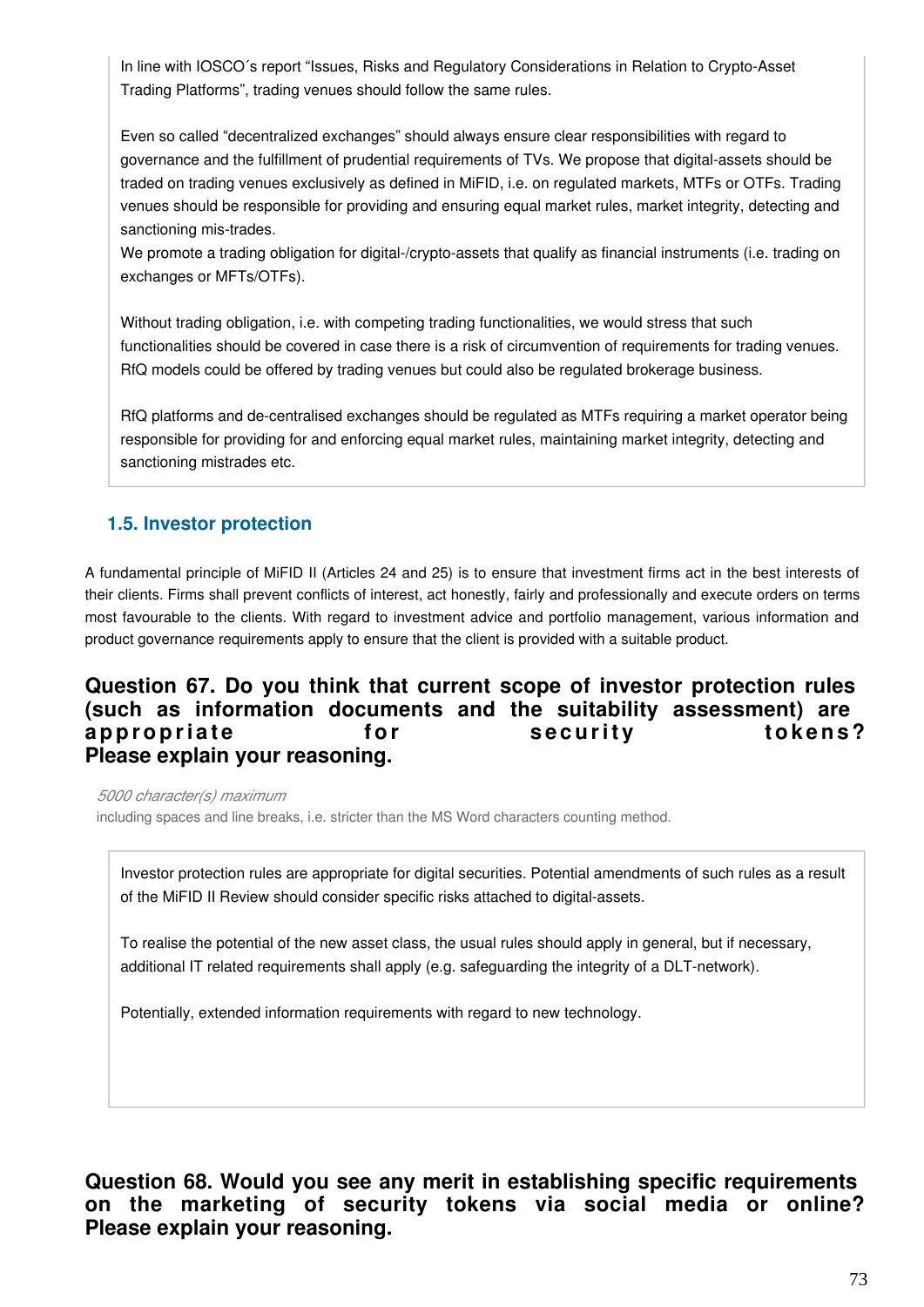including spaces and line breaks, i.e. stricter than the MS Word characters counting method.

### **Question 69. Would you see any particular issue (legal, operational,) in applying MiFID investor protection requirements to security tokens? Please explain your reasoning.**

*5000 character(s) maximum* including spaces and line breaks, i.e. stricter than the MS Word characters counting method.

No, we do not see any particular issue by applying MiFID II, according to the principle "same business, same risk, same rules."

### **1.6. SME growth markets**

To be registered as SME growth markets, MTFs need to comply with requirements under Article 33 (e.g. 50% of SME issuers, appropriate criteria for initial and ongoing admission, effective systems and controls to prevent and detect market abuse). SME growth markets focus on trading securities of SME issuers. The average number of transactions in SME securities is significantly lower than those with large capitalisation and therefore less dependent on low latency and high throughput. Since trading solutions on DLT often do not allow processing the amount of transactions typical for most liquid markets, the Commission is interested in gathering feedback on whether trading on DLT networks could offer cost efficiencies (e.g. lower costs of listing, lower transaction fees) or other benefits for SME Growth Markets that are not necessarily dependent on low latency and high throughput.

**Question 70. Do you think that trading on DLT networks could offer cost efficiencies or other benefits for SME Growth Markets that do not require low**  latency and high throughput? **Please explain your reasoning.**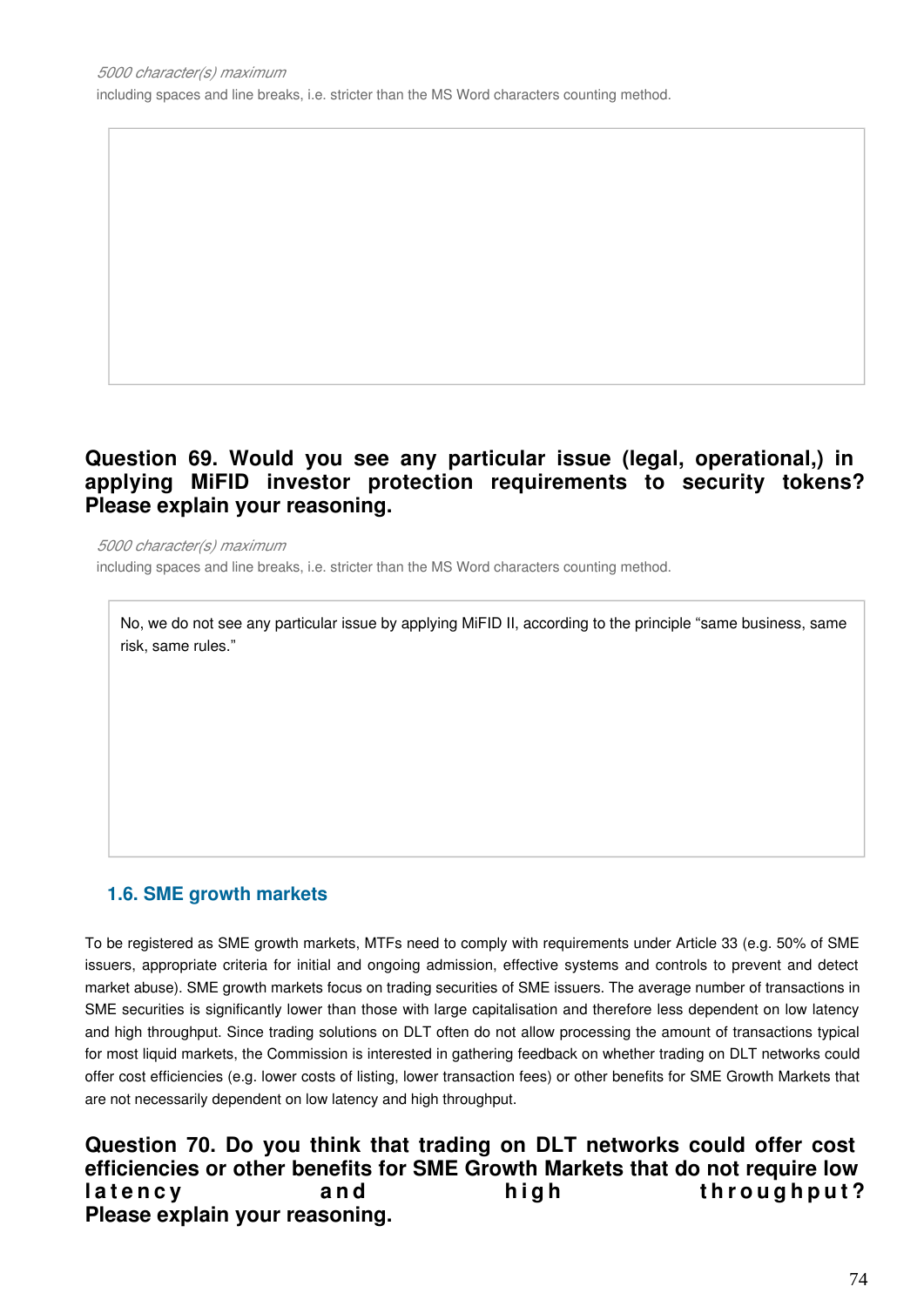DBG supports European efforts to create an inclusive environment for access to finance for SMEs. For example, our "Scale" segment for small and medium-sized enterprises on the Frankfurt Stock Exchange has been registered as "SME Growth Market" since December 2019. This is a category of multilateral trading venues (MTFs) in Europe, specifically targeted at SMEs and meeting EU-wide standards. The aim is to facilitate access to capital for SMEs, to enhance the reputation of such markets and the attractiveness of capital market financing. With Scale, DBG already addresses both growth companies and traditional SMEs.

Currently over 57 stock and bond issuers are listed, financial service providers are represented as well as industrial or software companies. Scale creates additional transparency through research reports and regular issuer roadshows in Europe.

Therefore, we agree with the aims of the EC´s latest communication "An SME Strategy for a sustainable and digital Europe", published on 10 March. It is possible that blockchain-based initiatives may enable the issuance and trading of SME securities across Europe.

However, trading on blockchain-based initiatives should comply with all regulation mentioned. Currently, some of these systems are not only considered slower than existing current systems (lower latency), but have also the problems of price transparency/arbitrage. As of now, we think that many questions have to be solved in using DLT for trading in secondary markets, regardless of the size of the companies right now.

### **1.7. Systems resilience, circuit breakers and electronic trading**

According to Article 48 of MiFID, Member States shall require a regulated market to have in place effective systems, procedures and arrangements to ensure its trading systems are resilient, have sufficient capacity and fully tested to ensure orderly trading and effective business continuity arrangements in case of system failure. Furthermore regulated market[s](#page-74-0) that permits direct electronic access $30$  shall have in place effective systems procedures and arrangements to ensure that members are only permitted to provide such services if they are investment firms authorised under MiFID II or credit institutions. The same requirements also apply to MTFs and OTFs according to Article 18(5). These requirements could be an issue for security tokens, considering that crypto-asset trading platforms typically provide direct access to retail investors.

<span id="page-74-0"></span> $30$  As defined by article 4(1)(41) and in accordance with Art 48(7) of MIFID by which trading venues should only grant permission to members or participants to provide direct electronic access if they are investment firms authorised under MiFID or credit institutions authorised under the [Credit Requirements Directive \(2013/36/EU\)](https://eur-lex.europa.eu/legal-content/EN/TXT/?uri=CELEX:32013L0036)

### **Question 71. Would you see any particular issue (legal, operational) in applying these requirements to security tokens which should be addressed? Please explain your reasoning.**

*5000 character(s) maximum*

including spaces and line breaks, i.e. stricter than the MS Word characters counting method.

Resilience measures are important and regulators should always ensure clear responsibilities.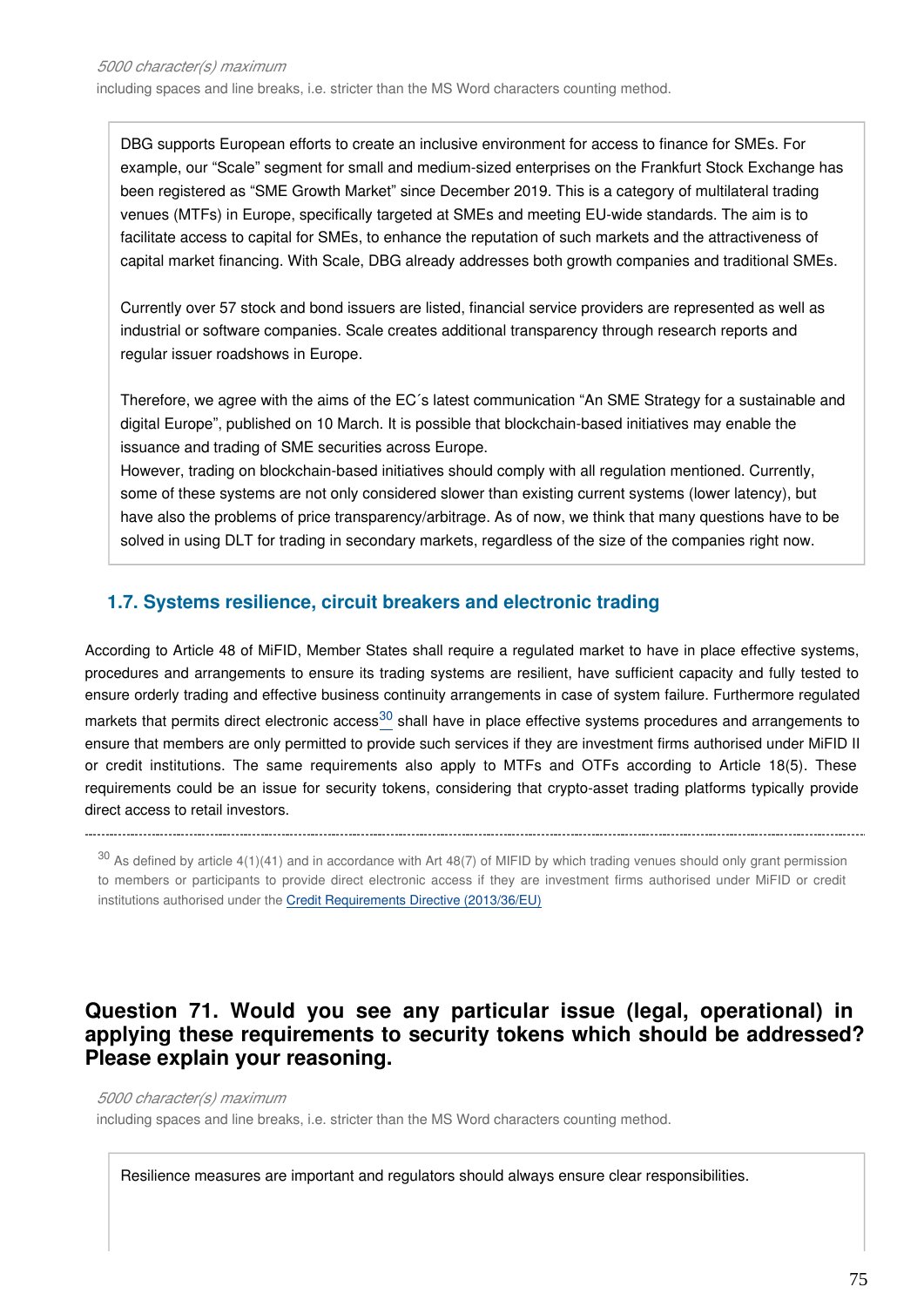### **1.8. Admission of financial instruments to trading**

In accordance with Article 51 of MiFID, regulated markets must establish clear and transparent rules regarding the admission of financial instruments to trading as well as the conditions for suspension and removal. Those rules shall ensure that financial instruments admitted to trading on a regulated market are capable of being traded in a fair, orderly and efficient manner. Similar requirements apply to MTFs and OTFs according to Article 32. In short, MiFID lays down general principles that should be embedded in the venue's rules on admission to trading, whereas the specific rules are established by the venue itself. Since markets in security tokens are very much a developing phenomenon, there may be merit in reinforcing the legislative rules on admission to trading criteria for these assets.

### **Question 72. Would you see any particular issue (legal, operational) in applying these requirements to security tokens which should be addressed? Please explain your reasoning.**

*5000 character(s) maximum*

including spaces and line breaks, i.e. stricter than the MS Word characters counting method.

Admission to trading should only be allowed by trading venues ( i.e. regulated markets, MTFs or OTFs), based on their rules and regulations, and should follow the same regulatory framework as today.

However, allowing crypto-currencies to trading may shift the responsibility from an issuer to the operator (as no issuer exists), also with regard to the monitoring of technical issues (like "forks").

Also, physical settlement would require relevant regulated settlement systems being in place.

Further, we would like to refer to Art. 3 CSDR and the obligation to organise the settlement of transactions in crypto securities concluded at a trading venue via a Central Securities Depository.

### **Question 1.9 Access to a trading venues**

In accordance with Article 53(3) and 19(2) of MiFID, RMs and MTFs may admit as members or participants only investment firms, credit institutions and other persons who are of sufficient good repute; (b) have a sufficient level of trading ability, competence and ability (c) have adequate organisational arrangements; (d) have sufficient resources for their role. In effect, this excludes retail clients from gaining direct access to trading venues. The reason for limiting this kind of participants in trading venues is to protect investors and ensure the proper functioning of the financial markets. However, these requirements might not be appropriate for the trading of security tokens as crypto-asset trading platforms allow clients, including retail investors, to have direct access without any intermediation.

## **Question 73. What are the risks and benefits of allowing direct access to trading venues to a broader base of clients? Please explain your reasoning.**

*5000 character(s) maximum*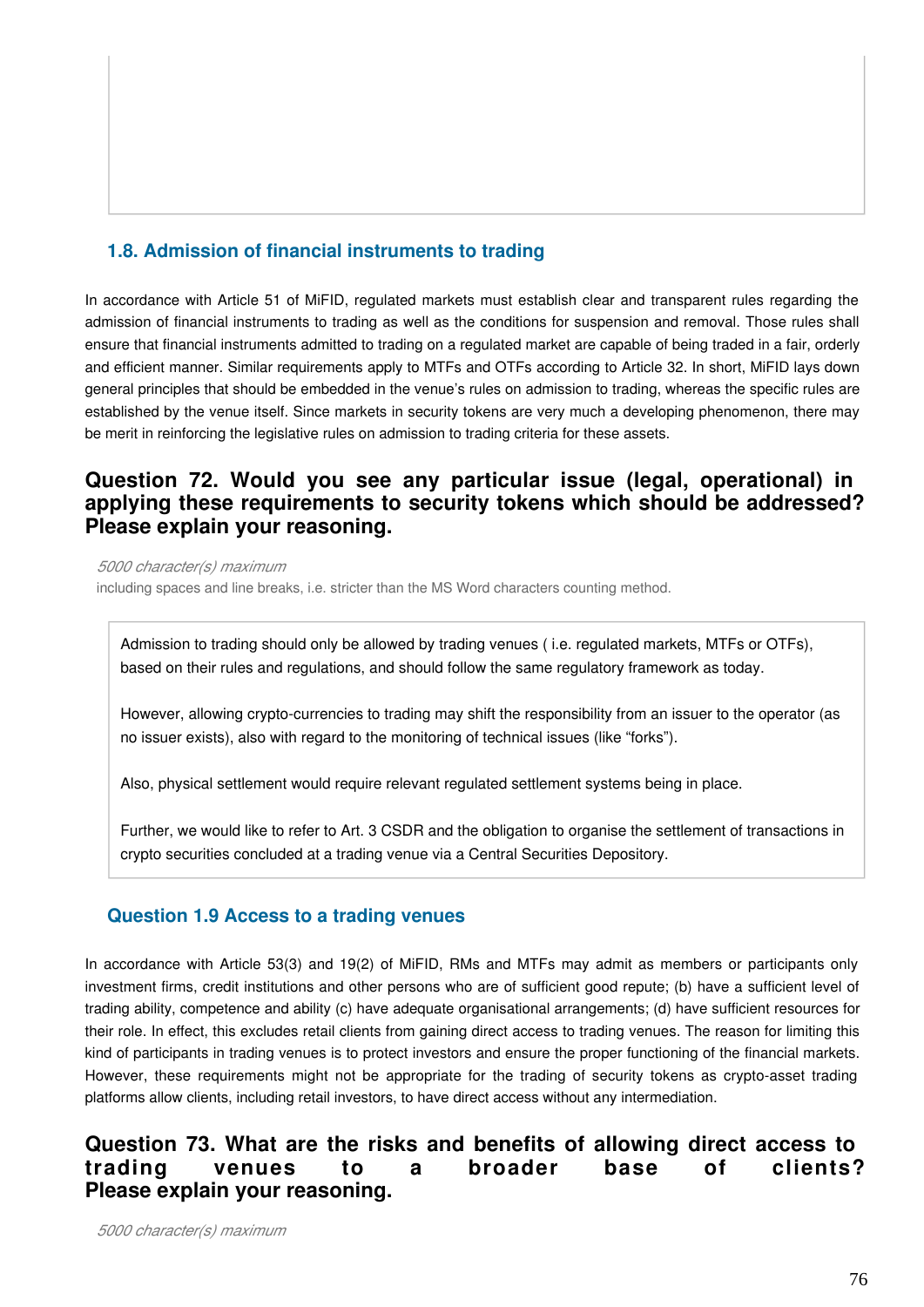Today, only financial intermediaries are allowed to have access to trading venues. The current regulation does not allow for access to trading venues to a broader base of clients.

Exchanges and MTFs can admit to trading only entities that are engaged in trading on own account or on behalf of customers whereas such limitations do no apply for bilateral trading models, such as RfQ-models, that are regulated as brokerage business.

The admission for third-country participants should also follow the current MiFID II regime (until there is a MiFID II equivalence decision taken, national regimes apply for third-country firm access to European trading venues).

### **1.10 Pre and post-transparency requirements**

In its Articles 3 to 11, MiFIR sets out transparency requirements for trading venues in relations to both equity and nonequity instruments. In a nutshell for equity instruments, it establishes pre-trade transparency requirements with certain waivers subject to restrictions (i.e. double volume cap) as well as post-trade transparency requirements with authorised deferred publication. Similar structure is replicated for non-equity instruments. These provisions would apply to security tokens. The availability of data could perhaps be an issue for best execution $31$  of security tokens platforms. For the transparency requirements, it could perhaps be more difficult to establish meaningful transparency thresholds according to the calibration specified in MIFID, which is based on EU wide transaction data. However, under current circumstances, it seems difficult to clearly determine the need for any possible adaptations of existing rules due to the lack of actual trading of security tokens.

<span id="page-76-0"></span>

<sup>31</sup> MiFID II investment firms must take adequate measures to obtain the best possible result when executing the client's orders. This obligation is referred to as the best execution obligation.

### **Question 74. Do you think these pre- and post-transparency requirements are appropriate for security tokens?**

- Completely agree
- **Rather agree**
- **Neutral**
- Rather disagree
- Completely disagree
- Don't know / no opinion / not relevant

### **74.1 Please explain your reasoning for your answer to question 74:**

#### *5000 character(s) maximum*

including spaces and line breaks, i.e. stricter than the MS Word characters counting method.

As we have pleaded above, digital security assets should be integrated in the MiFID II definition of financial instruments.

It is vital that the MiFIR requirements on transparency for trading venues (both for equity and non-equity instruments) apply in the same way for digital-assets as they currently apply for any other financial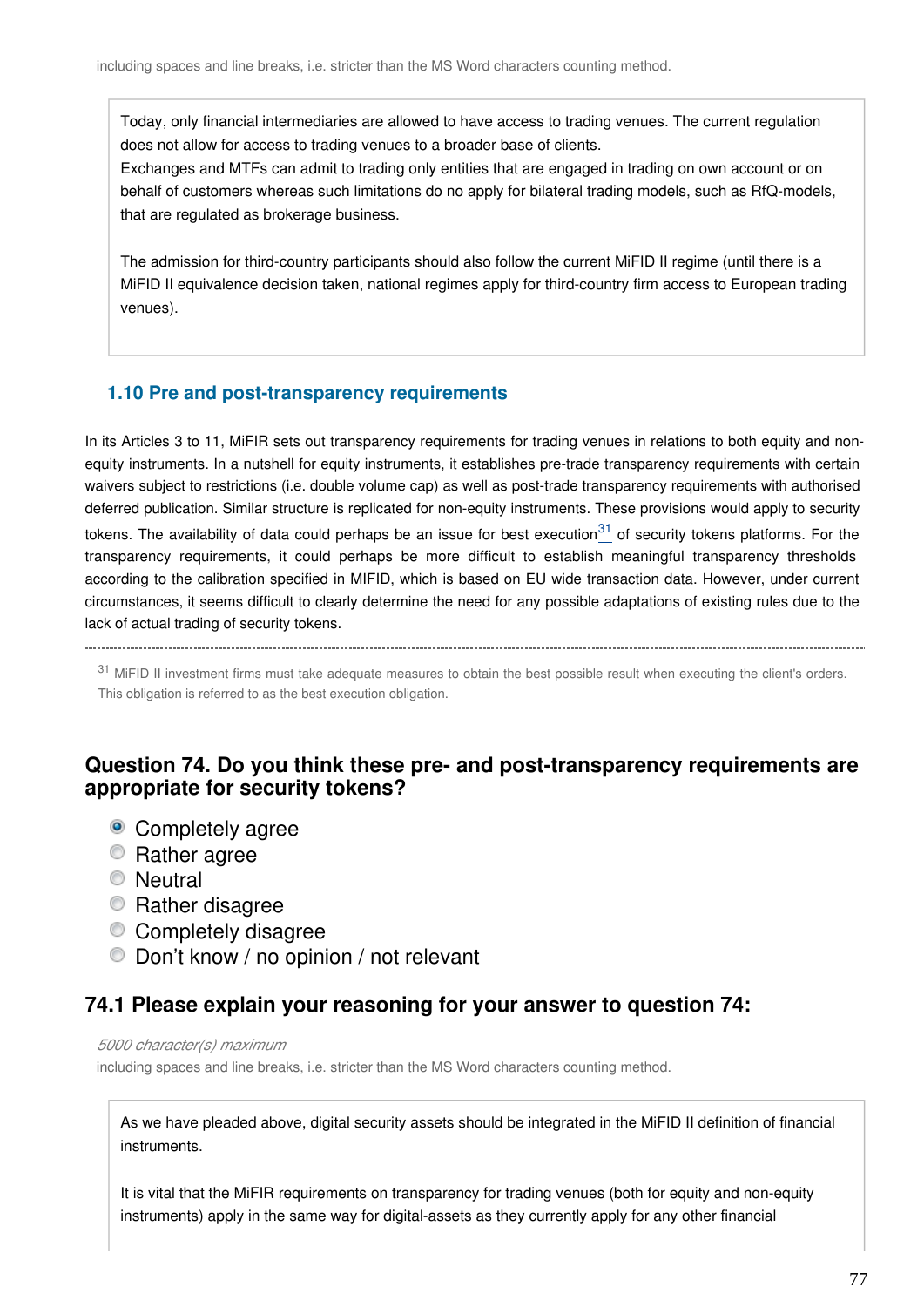instrument. Therefore, digital securities need to be able to report the number of details identifying the financial instrument that are required for a reporting through an Approved Publication Arrangement (APA), e. g. the identifier of the financial instrument; the price, volume and the time of the transaction or the code for the trading venue.

This information ensures the integrity of markets, mandating national competent authorities (NCAs) and ESMA to ensure integrity by monitoring investment firms' activities as to their honest, fair and professional market behavior. In order to detect and investigate on potential market abuse, any transactions of a reportable financial instrument – including digital security assets – need to be covered by the transaction reporting requirements to safeguard the integrity of the financial market.

Transparency in the financial market is key. The Financial Crisis of 2008 which started in the nontransparent Credit Derivatives Markets has shown that a lack of transparency in the Capital Market affected the financial stability as a whole. An APA promotes transparency in the financial markets which strengthens financial stability. In addition to the validation, enrichment and publication of the transmitted data, an APA undertakes the data-intensive and complex calculation of regulatory delays in data publication (deferrals) and is therefore beneficial for regulators and financial institutions.

We believe that pre- and post-transparency provided via an APA and through transaction reporting by investment firms (or via an ARM) plays a key role for the stability of the financial market. Trades and transactions in digital securities shall be reported via an APA in order to maintain the achievements we attained so far in regard to financial stability

### **Question 75. Would you see any particular issue (legal, operational) in applying these requirements to security tokens which should be addressed (e.g. in terms of availability of data or computation of thresholds)? Please explain your reasoning.**

*5000 character(s) maximum* including spaces and line breaks, i.e. stricter than the MS Word characters counting method.

As addressed in question 74, we believe that the MiFIR requirements on transparency for trading venues need to apply for digital security assets in the same way as they currently apply for any other financial instrument. Digital security assets are fully capable to provide the data that is need for reporting. Therefore, we do not see any issues which could prevent applying the MiFIR requirements on transparency for security tokens.

### **1.11. Transaction reporting and obligations to maintain records**

In its Article 25 and 26, MiFIR sets out detailed reporting requirements for investment firms to report transactions to their competent authority. The operator of the trading venue is responsible for reporting the details of the transactions where the participants is not an investment firm. MiFIR also obliges investment firms or the operator of the trading venue to maintain records for five years. Provisions would apply to security tokens very similarly to traditional financial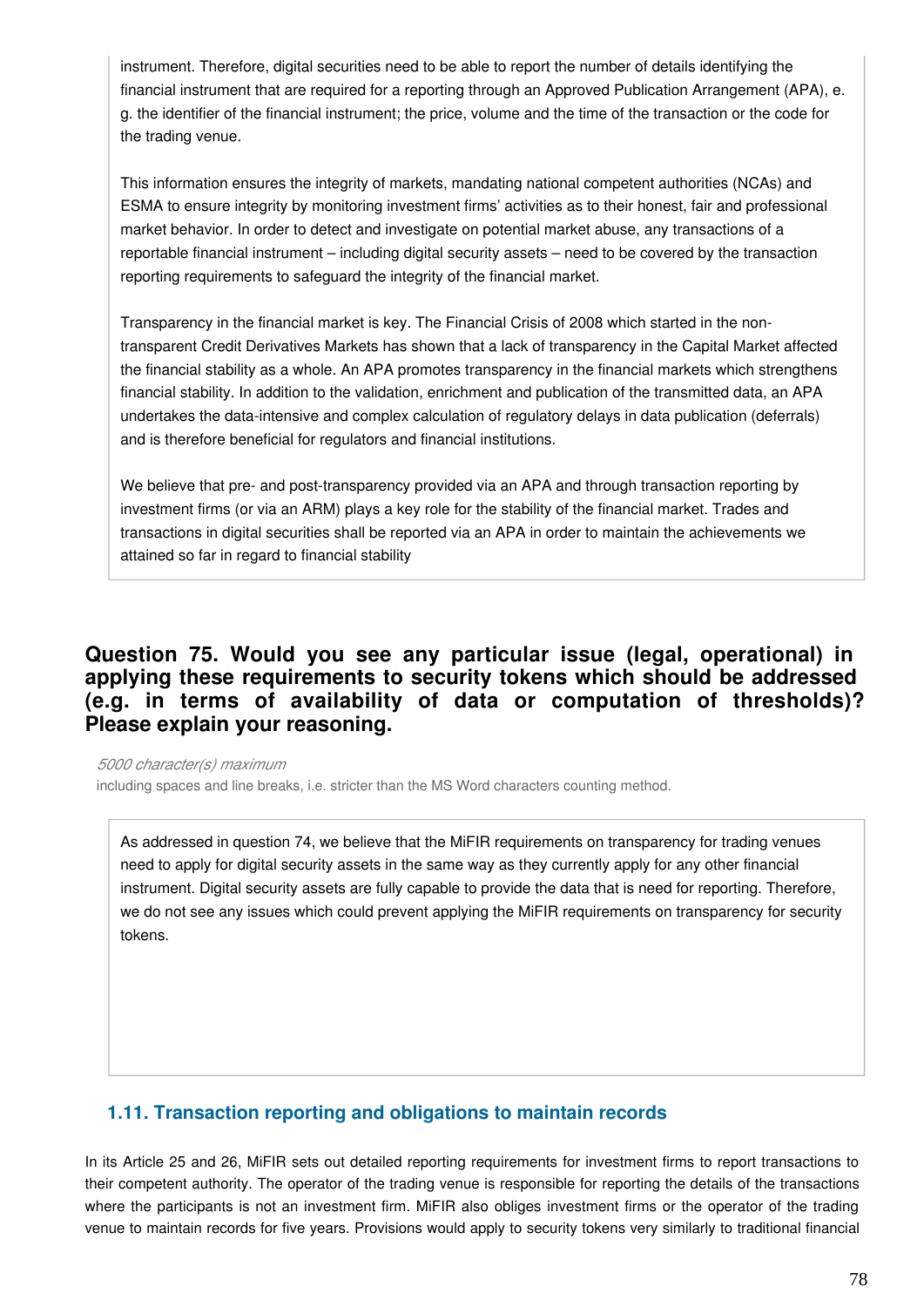instruments. The availability of all information on financial instruments required for reporting purposes by the Level 2 provisions could perhaps be an issue for security tokens (e.g. ISIN codes are mandatory).

### **Question 76. Would you see any particular issue (legal, operational) in applying these requirement to security tokens which should be addressed? Please explain your reasoning.**

#### *5000 character(s) maximum*

including spaces and line breaks, i.e. stricter than the MS Word characters counting method.

In line with our answer to question 74, we strongly recommend that the current MiFIR requirements on transaction reporting need to apply for digital securities as they apply for any other financial instrument. MiFIR provides an extensive and complex set of transaction reporting details such as e.g. branch reporting flags, a Legal Entity Identifier (LEI) for legal entities eligible for a LEI, the Trader ID, the Algo ID or OTC posttrade flags.

These information ensure the integrity of markets, mandating national competent authorities (NCAs) and ESMA to enforce this integrity by monitoring investment firms' activities as to their honest, fair and professional market behavior. In order to detect and investigate on potential market abuse, any transactions with a reportable financial instrument – including security tokens – needs to be covered by the transaction reporting requirements. Any exceptions in this regard need to be excluded as this could endanger the integrity of the financial market.

### **2. Market Abuse Regulation (MAR)**

[MAR](https://eur-lex.europa.eu/legal-content/EN/TXT/?uri=CELEX:32014R0596) establishes a comprehensive legislative framework at EU level aimed at protecting market integrity. It does so by establishing rules around prevention, detection and reporting of market abuse. The types of market abuse prohibited in MAR are insider dealing, unlawful disclosure of inside information and market manipulation. The proper application of the MAR framework is very important for guaranteeing an appropriate level of integrity and investor protection in the context of trading in security tokens.

Security tokens are covered by the MAR framework where they fall within the scope of that regulation, as determined by its Article 2. Broadly speaking, this means that all transactions in security tokens admitted to trading or traded on a trading venue (under MiFID Article 4(1)(24) 'trading venue' means a regulated market (RM), a Multilateral Trading Facility (MTF) or an Organised Trading Facility (OTF')) are captured by its provisions, regardless of whether transactions or orders in those tokens take place on a trading venue or are conducted over-the-counter (OTC).

### **2.1. Insider dealing**

Pursuant to Article 8 of MAR, insider dealing arises where a person possesses inside information and uses that information by acquiring or disposing of, for its own account or for the account of a third party, directly or indirectly, financial instruments to which that information relates. In the context of security tokens, it might be the case that new actors, such as miners or wallet providers, hold new forms of inside information and use it to commit market abuse. In this regard, it should be noted that Article 8(4) of MAR contains a catch-all provision applying the notion of insider dealing to all persons who possess inside information other than in circumstances specified elsewhere in the provision.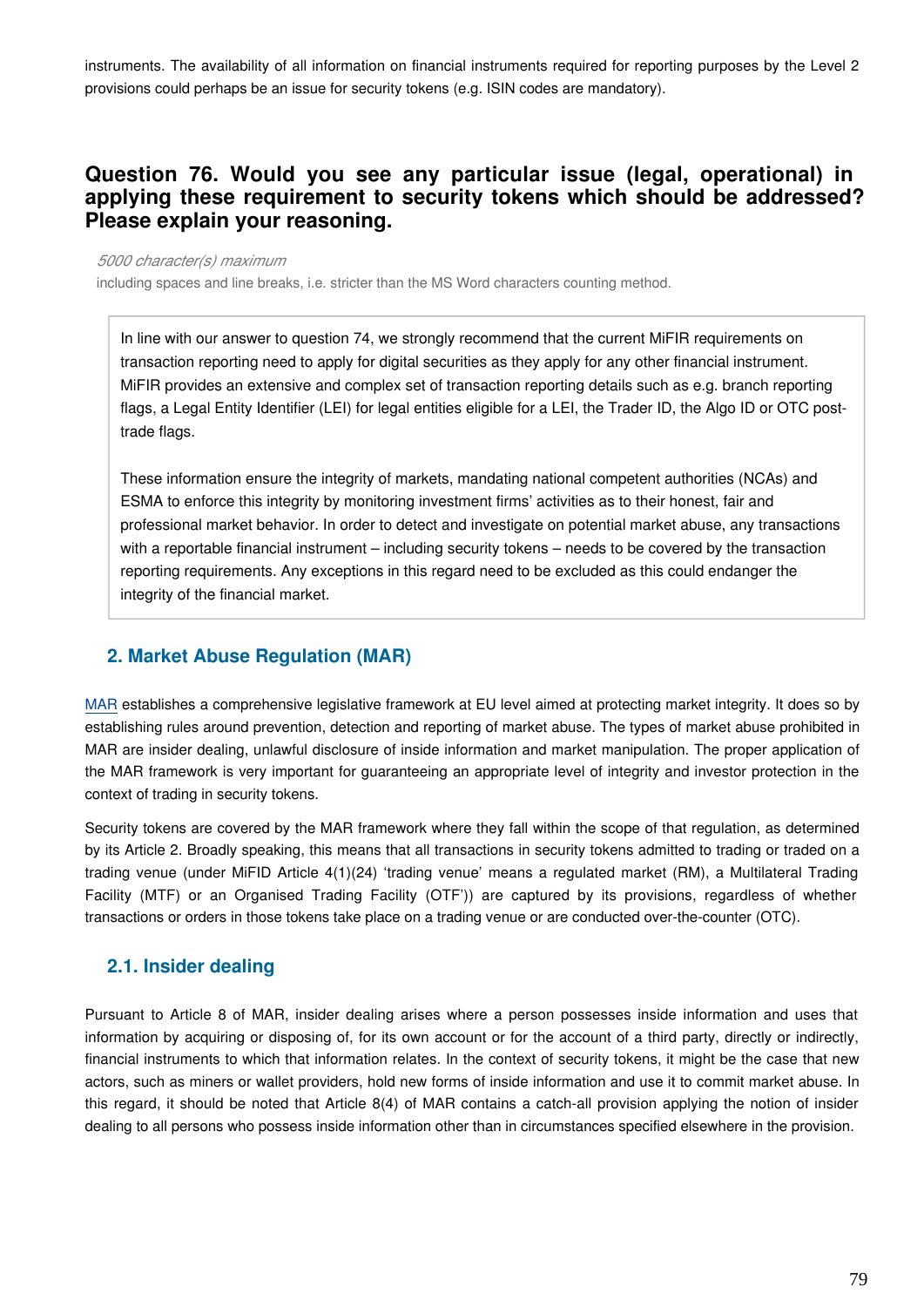## **Question 77. Do you think that the current scope of Article 8 of MAR on insider dealing is appropriate to cover all cases of insider dealing for security t o k e n s ?**

**Please explain your reasoning.**

*5000 character(s) maximum*

including spaces and line breaks, i.e. stricter than the MS Word characters counting method.

Basically, we consider the definition of insider dealing pursuant to Art. 8 MAR, including the acquisition and disposal of security token (to be qualified as financial instruments) as well as the cancelation or amendment or respective orders, to be sufficient.

However, it should be assessed whether with a view to the IT environment for trading of digital securities the definition should be further specified or even broadened in order to avoids any loopholes. Supervisory bodies may have to adapt.

## **2.2. Market manipulation**

In its Article 12(1)(a), MAR defines market manipulation primarily as covering those transactions and orders which (i) give false or misleading signals about the volume or price of financial instruments or (ii) secure the price of a financial instrument at an abnormal or artificial level. Additional instances of market manipulation are described in paragraphs (b) to (d) of Article 12(1) of MAR.

Since security tokens and blockchain technology used for transacting in security tokens differ from how trading of traditional financial instruments on existing trading infrastructure is conducted, it might be possible for novel types of market manipulation to arise that MAR does not currently address. Finally, there could be cases where a certain financial instrument is covered by MAR but a related unregulated crypto-asset is not in scope of the market abuse framework. Where there would be a correlation in values of such two instruments, it would also be conceivable to influence the price or value of one through manipulative trading activity of the other.

### **Question 78. Do you think that the notion of market manipulation as defined in Article 12 of MAR is sufficiently wide to cover instances of market**  manipulation of security tokens? **Please explain your reasoning.**

*5000 character(s) maximum*

including spaces and line breaks, i.e. stricter than the MS Word characters counting method.

Also the definition of markets manipulation seems to be sufficiently broad, in particular as it covers, besides disseminating and transmitting of information, not only entering into a transaction or placing of orders but any other activity or behavior. We see the need to take into account the IT environment for trading of digital securities and to assess whether a specification or amendment of the definition should be considered.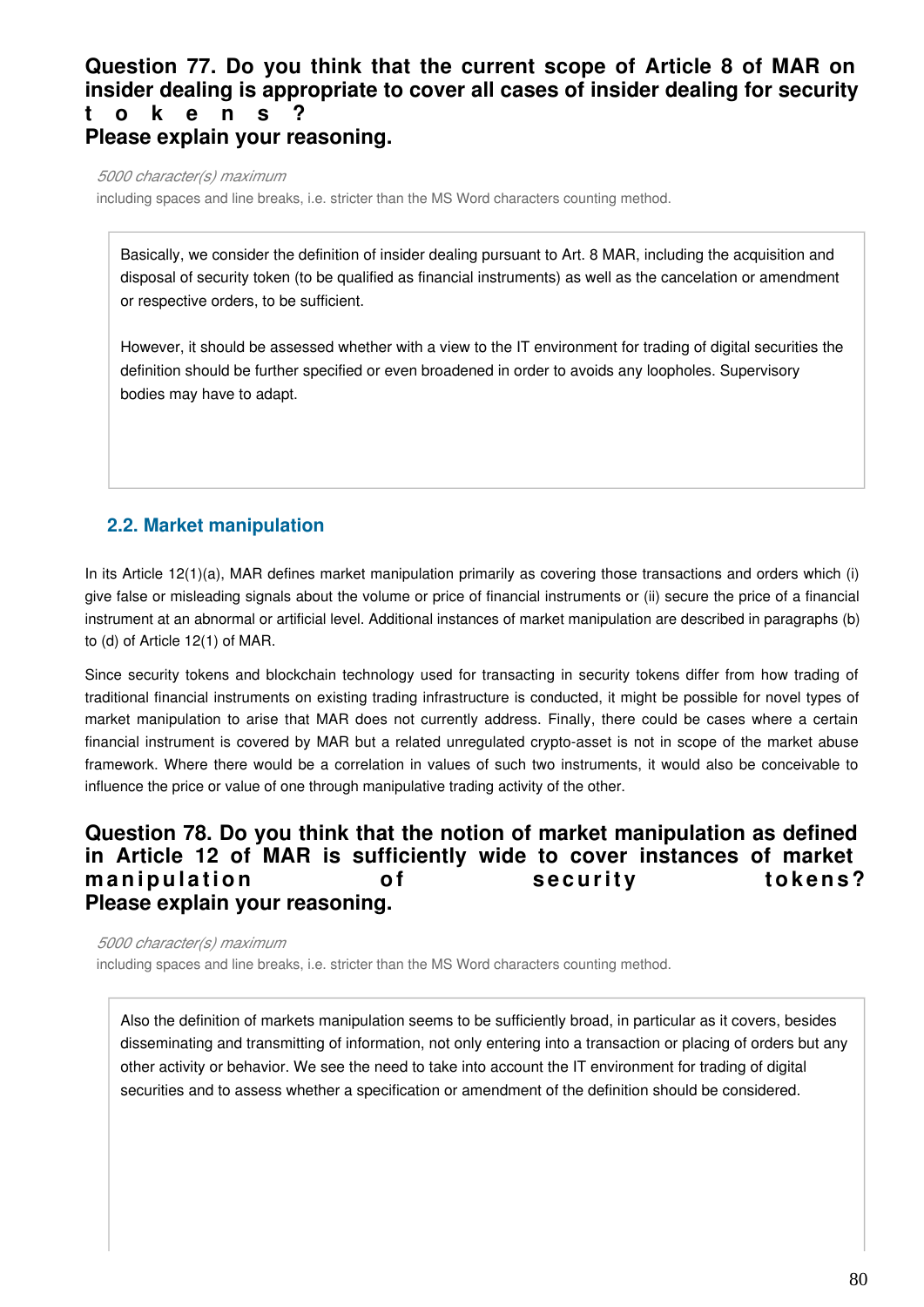### **Question 79. Do you think that there is a particular risk that manipulative trading in crypto-assets which are not in the scope of MAR could affect the price or value of financial instruments covered by MAR?**

*5000 character(s) maximum*

including spaces and line breaks, i.e. stricter than the MS Word characters counting method.

We would propose to apply for digital crypto-currencies also the MAR rules. If digital-assets, which are currently not covered by the current definitions of financial instruments (e.g. cryptocurrencies) would be integrated in the MiFID II definition of financial instruments [new category (12)], also MAR would be applicable. (See Q5)

### **3. Short Selling Regulation (SSR)**

The [Short Selling Regulation \(SSR](https://eur-lex.europa.eu/legal-content/EN/TXT/?uri=CELEX:32012R0236)) sets down rules that aim to achieve the following objectives: (i) increase transparency of significant net short positions held by investors; (ii) reduce settlement risks and other risks associated with uncovered short sales; (iii) reduce risks to the stability of sovereign debt markets by providing for the temporary suspension of short-selling activities, including taking short positions via sovereign credit default swaps (CDSs), where sovereign debt markets are not functioning properly. The SSR applies to MiFID II financial instruments admitted to trading on a trading venue in the EU, sovereign debt instruments, and derivatives that relate to both categories.

According to [ESMA's advice](https://www.esma.europa.eu/sites/default/files/library/esma50-157-1391_crypto_advice.pdf), security tokens fall in the scope of the SSR where a position in the security token would confer a financial advantage in the event of a decrease in the price or value of a share or sovereign debt. However, ESMA remarks that the determination of net short positions for the application of the SSR is dependent on the list of financial instruments set out in Annex I of Commission Delegated Regulation (EU) 918/2012), which should therefore be revised to include those security tokens that might generate a net short position on a share or on a sovereign debt. According to ESMA, it is an open question whether a transaction in an unregulated crypto-asset could confer a financial advantage in the event of a decrease in the price or value of a share or sovereign debt, and consequently, whether the Short Selling Regulation should be amended in this respect.

# **Question 80. Have you detected any issues that would prevent effectively applying SSR to security tokens?**

Please rate from 1 (not a concern) to 5 (strong concern)

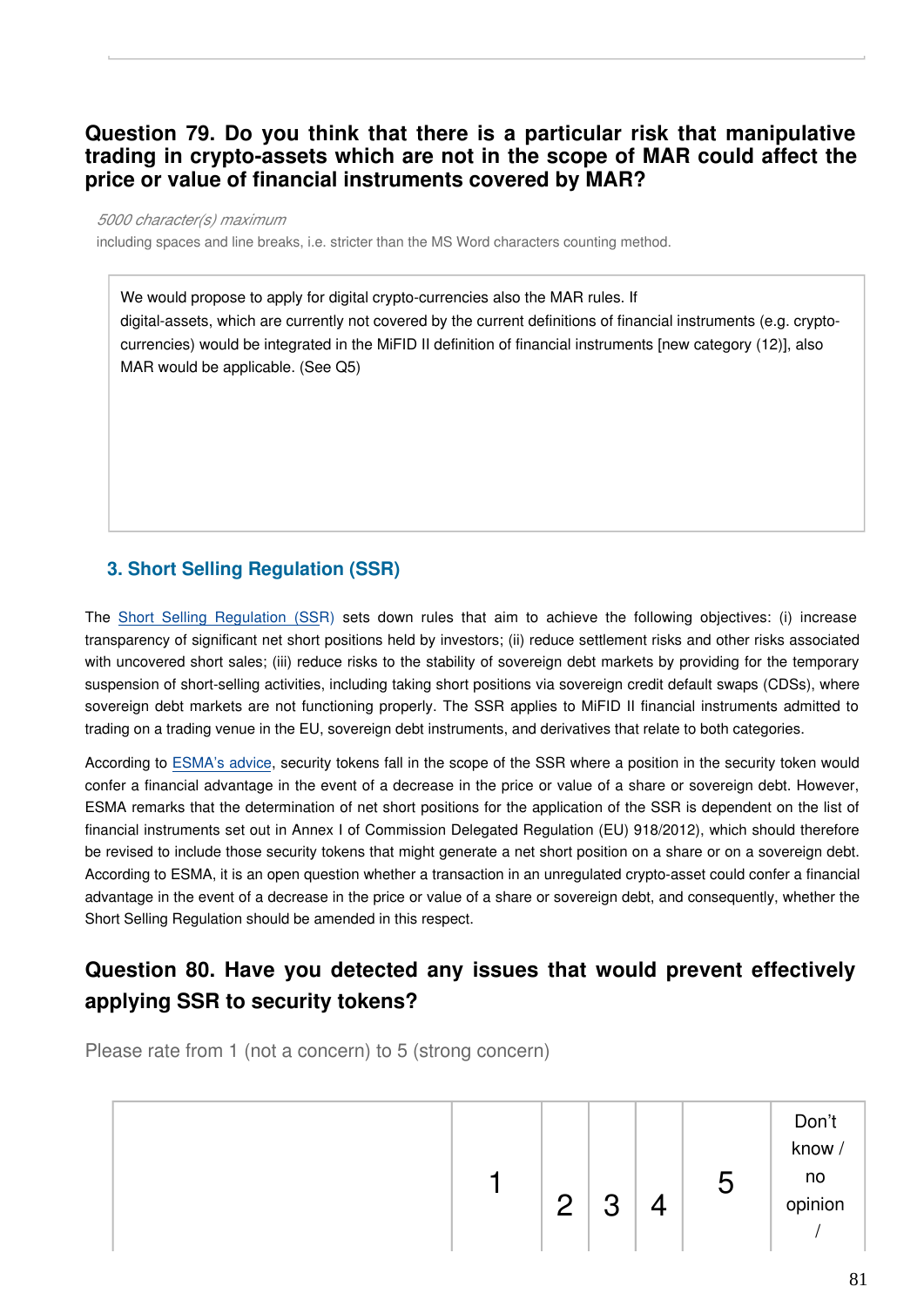|                                                                                  | (not a<br>concern) |  |   | (strong<br>concern) | strong<br>concern |
|----------------------------------------------------------------------------------|--------------------|--|---|---------------------|-------------------|
| Transparency for significant net short<br>positions                              | ◎                  |  | ⊙ |                     | $\bullet$         |
| Restrictions on uncovered short selling                                          |                    |  | ⋒ |                     | $\bullet$         |
| Competent authorities' power to apply<br>temporary restrictions to short selling | ⊙                  |  | O |                     | $\bullet$         |

### **80.1 Is there any other issue that would prevent effectively applying SSR to**  s e c u r i t v **Please specify which one(s) and explain your reasoning:**

*5000 character(s) maximum*

including spaces and line breaks, i.e. stricter than the MS Word characters counting method.

No DBG response.

### **80.2 Please explain your reasoning for your answer to question 80:**

*5000 character(s) maximum*

including spaces and line breaks, i.e. stricter than the MS Word characters counting method.

No DBG response.

**Question 81. Have you ever detected any unregulated crypto-assets that could confer a financial advantage in the event of a decrease in the price or**  value of a share or sovereign debt? **Please explain your reasoning.**

*5000 character(s) maximum*

including spaces and line breaks, i.e. stricter than the MS Word characters counting method.

No DBG response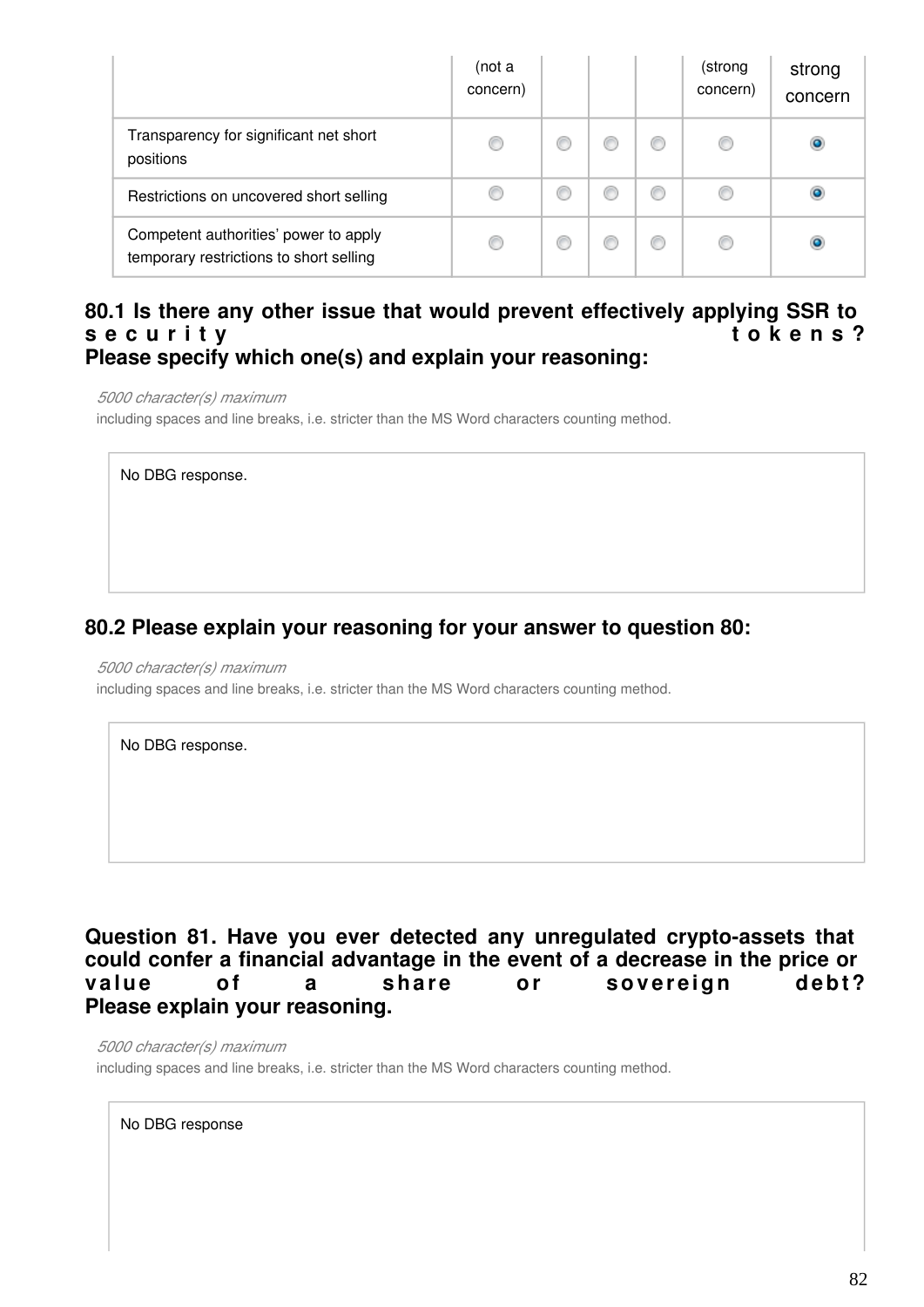### **4. Prospectus Regulation (PR)**

The [Prospectus Regulation](https://eur-lex.europa.eu/legal-content/EN/TXT/?uri=CELEX:32017R1129) establishes a harmonised set of rules at EU level about the drawing up, structure and oversight of the prospectus, which is a legal document accompanying an offer of securities to the public and/or an admission to trading on a regulated market. The prospectus describes a company's main line of business, its finances, its shareholding structure and the securities that are being offered and/or admitted to trading on a regulated market. It contains the information an investor needs before making a decision whether to invest in the company's securities.

### **4.1. Scope and exemptions**

With the exception of out of scope situations and exemptions (Article 1(2) and (3)), the PR requires the publication of a prospectus before an offer to the public or an admission to trading on a regulated market (situated or operating within a Member State) of transferable securities as defined in MiFID II. The definition of 'offer of securities to the public' laid down in Article 2(d) of the PR is very broad and should encompass offers (e.g. STOs) and advertisement relating to security tokens. If security tokens are offered to the public or admitted to trading on a regulated market, a prospectus would always be required unless one of the exemptions for offers to the public under Article 1(4) or for admission to trading on a RM under Article 1(5) applies.

### **Question 82. Do you consider that different or additional exemptions should apply to security tokens other than the ones laid down in Article 1(4) and Article 1(5) of PR?**

- Completely agree
- **Rather agree**
- **Neutral**
- **Rather disagree**
- Completely disagree
- Don't know / no opinion / not relevant

## **82.1 Please explain your reasoning for your answer to question 82:**

*5000 character(s) maximum*

including spaces and line breaks, i.e. stricter than the MS Word characters counting method.

If there is an obligation to publish a prospectus for a digital security all existing rules and exemptions should apply. Depending (e.g.) on the size of the digital security asset issuance, the targeted investor group, the underlying type of the security, there are existing rules and exemptions today, which should apply and should be enough. Additional exemptions could be established later, if the need in the market arises. Additionally, it might be useful to inform in the prospectus about the technological features of the assets, especially if a smart contract is included. See for example BaFin`s Prospectuses Guidance Notice (link: "https://www.bafin.de/SharedDocs/Downloads/EN/Merkblatt/WA/dl\_wa\_merkblatt\_ICOs\_en.html") on prospectus and authorisation requirements in connection with the issuance of crypto-tokens. Ideally information should be explained in an "understandable" manner to reduce complexity and the length of the prospectus and inherent costs.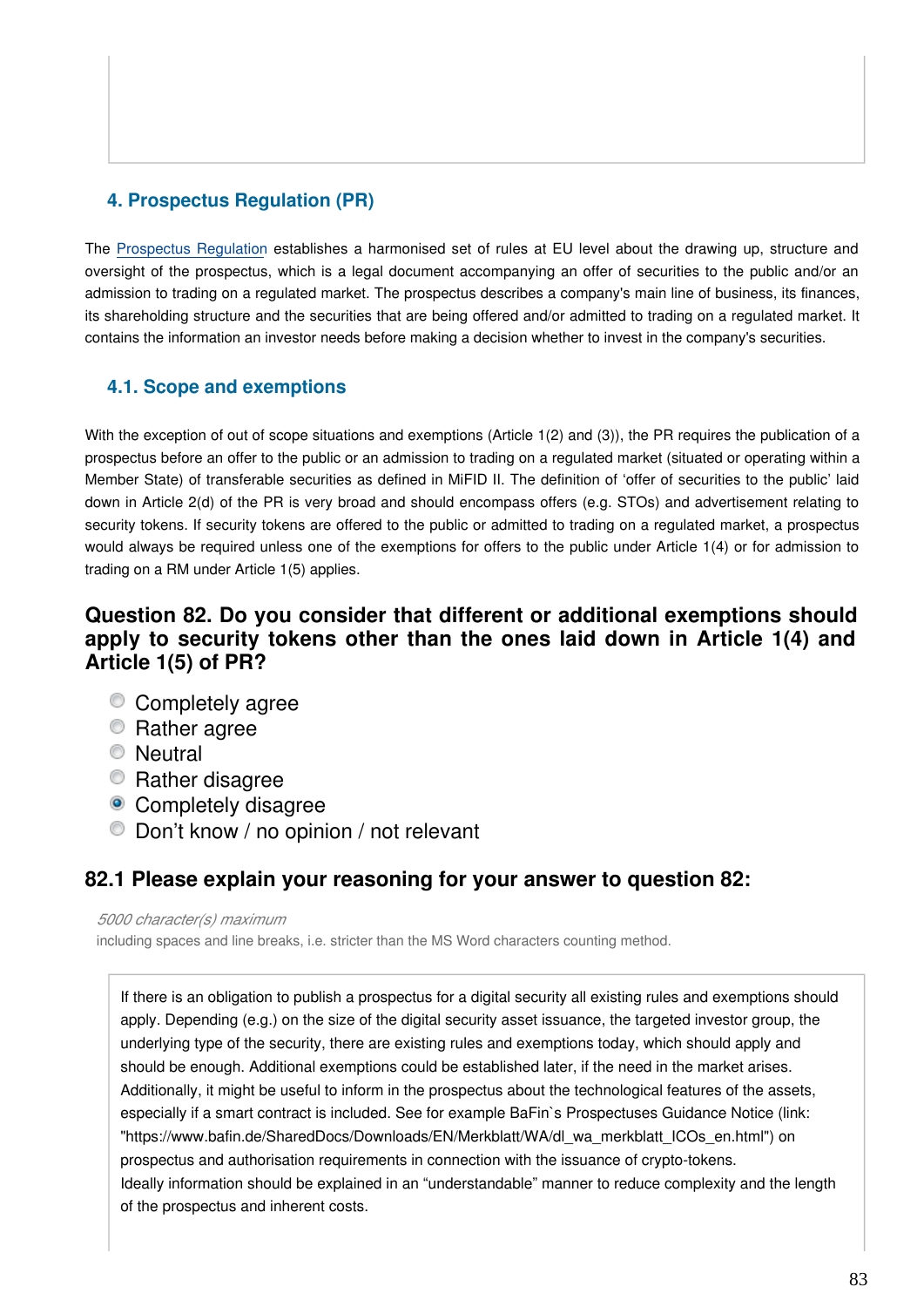As the technology is new and additional features arise, investors need more information on the following aspects: If applicable, which type of chain is used (public vs private / permissioned vs permissionless)? Which type of smart contract is used? Which type of safety and resilience measures are applied in the used smart contracts (e.g. technical malfunction detection tools) Which type of token governance mechanism is included? Which types of risks are addressed with regard to technological, economical or environmental? It could be beneficial to aggregate this information into a rating for investors about the asset in question, provided by a trusted third party.

### **4.2. The drawing up of the prospectus**

[Delegated Regulation \(EU\) 2019/980](https://eur-lex.europa.eu/legal-content/EN/TXT/?uri=CELEX:32019R0980), which lays down the format and content of all the prospectuses and its related documents, does not include schedules for security tokens. However, Recital 24 clarifies that, due to the rapid evolution of securities markets, where securities are not covered by the schedules to that Regulation, national competent authorities should decide in consultation with the issuer which information should be included in the prospectus. Such approach is meant to be a temporary solution. A long term solution would be to either (i) introduce additional and specific schedules for security tokens, or (ii) lay down 'building blocks' to be added as a complement to existing schedules when drawing up a prospectus for security tokens.

The level 2 provisions of prospectus also defines the specific information to be included in a prospectus, including Legal Entity Identifiers (LEIs) and ISIN. It is therefore important that there is no obstacle in obtaining these identifiers for security tokens.

The eligibility for specific types of prospectuses or relating documents (such as the secondary issuance prospectus, the EU Growth prospectus, the base prospectus for non-equity securities or the universal registration document) will depend on the specific types of transferable securities to which security tokens correspond, as well as on the type of the issuer of those securities (i.e. SME, mid-cap company, secondary issuer, frequent issuer).

Article 16 of PR requires issuers to disclose risk factors that are material and specific to the issuer or the security, and corroborated by the content of the prospectus. [ESMA's guidelines on risk factors under the](https://www.esma.europa.eu/sites/default/files/library/esma31-62-1293_guidelines_on_risk_factors_under_the_prospectus_regulation.pdf) PR assist national competent authorities in their review of the materiality and specificity of risk factors and of the presentation of risk factors across categories depending on their nature. The prospectus could include pertinent risks associated with the underlying technology (e.g. risks relating to technology, IT infrastructure, cyber security, etc, ...). ESMA's guidelines on risk factors could be expanded to address the issue of materiality and specificity of risk factors relating to security tokens.

### **Question 83. Do you agree that Delegated Regulation (EU) 2019/980 should include specific schedules about security tokens?**

- Yes
- © No
- Don't know / no opinion / not relevant

**83.1 If you do agree that Delegated Regulation (EU) 2019/980 should include specific schedules about security tokens, please indicate the most effective approach: a 'building block approach' (i.e. additional information about the issuer and/or security tokens to be added as a complement to existing schedules) or a 'full prospectus approach' (i.e. completely new prospectus**  schedules for security tokens). **Please explain your reasoning.**

*5000 character(s) maximum* including spaces and line breaks, i.e. stricter than the MS Word characters counting method.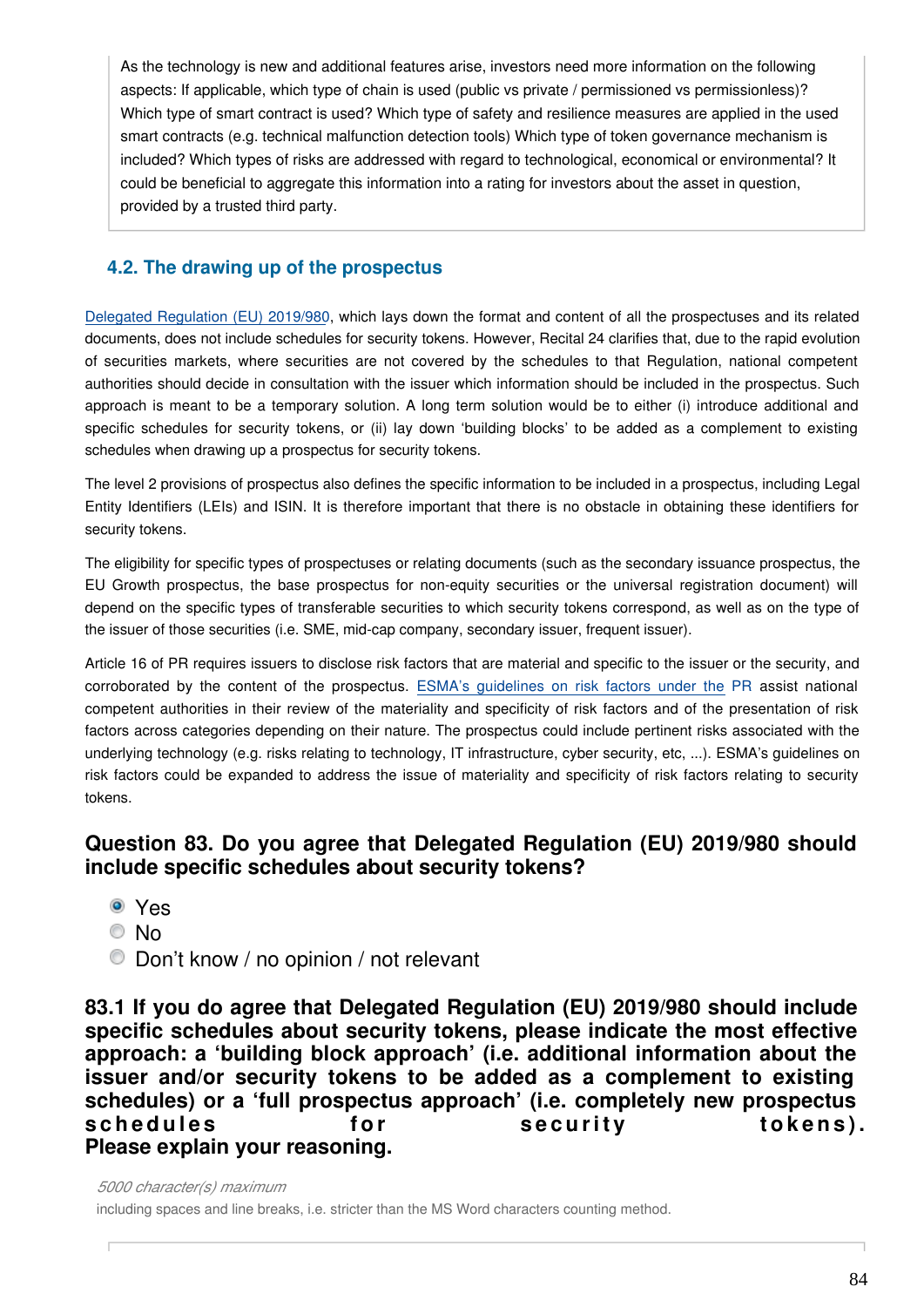### Yes, see also Q82

In Germany, the task of approving the prospectus has been transferred to BaFin (Bundesanstalt für Finanzdienstleistungsaufsicht). This applies both to prospectuses for public offerings and to the prospectuses for admission to trading on the stock exchange. The Frankfurt Stock Exchange or Deutsche Börse AG have no influence on the content of these prospectuses. Against this background, we refer to the competent authorities in Germany. However, we consider it appropriate to grant exceptions to the basic requirement of a prospectus, provided that it is legally and factually appropriate

### **Question 84. Do you identify any issues in obtaining an ISIN for the purpose of issuing a security token?**

*5000 character(s) maximum*

including spaces and line breaks, i.e. stricter than the MS Word characters counting method.

As digital securities are securities, they must be able to be identified via an ISIN. This would also help to process digital securities in established IT systems. To our knowledge, some numbering agents have confirmed that they have started allocated ISINs to tokens (mostly securities tokens). Beyond ISIN (relevant for security tokens, and possibly hybrid tokens), some other existing global identifiers could also be leveraged, for instance the ISO 4217 currency code could very well be leveraged for crypto-currencies, providing similar benefits to the market than the ones referred so far for securities. We generally promote the adoption of established ISO standards for the identification of digital-assets, while recognising that we will likely need a separate, additional digital-asset identifier, at least for those assets that are neither securities nor currencies (to our knowledge, work in progress within ISO reg. "digital token identifier").

For example, a possible identifier for crypto-currencies is debated at the level of ANNA (international ISO registration authority). Furthermore, with regard to reporting obligations of digital security assets, prudential reporting requirements could be considered.

At the level of ANNA (the ISO registration authority for the ISIN standard), some numbering agents have confirmed they have started allocated ISINs to digital-assets (mostly securities tokens). But overall the picture remains blurred, also because there is still uncertainty as to how these tokens must be treated legally speaking (need to be considered as financial instruments). The reality is, that very few countries have reached that level of clarity/maturity in their national legislation so far. The topic is being discussed between numbering agents within the ANNA Task Force 22, of which Deutsche Börse Group is a member.

The matter is also being discussed within ISO in the context of a possible new standard (Digital-asset Identifier) for which a dedicated working group has been created. A working draft is currently at voting stage within ISO.

**Question 85. Have you identified any difficulties in applying special types of prospectuses or related documents (i.e. simplified prospectus for secondary issuances, the EU Growth prospectus, the base prospectus for non-equity securities, the universal registration document) to security tokens that would require amending these types of prospectuses or related documents? Please explain your reasoning.**

*5000 character(s) maximum* including spaces and line breaks, i.e. stricter than the MS Word characters counting method.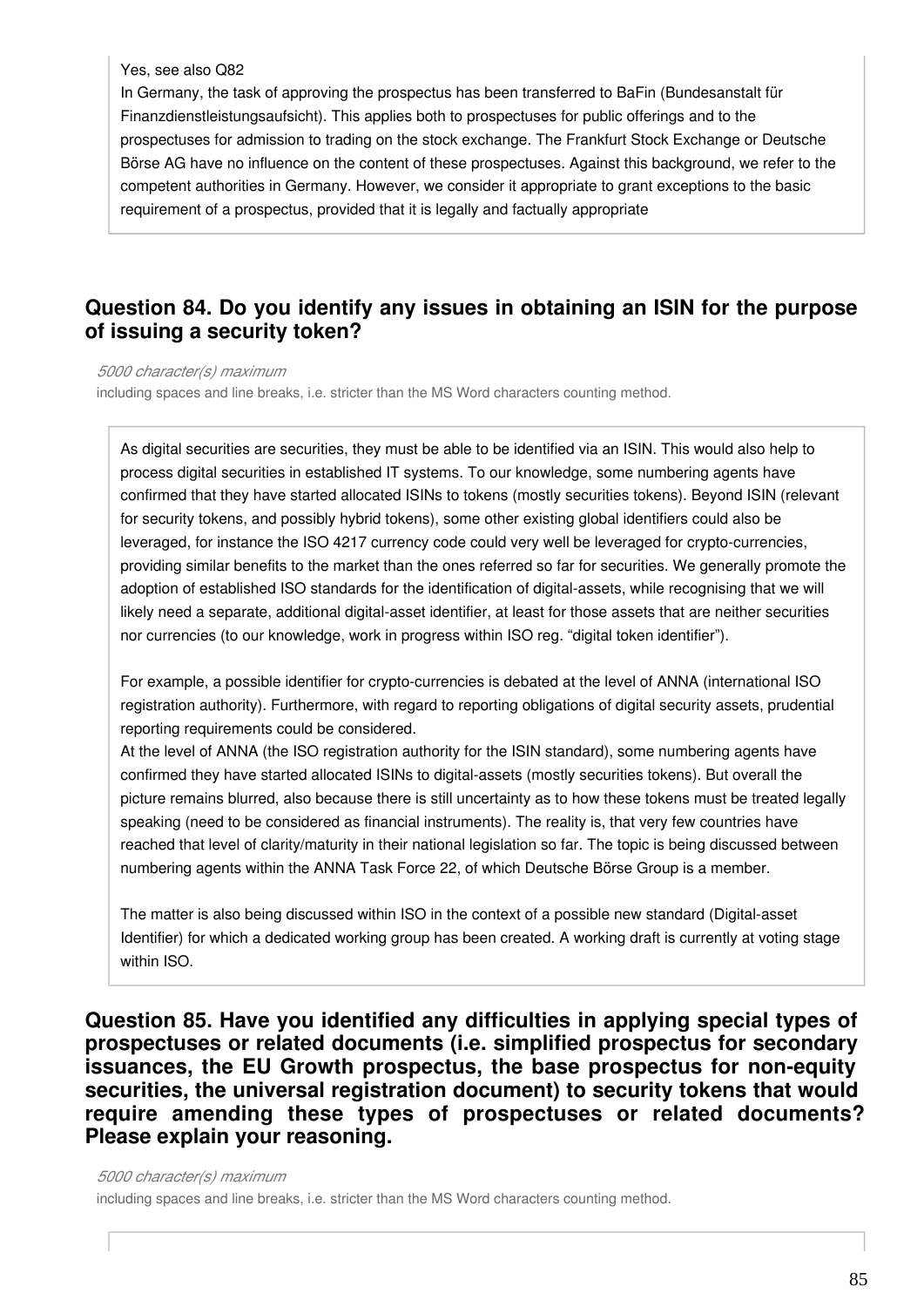As the technology is new and additional features/difficulties arise, investors need more information on the following aspects:

- If applicable, which type of chain is used (public vs private / permissioned vs permissionless)?
- Which type of smart contract is used?
- Which type of safety and resilience measures are applied in the used smart contracts (e.g. technical malfunction detection tools)
- Which type of token governance mechanism is included?
- Which types of risks are addressed with regard to technological, economical or environmental?

It could be beneficial to aggregate this information into a rating for investors about the asset in question, provided by a trusted third party.

Ideally and as a general remark, a prospectus should be "understandable" for investors. Those information should be summarized in an "understandable" manner to reduce the complexity and the length of the prospectus and costs.

Also, there is the question regarding the application of prospectus rules to public blockchains and the circumvention of those obligations. In our view, ideally, there should be someone identified to be responsible for providing the prospect to competent authorities.

### **Question 86. Do you believe that an** *ad hoc* **alleviated prospectus type or regime (taking as example the approach used for the EU Growth prospectus or for the simplified regime for secondary issuances) should be introduced for security tokens?**

- Yes
- <sup>⊚</sup>No
- Don't know / no opinion / not relevant

### **86.1 Please explain your reasoning for your answer to question 86:**

*5000 character(s) maximum* including spaces and line breaks, i.e. stricter than the MS Word characters counting method.

See also above: If there is an obligation to publish a prospectus for a digital security asset, we think that all existing rules and exemptions should apply.

If necessary, a new simplified regime could be introduced in the future, however this should still include the technical details.

### **Question 87. Do you agree that issuers of security tokens should disclose specific risk factors relating to the use of DLT?**

- Completely agree
- **Rather agree**
- **Neutral**
- **Rather disagree**
- Completely disagree
- ⊙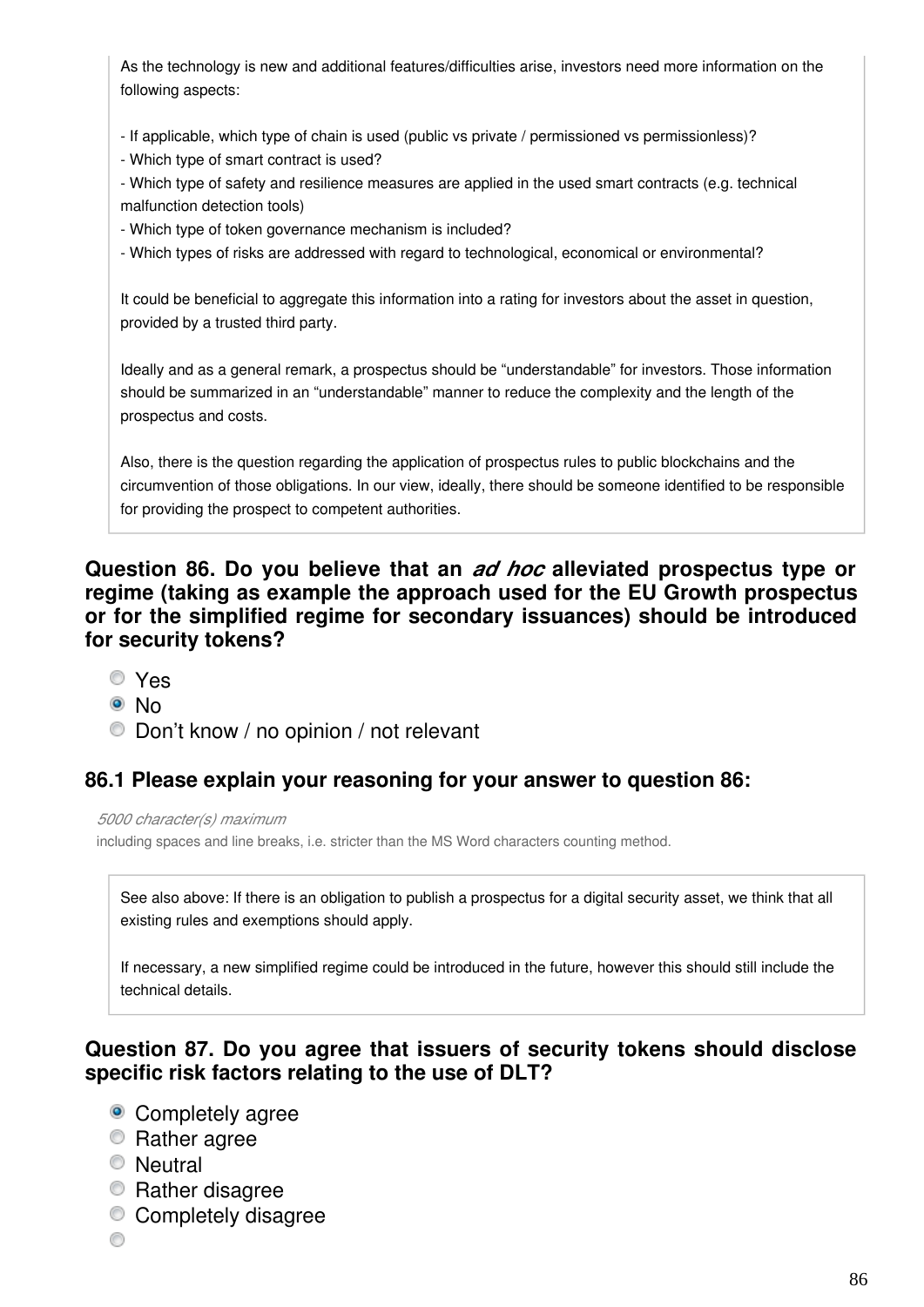### **87.1 If you do agree that issuers of security tokens should disclose specific risk factors relating to the use of DLT, please indicate if ESMA's guidelines on risks factors should be amended accordingly. Please explain your reasoning:**

#### *5000 character(s) maximum*

including spaces and line breaks, i.e. stricter than the MS Word characters counting method.

Yes.

Furthermore, from our point of view it is necessary to inform about DLT specific risks, for example on the functioning of the algorithm for the used smart contract, the specifics what feature are programmed (and which are not).

Meanwhile, the operator of a private blockchain could monitor the quality of the security token and their features.

The prospectus should also inform about those incidents and responsibilities (e.g. related to corporate actions), which are not programmed in the smart contracts. This also relates to the question of changes to / failures of the algorithm of smart contracts already in the market

### **5. Central Securities Depositories Regulation (CSDR)**

[CSDR](https://eur-lex.europa.eu/legal-content/EN/TXT/?uri=CELEX:32014R0909) aims to harmonise the timing and conduct of securities settlement in the European Union and the rules for central securities depositories (CSDs) which operate the settlement infrastructure. It is designed to increase the safety and efficiency of the system, particularly for intra-EU transactions. In general terms, the scope of the CSDR refers to the 11 categories of financial instruments listed under MiFID. However, various requirements refer only to subsets of categories under MiFID.

Article 3(2) of CSDR requires that transferable securities traded on a trading venue within the meaning of MiFID II be recorded in book-entry form in a CSD. The objective is to ensure that those financial instruments can be settled in a securities settlement system, as those described by the Settlement Finality Directive (SFD). Recital 11 of CSDR indicates that CSDR does not prescribe any particular method for the initial book-entry recording. Therefore, in its advice, ESMA indicates that any technology, including DLT, could virtually be used, provided that this book-entry form is with an authorised CSD. However, ESMA underlines that there may be some national laws that could pose restrictions to the use of DLT for that purpose.

There may also be other potential obstacles stemming from CSDR. For instance, the provision of 'Delivery versus Payment' settlement in central bank money is a practice encouraged by CSDR. Where not practical and available, this settlement should take place in commercial bank money. This could make the settlement of securities through DLT difficult, as the CSDR would have to effect movements in its cash accounts at the same time as the delivery of securities on the DLT.

This section is seeking stakeholders' feedback on potential obstacles to the development of security tokens resulting from CSDR.

# **Question 88. Would you see any particular issue (legal, operational, technical) with applying the following definitions in a DLT environment?**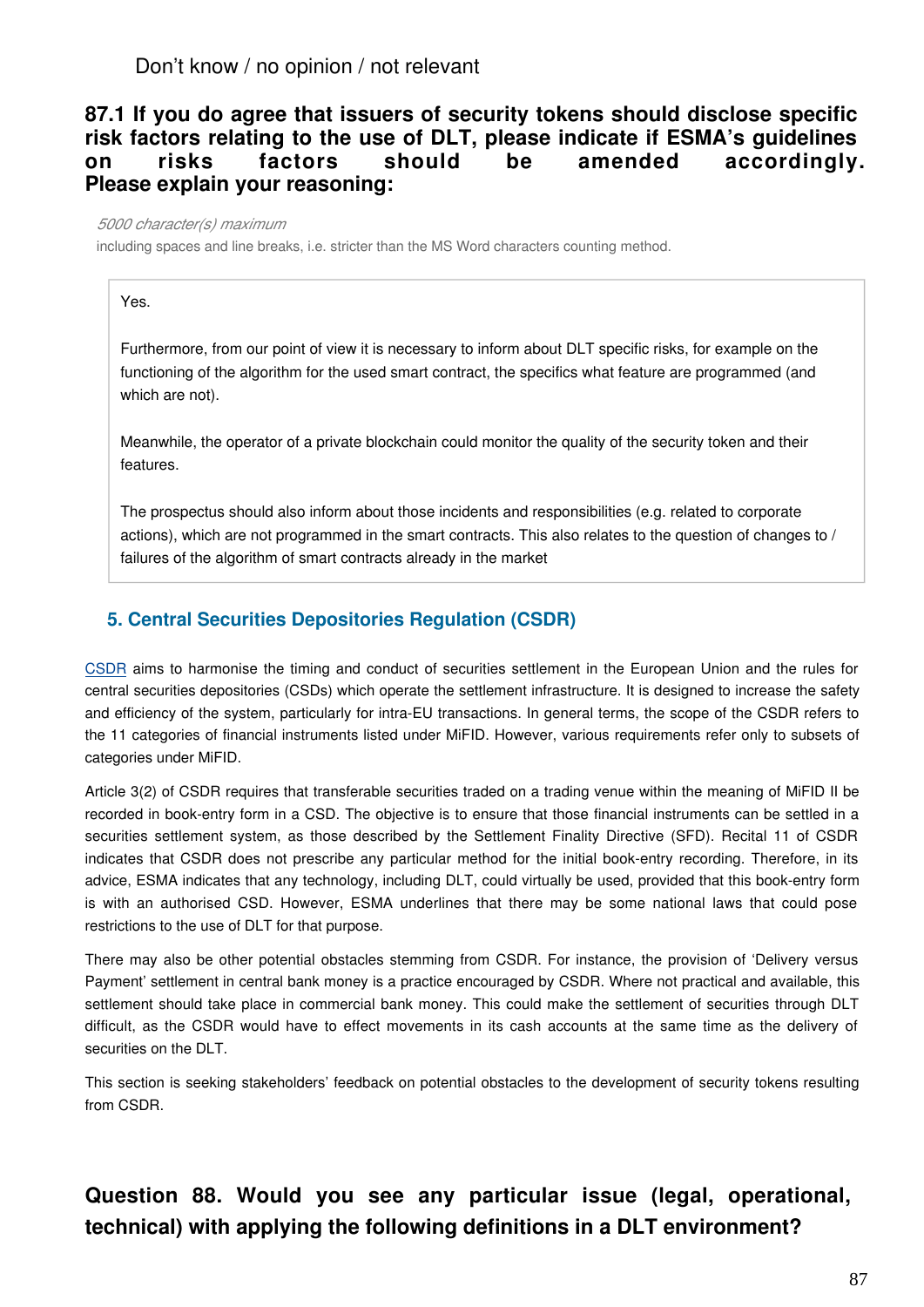|                                                                                                                                                                                                                                                        | (not a<br>concern) |           | З | 4         | 5<br>(strong<br>concern) | Don't<br>know /<br>no<br>opinion<br>strong<br>concern |
|--------------------------------------------------------------------------------------------------------------------------------------------------------------------------------------------------------------------------------------------------------|--------------------|-----------|---|-----------|--------------------------|-------------------------------------------------------|
| Definition of 'central securities depository'<br>and whether platforms can be authorised as<br>a CSD operating a securities settlement<br>system which is designated under the SFD                                                                     |                    |           |   |           |                          |                                                       |
| Definition of 'securities settlement system'<br>and whether a DLT platform can be qualified<br>as securities settlement system under the<br><b>SFD</b>                                                                                                 |                    | $\bullet$ |   |           |                          |                                                       |
| Whether records on a DLT platform can be<br>qualified as securities accounts and what can<br>be qualified as credits and debits to such an<br>account;                                                                                                 |                    | ⋒         |   | €         |                          |                                                       |
| Definition of 'book-entry form' and<br>'dematerialised form                                                                                                                                                                                            | ۰                  | ⊙         | ⊙ | ⊙         | ⋒                        | ∩                                                     |
| Definition of settlement (meaning the<br>completion of a securities transaction where it<br>is concluded with the aim of discharging the<br>obligations of the parties to that transaction<br>through the transfer of cash or securities, or<br>both); |                    |           |   |           |                          |                                                       |
| What could constitute delivery versus<br>payment in a DLT network, considering that<br>the cash leg is not processed in the network                                                                                                                    | ⊙                  | ⊙         |   | ⊙         |                          |                                                       |
| What entity could qualify as a settlement<br>internaliser                                                                                                                                                                                              | ∩                  | €         |   | $\bullet$ |                          |                                                       |

### **88.1 Is there any other particular issue with applying the following definitions in** a DLT environment **Please specify which one(s) and explain your reasoning:**

### *5000 character(s) maximum*

including spaces and line breaks, i.e. stricter than the MS Word characters counting method.

To ensure market integrity, any service provider offering CSD-like services (core services pursuant to Section A of the annex to CSDR, i.e. notary service, central maintenance and settlement services) should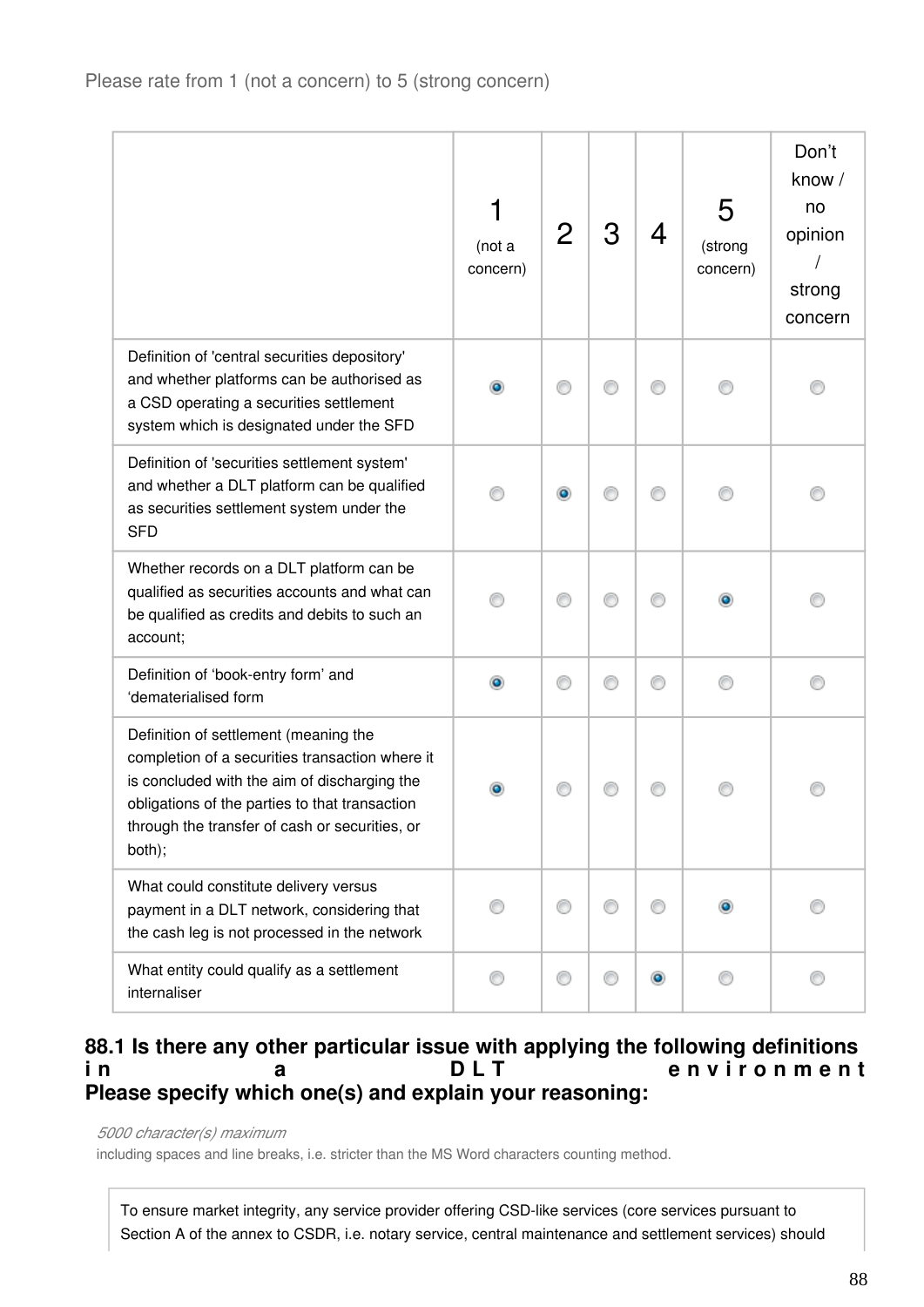comply with the CSDR and SFD, regardless of the used technology.

To allow institutional investors to benefit from the technological advantages of digital-assets, those assets need to fulfill the necessary requirements regarding governance standards (which are e.g. a record of the existence of a security and a conformation about the total amount securities issued). This also ensures investor protection.

CSDR does not prescribe any technical execution method for the registration of securities.  At the same time, the notion of a 'securities account' is defined in CSDR in a broad way, i.e. "an account on which securities can be credited or debited". Notwithstanding, it would be beneficial to receive guidance from ideally ESMA regarding the application of this framework by CSDs to the digital-asset environment, as it was already done in some countries, e.g. France.

On a private blockchain run by a CSD, relevant records could be qualified as securities accounts. However, all digital-assets would need to qualify as securities.

The transfer of ownership with respect to such dematerialized securities through the entire custody-chain would need to be harmonized in the Member States (e.g. occurring upon agreement and booking in an adequate CSD or custodian system). Only then, legal certainty with respect to a relevant discharge of obligations can be achieved.

We would welcome any form of cash on ledger solution/ digital money.

The transfer of ownership with respect to such dematerialized securities would need to be harmonized in the Member States, e.g. occurring upon agreement and booking in an adequate CSD or custodian system. Only then, legal certainty with respect to a relevant discharge of obligations may be achieved.

"Form follows function": Today CSDs perform important functions linked to the initial issuance and further distribution of securities on behalf of an issuer. Also, they operate a SSS and fulfill therefore at least one of the following two core services to the market: notary and central maintenance services including settlement and safekeeping services (Art 2 CSDR). These functions are important for market integrity. One of the key critical functions that a CSD is required to fulfil is the so-called "notary function", it involves the initial recording of the existence of a security and equally importantly the confirmation of the total issued amount of a given instrument and the confirmation by an issuer CSD that the total amount of securities held by all participants in the CSD equals the total amount of securities issued.

Therefore, any service provider offering these services and functions should comply with the CSDR and SFD, independent of the used technology.

Today, there exist assets, which do not have to be registered by a CSD. Usually, they only have small volumes and liquidity. Institutional investors are often not allowed to invest in this kind of assets, due to their internal governance rules. To allow institutional investors to participate from the technological benefits of digital-assets, those assets need fulfill the necessary required governance standards (which are e.g. a record of the existence of a security and a conformation about the total amount securities issued). This also ensures investor protection.

### **88.2 Please explain your reasoning for your answer to question 88:**

### *5000 character(s) maximum*

including spaces and line breaks, i.e. stricter than the MS Word characters counting method.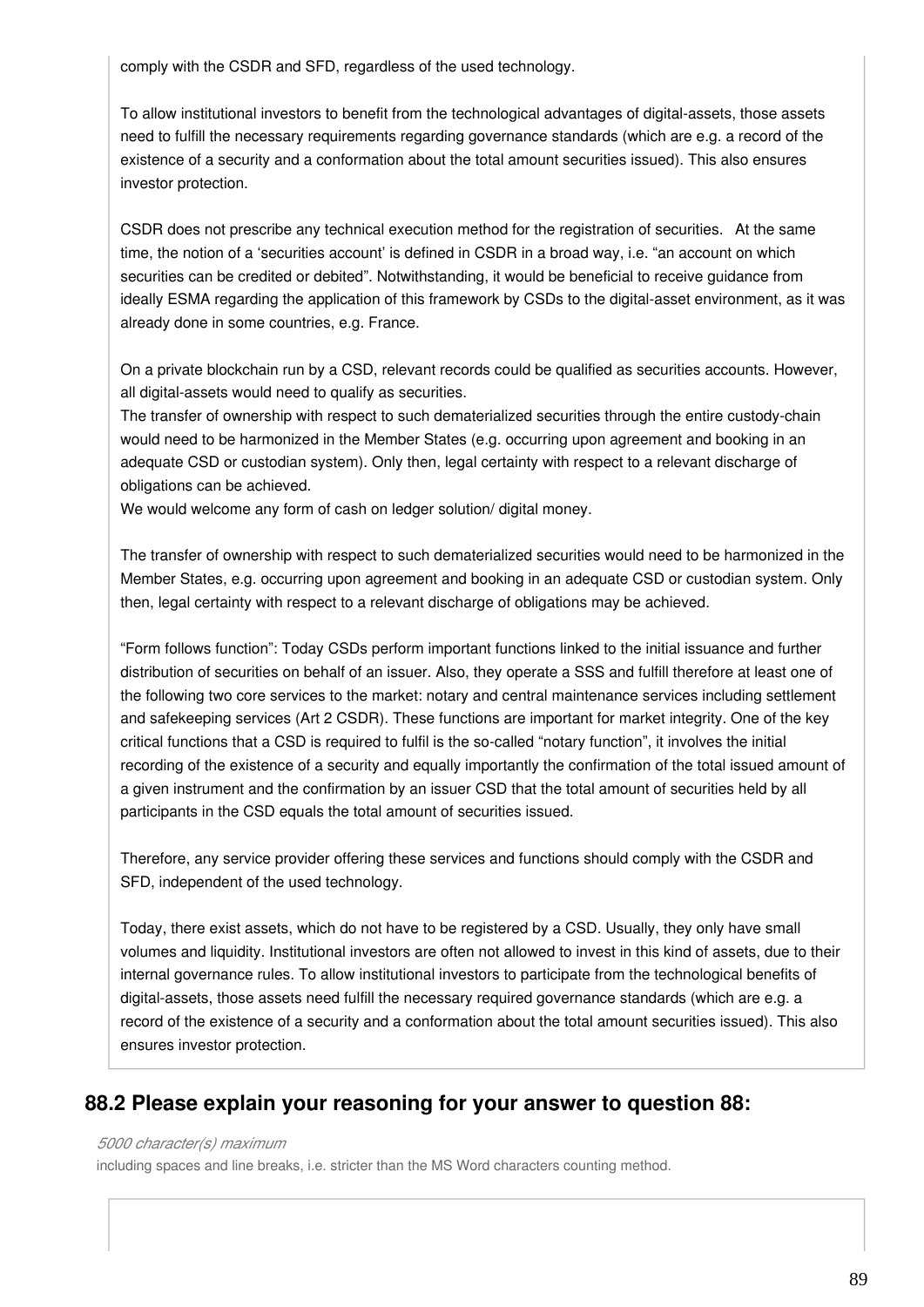When using custody chains in an DLT environment, the relevant rules on holding and title transfer need to be applicable and clear, i.e. if a CSD uses DLT, custodian bank 1 uses legacy, sub-custodian 2 uses DLT (etc.) the booking in the last custody system for the benefit of the end-customer should be constituent.

## **Question 89. Do you consider that the book-entry requirements under CSDR are compatible with security tokens?**

- Yes
- © No
- Don't know / no opinion / not relevant

### **89.1 Please explain your reasoning for your answer to question 89:**

*5000 character(s) maximum* including spaces and line breaks, i.e. stricter than the MS Word characters counting method.

Please see Q88.

### **Question 90. Do you consider that national law (e.g. requirement for the transfer of ownership) or existing market practice in your jurisdiction would facilitate or otherwise prevent the use of DLT solution? Please explain your reasoning.**

*5000 character(s) maximum* including spaces and line breaks, i.e. stricter than the MS Word characters counting method.

In absence of a law on dematerialised securities (and covering all relevant securities) in Germany, the existence, custody and transfer of ownership of digital-/crypto-assets, specifically security tokens, is unclear causing significant legal uncertainty. However, this topic is expected to be addressed in the near future by the German government.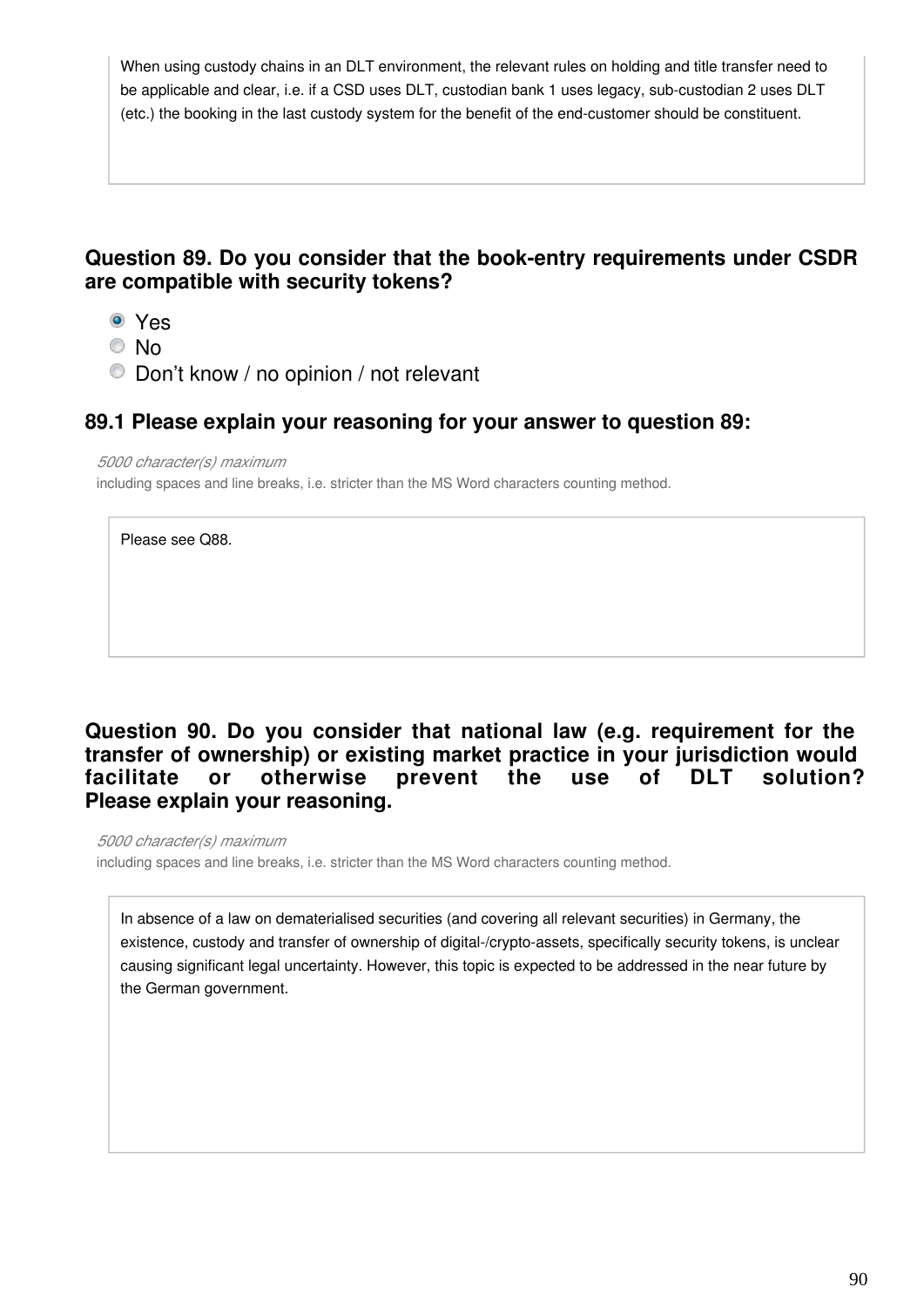# **Question 91. Would you see any particular issue (legal, operational, technical) with applying the current rules in a DLT environment?**

Please rate from 1 (not a concern) to 5 (strong concern)

|                                                                                                                                  | (not a<br>concern) |   | З              | 4 | 5<br>(strong<br>concern) | Don't<br>know /<br>no<br>opinion<br>strong<br>concern |
|----------------------------------------------------------------------------------------------------------------------------------|--------------------|---|----------------|---|--------------------------|-------------------------------------------------------|
| Rules on settlement periods for the<br>settlement of certain types of financial<br>instruments in a securities settlement system | $\bullet$          |   | ∩              |   |                          |                                                       |
| Rules on measures to prevent settlement fails                                                                                    | $\bullet$          | O | ⊙              | 0 |                          | ◎                                                     |
| Organisational requirements for CSDs                                                                                             | $\bullet$          | 0 | ⊙              | 0 |                          |                                                       |
| Rules on outsourcing of services or activities<br>to a third party                                                               | $\bullet$          | ⋒ | ⊙              | ⊙ |                          |                                                       |
| Rules on communication procedures with<br>market participants and other market<br>infrastructures                                | $\bullet$          |   | ∩              | ∩ |                          |                                                       |
| Rules on the protection of securities of<br>participants and those of their clients                                              | ۰                  | ⋒ | ⊙              | ∩ |                          |                                                       |
| Rules regarding the integrity of the issue and<br>appropriate reconciliation measures                                            | $\bullet$          | ∩ | ⊙              | ⊙ |                          |                                                       |
| Rules on cash settlement                                                                                                         | ⋒                  | O | $\circledcirc$ | 0 |                          |                                                       |
| Rules on requirements for participation                                                                                          | $\bullet$          |   |                |   |                          |                                                       |
| Rules on requirements for CSD links                                                                                              | ⊙                  | ⊙ | $\circledcirc$ | ⊙ | ⊙                        | ⊙                                                     |
| Rules on access between CSDs and access<br>between a CSD and another market<br>infrastructure                                    |                    | ⊙ | $\bullet$      | ⊙ |                          |                                                       |

**91.1 Is there any other particular issue with applying the current rules in a DLT environment, (including other provisions of CSDR, national rules applying the EU acquis, supervisory practices, interpretation, applications...)? Please specify which one(s) and explain your reasoning:**

*5000 character(s) maximum* including spaces and line breaks, i.e. stricter than the MS Word characters counting method.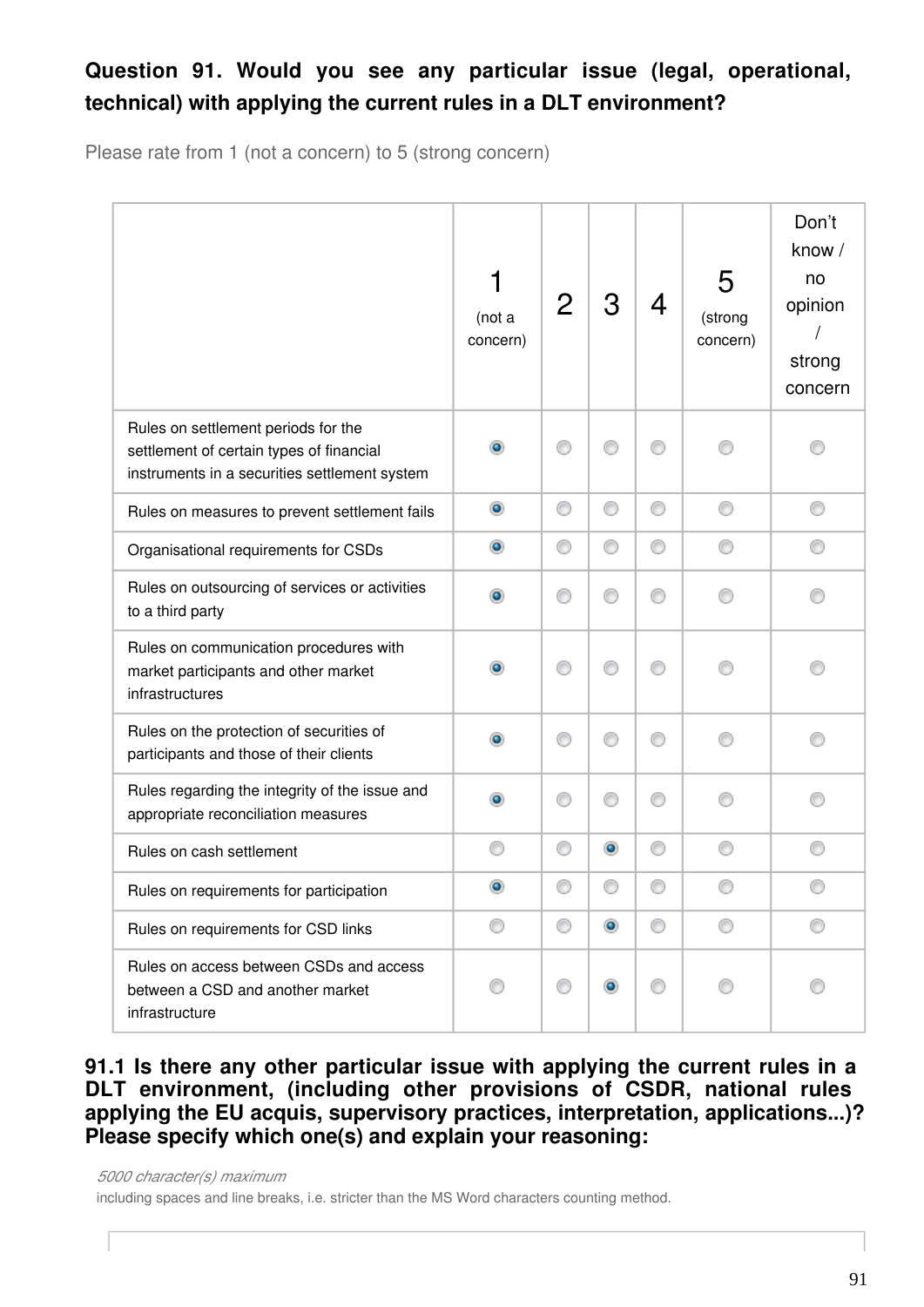## **91.2 Please explain your reasoning for your answer to question 91:**

*5000 character(s) maximum*

including spaces and line breaks, i.e. stricter than the MS Word characters counting method.

**Question 92. In your Member State, does your national law set out additional requirements to be taken into consideration, e.g. regarding the transfer of ownership (such as the requirements regarding the recording on an account with a custody account keeper outside a DLT environment)? Please explain your reasoning.**

*5000 character(s) maximum* including spaces and line breaks, i.e. stricter than the MS Word characters counting method.

See question 90 with regard to "dematerialisation".

### **6. Settlement Finality Directive (SFD)**

The [Settlement Finality Directive](https://eur-lex.europa.eu/legal-content/EN/TXT/?uri=CELEX:31998L0026) lays down rules to minimise risks related to transfers and payments of financial products, especially risks linked to the insolvency of participants in a transaction. It guarantees that financial product transfer and payment orders can be final and defines the field of eligible participants. SFD applies to settlement systems duly notified as well as any participant in such a system.

The list of persons authorised to take part in a securities settlement system under SFD (credit institutions, investment firms, public authorities, CCPs, settlement agents, clearing houses, system operators) does not include natural persons. This obligation of intermediation does not seem fully compatible with the functioning of crypto-asset platforms that rely on retail investors' direct access.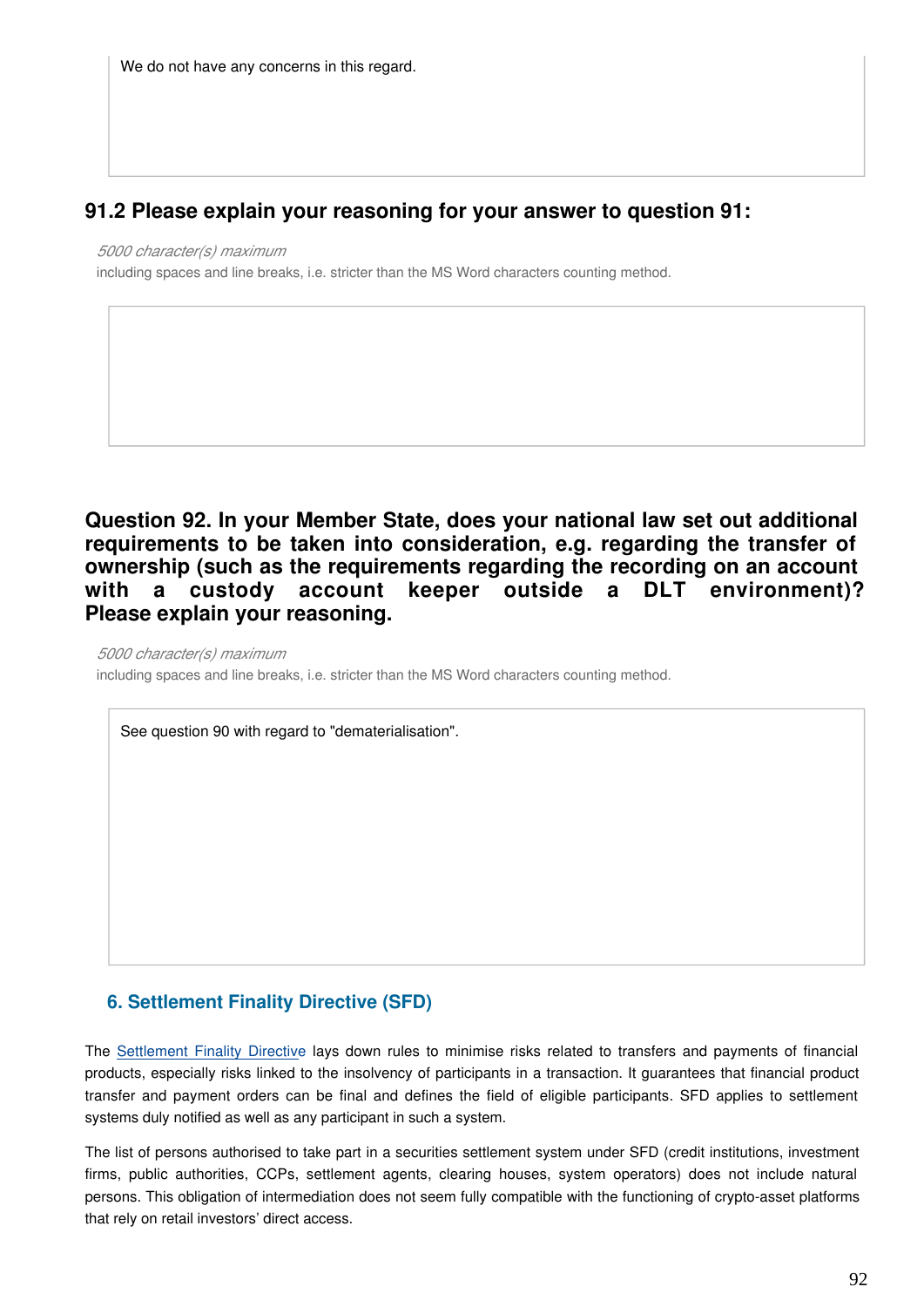# **Question 93. Would you see any particular issue (legal, operational, technical) with applying the following definitions in the SFD or its transpositions into national law in a DLT environment?**

Please rate from 1 (not a concern) to 5 (strong concern)

|                                                 | 1<br>(not a<br>concern) | $\mathbf{2}$ | З         |   | 5<br>(strong<br>concern) | Don't<br>know /<br>no<br>opinion /<br>strong<br>concern |
|-------------------------------------------------|-------------------------|--------------|-----------|---|--------------------------|---------------------------------------------------------|
| Definition of a securities settlement<br>system | $\circledcirc$          | ⊙            | ⋒         | 0 | ∩                        |                                                         |
| Definition of system operator                   | $\circledcirc$          | ⊙            | ⊙         | 0 | ⋒                        | ⋒                                                       |
| Definition of participant                       | $\circledcirc$          | ⊙            | ⊙         | 0 | ⋒                        |                                                         |
| Definition of institution                       | $\bullet$               | 0            | ⊙         | ⊙ | ⋒                        |                                                         |
| Definition of transfer order                    | $\bullet$               | ⊙            | ∩         | 0 | ∩                        | ⋒                                                       |
| What could constitute a settlement<br>account   | ⋒                       | ⊙            | $\bullet$ | ∩ |                          |                                                         |
| What could constitute collateral<br>security    |                         | ◎            |           |   |                          |                                                         |

### **93.1 Is there any other particular issue with applying the following definitions in the SFD or its transpositions into national law in a DLT environment? Please specify which one(s) and explain your reasoning:**

*5000 character(s) maximum*

including spaces and line breaks, i.e. stricter than the MS Word characters counting method.

# **93.2 Please explain your reasoning for your answer to question 93:**

### *5000 character(s) maximum*

including spaces and line breaks, i.e. stricter than the MS Word characters counting method.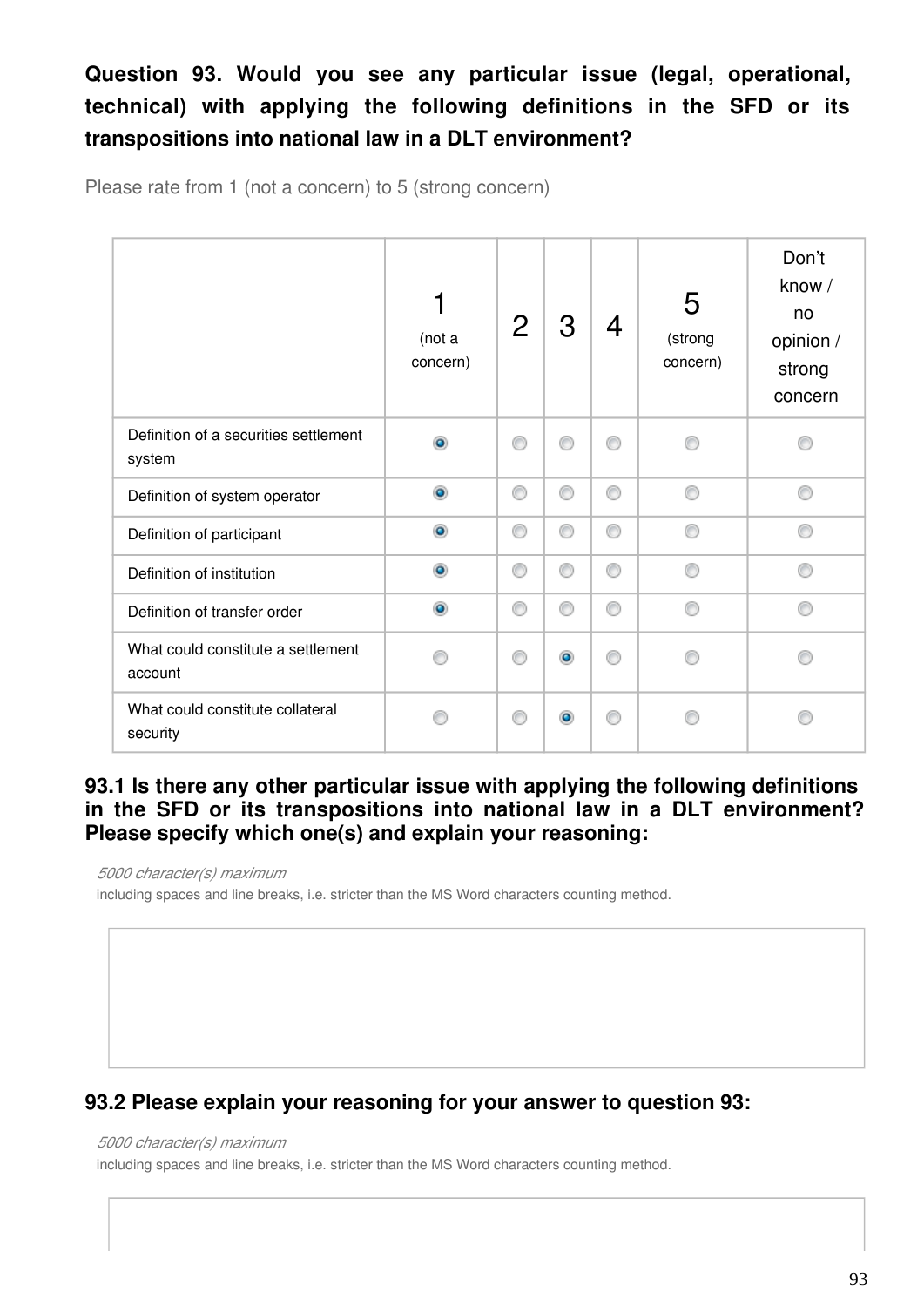The definition of "system" is sufficiently flexible as it covers contractual arrangements and not technical systems. Current provisions of SFD already cater for some activity in the domain of digital- assets, however, attention shall be given in a future review to aspects such as their explicit inclusion in the definition of "transfer orders". However, the definition of "transfer order" would need to cover all relevant digital-assets including crypto-currencies to cater for finality of relevant instructions.

A system operator must be responsible for the relevant "systems" and "transfer orders". Consequently, with regard to DLT-solutions, those with private permissioned blockchain are most viable, even if public permissioned solutions are also conceivable. Regulators should ensure that requirements of CSDR and SFD are not circumvented by DLT.

**Question 94. SFD sets out rules on conflicts of laws. According to you, would there be a need for clarification when applying these rules in a DLT network (in particular with regard to the question according to which criteria the location of the register or account should be determined and thus which Member State would be considered the Member State in which the register or account, where the relevant entries are made, is maintained)? Please explain your reasoning.**

*5000 character(s) maximum*

including spaces and line breaks, i.e. stricter than the MS Word characters counting method.

Please see question 93.

### **Question 95. In your Member State, what requirements does your national law establish for those cases which are outside the scope of the SFD rules on conflicts of laws?**

*5000 character(s) maximum* including spaces and line breaks, i.e. stricter than the MS Word characters counting method.

Please see question 93.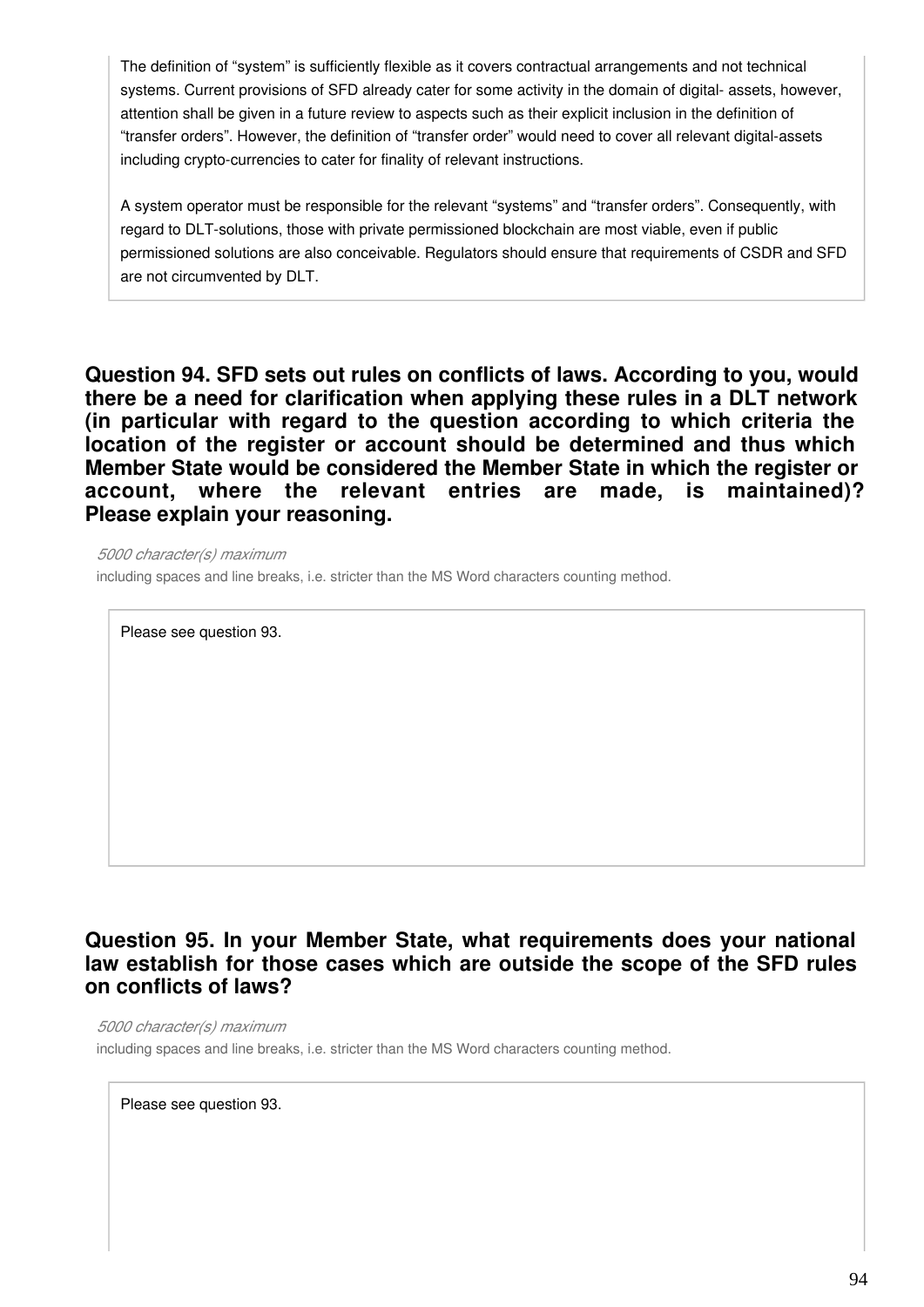### **Question 96. Do you consider that the effective functioning and/or use of DLT solution is limited or constrained by any of the SFD provisions?**

- Yes
- ® N∩

<span id="page-94-0"></span>

Don't know / no opinion / not relevant

### **96.1 Please explain your reasoning for your answer to question 96:**

*5000 character(s) maximum*

including spaces and line breaks, i.e. stricter than the MS Word characters counting method.

## **7. Financial Collateral Directive (FCD)**

The [Financial Collateral Directive](https://eur-lex.europa.eu/legal-content/EN/TXT/?uri=CELEX:32002L0047) aims to create a clear uniform EU legal framework for the use of securities, cash and credit claims as collateral in financial transactions. Financial collateral is the property provided by a borrower to a lender to minimise the risk of financial loss to the lender if the borrower fails to meet their financial obligations to the lender. DLT can present some challenges as regards the application of FCD. For instance, collateral that is provided without title transfer, i.e. pledge or other form of security financial collateral as defined in the FCD, needs to be enforceable in a distributed ledger<sup>[32](#page-94-0)</sup>.

<sup>32</sup> ECB Advisory Group on market infrastructures for securities and collateral, "the potential impact of DLTs on securities posttrading harmonisation and on the wider EU financial market integration" (2017).

# **Question 97. Would you see any particular issue (legal, operational, technical) with applying the following definitions in the FCD or its transpositions into national law in a DLT environment?**

Please rate from 1 (not a concern) to 5 (strong concern)

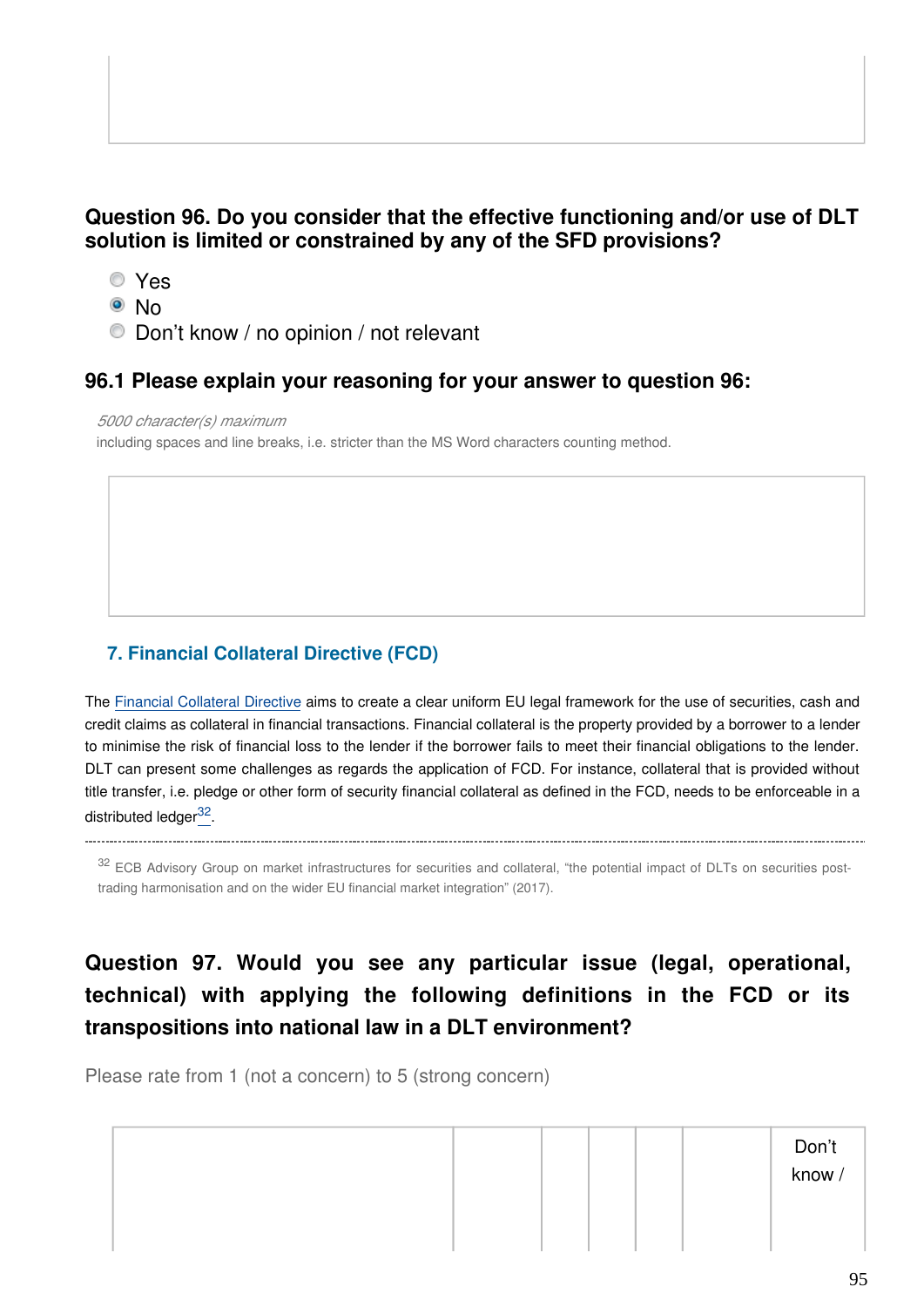|                                                                                                                         | (not a<br>concern) |  | 4 | 5<br>(strong<br>concern) | no<br>opinion<br>strong<br>concern |
|-------------------------------------------------------------------------------------------------------------------------|--------------------|--|---|--------------------------|------------------------------------|
| If crypto-assets qualify as assets that can be<br>subject to financial collateral arrangements<br>as defined in the FCD |                    |  | ∩ |                          | $\bullet$                          |
| If crypto-assets qualify as book-entry<br>securities collateral                                                         |                    |  | ⋒ |                          |                                    |
| If records on a DLT qualify as relevant<br>account                                                                      |                    |  | ⊙ |                          |                                    |

### **97.1 Is there any other particular issue with applying the following definitions in the FCD or its transpositions into national law in a DLT environment? Please specify which one(s) and explain your reasoning:**

*5000 character(s) maximum* including spaces and line breaks, i.e. stricter than the MS Word characters counting method.



### **97.2 Please explain your reasoning for your answer to question 97:**

*5000 character(s) maximum*

including spaces and line breaks, i.e. stricter than the MS Word characters counting method.

No DBG response.

# **Question 98. FCD sets out rules on conflict of laws. Would you see any particular issue with applying these rules in a DLT network ? [32](#page-94-0)**

#### *5000 character(s) maximum*

including spaces and line breaks, i.e. stricter than the MS Word characters counting method.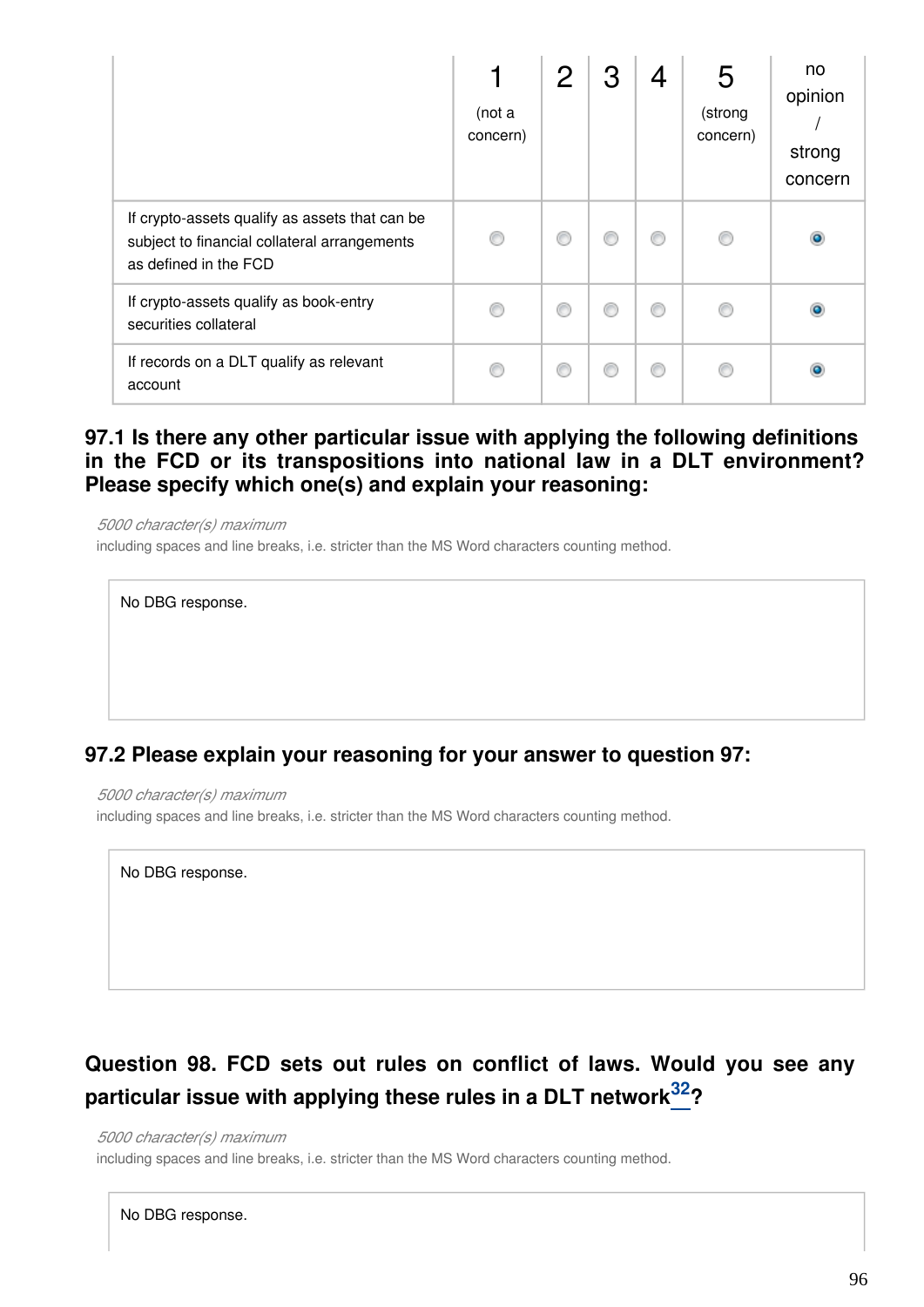### **Question 99. In your Member State, what requirements does your national law establish for those cases which are outside the scope of the FCD rules on conflicts of laws?**

*5000 character(s) maximum*

including spaces and line breaks, i.e. stricter than the MS Word characters counting method.

No DBG response.

## **Question 100. Do you consider that the effective functioning and/or use of DLT solution is limited or constrained by any of the FCD provisions?**

- Yes
- No
- **O** Don't know / no opinion / not relevant

### **100.1 Please explain your reasoning for your answer to question 100:**

*5000 character(s) maximum*

including spaces and line breaks, i.e. stricter than the MS Word characters counting method.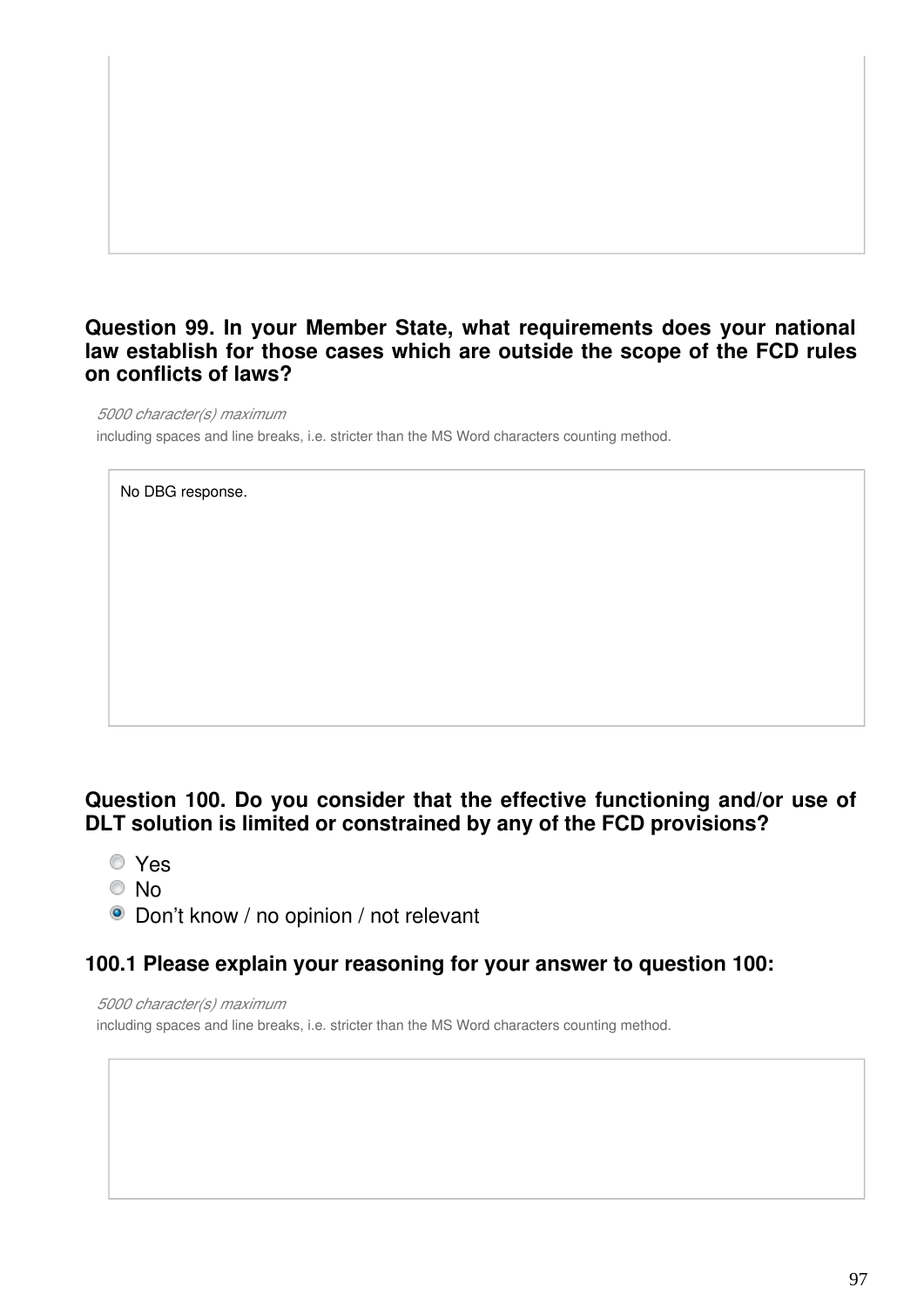### **8. European Markets Infrastructure Regulation (EMIR)**

The [European Markets Infrastructure Regulation \(EMIR\)](https://eur-lex.europa.eu/legal-content/EN/TXT/?uri=CELEX:32012R0648) applies to the central clearing, reporting and risk mitigation of over-the-counter (OTC) derivatives, the clearing obligation for certain OTC derivatives, the central clearing by central counterparties (CCPs) of contracts traded on financial markets (including bonds, shares, OTC derivatives, Exchange-Traded Derivatives, repos and securities lending transactions) and services and activities of CCPs and trade repositories (TRs).

The central clearing obligation of EMIR concerns only certain OTC derivatives. MiFIR extends the clearing obligation by CCPs to regulated markets for exchange-traded derivatives. At this stage, however, the Commission services does not have knowledge of any project of securities token that could enter into those categories.

A recent development has also been the emergence of derivatives with crypto-assets as underlying.

### **Question 101. Do you think that security tokens are suitable for central clearing?**

- Completely agree
- **Rather agree**
- **Neutral**
- **Rather disagree**
- Completely disagree
- Don't know / no opinion / not relevant

### **101.1 Please explain your reasoning for your answer to question 101:**

### *5000 character(s) maximum*

including spaces and line breaks, i.e. stricter than the MS Word characters counting method.

In particular digital security assets representing financial instruments are suitable for clearing as the clearing house would diminish any counterparty risk, provide for netting efficiencies (avoiding the necessity for instant settlement) and ensure physical settlement.

Risk Management services of CCPs will still be required in the future, as the financial crisis 2008 has proven. The G20 declaration of Pittsburgh strengthened the importance of CCPs in this context.

Other important functions of CCPs including multilateral netting and netting between different asset-classes, collateral and default management processes cannot be directly replaced by DLT today.

We believe that digital securities are appropriate for central clearing, therefore CCPs should be allowed to clear them in accordance with EMIR.

Further clarity is needed regarding the conditions / prudential requirements with which CCPs are allowed to clear digital-assets / derivatives with an digital-asset underlying. They should also qualify as eligible margins

In general, we believe that the relevant regulations are agnostic to the kind of systems that may be used by a CCP/ trade repositories. However, it would need to be clarified that a CCP may accept and hold digital security and payment assets for settlement and margining purposes.

The possibility of "T-instant" is no unique feature to DLT. However, as of now there seems to be a majority of participants in the market preferring T+2 due to e.g. liquidity management reasons. Also, risks with regard to insolvency and (physical) delivery are still relevant.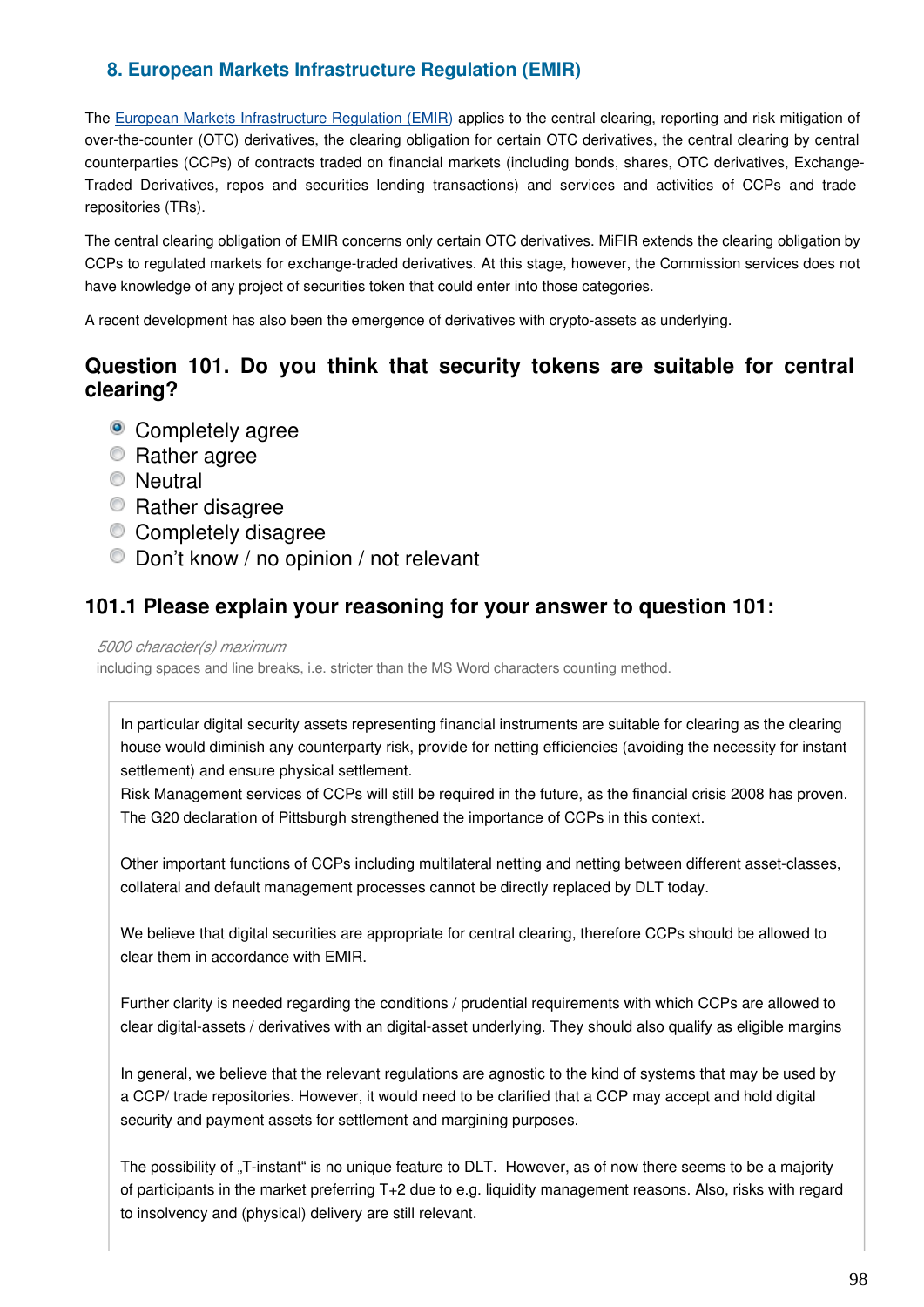# **Question 102. Would you see any particular issue (legal, operational, technical) with applying the current rules in a DLT environment?**

Please rate from 1 (not a concern) to 5 (strong concern)

|                                                                                                                    | (not a<br>concern) | 2 | З | 4 | 5<br>(strong<br>concern) | Don't<br>know /<br>no<br>opinion<br>strong<br>concern |
|--------------------------------------------------------------------------------------------------------------------|--------------------|---|---|---|--------------------------|-------------------------------------------------------|
| Rules on margin requirements, collateral<br>requirements and requirements regarding the<br>CCP's investment policy | $\bullet$          |   |   |   |                          |                                                       |
| Rules on settlement                                                                                                | $\circledcirc$     | ⋒ | ⊙ | ⊙ |                          |                                                       |
| Organisational requirements for CCPs and<br>for TRs                                                                | $\bullet$          | ß |   | ⋒ |                          |                                                       |
| Rules on segregation and portability of<br>clearing members' and clients' assets and<br>positions                  |                    |   | ۰ |   |                          |                                                       |
| Rules on requirements for participation                                                                            | $\circledcirc$     | ⋒ | ⊙ | ⊙ |                          |                                                       |
| Reporting requirements                                                                                             | $\bullet$          |   |   |   |                          |                                                       |

**102.1 Is there any other particular issue (including other provisions of EMIR, national rules applying the EU acquis, supervisory practices, interpretation, applications, ...) with applying the current rules in a DLT environment? Please specify which one(s) and explain your reasoning:**

*5000 character(s) maximum*

including spaces and line breaks, i.e. stricter than the MS Word characters counting method.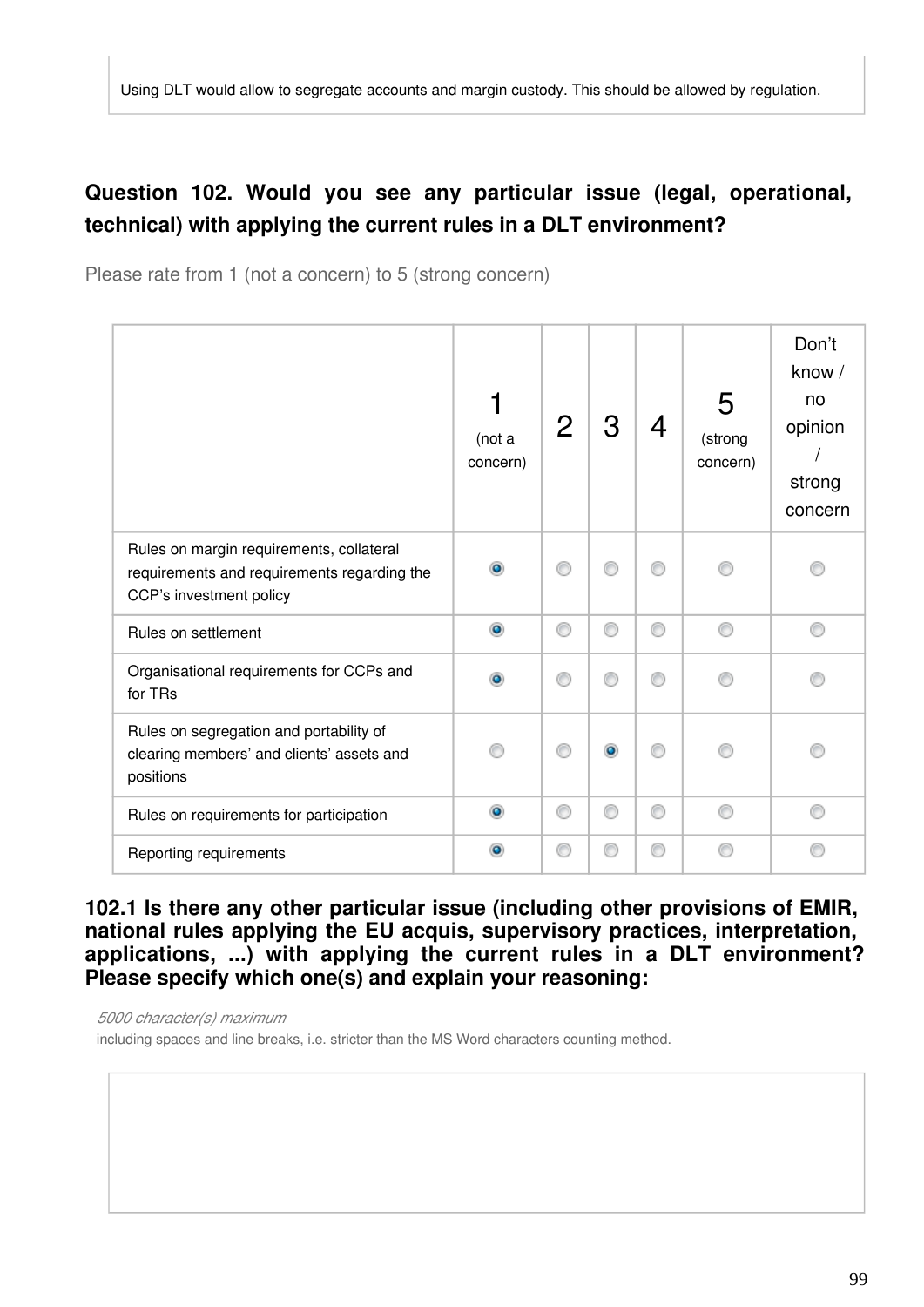## **102.2 Please explain your reasoning for your answer to question 102:**

*5000 character(s) maximum* including spaces and line breaks, i.e. stricter than the MS Word characters counting method.

No, as stated above, transfer of ownership and finality would need to be clearly provided for by applicable law.

Please see Q101.

Settlement finality rules should be in line with the system finality using a DLT. Using DLT, segregated accounts and margin custodized should be enabled by relevant regulation.

### **Question 103. Would you see the need to clarify that DLT solutions including permissioned blockchain can be used within CCPs or TRs?**

*5000 character(s) maximum*

including spaces and line breaks, i.e. stricter than the MS Word characters counting method.

In general, we believe that the relevant regulations are agnostic to the kind of systems that may be used by a CCP/Trade Repositories. However, it would need to be clarified that a CCP may accept and hold security and payment tokens for settlement and margining purposes. (e.g. digital-/crypto-assets should also qualify for eligible margin assets).

### **Question 104. Would you see any particular issue with applying the current rules to derivatives the underlying of which are crypto assets, in particular considering their suitability for central clearing? Please explain your reasoning**

*5000 character(s) maximum*

including spaces and line breaks, i.e. stricter than the MS Word characters counting method.

Please see Q101.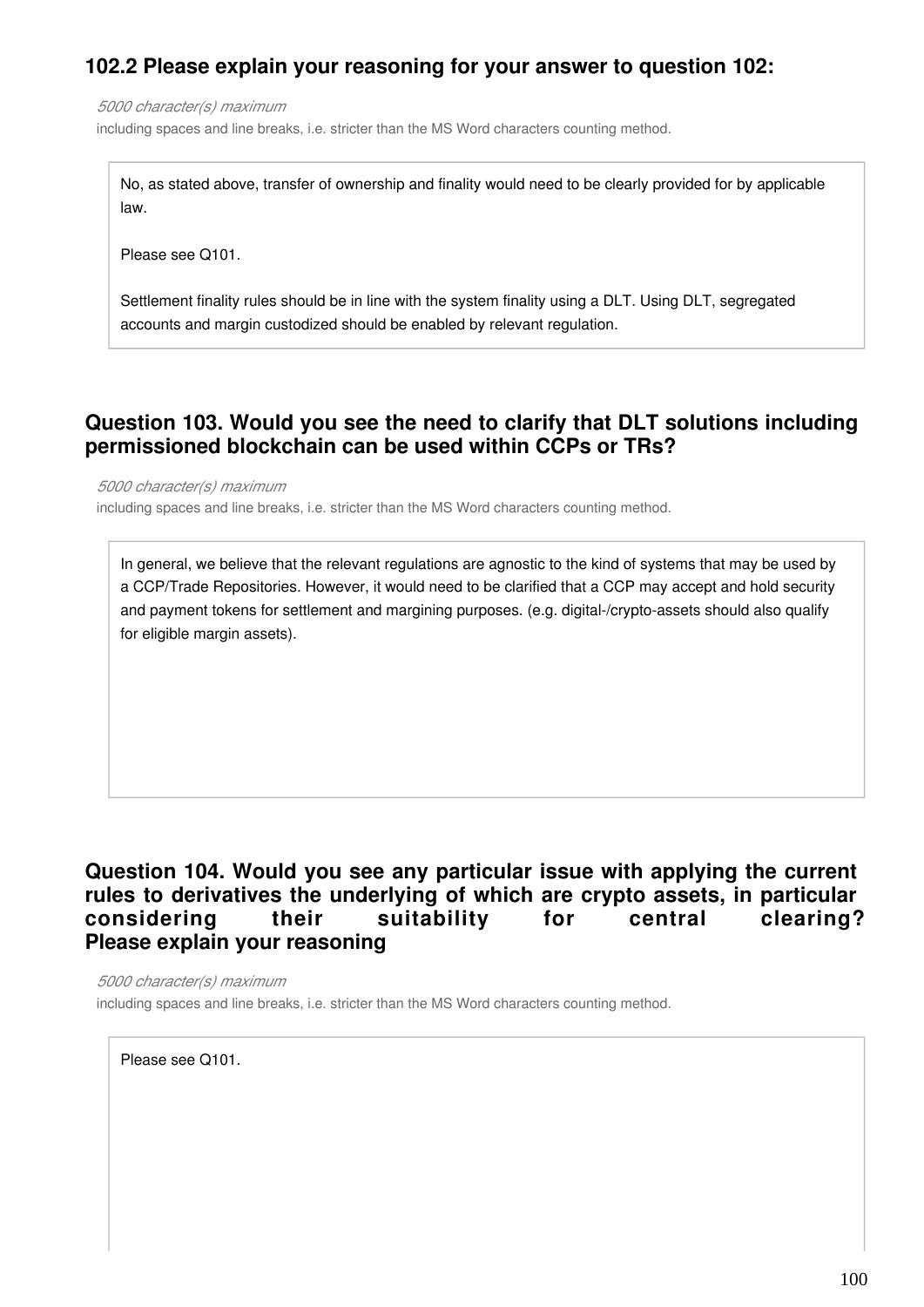### **9. The Alternative Investment Fund Directive**

The [Alternative Investment Fund Managers Directive \(AIFM](https://eur-lex.europa.eu/legal-content/EN/TXT/?uri=CELEX:32011L0061)D) lays down the rules for the authorisation, ongoing operation and transparency of the managers of alternative investment funds (AIFMs) which manage and/or market alternative investment funds (AIFs) in the EU.

The following questions seek stakeholders' views on whether and to what extent the application of AIFMD to tokens could raise some challenges. For instance, AIFMD sets out an explicit obligation to appoint a depositary for each AIF. Fulfilling this requirement is a part of the AIFM authorisation and operation. The assets of the AIF shall be entrusted to the depositary for safekeeping. For crypto-assets that are not 'security tokens' (those which do not qualify as financial instruments), the rules for 'other assets' apply under the AIFMD. In such a case, the depositary needs to ensure the safekeeping (which involves verification of ownership and up-to-date recordkeeping) but not the custody. An uncertainty can arguably occur whether the depositary can perform this task for security tokens and also whether the safekeeping requirements can be complied with.

# **Question 105. Do the provisions of the EU AIFMD legal framework in the following areas are appropriately suited for the effective functioning of DLT solutions and the use of security tokens?**

Please rate from 1 (not suited) to 5 (very suited)

|                                                                                                                                                                                                                                                            | (not<br>suited) | 2 |  | 5<br>(very<br>suited) | Don't<br>know /<br>no<br>opinion<br>very<br>suited |
|------------------------------------------------------------------------------------------------------------------------------------------------------------------------------------------------------------------------------------------------------------|-----------------|---|--|-----------------------|----------------------------------------------------|
| AIFMD provisions pertaining to the requirement to<br>appoint a depositary, safe-keeping and the<br>requirements of the depositary, as applied to<br>security tokens;                                                                                       |                 |   |  |                       | $\bullet$                                          |
| AIFMD provisions requiring AIFMs to maintain<br>and operate effective organisational and<br>administrative arrangements, including with<br>respect to identifying, managing and monitoring<br>the conflicts of interest;                                   |                 |   |  |                       |                                                    |
| Employing liquidity management systems to<br>monitor the liquidity risk of the AIF, conducting<br>stress tests, under normal and exceptional<br>liquidity conditions, and ensuring that the liquidity<br>profile and the redemption policy are consistent; |                 |   |  |                       |                                                    |
|                                                                                                                                                                                                                                                            |                 |   |  |                       |                                                    |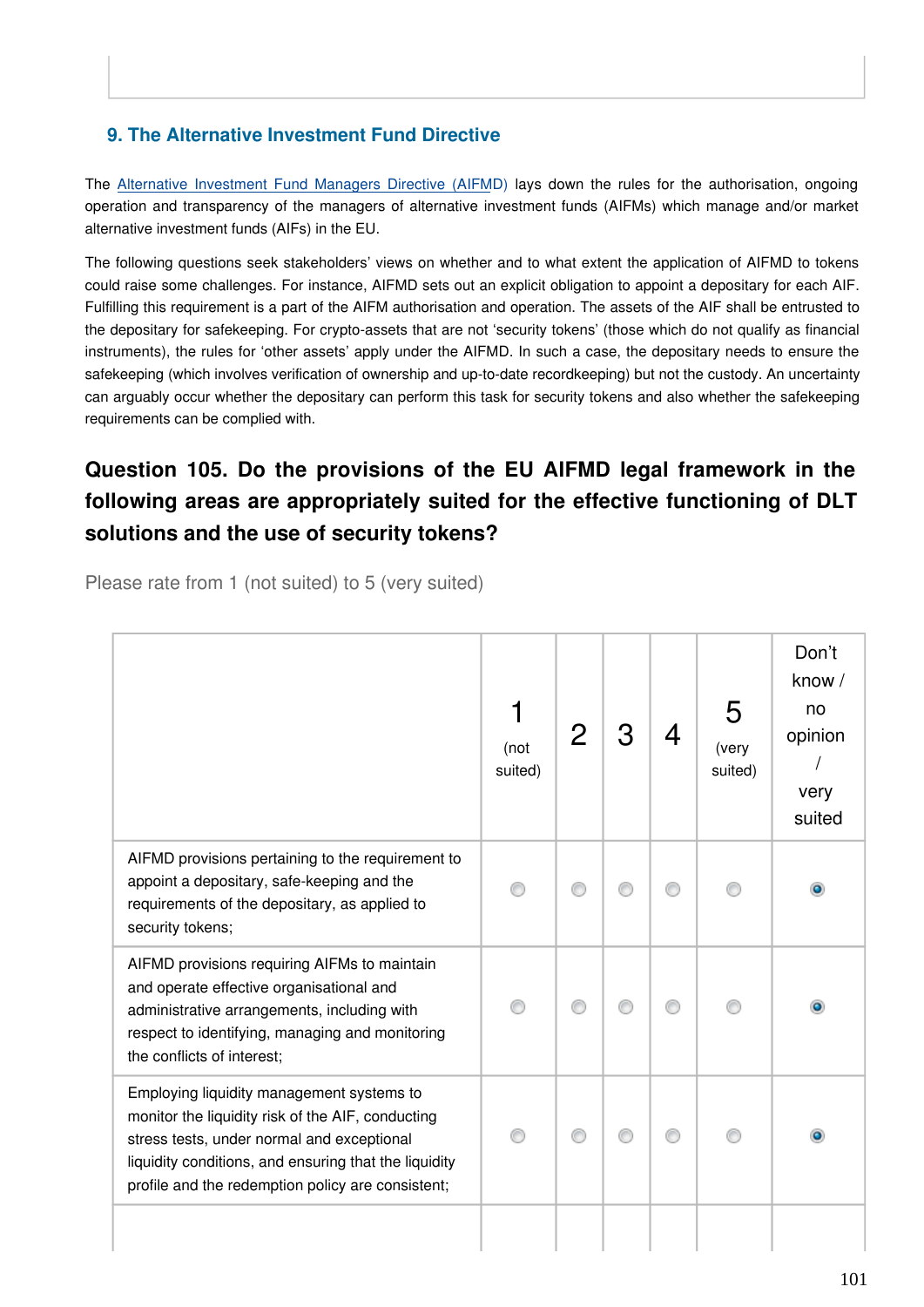| AIFMD requirements that appropriate and<br>consistent procedures are established for a<br>proper and independent valuation of the assets;                     |  |  |  |
|---------------------------------------------------------------------------------------------------------------------------------------------------------------|--|--|--|
| Transparency and reporting provisions of the<br>AIFMD legal framework requiring to report certain<br>information on the principal markets and<br>instruments. |  |  |  |

### **105.1 Is there any other area in which the provisions of the EU AIFMD legal framework are appropriately suited for the effective functioning of DLT solutions and the use of security tokens? Please specify which one(s) and explain your reasoning:**

*5000 character(s) maximum* including spaces and line breaks, i.e. stricter than the MS Word characters counting method.

No DBG response.

## **105.2 Please explain your reasoning for your answer to question 105:**

*5000 character(s) maximum*

including spaces and line breaks, i.e. stricter than the MS Word characters counting method.

No DBG response.

### **Question 106. Do you consider that the effective functioning of DLT solutions and/or use of security tokens is limited or constrained by any of the AIFMD provisions?**

- Yes
- © No
- Don't know / no opinion / not relevant

### **106.2 Please explain your reasoning for your answer to question 106:**

*5000 character(s) maximum*

including spaces and line breaks, i.e. stricter than the MS Word characters counting method.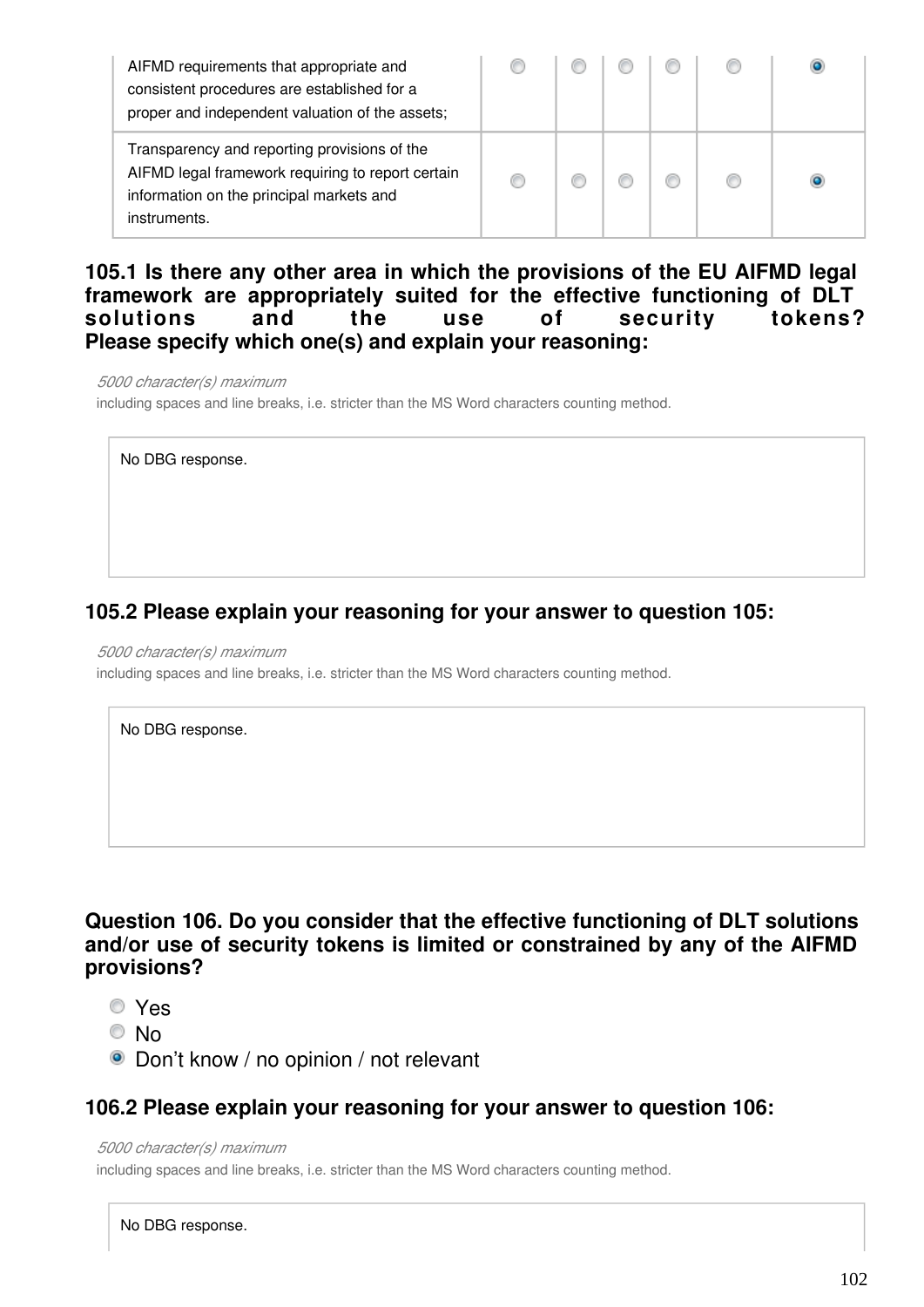## **10. The Undertakings for Collective Investment in Transferable Securities Directive (UCITS Directive)**

The [UCITS Directive](https://eur-lex.europa.eu/legal-content/EN/TXT/?uri=CELEX:32009L0065) applies to UCITS established within the territories of the Member States and lays down the rules, scope and conditions for the operation of UCITS and the authorisation of UCITS management companies. The UCITS directive might be perceived as potentially creating challenges when the assets are in the form of 'security tokens', relying on DLT.

For instance, under the UCITS Directive, an investment company and a management company (for each of the common funds that it manages) shall ensure that a single depositary is appointed. The assets of the UCITS shall be entrusted to the depositary for safekeeping. For crypto-assets that are not 'security tokens' (those which do not qualify as financial instruments), the rules for 'other assets' apply under the UCITS Directive. In such a case, the depositary needs to ensure the safekeeping (which involves verification of ownership and up-to-date recordkeeping) but not the custody. This function could arguably cause perceived uncertainty where such assets are security tokens.

# **Question 107. Do the provisions of the EU UCITS Directive legal framework in the following areas are appropriately suited for the effective functioning of DLT solutions and the use of security tokens?**

|                                                                                                                                                                                                                                                                                                                                                                                    | (not<br>suited) |  | <u>Д</u> | 5<br>(very<br>suited) | Don't<br>know /<br>no<br>opinion<br>very<br>suited |
|------------------------------------------------------------------------------------------------------------------------------------------------------------------------------------------------------------------------------------------------------------------------------------------------------------------------------------------------------------------------------------|-----------------|--|----------|-----------------------|----------------------------------------------------|
| Provisions of the UCITS Directive pertaining to<br>the eligibility of assets, including cases where<br>such provisions are applied in conjunction with<br>the notion "financial instrument" and/or<br>"transferable security"                                                                                                                                                      |                 |  |          |                       |                                                    |
| Rules set out in the UCITS Directive pertaining to<br>the valuation of assets and the rules for<br>calculating the sale or issue price and the<br>repurchase or redemption price of the units of a<br>UCITS, including where such rules are laid down<br>in the applicable national law, in the fund rules or<br>in the instruments of incorporation of the<br>investment company; |                 |  |          |                       |                                                    |
|                                                                                                                                                                                                                                                                                                                                                                                    |                 |  |          |                       |                                                    |

Please rate from 1 (not suited) to 5 (very suited)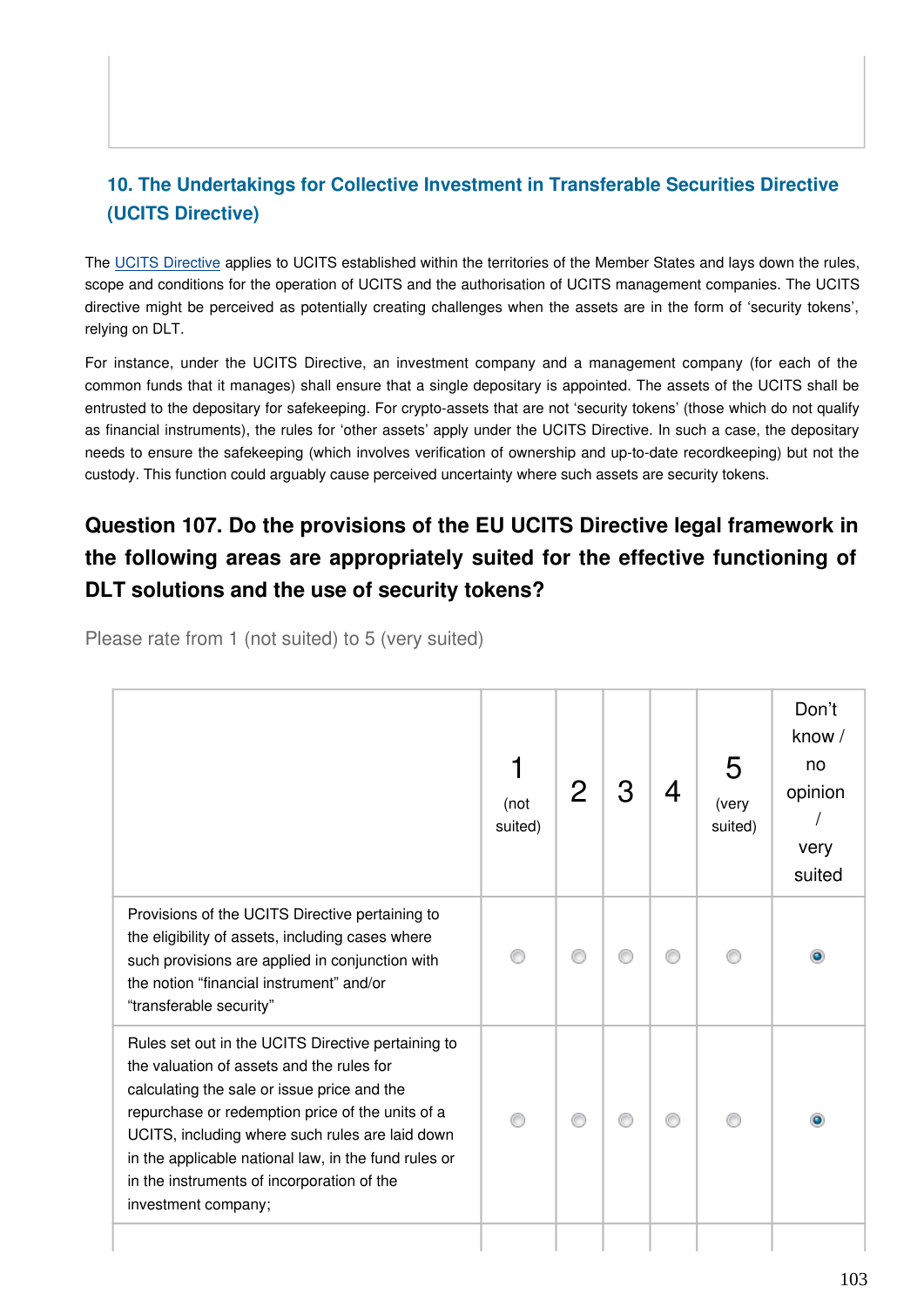| UCITS Directive rules on the arrangements for<br>the identification, management and monitoring of<br>the conflicts of interest, including between the<br>management company and its clients, between<br>two of its clients, between one of its clients and a<br>UCITS, or between two - UCITS; |  |  |  |
|------------------------------------------------------------------------------------------------------------------------------------------------------------------------------------------------------------------------------------------------------------------------------------------------|--|--|--|
| UCITS Directive provisions pertaining to the<br>requirement to appoint a depositary, safe-keeping<br>and the requirements of the depositary, as<br>applied to security tokens;                                                                                                                 |  |  |  |
| Disclosure and reporting requirements set out in<br>the UCITS Directive.                                                                                                                                                                                                                       |  |  |  |

### **107.1 Is there any other area in which the provisions of the EU UCITS Directive legal framework are appropriately suited for the effective functioning of DLT solutions and the use of security tokens? Please specify which one(s) and explain your reasoning:**

*5000 character(s) maximum*

including spaces and line breaks, i.e. stricter than the MS Word characters counting method.

No DBG response.

## **107.2 Please explain your reasoning for your answer to question 107:**

*5000 character(s) maximum*

including spaces and line breaks, i.e. stricter than the MS Word characters counting method.

### **11. Other final comments and questions as regards tokens**

It appears that permissioned blockchains and centralised platforms allow for the trade life cycle to be completed in a manner that might conceptually fit into the existing regulatory framework. However, it is also true that in theory trading in security tokens could also be organised using permissionless blockchains and decentralised platforms. Such novel ways of transacting in financial instruments might not fit into the existing regulatory framework as established by the EU acquis for financial markets.

### **Question 108. Do you think that the EU legislation should provide for more regulatory flexibility for stakeholders to develop trading and post-trading**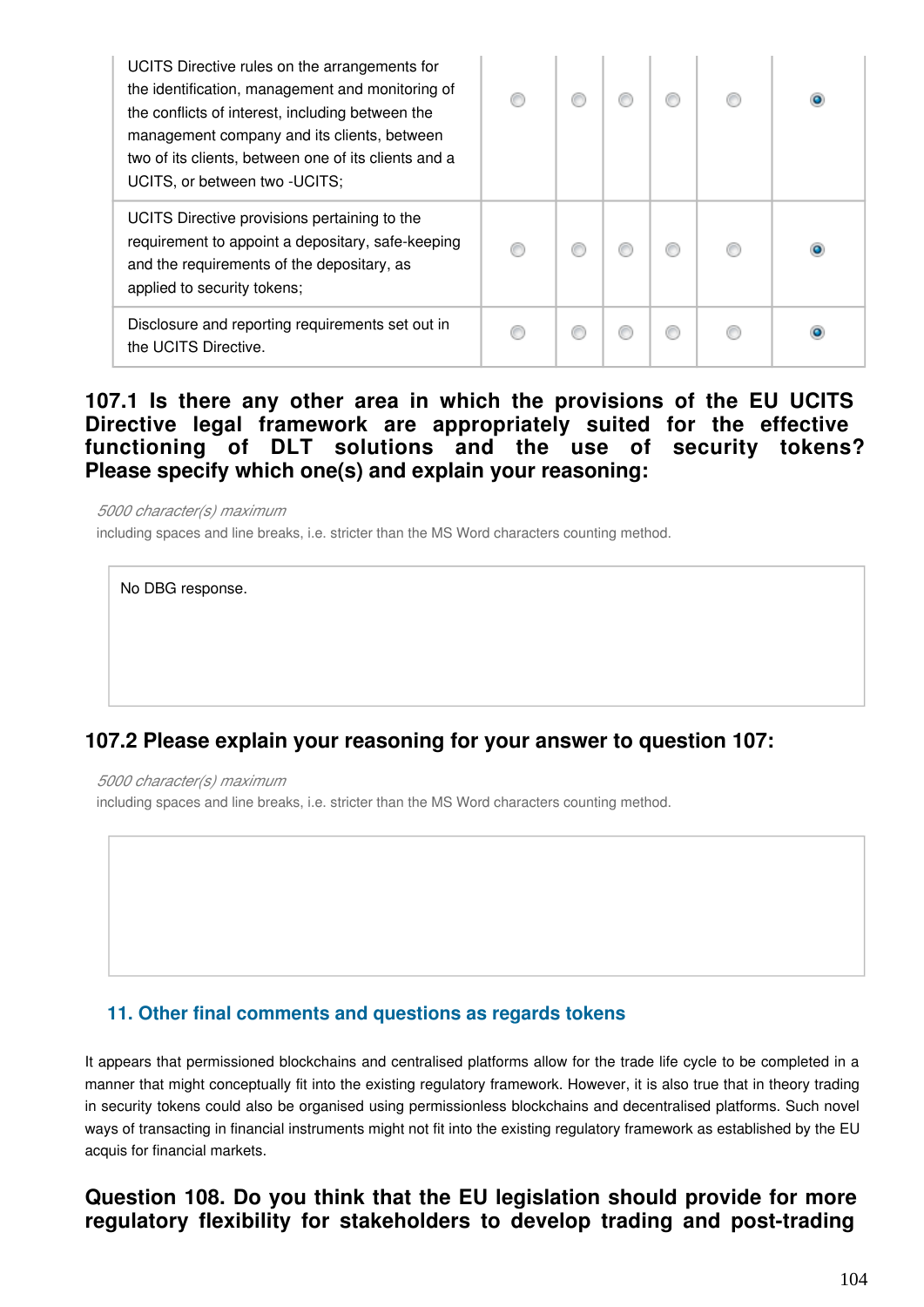### **solutions using for example permissionless blockchain and decentralised platforms?**

- Yes
- <sup>◎</sup> No
- Don't know / no opinion / not relevant

## **108.2 Please explain your reasoning for your answer to question 110:**

### *5000 character(s) maximum*

including spaces and line breaks, i.e. stricter than the MS Word characters counting method.

No, we believe that existing regulation on the financial markets have proven to ensure market integrity. Those rules should be followed, and foreseen functions of service providers ensured, regardless of the technology used (e.g. public permissionless systems).

Role of FMIs: Technology is an enabler to perform services, i.e. DLT could be seen as an evolution for the financial industry.

FMIs (such as exchanges/MTFs, CCPs and CSDs) today provide important functions to markets as proven in and after the financial crisis and will continue to do so in the future. FMIs should be explicitly allowed to handle all forms of digital-assets.

Even if their roles might change, their core functions will still be needed to ensure trust in markets in a "new" digital or DLT environment and cannot be all performed exclusively by the new technology.

A trusted third party is always needed in the financial industry to create trust in the market; also it holds high responsibility, especially to address following functions such as: 1) Control access/admission 2) Set rules for the participating nodes 3) Address potential conflicts of interest and KYC and AML requirements 4) Apply risk management 5) Be reliable for market integrity, security and other regulatory requirements.

Further, with regard to the use of decentralized platforms, which use the "proof of work"-concept, energy consumption is relative high.

### **Question 109. Which benefits and risks do you see in enabling trading or post-trading processes to develop on permissionless blockchains and decentralised platforms?**

*5000 character(s) maximum*

including spaces and line breaks, i.e. stricter than the MS Word characters counting method.

We see the risk of shifting responsibilities in operating financial markets to systems/platforms which in case of malfunctioning or abuse may deteriorate trust in the financial markets.

Same business, same risks, same rules: Current regulation should apply, as it has been established to ensure market integrity as a key learning from the financial crisis.

Further, only with legal certainty, market actors can develop uses cases, services and invest into innovation.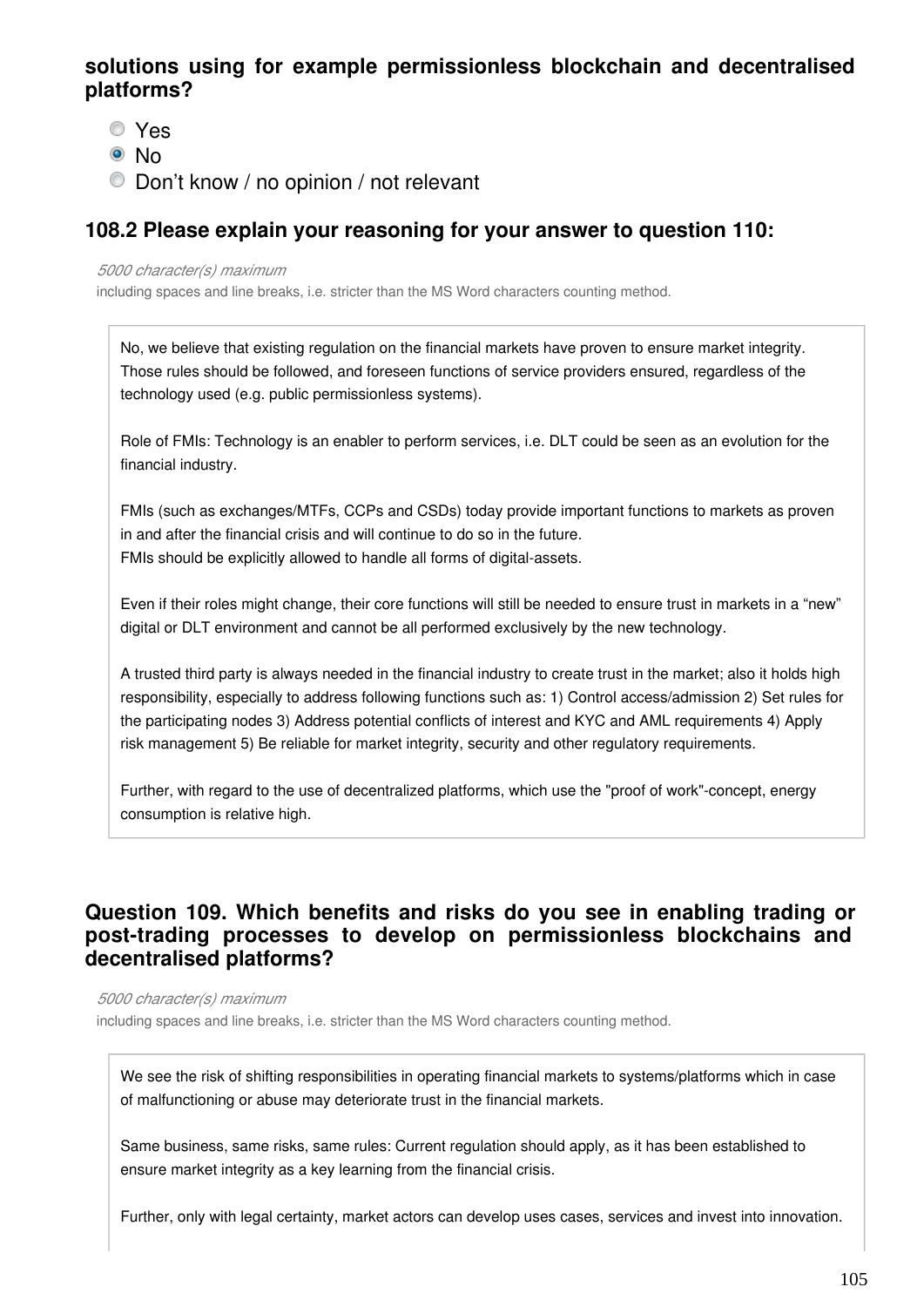Tech-neutrality: It has to be ensured that the principle of tech-neutrality within the regulatory framework is upheld.

Regulators should ensure that requirements of regulation are not circumvented by digital infrastructures / DLT.

As long as the operator is compliant with the rules, in general, the used IT-system should not be a matter of high importance. However, technology-related "new" risks should be taken into account.

Blockchain systems work in a fundamentally different way compared to the current trading and post-trading architecture. Tokens can be directly traded on blockchain and after the trade almost instantaneously settled following the validation of the transaction and its addition to the blockchain. Although existing EU acquis regulating trading and post-trading activities strives to be technologically neutral, existing regulation reflects a conceptualisation of how financial market currently operate, clearly separating the trading and post-trading phase of a trade life cycle. Therefore, trading and post-trading activities are governed by separate legislation which puts distinct requirements on trading and post-trading financial infrastructures.

### **Question 110. Do you think that the regulatory separation of trading and posttrading activities might prevent the development of alternative business models based on DLT that could more efficiently manage the trade life cycle?**

- Yes
- © No
- Don't know / no opinion / not relevant

### **110.2 Please explain your reasoning for your answer to question 112:**

*5000 character(s) maximum*

including spaces and line breaks, i.e. stricter than the MS Word characters counting method.

We think that the principles "same business, same risk and rules" should apply to uphold the benefits, such as market integrity or cost efficiencies.

**Question 111. Have you detected any issues beyond those raised in previous questions on specific provisions that would prevent effectively applying EU regulations to security tokens and transacting in a DLT environment, in particular as regards the objective of investor protection, financial stability and market integrity?**

- Yes
- © No
- Don't know / no opinion / not relevant

### **111.1 Please provide specific examples and explain your reasoning for your answer to question 111:**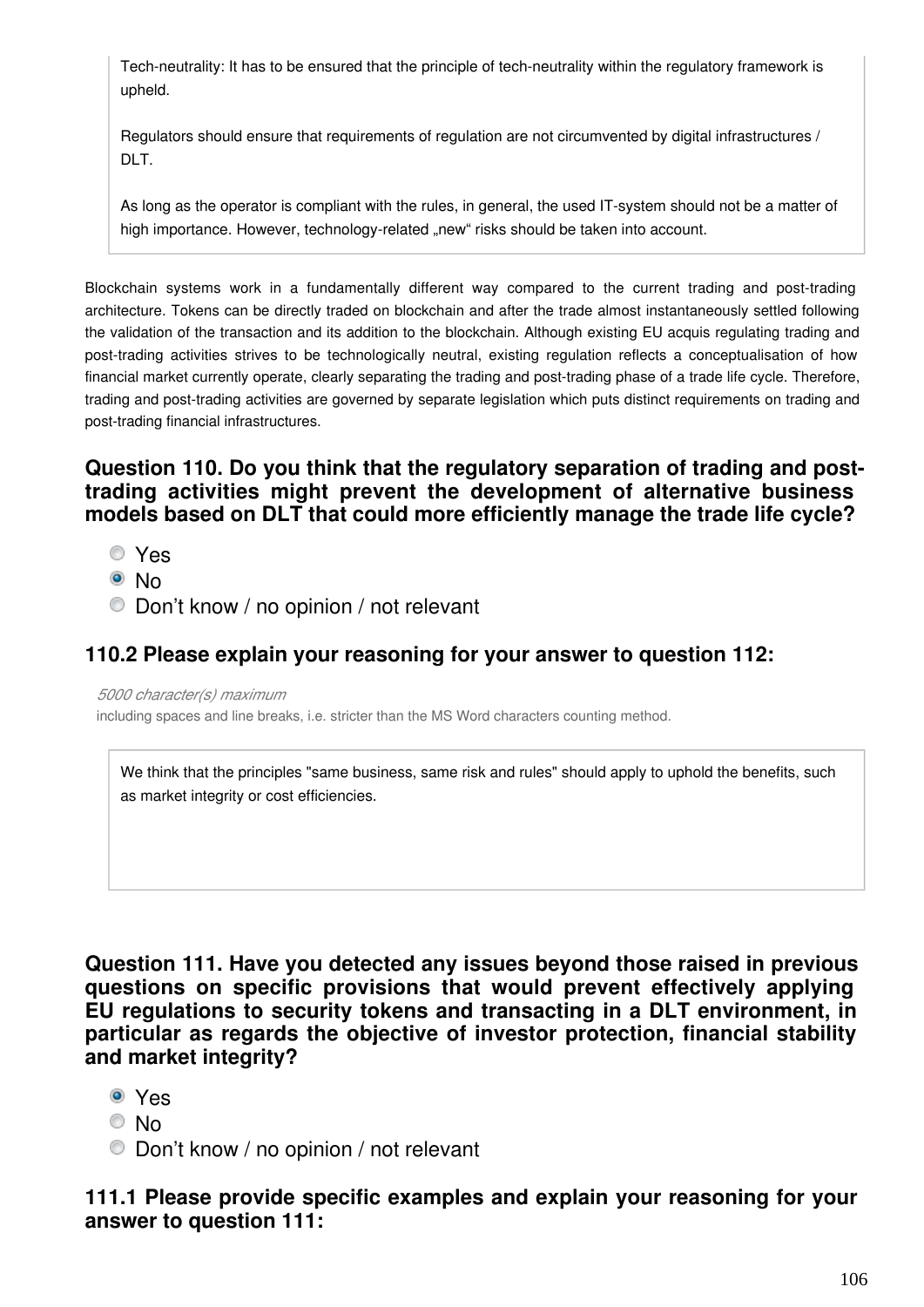With a focus on public blockchain, we have seen fraud, misbehaviour, deteriorating the trust in these assets (e.g. ponzi schemes as with ICO/STOs in the past). We would like to stress the importance of established rules and best practices in the markets, e.g. the role of regulated financial market intermediaries to ensure transparency for investors and ensure the functioning and integrity of trading and financial transactions.

### **Question 112. Have you identified national provisions in your jurisdictions that would limit and/or constraint the effective functioning of DLT solutions or the use of security tokens?**

- Yes
- © No
- Don't know / no opinion / not relevant

### **112.1 Please provide specific examples (national provisions, implementation of EU acquis, supervisory practice, interpretation, application, ...) and explain your reasoning for your answer to question 112:**

*5000 character(s) maximum*

including spaces and line breaks, i.e. stricter than the MS Word characters counting method.

Yes, see above "dematerialisation" in Germany

# **C. Assessment of legislation for 'e-money' tokens**

Electronic money (e-money) is a digital alternative to cash. It allows users to make cashless payments with money stored on a card or a phone, or over the internet. The [e-money directive \(EMD2\)](https://eur-lex.europa.eu/legal-content/EN/TXT/?uri=CELEX:32009L0110) sets out the rules for the business practices and supervision of e-money institutions.

In [its advice on crypto-assets, the EBA note](https://eba.europa.eu/sites/default/documents/files/documents/10180/2545547/67493daa-85a8-4429-aa91-e9a5ed880684/EBA Report on crypto assets.pdf)d that national competent authorities reported a handful of cases where payment tokens could qualify as e-money, e.g. tokens pegged to a given currency and redeemable at par value at any time. Even though such cases may seem limited, there is merit in ensuring whether the existing rules are suitable for these tokens. In that this section, payments tokens, and more precisely "stablecoins", that qualify as e-money are called 'e-money tokens' for the purpose of this consultation. Consequently, firms issuing such e-money tokens should ensure they have the relevant authorisations and follow requirements under EMD2.

Beyond EMD2, payment services related to e-money tokens would also be covered by the [Payment Services Directive](https://eur-lex.europa.eu/legal-content/EN/TXT/?uri=CELEX:32015L2366)  [\(PSD2\).](https://eur-lex.europa.eu/legal-content/EN/TXT/?uri=CELEX:32015L2366) PSD2 puts in place comprehensive rules for payment services, and payment transactions. In particular, the Directive sets out rules concerning a) strict security requirements for electronic payments and the protection of consumers' financial data, guaranteeing safe authentication and reducing the risk of fraud; b) the transparency of conditions and information requirements for payment services; c) the rights and obligations of users and providers of payment services.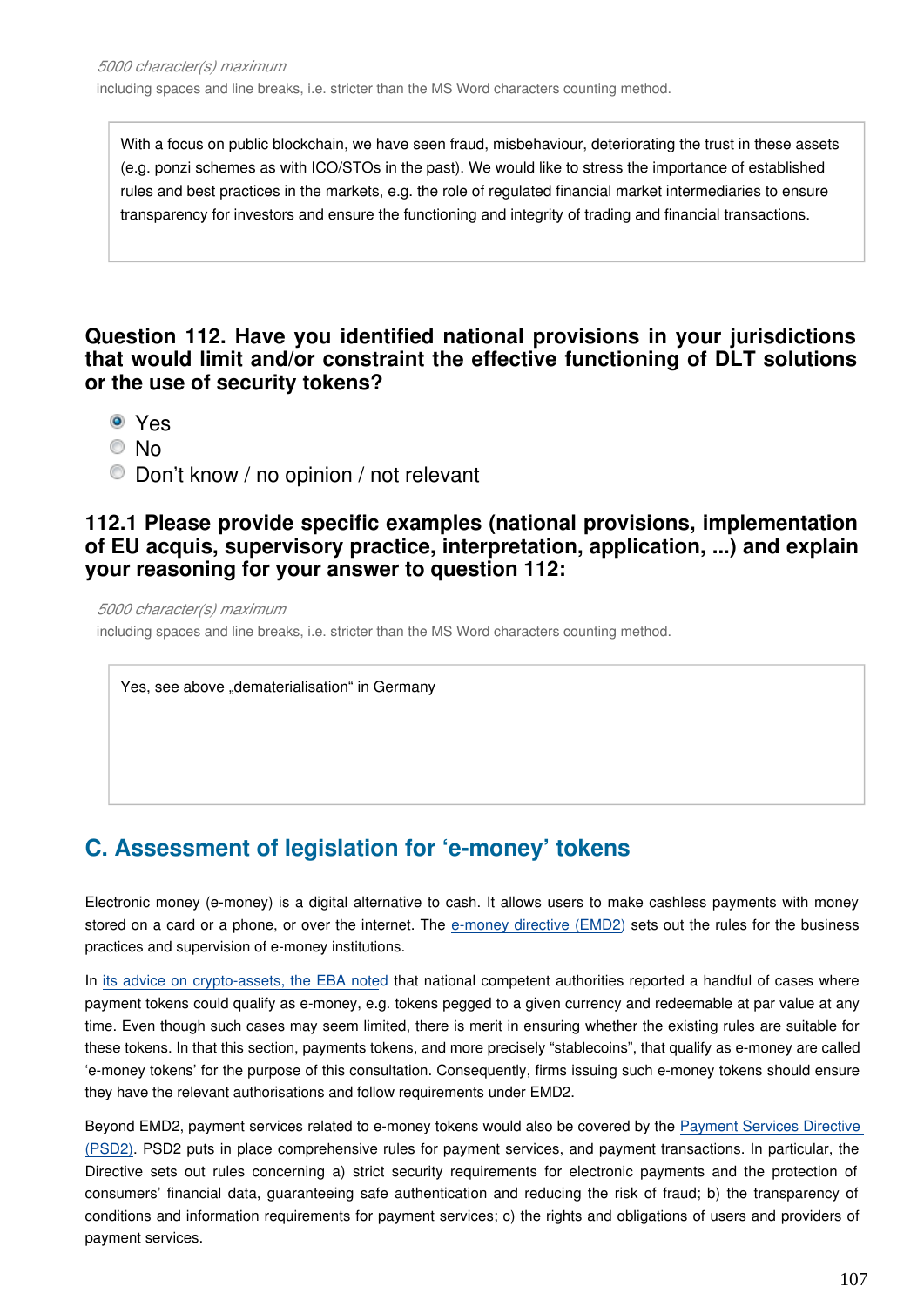The purpose of the following questions is to seek stakeholders' views on the issues they could identify for the application of the existing regulatory framework to e-money tokens.

### **Question 113. Have you detected any issue in EMD2 that could constitute impediments to the effective functioning and/or use of e-money tokens?**

- Yes
- © No
- Don't know / no opinion / not relevant

### **113.1 Please provide specific examples (EMD2 provisions, national provisions, implementation of EU acquis, supervisory practice, interpretation, application, ...) and explain your reasoning for your answer to question 113:**

*5000 character(s) maximum* including spaces and line breaks, i.e. stricter than the MS Word characters counting method.

As the EMD2 was written before the "phenomenon" of "digital money" came up. Therefore, a first classification and definition of terms of "digital payment assets", i.e. "e-money" versus "digital money" should be integrated into the directives (See Q7/Q8/Q31 etc) and the rules ideally be adjusted, where necessary.

### **Question 114. Have you detected any issue in PSD2 which would constitute impediments to the effective functioning or use of payment transactions related to e-money token?**

- Yes
- © No
- Don't know / no opinion / not relevant

**114.1 Please provide specific examples (PSD2 provisions, national provisions, implementation of EU acquis, supervisory practice, interpretation, application, ...) and explain your reasoning for your answer to question 114:**

*5000 character(s) maximum*

including spaces and line breaks, i.e. stricter than the MS Word characters counting method.

No DBG response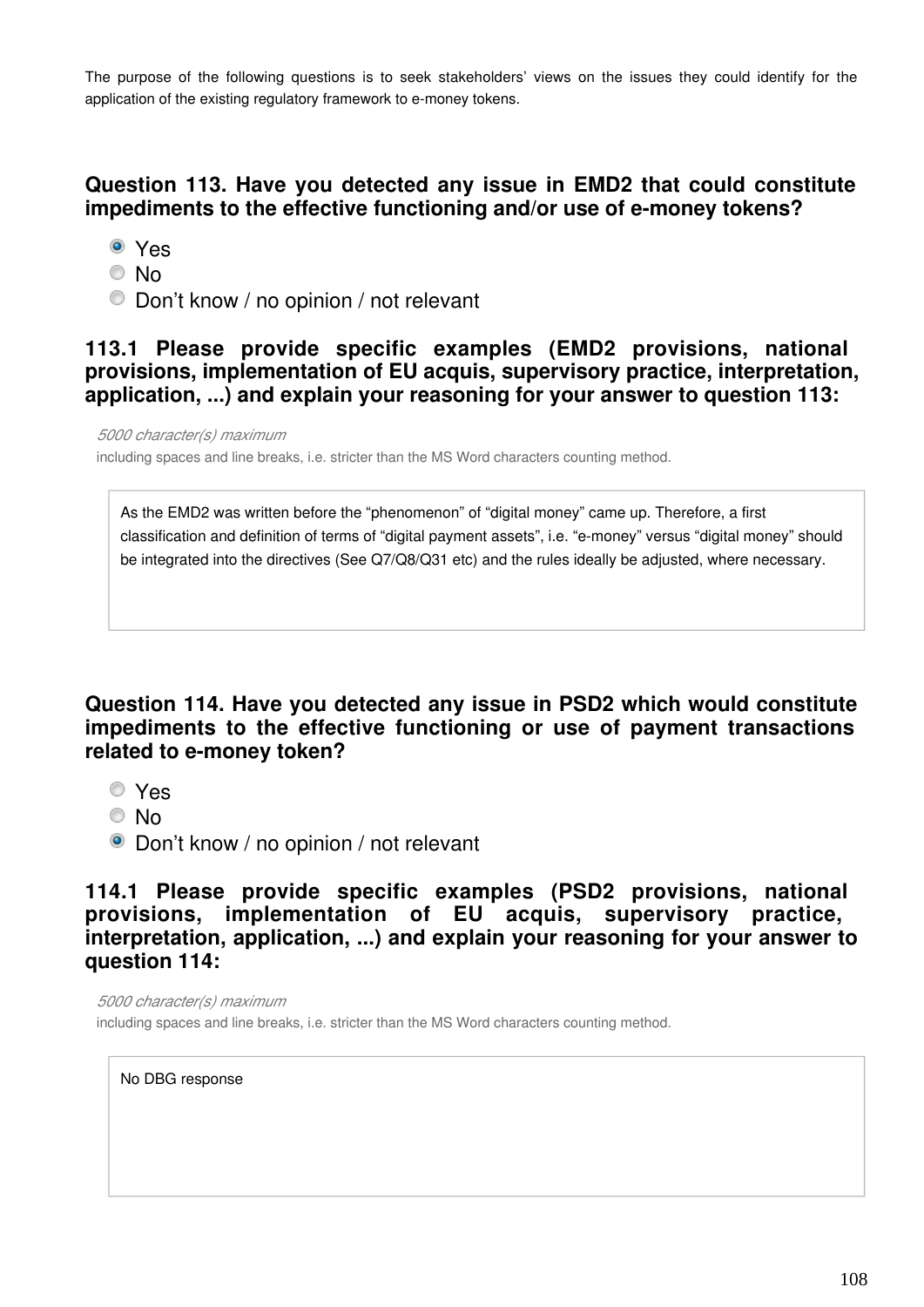**Question 115. In your view, do EMD2 or PSD2 require legal amendments and /or supervisory guidance (or other non-legislative actions) to ensure the effective functioning and use of e-money tokens?**

Yes

- © No
- Don't know / no opinion / not relevant

#### **115.1 Please provide specific examples and explain your reasoning for your answer to question 115:**

*5000 character(s) maximum*

including spaces and line breaks, i.e. stricter than the MS Word characters counting method.

No DBG response

Under EMD 2, electronic money means "*electronically, including magnetically, stored monetary value as represented by a claim on the issuer which is issued on receipt of funds for the purpose of making payment transactions [...], and which is accepted by a natural or legal person other than the electronic money issuer*". As some "stablecoins" with global reach (the so-called "global stablecoin") may qualify as e-money, the requirements under EMD2 would apply. Entities in a "global stablecoins" arrangement (that qualify as e-money under EMD2) could also be subject to the provisions of PSD2. The following questions aim to determine whether the EMD2 and/or PSD2 requirements would be fit for purpose for such "global stablecoins" arrangements that could pose systemic risks.

## **Question 116. Do you think the requirements under EMD2 would be appropriate for "global stablecoins" (i.e. those that reach global reach) qualifying as e-money tokens?**

Please rate from 1 (completely inappropriate to 5 (completely appropriate)

|                                   | (completely<br>inappropriate) | $\overline{2}$ | З | 4 | 5<br>(completely<br>appropriate) | Don't<br>know /<br>no<br>opinion<br>very<br>suited |
|-----------------------------------|-------------------------------|----------------|---|---|----------------------------------|----------------------------------------------------|
| Initial capital and ongoing funds |                               | 0              | C | ⋒ | e                                | e                                                  |
| Safeguarding requirements         |                               | ◉              | O | € | A                                | e                                                  |
| Issuance                          |                               | ◉              | O | € | A                                | e                                                  |
|                                   |                               |                |   |   |                                  |                                                    |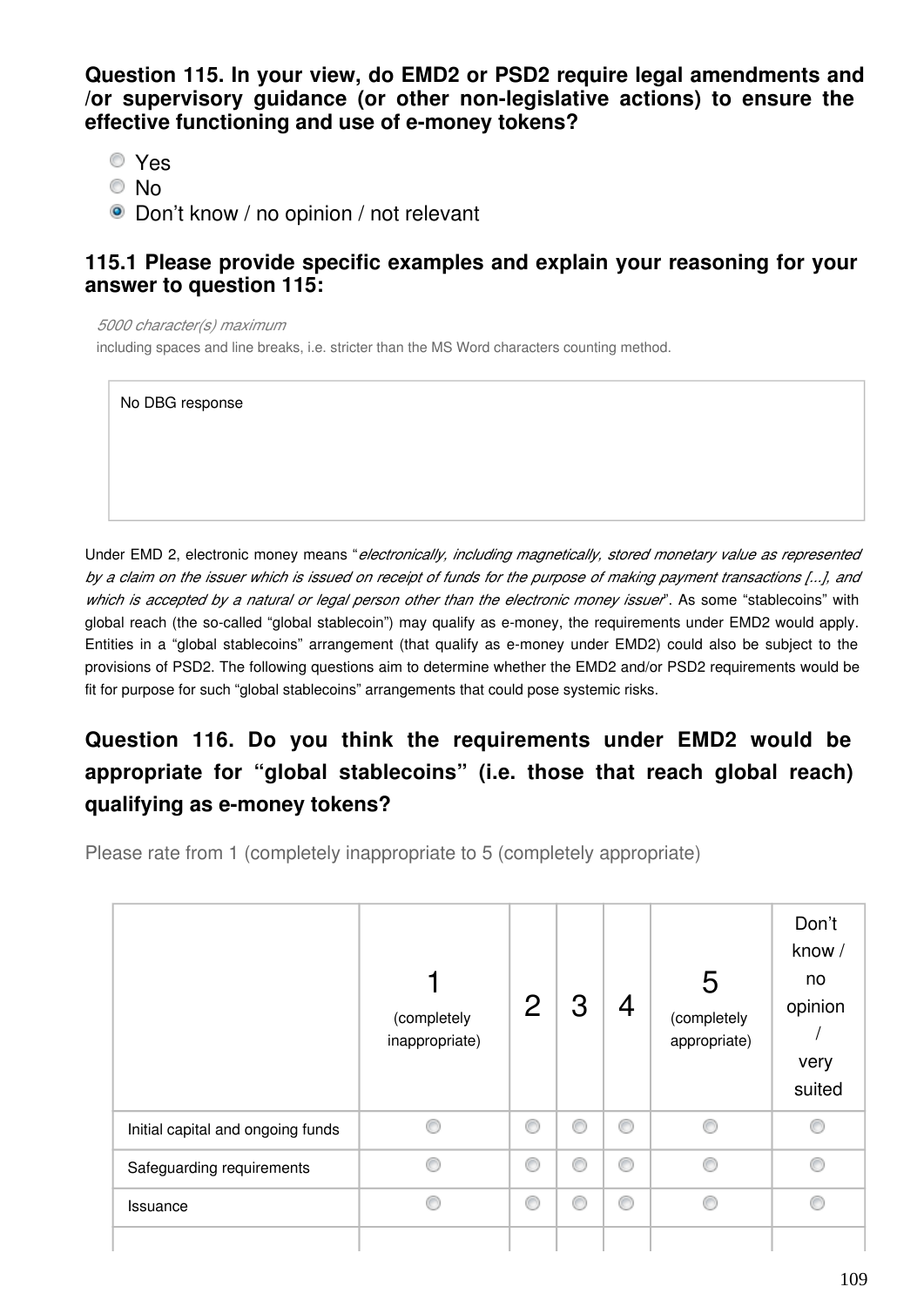| Redeemability                                    |  |  |  |
|--------------------------------------------------|--|--|--|
| Use of agents                                    |  |  |  |
| Out of court complaint and<br>redress procedures |  |  |  |

#### **116.1 Is there any other requirement under EMD2 that would be appropriate**  for the stable coins " ? " alobal **Please specify which one(s) and explain your reasoning:**

*5000 character(s) maximum*

including spaces and line breaks, i.e. stricter than the MS Word characters counting method.

No DBG response

### **116.2 Please explain your reasoning for your answer to question 116:**

*5000 character(s) maximum* including spaces and line breaks, i.e. stricter than the MS Word characters counting method.

No DBG response

#### **Question 117. Do you think that the current requirements under PSD2 which are applicable to e-money tokens are appropriate for "global stablecoins" (i. e. those that reach global reach)?**

- Completely agree
- Rather agree
- **Neutral**
- **Rather disagree**
- Completely disagree
- Don't know / no opinion / not relevant

#### **117.1 Please explain your reasoning for your answer to question 117:**

*5000 character(s) maximum*

including spaces and line breaks, i.e. stricter than the MS Word characters counting method.

#### No DBG response